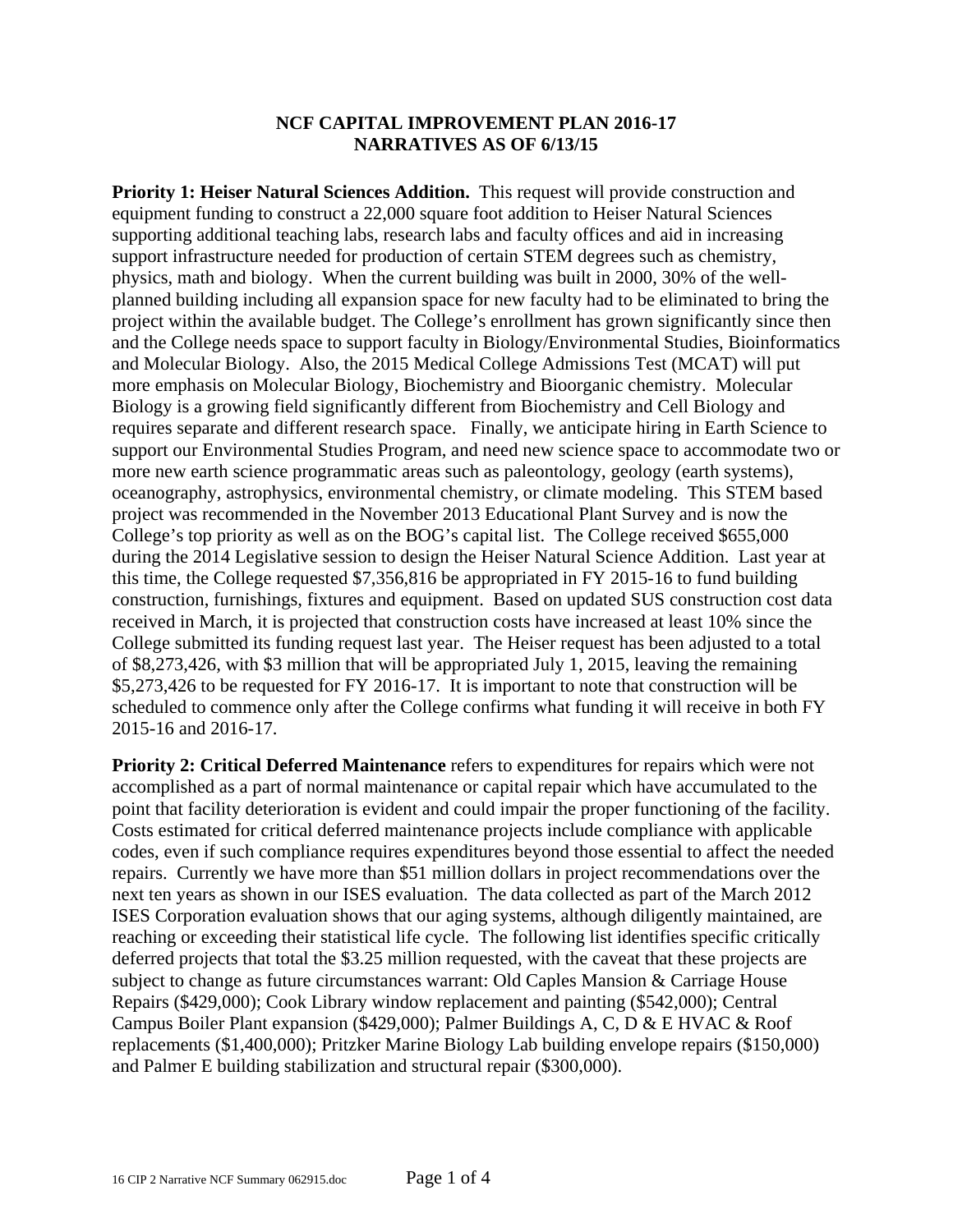**Priority 3: Utilities/Infrastructure/Capital Renewal/Roofs**. Approximately 45% of the College's E&G space is at least 40 years old, with seven buildings in excess of 85 years old. Funding to maintain and upgrade this aging infrastructure continues to be among the College's top priorities. This will allow the continuation of critical campus infrastructure improvements such as chilled water, plumbing, sewer, roofing, wiring (electrical, phone, data), lighting, doors/windows, structural repairs, ADA code compliance, fire code, hurricane protection, storm water management, sidewalks, landscaping, exterior painting/resurfacing, energy management, sustainable technology and the like.

**Priority 4: Campus IT Infrastructure Upgrades.** The College's IT network is currently supported via core switching equipment located in three campus buildings plus data closets located in each campus building, all linked together via data wiring. Much of this infrastructure is over 15 years old. This project will increase the performance and integrity of the entire college computer network backbone. Reconfiguring the College's fiber optic backbone and updating of network cabling will significantly enhance the quality of service to the campus. Items to be improved include the addition of a single mode fiber optic trunk line, replacement of outdated network cabling, the creation of a modern data room and an increase in wireless service throughout campus. These improvements are critical to the success of individual students and the overall mission of the college.

**Priority 5: College Hall Service Core Addition, Renovation and Remodeling** will focus on a building constructed in 1924 by adding a service core consisting of ADA restrooms, stairs and mechanical/electrical areas, elevator, as well as installation of a fire sprinkler system, interior finish upgrades, and other building code upgrades. This includes installation of new cold  $\&$  hot water lines allowing replacement of the aging HVAC system with a much more efficient central chilled water cooling system. In addition, this historic building will undergo significant structural renovations/remodeling, to include: interior plaster repairs and roof repairs to align them with current regulations as well as preserving them for history.

**Priority 6: Pritzker Marine Biology Service Core Addition, Renovation and Remodeling**  will add a new exterior elevator core to enhance ADA accessibility to this high demand STEM laboratory and provide enhanced access for frequent delivery of heavy equipment and supplies to this elevated single story building. This project also includes the replacement of the current HVAC controls and mechanical units. Also included is an upgrade of the electrical system, room lighting and ceilings to improve energy efficiency and meet current codes. An additional saltwater storage silo and concrete flooring is also included to address the requirements of a new research program.

**Priority 7: Old Caples House and Carriage House Mechanical Renovation and Remodeling** will focus on two buildings constructed in 1930. Work will include: installation of new cold  $\&$ hot water lines allowing replacement of this aging HVAC system with a much more efficient central chilled water cooling system; Florida Building Code; life safety code corrections; ADA accessibility enhancements; as well as upgrading electrical systems, room lighting and ceilings to improve energy efficiency and meet current codes. In addition to the work just described, these historic buildings will undergo significant structural renovations/remodeling, to include: replacing the deteriorated 80 year old windows and doors, interior plaster repairs and exterior stucco repairs to align them with current regulations as well as preserving them for history.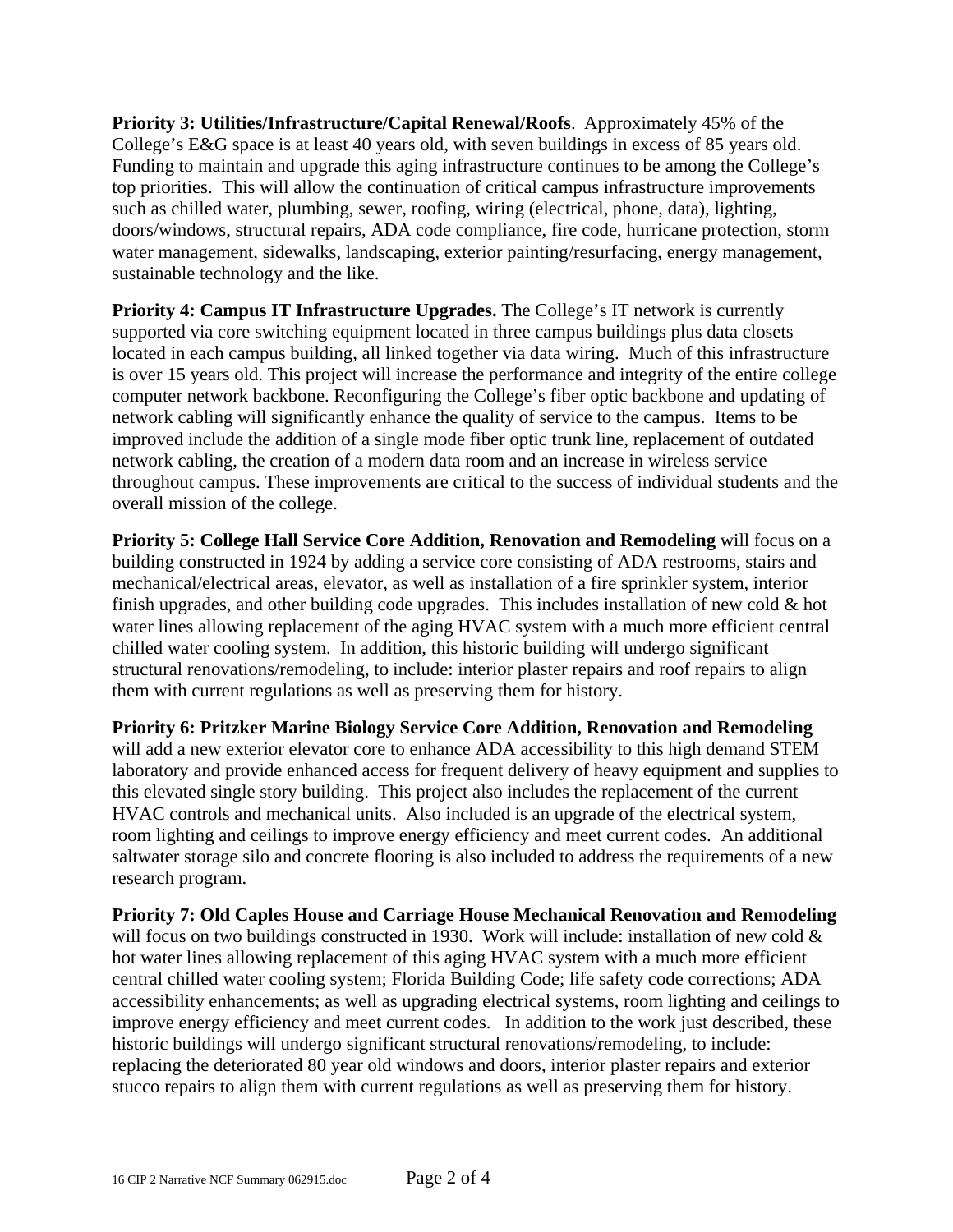**Priority 8: Robertson Hall Mechanical Renovation and Remodeling** will remodel/renovate one of the oldest campus buildings, constructed in the mid 1920's. It houses the College's Admissions and Financial Aid Office. It represents an initial window to the world about what New College of Florida offers. This project will provide remodeling; HVAC, electrical and plumbing renovations, interior finish upgrades and other required building code upgrades. Some additional square footage will be added to provide a service core to include ADA restrooms, elevator, stairs and new mechanical room.

**Priority 9: Hamilton Classroom Building Renovation, Remodeling** will encompass a series of renovation and remodeling priorities in this 1960's era building. A small portion of the existing office space will be remodeled to make a larger and more centralized lobby/entrance for the Student Affairs offices. Other spaces will be renovated to create a larger meeting/conference area and new office spaces for Student Affairs expansion, and a much needed interior restroom facility. At present the building has no restrooms, so individuals must cross the exterior plaza (open to the weather) to Hamilton Center. This project will also address recommendations from the December 2011 ISES facilities assessment survey, including electrical distribution upgrades, upgrading the fire alarm system, ADA accessibility enhancements, repairing exterior mortar  $\&$ expansion joints, and installation of energy efficient, large missile impact resistant glass windows that will comply with the 2014 Florida Building Code. The roof and insulation with be replaced along with the existing fan coil units. The auditorium space will be remodeled to meet accessibility requirements. New fixed tables and seating will be provided for 80. Finally, the deteriorated 50 year old Mexican tile pavers in the exterior plaza will also be replaced to eliminate numerous accessibility and safety concerns.

**Priority 10: Cook Hall Mechanical Renovation and Remodeling** will focus on a building constructed in 1926. Work will include: replacing the heating, ventilating, air conditioning systems and connection to the existing chilled water system; Florida Building Code and life safety code corrections; ADA accessibility enhancements; and upgrading electrical systems, room lighting and ceilings to improve energy efficiency and meet current codes. In addition to the work just described, this historic building will undergo significant structural renovations/remodeling, to include: interior plaster repairs and roof repairs to align it with current regulations as well as preserving it for history.

**Priority 11: Land Purchase (58<sup>th</sup> Street properties)** will accumulate funds over time to acquire the remaining six property parcels on  $58<sup>th</sup>$  Street allowing completion of all property acquisition contemplated by the College's Campus Master Plan.

**Priority 12: Global Studies** will integrate the college and the local community, while serving multiple academic programs. A multi-use 9,000 square foot building is planned that will house state-of-the-art facilities for language learning (including a video conference/distance learning room, an instructional technology lab for computer-based language instruction activities, and a media room for viewing foreign-language films, videos and broadcasts) will help the college to increase its production of degrees in areas of strategic emphasis (including, but not limited to, foreign languages and international/area studies).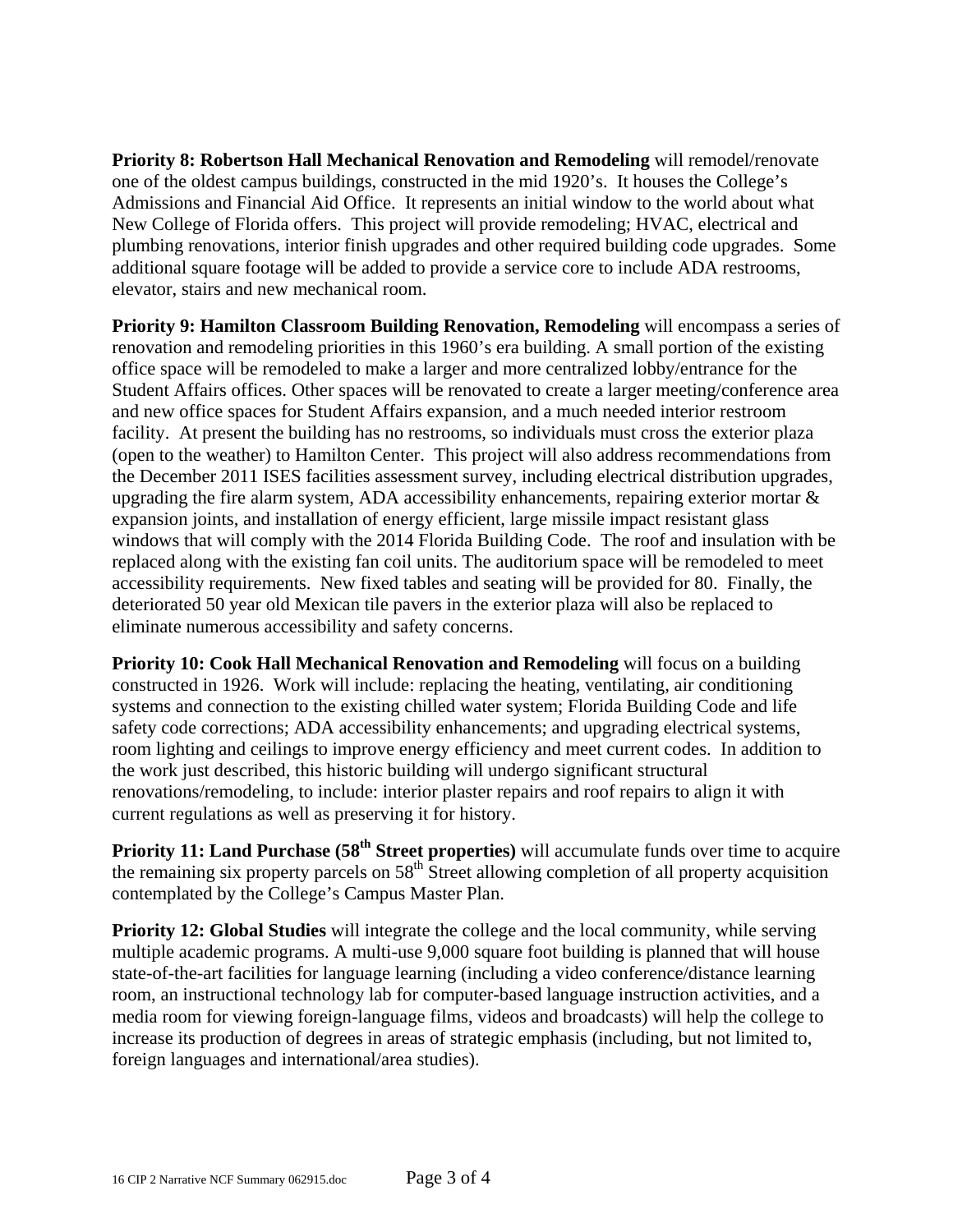It will also house the new Sarasota World Affairs Council and promote a forum for distinguished international visitors and guest speakers, drawing in members of the local community, including retired scholars and Foreign Service officers as well as potential donors. The new space will enhance ongoing college initiatives to internationalize the curriculum and the campus community and will promote career development by connecting students to internship opportunities, international career fairs, and fellowship opportunities.

The College will seek spot survey approval for this project. It is important to note that a total of \$500,000 in private funding has been raised to support this project.

**Priority 13: Shared Services Facility - NCF/USFSM/FSU Emergency Operations Center**  will provide a shared services emergency operations center to create a location for emergency response teams to come together to coordinate response and recovery actions and resources in the event of a disaster or emergency. This is proposed as a shared endeavor between New College of Florida, University of South Florida Sarasota/Manatee and The Ringling Museum of Florida State University. This operations center is where coordination and management decisions are facilitated. The Emergency Response Center will support communications and media for any events that occur and provide shelter for essential staff during storms to ensure safety for the institutional communities. Planning, construction and equipment funding would construct and equip the proposed 10,000 square foot structure. This new state-of-the-art facility would also house NCF/USFSM Campus Police Department which would provide the department with a significantly better facility than the current 1950's retrofitted house. The facility will be designed as a hardened structure capable of withstanding Category 5 storms. Site improvements will include a central energy plant, redundant utilities, a generator, fuel tank storage and pumping facilities. The building will be capable of operation up to 72 hours without outside intervention. A fully automated building technology system will incorporate such features as daylighting, audio, visual outputs, etc. The College will seek spot survey approval for this project.

**Priority 14: Shared Use Facility – NCF/FSU Ringling Cooling Tower Geothermal Heat Rejection Installation.** The recently combined chiller plant serving both institutions allows for more efficient use of existing equipment/chiller capacity and provides an increased level of chiller back up support. A management agreement has been developed to govern the operation of the joint use plant. This additional capital request is to replace 2/3 of the plant's condenser water system with a Geothermal Heat Rejection system. The ROI for this replacement is estimated at 3.8 years when combined with the projected operating savings from the work completed in 2013 to merge plant operations.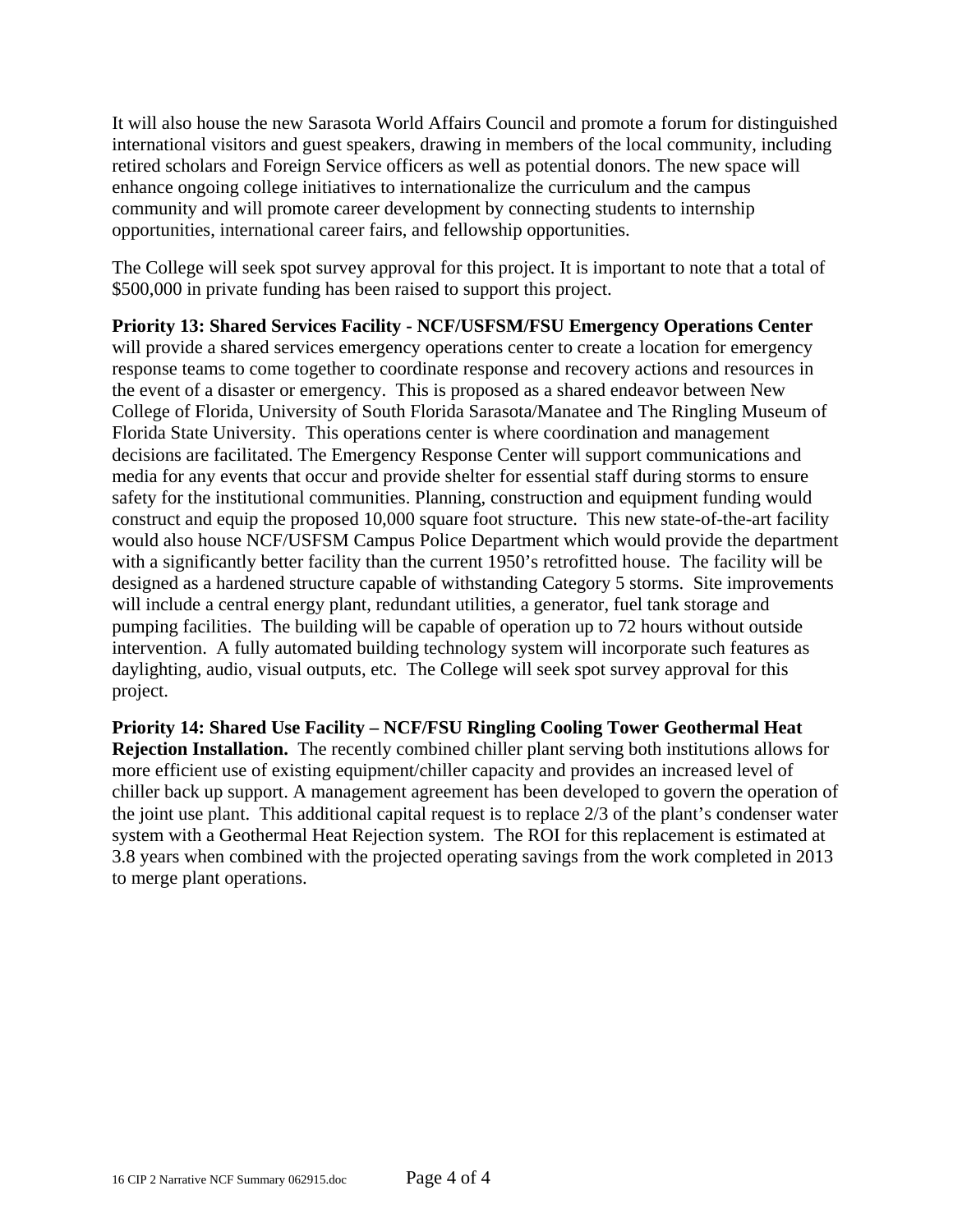|                |                |                                                             |                      |                           |                                           |               | <b>STATE UNIVERSITY SYSTEM</b>       |                 | Five-Year Capital Improvement Plan (CIP-2) and Legislative Budget Request |                    |        |              |                     |                     |                        |                   |
|----------------|----------------|-------------------------------------------------------------|----------------------|---------------------------|-------------------------------------------|---------------|--------------------------------------|-----------------|---------------------------------------------------------------------------|--------------------|--------|--------------|---------------------|---------------------|------------------------|-------------------|
|                |                |                                                             |                      |                           |                                           |               | Fiscal Years 2016-17 through 2020-21 |                 |                                                                           |                    |        |              |                     |                     |                        |                   |
|                |                | University: NEW COLLEGE OF FLORIDA                          |                      |                           |                                           |               |                                      |                 |                                                                           |                    |        |              |                     |                     |                        |                   |
|                |                |                                                             |                      |                           | Approved at the June 13, 2015 BOT Meeting |               |                                      |                 |                                                                           |                    |        |              |                     |                     |                        |                   |
|                |                | <b>PECO-ELIGIBLE PROJECT REQUESTS</b>                       |                      |                           |                                           |               |                                      |                 |                                                                           |                    |        |              |                     |                     |                        |                   |
|                |                |                                                             |                      |                           |                                           |               |                                      |                 |                                                                           |                    |        |              |                     |                     |                        |                   |
| May            | June           |                                                             |                      |                           |                                           |               |                                      |                 | Academic or                                                               | <b>Net</b>         | Gross  |              |                     | <b>Project Cost</b> | Educational            | Approved by       |
| 2014           | 2015           |                                                             | 2016-17              | 2017-18                   | 2018-19                                   |               | 2019-20                              | 2020-21         | <b>Other Programs</b>                                                     | Assignable         | Square |              |                     | Per GSF             | <b>Plant Survey</b>    | Law - Include GAA |
| Priority       | Priority       |                                                             |                      |                           |                                           |               |                                      |                 | to Benefit                                                                | <b>Square Feet</b> | Feet   |              | Project             | (Proj. Cost/        | Recommended            | reference         |
| No             | <b>No</b>      | <b>Project Title</b>                                        | Year 1               | Year 2                    | Year 3                                    |               | Year 4                               | Year 5          | from Projects                                                             | (NASF)             | (GSF)  |              | Cost                | GSF)                | Date/Rec No.           |                   |
| 1              | $\overline{1}$ | Heiser Natural Science Addition                             | 5,273,426<br>\$.     |                           |                                           |               |                                      |                 | Academic                                                                  | 14,650             | 21,975 | \$           | 8,928,426 \$        |                     | 406 Nov. 2013 (5.1)    |                   |
|                |                |                                                             |                      |                           |                                           |               |                                      |                 |                                                                           |                    |        |              |                     |                     |                        |                   |
| $\overline{2}$ | 2              | <b>Critical Deferred Maintenance</b>                        | 3,250,000<br>\$.     |                           |                                           |               |                                      |                 | All Programs                                                              | N/A                | N/A    | s.           | 3,250,000           |                     | N/A Nov. 2013 (SR 1-6) |                   |
|                |                |                                                             |                      |                           |                                           |               |                                      |                 |                                                                           |                    |        |              |                     |                     |                        |                   |
| $\mathbf{3}$   | 3              | Utilities/Infrastructure/Capital Renewal/Roofs              | 2.000.000<br>s.      |                           | $5,000,000$ \$ 4,000,000 \$               |               | $4,000,000$ \$                       |                 | 4,000,000 All Programs                                                    | N/A                | N/A    |              | \$19,000,000        |                     | N/A Nov. 2013 (SR 1-6) |                   |
|                |                |                                                             |                      |                           |                                           |               |                                      |                 |                                                                           |                    |        |              |                     |                     |                        |                   |
| $\sim$         | $\overline{4}$ | Campuswide IT infrastructure upgrades (P,C, E)              | 1,217,050<br>\$      |                           |                                           |               |                                      |                 | All Programs                                                              | N/A                | N/A    | $\mathbb{S}$ | 1,217,050           |                     | N/A Nov. 2013 (SR 5)   |                   |
|                |                |                                                             |                      |                           |                                           |               |                                      |                 |                                                                           |                    |        |              |                     |                     |                        |                   |
|                |                | College Hall Service Core Addition, Renovation and          |                      |                           |                                           | - \$          |                                      |                 |                                                                           |                    |        |              |                     |                     |                        |                   |
| 6              | 5              | Remodeling (P,C,E)                                          |                      | \$                        | $1,058,952$ \$ 4,000,000                  |               | 3,037,901                            |                 | All Programs                                                              | 9,868              | 21,441 |              | $$8,096,853$ \ \ \$ |                     | 378 Nov. 2013 (2.2h)   |                   |
|                |                |                                                             |                      |                           |                                           |               |                                      |                 |                                                                           |                    |        |              |                     |                     |                        |                   |
| $\overline{4}$ | 6              | Pritzker Marine Biology Service Core Addition & Renovation  |                      | $\mathbb{S}$<br>1,329,542 |                                           |               |                                      |                 | Academic                                                                  | 6,853              | 8,920  |              |                     |                     | 149 Nov. 2013 (2.2f)   |                   |
|                |                | and Remodeling (P,C)                                        |                      |                           |                                           |               |                                      |                 |                                                                           |                    |        |              |                     |                     |                        |                   |
|                |                |                                                             |                      |                           |                                           |               |                                      |                 |                                                                           |                    |        |              |                     |                     |                        |                   |
| 5              | $\overline{7}$ | Old Caples House and Carriage House Mechanical Renovation   |                      | \$                        | 586,592 \$ 3,749,209                      |               |                                      |                 | Academic                                                                  | 5.071              | 8.154  | $\mathbb{S}$ | $4,335,801$ \$      |                     | 532 Nov. 2013 (2.2g)   |                   |
|                |                | and Remodeling (P,C)                                        |                      |                           |                                           |               |                                      |                 |                                                                           |                    |        |              |                     |                     |                        |                   |
| 8              | 8              | Robertson Hall Mechanical Renovation and Remodeling (P,C,E) |                      |                           | 145,768 \$ 2,137,925                      |               |                                      |                 | All Programs                                                              | 3,233              | 3,681  | \$           | $2,283,692$ \$      |                     | 620 Nov. 2013 (2.2c)   |                   |
|                |                |                                                             |                      |                           |                                           |               |                                      |                 |                                                                           |                    |        |              |                     |                     |                        |                   |
| $\sim$         | 9              | Hamilton Classroom Building Renovation, Remodeling (P,C,E)  |                      |                           | 403,377<br>$\mathbb{S}$                   | -S            | 2.992.796                            |                 | All Programs                                                              | 9.486              | 15,399 | S.           | 3,396,172 \$        |                     | 221 Nov. 2013 (2.2e)   |                   |
|                |                |                                                             |                      |                           |                                           |               |                                      |                 |                                                                           |                    |        |              |                     |                     |                        |                   |
|                |                |                                                             |                      |                           |                                           | $\mathbf{s}$  | 871,962 \$                           |                 | 3,710,476 All Programs                                                    |                    |        | $\mathbb{S}$ | 4,582,438 \$        |                     | 380 Nov. 2013 (2.1)    |                   |
| $\overline{7}$ | 10             | Cook Hall Mechanical Renovation and Remodeling (P,C,E)      |                      |                           |                                           |               |                                      |                 |                                                                           | 5,284              | 12,047 |              |                     |                     |                        |                   |
| 9              | 11             | Land Purchase (58th Street Properties)                      |                      | 400.000 \$<br>\$.         | 475,000 \$                                |               | $400,000$ \$                         |                 | 1,350,000 All Programs                                                    | N/A                | N/A    | $\mathbb{S}$ | 2,625,000           |                     | N/A Nov. 2013 (1.2a-e) |                   |
|                |                |                                                             |                      |                           |                                           |               |                                      |                 |                                                                           |                    |        |              |                     |                     |                        |                   |
|                |                |                                                             |                      |                           |                                           |               |                                      |                 |                                                                           |                    |        |              |                     |                     | Pending SUS spot       |                   |
|                | 12             | Center for Global Studies (P,C,E)                           |                      |                           |                                           | $\mathbf{s}$  | 2,841,518                            |                 | Academic                                                                  | 5.720              | 8.580  |              |                     | 331                 | survev                 |                   |
|                |                |                                                             |                      |                           |                                           |               |                                      |                 |                                                                           |                    |        |              |                     |                     |                        |                   |
|                |                | Shared Services Facility - NCF/USFSM/FSU Emergency          |                      |                           |                                           |               |                                      |                 |                                                                           |                    |        |              |                     |                     | Pending SUS spot       |                   |
|                | 13             | <b>Operations Center</b>                                    |                      |                           |                                           | $\mathcal{S}$ | 660,931 \$                           |                 | 6,069,312 All Programs                                                    | 7,010              | 10,094 | $\mathbb{S}$ | $6,730,243$ \$      | 667                 | survey                 |                   |
|                |                |                                                             |                      |                           |                                           |               |                                      |                 |                                                                           |                    |        |              |                     |                     |                        |                   |
| 10             | 14             | Shared Use Facility - NCF/FSU Ringling Cooling Tower        |                      |                           |                                           |               |                                      | \$<br>1,086,217 | All Programs                                                              | 205                | 3,535  |              |                     |                     | 307 Nov. 2013 (3.1)    |                   |
|                |                | Geothermal Heat Rejection Installation(P,C,E)               |                      |                           |                                           |               |                                      |                 |                                                                           |                    |        |              |                     |                     |                        |                   |
|                |                |                                                             |                      |                           |                                           |               |                                      |                 |                                                                           |                    |        |              |                     |                     |                        |                   |
|                |                |                                                             |                      |                           |                                           |               |                                      |                 |                                                                           |                    |        |              |                     |                     |                        |                   |
|                |                | <b>TOTAL</b>                                                | $$11,740,476$ \ \ \$ |                           | 8,520,854 \$14,765,510 \$                 |               | 14,805,108 \$ 16,216,005             |                 |                                                                           |                    |        |              |                     |                     |                        |                   |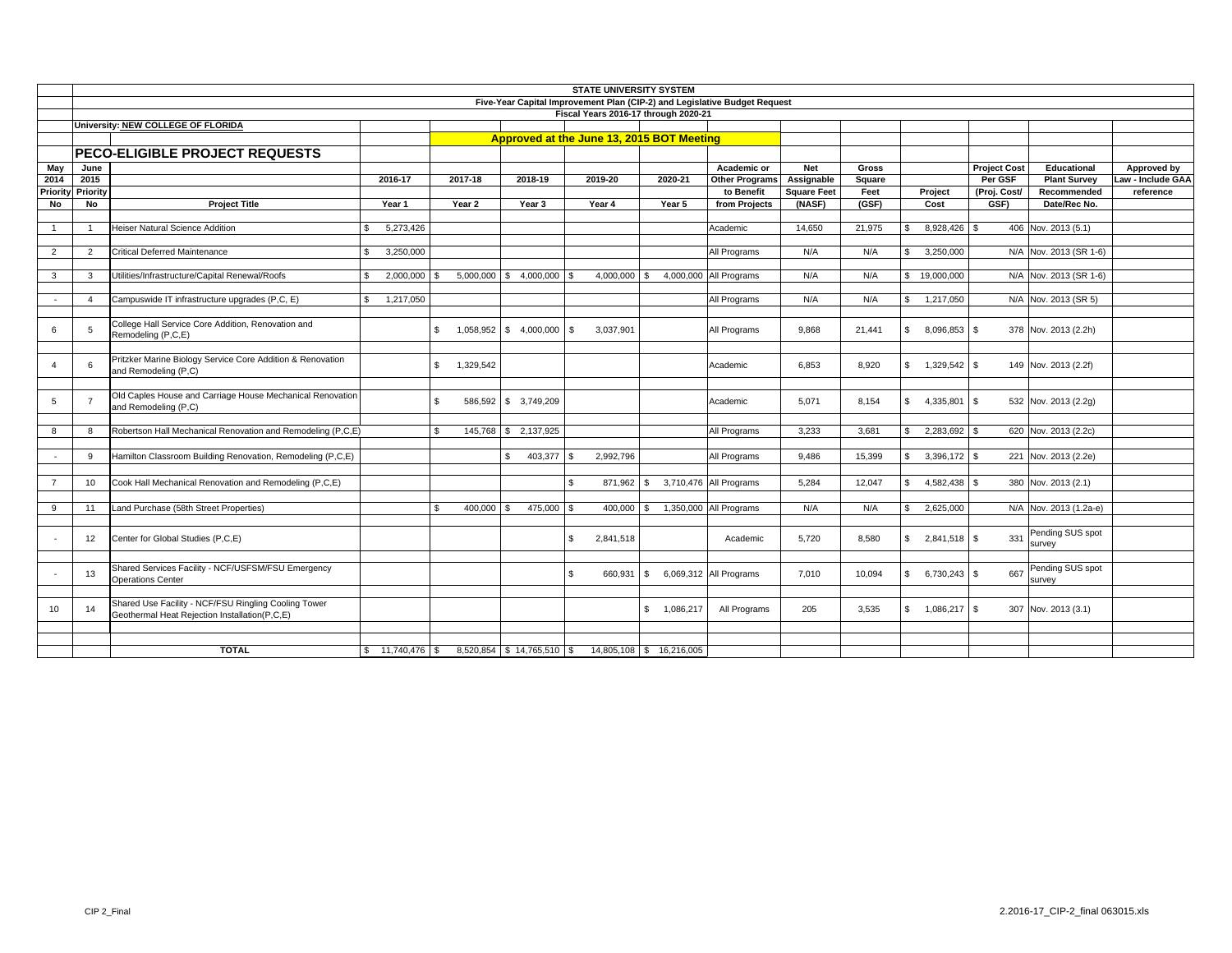|                                                           |                            |                             |              | <b>STATE UNIVERSITY SYSTEM</b>                                            |                      |                        |                    |        |         |                     |                |                    |
|-----------------------------------------------------------|----------------------------|-----------------------------|--------------|---------------------------------------------------------------------------|----------------------|------------------------|--------------------|--------|---------|---------------------|----------------|--------------------|
|                                                           |                            |                             |              | Five-Year Capital Improvement Plan (CIP-2) and Legislative Budget Request |                      |                        |                    |        |         |                     |                |                    |
|                                                           |                            |                             |              | Fiscal Years 2016-17 through 2020-21                                      |                      |                        |                    |        |         |                     |                |                    |
| University: NEW COLLEGE OF FLORIDA                        |                            |                             |              |                                                                           |                      |                        |                    |        |         |                     |                |                    |
|                                                           |                            |                             |              |                                                                           |                      |                        |                    |        |         |                     |                |                    |
| <b>CITF PROJECT REQUESTS</b>                              |                            |                             |              |                                                                           |                      |                        |                    |        |         |                     |                |                    |
|                                                           |                            |                             |              |                                                                           |                      | Academic or            | <b>Net</b>         | Gross  |         | <b>Project Cost</b> | Committee      |                    |
|                                                           | 2016-17                    | 2017-18                     | 2018-19      | 2019-20                                                                   | 2020-21              | Other Programs         | Assignable         | Square |         | Per GSF             | Approval       |                    |
| Priority                                                  |                            |                             |              |                                                                           |                      | to Benefit             | <b>Square Feet</b> | Feet   | Project | (Proj. Cost/        | Date           |                    |
| No<br><b>Project Title</b>                                | Year 1                     | Year 2                      | Year 3       | Year 4                                                                    | Year 5               | from Projects          | (NASF)             | (GSF)  | Cost    | GSF)                |                |                    |
|                                                           |                            |                             |              |                                                                           |                      |                        |                    |        |         |                     |                |                    |
| Capital Renewal & Deferred Maintenance in Some or All of  |                            |                             |              |                                                                           |                      |                        |                    |        |         |                     |                |                    |
| $\mathbf{1}$<br>Following Facilities:                     | \$<br>100,000              | cash or \$500,000 if bonded |              |                                                                           |                      | <b>Student Support</b> | N/A                | N/A    | TBD     | N/A                 | June 13, 2015  |                    |
| Four Winds, Swimming Pool & Bath House, Hamilton Center,  |                            |                             |              |                                                                           |                      |                        |                    |        |         |                     |                |                    |
| Fitness Center and Waterfront Recreation.                 |                            |                             |              |                                                                           |                      |                        |                    |        |         |                     |                |                    |
|                                                           |                            |                             |              |                                                                           |                      |                        |                    |        |         |                     |                |                    |
| Note: Year 1 distribution estimated at \$500,000 if funds |                            |                             |              |                                                                           |                      |                        |                    |        |         |                     |                |                    |
| are bonded.                                               |                            |                             |              |                                                                           |                      |                        |                    |        |         |                     |                |                    |
|                                                           |                            |                             |              |                                                                           |                      |                        |                    |        |         |                     |                |                    |
| <b>TOTAL</b>                                              | $100,000$ \$<br>$\sqrt{2}$ | $ \sqrt{s}$                 | $ \sqrt{5}$  | $\sim$                                                                    | $\sqrt{2}$<br>$\sim$ |                        |                    |        |         |                     |                |                    |
|                                                           |                            |                             |              |                                                                           |                      |                        |                    |        |         |                     |                |                    |
| <b>REQUESTS FROM OTHER STATE SOURCES</b>                  |                            |                             |              |                                                                           |                      |                        |                    |        |         |                     |                |                    |
|                                                           |                            |                             |              |                                                                           |                      | Academic or            | <b>Net</b>         | Gross  |         | <b>Project Cost</b> |                |                    |
|                                                           | 2014-15                    | 2015-16                     | 2016-17      | 2017-18                                                                   | 2018-19              | Other Programs         | Assignable         | Square |         | Per GSF             |                |                    |
| Priority                                                  |                            |                             |              |                                                                           |                      | to Benefit             | <b>Square Feet</b> | Feet   | Project | (Proj. Cost/        |                |                    |
| Project<br>No                                             | Year 1                     | Year 2                      | Year 3       | Year 4                                                                    | Year 5               | from Projects          | (NASF)             | (GSF)  | Cost    | GSF)                |                |                    |
|                                                           |                            |                             |              |                                                                           |                      |                        |                    |        |         |                     |                |                    |
| NO REQUESTS                                               |                            |                             |              |                                                                           |                      |                        |                    |        |         |                     |                |                    |
|                                                           |                            |                             |              |                                                                           |                      |                        |                    |        |         |                     |                |                    |
|                                                           |                            |                             |              |                                                                           |                      |                        |                    |        |         |                     |                |                    |
|                                                           |                            |                             |              |                                                                           |                      |                        |                    |        |         |                     |                |                    |
|                                                           |                            |                             |              |                                                                           |                      |                        |                    |        |         |                     |                |                    |
|                                                           |                            |                             |              |                                                                           |                      |                        |                    |        |         |                     |                |                    |
|                                                           |                            |                             |              |                                                                           |                      |                        |                    |        |         |                     |                |                    |
|                                                           |                            |                             |              |                                                                           |                      |                        |                    |        |         |                     |                |                    |
|                                                           |                            |                             |              |                                                                           |                      |                        |                    |        |         |                     |                |                    |
|                                                           |                            |                             |              |                                                                           |                      |                        |                    |        |         |                     |                |                    |
|                                                           |                            |                             |              |                                                                           |                      |                        |                    |        |         |                     |                |                    |
| <b>TOTAL</b>                                              | $\sim$                     | $\mathbf{0}$                | $\mathbf{0}$ | $\overline{\phantom{0}}$                                                  | $\mathbf{0}$         |                        |                    |        |         |                     |                |                    |
|                                                           | <b>\$</b>                  |                             |              |                                                                           |                      |                        |                    |        |         |                     |                |                    |
|                                                           |                            |                             |              |                                                                           |                      |                        |                    |        |         |                     |                |                    |
|                                                           |                            |                             |              |                                                                           |                      |                        |                    |        |         |                     |                |                    |
| <b>REQUESTS FROM NON-STATE SOURCES, INCLUDING DEBT</b>    |                            |                             |              |                                                                           |                      |                        |                    |        |         |                     |                |                    |
|                                                           |                            |                             |              |                                                                           |                      | Academic or            | Net                | Gross  |         | <b>Project Cost</b> | Expected       | <b>Master Plan</b> |
|                                                           | 2014-15                    | 2015-16                     | 2016-17      | 2017-18                                                                   | 2018-19              | <b>Other Programs</b>  | Assignable         | Square |         | Per GSF             | Source of      | Approval           |
|                                                           |                            |                             |              |                                                                           |                      | to Benefit             | <b>Square Feet</b> | Feet   | Project | (Proj. Cost/        | <b>Funding</b> | Date               |
| Project                                                   | Year 1                     | Year 2                      | Year 3       | Year 4                                                                    | Year 5               | from Projects          | (NASF)             | (GSF)  | Cost    | GSF)                | (if known)     |                    |
|                                                           |                            |                             |              |                                                                           |                      |                        |                    |        |         |                     |                |                    |
| NO REQUESTS                                               |                            |                             |              |                                                                           |                      |                        |                    |        |         |                     |                |                    |
|                                                           |                            |                             |              |                                                                           |                      |                        |                    |        |         |                     |                |                    |
|                                                           |                            |                             |              |                                                                           |                      |                        |                    |        |         |                     |                |                    |
|                                                           |                            |                             |              |                                                                           |                      |                        |                    |        |         |                     |                |                    |
|                                                           |                            |                             |              |                                                                           |                      |                        |                    |        |         |                     |                |                    |
|                                                           |                            |                             |              |                                                                           |                      |                        |                    |        |         |                     |                |                    |
|                                                           |                            |                             |              |                                                                           |                      |                        |                    |        |         |                     |                |                    |
|                                                           |                            |                             |              |                                                                           |                      |                        |                    |        |         |                     |                |                    |
|                                                           |                            |                             |              |                                                                           |                      |                        |                    |        |         |                     |                |                    |
|                                                           |                            |                             |              |                                                                           |                      |                        |                    |        |         |                     |                |                    |
|                                                           |                            |                             |              |                                                                           |                      |                        |                    |        |         |                     |                |                    |
|                                                           |                            |                             |              |                                                                           |                      |                        |                    |        |         |                     |                |                    |
|                                                           |                            |                             |              |                                                                           |                      |                        |                    |        |         |                     |                |                    |
|                                                           |                            |                             |              |                                                                           |                      |                        |                    |        |         |                     |                |                    |
| <b>TOTAL</b>                                              | 0                          | $\mathbf{0}$                | 0            | $\mathbf{0}$                                                              | $\mathbf{0}$         |                        |                    |        |         |                     |                |                    |
|                                                           |                            |                             |              |                                                                           |                      |                        |                    |        |         |                     |                |                    |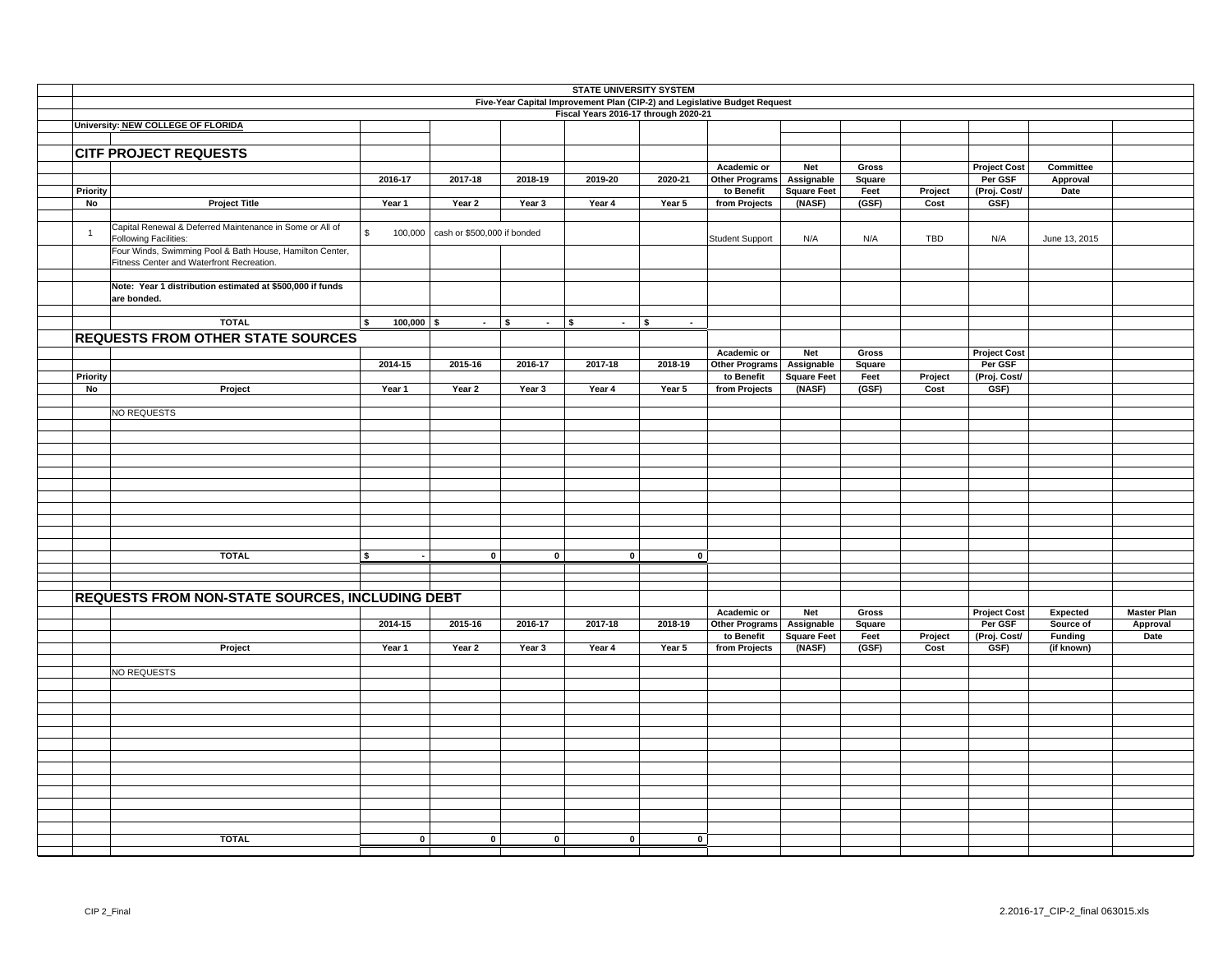|                               |                               | CIP-3, A – NARRATIVE DESCRIPTION |      |                   |  |
|-------------------------------|-------------------------------|----------------------------------|------|-------------------|--|
|                               |                               |                                  | Page | of $\overline{2}$ |  |
| AGENCY New College of Florida |                               |                                  |      |                   |  |
| <b>BUDGET ENTITY</b>          | <b>SUS</b>                    | AGENCY PRIORITY                  | one  |                   |  |
| PROJECT TITLE                 | <b>Heiser Natural Science</b> | DATE BLDG PROGRAM                | 2012 |                   |  |
|                               | Addition $(P, C, E)$          | APPROVED                         |      |                   |  |

**CIP-3 SHORT-TERM PROJECT EXPLANATION**

**PURPOSE, NEED, SCOPE, RELATIONSHIP OF PROJECT TO AGENCY OBJECTIVES**

**Priority 1: Heiser Natural Sciences Addition.** Planning funding was appropriated FY 2014-15. This request will provide construction and equipment funding to construct a 22,000 square foot addition to Heiser Natural Sciences supporting additional teaching labs, research labs and faculty offices and aid in increasing support infrastructure needed for production of certain STEM degrees such as chemistry, physics, math and biology. When the current building was built in 2000, 30% of the well-planned building including all expansion space for new faculty had to be eliminated to bring the project within the available budget. The College's enrollment has grown significantly since then and the College needs space to support faculty in Biology/Environmental Studies, Bioinformatics and Molecular Biology. Also, the 2015 Medical College Admissions Test (MCAT) will put more emphasis on Molecular Biology, Biochemistry and Bioorganic chemistry. Molecular Biology is a growing field significantly different from Biochemistry and Cell Biology and requires separate and different research space. Finally, we anticipate hiring in Earth Science to support our Environmental Studies Program, and need new science space to accommodate two or more new earth science programmatic areas such as paleontology, geology (earth systems), oceanography, astrophysics, environmental chemistry, or climate modeling. This STEM based project was recommended in the November 2013 Educational Plant Survey and is now the College's top priority.

## **STATISTICAL JUSTIFICATION**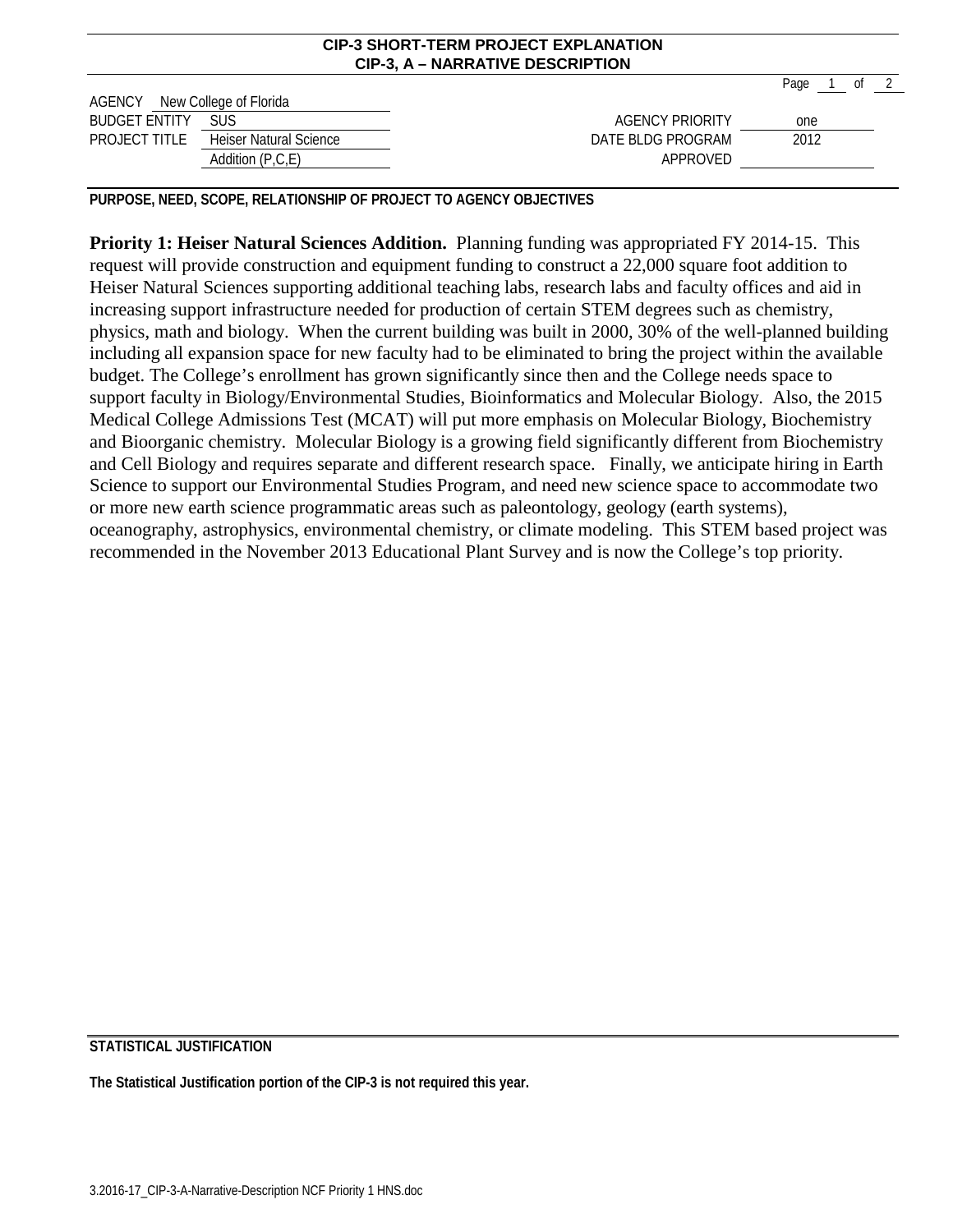## GEOGRAPHIC LOCATION: New College of Florida, Sarasota COUNTY: Sarasota COUNTY: Sarasota PROJECT BR No. (if assigned): N/A **CIP-3,B - PROJECT DESCRIPTION/TITLE: Heiser Natural Science Addition** Net to<br>Gross Facility/Space Net Area Gross Gross Area Unit Cost Construction Assumed Occupancy Type (NASF) Conversion (GSF) (Cost/GSF)\* Cost Bid Date Date Classrooms - \$ 279.74 \$ - Teaching Labs 5,970 1.5 8,955 \$ 273.17 \$ 2,446,237 Study 920 1.5 1,380 \$ 291.77 \$ 402,643 Research Labs 5,400 1.5 8,100 \$ 367.76 \$ 2,978,856<br>Offices 2,160 1.5 3,240 \$ 289.74 \$ 938,758 Offices 2,160 1.5 3,240 \$ 289.74 \$ 938,758 Aud./ Exh. 1.5 - \$ 316.25 \$ - Instr. Media 1.5 - \$ 216.83 \$ - Space Detail for Remodeling Projects SAS combined with Study 7/1/2014 BEFORE AFTER Gym 1.5 - \$ 265.95 \$ - Space Net Area Space Net Area Cam. Sup. Serv\_\_\_\_\_\_200\_\_\_\_1.5 \_\_\_\_\_\_\_\_300\_\_\$ 331.40 \_\$ 99,420 \_\_\_\_<u>Type \_\_\_\_\_\_\_(NASF)</u> \_\_\_\_\_\_\_<u>Type \_\_\_\_\_\_\_(NASF</u>) Totals 14,650 21,975 \$6,865,914 \*Apply Unit Cost to total GSF based on primary space type Remodeling/Renovation Total Construction - New & Rem./Renov.  $\text{S} = \frac{1}{6,865,914}$  Total  $\overline{0}$  Total  $\overline{0}$ **CIP-3,C - SCHEDULE OF PROJECT COMPONENTS ESTIMATED COSTS** Funded to<br>Date Basic Construction Cost Construction Cost Date Year 1 Year 2 Year 2 Year 3 Year 4 Year 5 Funded & In CIP<br>1. a.Construction Cost (from above) \$3,000,000 \$3,865,914 1. a.Construction Cost (from above) Add'l/Extraordinary Const. Costs b.Environmental Impacts/Mitigation \$0<br>
50 c.Site Preparation \$1 c.Site Preparation \$0 d.Landscape/Irrigaiton \$0<br>
e.Plaza/Walks \$0<br>
e.Plaza/Walks \$0 e.Plaza/Walks \$0

| f.Roadway Improvements<br>g.Parking ____ spaces<br>h.Telecommunication<br><i>i.Electrical Service</i><br>i. Water Distribution<br>k.Sanitary Sewer System<br>I.Chilled Water System<br>m.Storm Water System<br>n.Energy Efficient Equipment                                                                                                               |                                                                        |                                                     |                                           |                    |        |     | \$0<br>\$0<br>\$0<br>\$0<br>\$0<br>\$0<br>\$0<br>\$0<br>\$0                                                                    |
|-----------------------------------------------------------------------------------------------------------------------------------------------------------------------------------------------------------------------------------------------------------------------------------------------------------------------------------------------------------|------------------------------------------------------------------------|-----------------------------------------------------|-------------------------------------------|--------------------|--------|-----|--------------------------------------------------------------------------------------------------------------------------------|
| <b>Total Construction Costs</b>                                                                                                                                                                                                                                                                                                                           | \$3,000,000                                                            | \$3,865,914                                         | \$0                                       | \$0                | \$0    | \$0 | \$6,865,914                                                                                                                    |
| 2. Other Project Costs<br>a. Land/existing facility acquisition<br>b.Professional Fees<br>c.Fire Marshall Fees<br>d.Inspection Services<br>e.Insurance Consultant<br>f.Surveys & Tests<br>g.Permit/Impact/Environmental Fees<br>h.Artwork (.5%)<br>i. Moveable Furnishings & Equipment (15%)<br>j.Project Contingency (5%)<br>Total - Other Project Costs | \$595,000<br>\$10,000<br>\$15,000<br>\$20,000<br>\$15,000<br>\$655,000 | \$34,330<br>\$1,029,887<br>\$343,296<br>\$1,407,512 | \$0                                       | \$0                | \$0    | \$0 | \$0<br>\$595,000<br>\$10,000<br>\$15,000<br>\$0<br>\$20,000<br>\$15,000<br>\$34,330<br>\$1,029,887<br>\$343,296<br>\$2,062,512 |
| ALL COSTS 1+2                                                                                                                                                                                                                                                                                                                                             | \$3,655,000                                                            | \$5,273,426                                         | \$0                                       | \$0                | \$0    | \$0 | \$8,928,426                                                                                                                    |
| Appropriations to Date<br>Source<br><b>Fiscal Year</b><br>PECO<br>2014-15<br>2015-16                                                                                                                                                                                                                                                                      | Amount<br>\$655,000<br>\$3,000,000                                     |                                                     | Project Costs Beyond CIP Period<br>Source | <b>Fiscal Year</b> | Amount |     | <b>Total Project In</b><br>CIP & Beyond                                                                                        |
| <b>TOTAL</b>                                                                                                                                                                                                                                                                                                                                              | \$3.655.000                                                            |                                                     | <b>TOTAL</b>                              |                    | \$0    |     | \$8.928.426                                                                                                                    |

### STATE UNIVERSITY SYSTEM CIP-3 SHORT TERM PROJECT EXPLANATION Page 2 of 2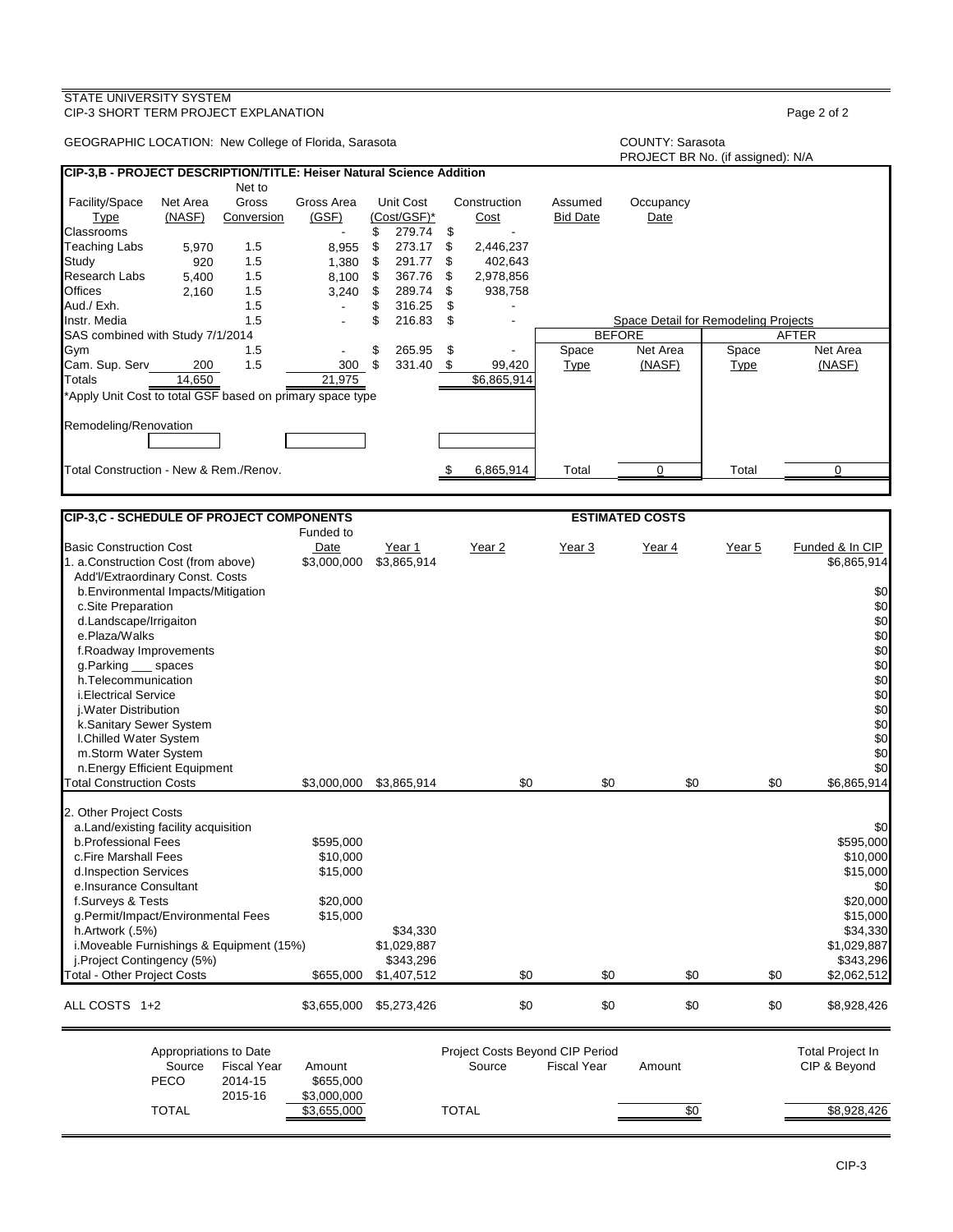# **Higher Educational Facilities Return on Investment**

This is a tool developed by a collaborative group of stakeholders designed to facilitate the identification of return on investment metrics for higher education facilities. Check any box(es) that apply, provide a quantitative explanation, and identify the term or years in which ROI information is provided.

| Institution: New College of Florida      |                                                                                   |
|------------------------------------------|-----------------------------------------------------------------------------------|
| Project: Heiser Natural Science Addition |                                                                                   |
| Total Project Cost:                      | \$8.9 <sub>M</sub>                                                                |
| Previous Funding (State):                | \$655,000                                                                         |
| Current Request:                         | \$5.3 M                                                                           |
| STEM (Yes or No):                        | <b>YES</b>                                                                        |
|                                          | Contact Person (Alan Burr, Director of Facilities and Construction, 941-487-4694, |
| aburr@ncf.edu)                           |                                                                                   |
|                                          |                                                                                   |

Check any box(es) that apply and provide a quantitative explanation. Identify the term or years in which ROI information is projected.

1.  $\boxtimes$  Number of Additional Degrees and Certificates Produced and How Those Degrees are Meeting the Needs of our State (Job Openings, Average Wages of those Job Openings, etc)

Explanation:

2013-14 Enrollment in majors in the Biology, Chemistry, Computer Science, Data Science, Mathematics, and Physics was 208 students. We expect enrollments in these majors to increase by 10% by 2018 (20 students) and 20% by 2020 (40 students).

The percentage of New College of Florida bachelor's degrees awarded in STEM majors in 2014 was 34% (49 STEM degrees). By 2020, we expect the percentage of New College of Florida bachelor's degrees awarded in STEM majors to increase to 41% (74 STEM degrees)

New College of Florida graduates the largest percentage in the SUS of undergraduates who go on to earn PhD's: 14.5% for NCF compared to next highest (UF 1.7%) and the SUS average of 1.5%.<sup>1</sup> Thus a critical payoff of the Heiser Addition will be the undergraduate training of a significant number of Florida's future Ph.D. scientists.

**<sup>1</sup>** Source: National Opinion Research Center (NORC) at the University of Chicago, Survey of Earned Doctorate (SED)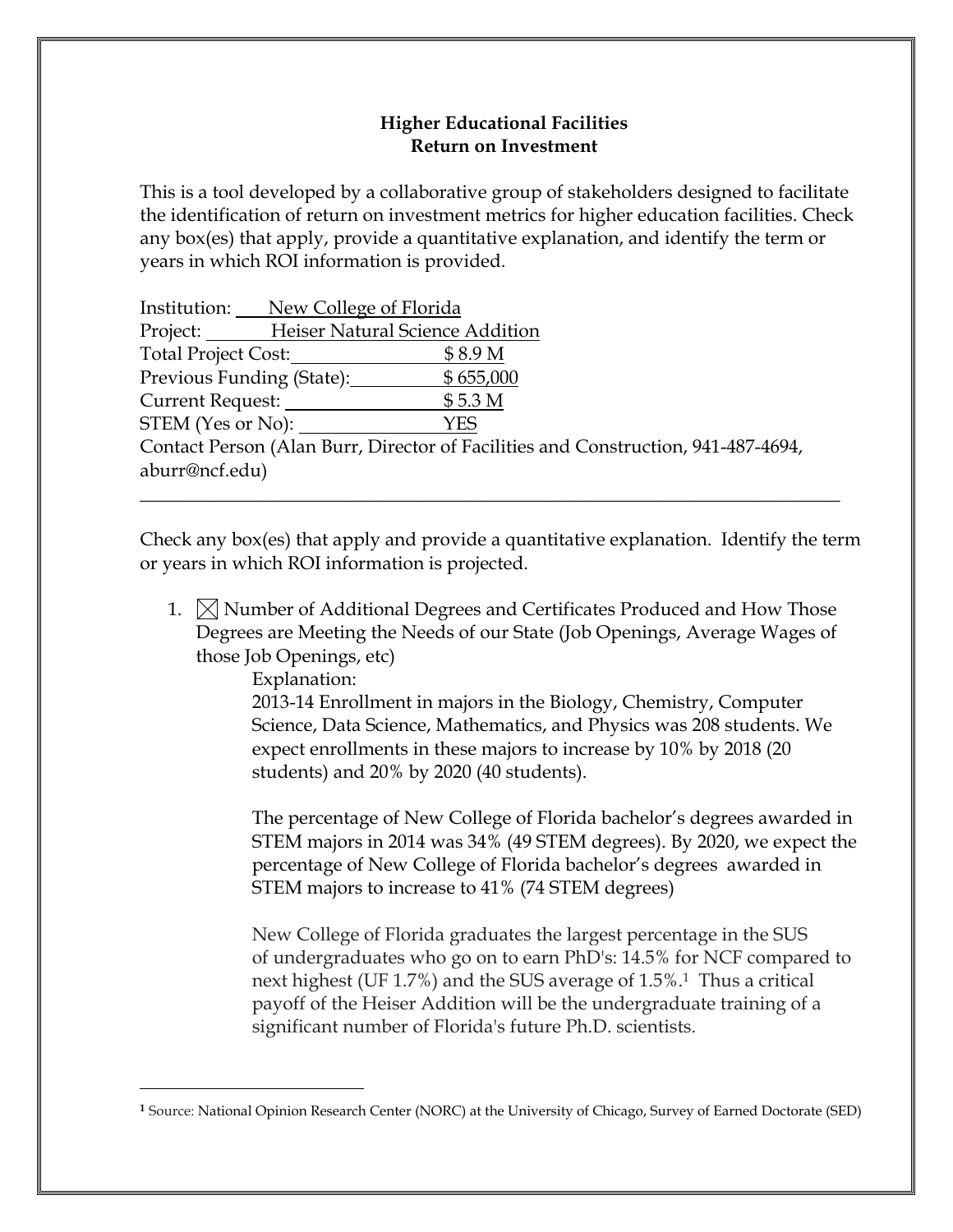2.  $\boxtimes$  Number of Additional Students Served and the Benefits/Efficiencies Created (increase graduation rate, alleviate waitlist, increase academic support, etc) Explanation:

> The Heiser Natural Sciences Addition will provide additional space for student learning and research and faculty teaching and research in these disciplines: Biology, Chemistry, Computer Science, Data Science, Mathematics, and Physics. In Fall 2014, 472 students (57% of the student body) took at least one course in Natural Sciences.

> At New College, professors work directly with undergraduate students, unmediated by graduate teaching assistants and postdocs. Research laboratories in the Heiser Addition will be the loci of high quality advanced teaching, where students work collaboratively on open research problems, learning while doing actual science, and working collaboratively with the professor, and more advanced students will mentor less advanced students. This research lab set-up is the reason that New College and similar high-quality, very selective, primarily undergraduate, residential colleges out-perform research intensive institutions and produce such a disproportionately large share of the nation's scientists.

> With the addition, we will be able to teach more students in laboratory courses. Our current science laboratories only hold 14-24 students, requiring multiple sections of laboratory classes staffed by adjuncts and other instructors. The new addition will allow the College to accommodate 360 more students per semester in biology, chemistry, and physics laboratories in the three new 24 station teaching laboratories. A larger number of slots in laboratory classes each semester will help students complete their graduation requirements in a shorter time. New science laboratories are likely to improve retention of first year students taking introductory laboratory classes in the sciences.

3.  $\boxtimes$  Amount of Additional Research Funding to be Obtained; Patents Awarded Explanation:

> The Heiser Addition will allow NCF to at least double externally funded faculty research. Currently, some professors do not have the research space needed to successfully compete for extramural funding. At New College, all research money directly benefits undergraduates, who get advanced training in science and go on to contribute to Florida's research efforts. Between 2010 and 2014, 85 undergraduate New College students were directly involved in externally funded research projects.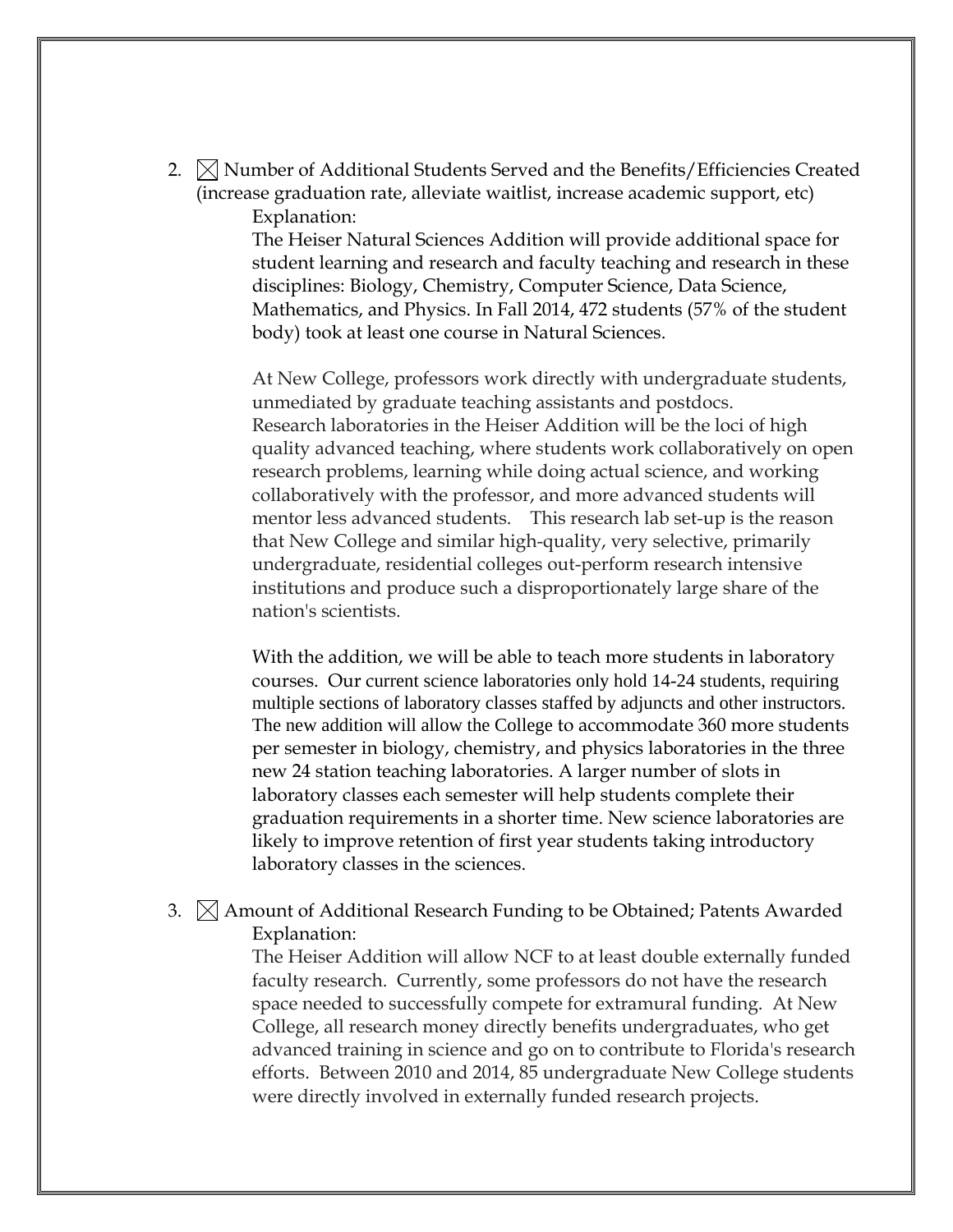- 4.  $\Box$  Project is in an Area of Strategic Emphasis as Determined by the Board of Governors' Gap Analysis or the Department of Economic Opportunity's National Occupational Forecast Explanation: N/A
- 5.  $\boxtimes$  Improves the Ranking of a Preeminent Program or Improves on a Performance Funding Model Metric

Explanation:

We expect to improve two Performance Funding Model metrics once the new building is completed. First, the new teaching and research laboratories will provide more space for students to complete their science degree requirements. New College has the second highest SUS percentage of bachelor's degrees awarded in STEM disciplines; NCF Work Plan sets the goal to increase undergraduate degrees in STEM to 32% by 2016-17 and has already surpassed this goal at 34% in 2013-14. With the new space, we can set our STEM goals even higher.

Second, the six new research laboratories will provide space for new science faculty to do their research and supervise undergraduate student research projects, which are a required part of the New College curriculum. The new science equipment that will be purchased for the new building will help students complete their degrees in a shorter time frame, improving our six year graduation rate. Each research lab will be able to accommodate 4 to 6 research students, leading to 24 to 36 more STEM graduates per year.

6.  $\bowtie$  Increase Business Partnerships Which Will Lead to Guaranteed Internships and Jobs for Students

## Explanation:

The new Data Science masters program (which will be housed in the Heiser Addition) has business partners that will provide guaranteed internships for the students during their second year in the program, and these internships are expected to lead to lucrative jobs that will benefit the state. When the new building is completed, the masters program will be completely developed, and there will be 15 students each year in internships, and these students will graduate at the end of each year to enter the workforce.

These Florida businesses have expressed interest in a partnership with the Data Science MS program: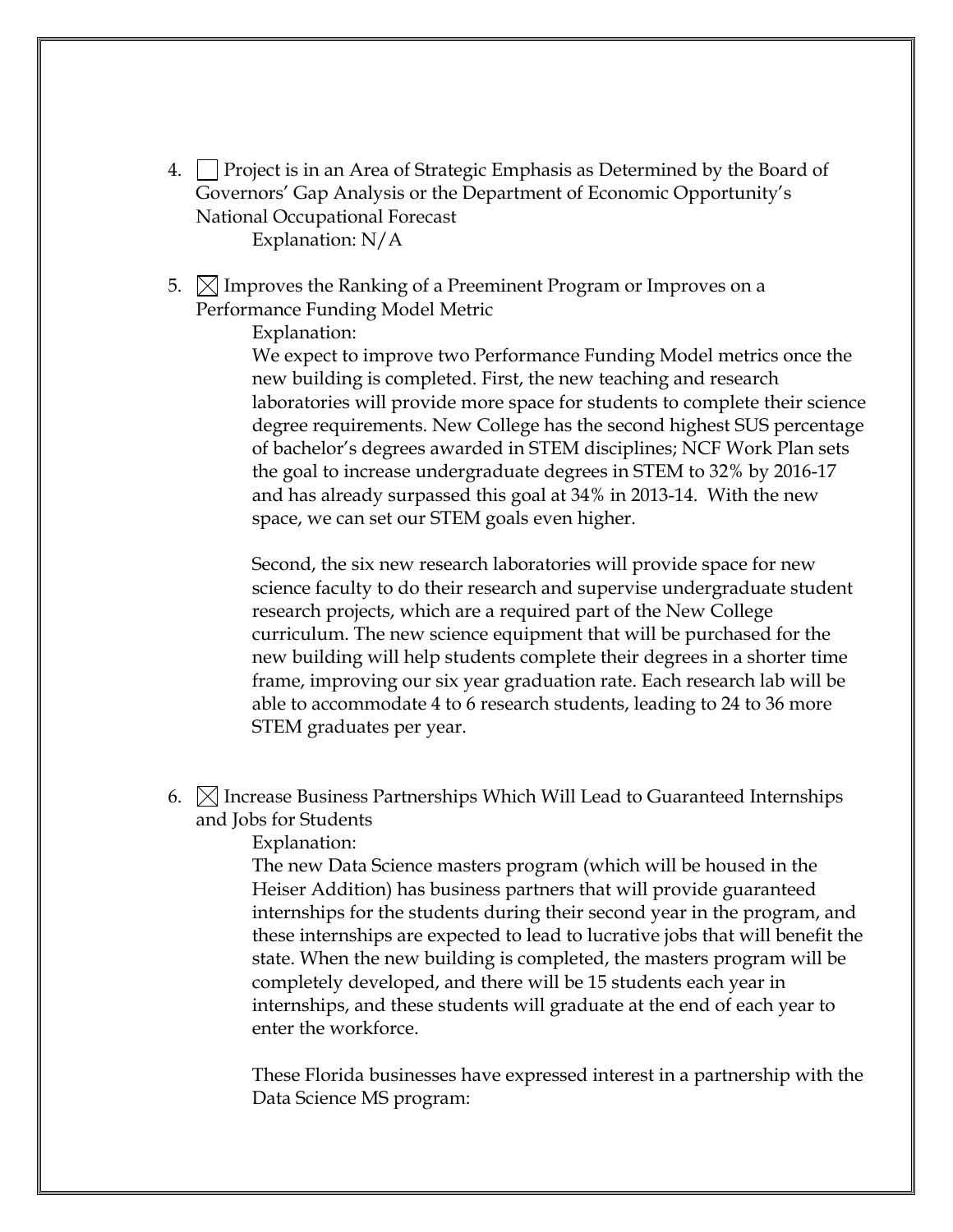- i. Star2star
- ii. Voalte
- iii. Mobilebits
- iv. HSN
- v. NextEra
- vi. Catalina Marketing
- vii. Beals
- viii. Roskamp
	- ix. Riskwatch
- b) These U.S. businesses have expressed interest in a partnership with the Data Science MS program:
	- i. Akamai
	- ii. Ancestry.com
	- iii. Annalect
	- iv. Colchis Capital
	- v. Lovelace Respiratory Research Institute
	- vi. Mind Research Network
	- vii. Allen Brain Institute
	- viii. Protege Partner
- 7.  $\boxtimes$  Project Improves the Use, either Operationally or Academically, of Existing Space

Explanation:

At the moment, space is extremely tight in the existing Heiser Natural Sciences building, which works against the spontaneous, serendipitous interactions so valuable to science. The Heiser Addition will increase the utility of the existing building through space reassignments to the benefit of the various science disciplines. Interaction among faculty and students in these different disciplines will be enhanced, leading to better science.

8. Contribution of Local Funds Through Matching Grants, Property Donations, etc.

Explanation: N/A

9. Reduces Future Deferred Maintenance Cost and Extends the Life of the Facility by Bringing the Project up to Existing Standards (cost-benefit analysis of renovation or new facility vs. maintenance) Explanation: N/A

Other Pertinent Information not included above:

This request will allow New College of Florida to break ground and complete this STEM expansion project.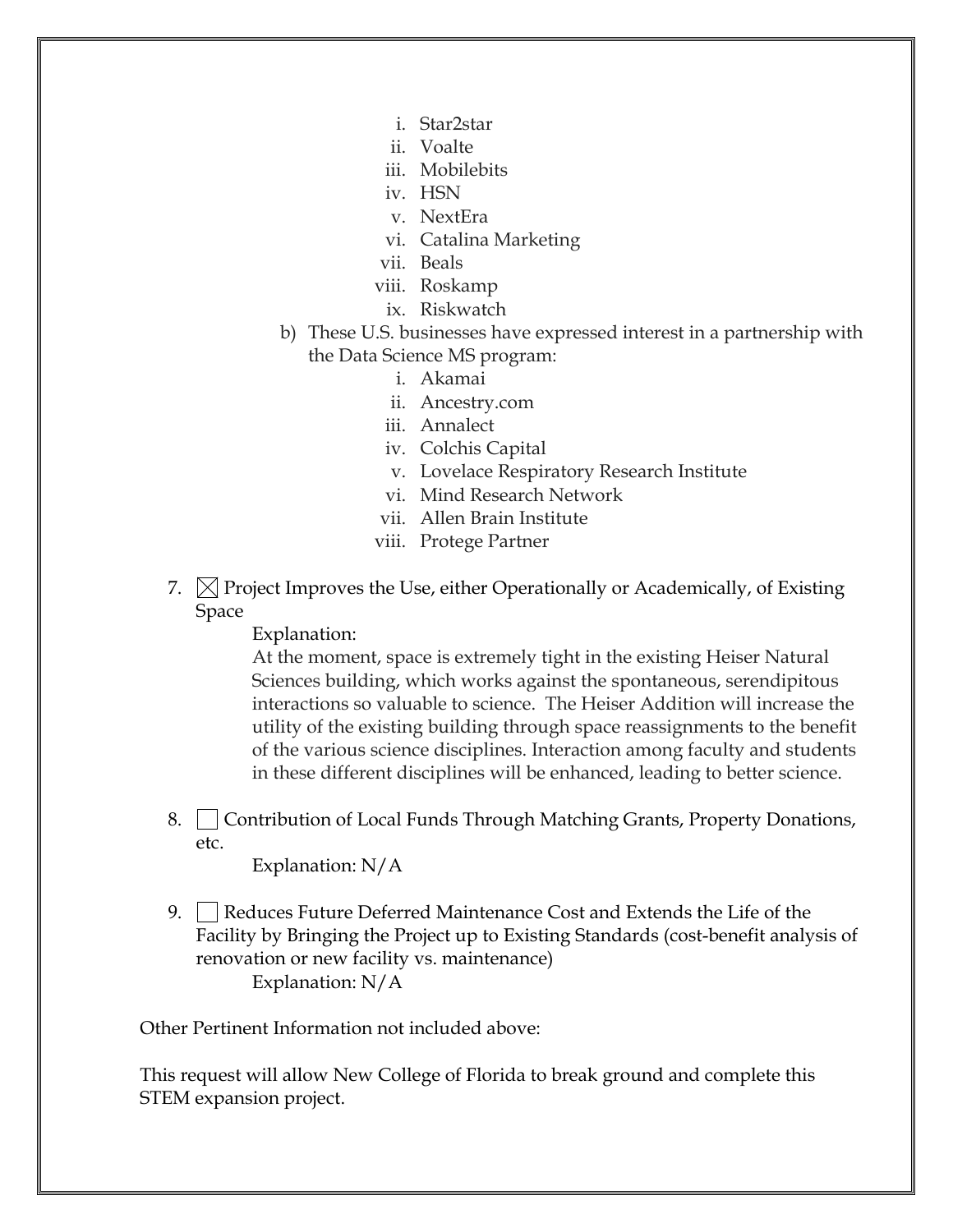|                               |                                                    | <u>UIL JUIURI LERII LIVULUI LAI LAIMIUN</u><br>CIP-3, A – NARRATIVE DESCRIPTION |      |        |
|-------------------------------|----------------------------------------------------|---------------------------------------------------------------------------------|------|--------|
| AGENCY New College of Florida |                                                    |                                                                                 | Page | of $2$ |
| <b>BUDGET ENTITY</b>          | SUS.                                               | AGENCY PRIORITY                                                                 | two  |        |
|                               | <b>PROJECT TITLE</b> Critical Deferred Maintenance | DATE BLDG PROGRAM<br>APPROVED                                                   | 2016 |        |

**CIP-3 SHORT-TERM PROJECT EXPLANATION**

**PURPOSE, NEED, SCOPE, RELATIONSHIP OF PROJECT TO AGENCY OBJECTIVES**

**Priority 2: Critical Deferred Maintenance** refers to expenditures for repairs which were not accomplished as a part of normal maintenance or capital repair which have accumulated to the point that facility deterioration is evident and could impair the proper functioning of the facility. Costs estimated for critical deferred maintenance projects include compliance with applicable codes, even if such compliance requires expenditures beyond those essential to affect the needed repairs. Currently we have more than \$51 million dollars in project recommendations over the next ten years as shown in our ISES evaluation. The data collected as part of the March 2012 ISES Corporation evaluation shows that our aging systems, although diligently maintained, are reaching or exceeding their statistical life cycle. The following list identifies specific critically deferred projects that total the \$3.25 million requested, with the caveat that these projects are subject to change as future circumstances warrant: Old Caples Mansion & Carriage House Repairs (\$429,000); Cook Library window replacement and painting (\$542,000); Central Campus Boiler Plant expansion (\$429,000); Palmer Buildings A, C, D & E HVAC & Roof replacements (\$1,400,000); Pritzker Marine Biology Lab building envelope repairs (\$150,000) and Palmer E building stabilization and structural repair (\$300,000).

## **STATISTICAL JUSTIFICATION**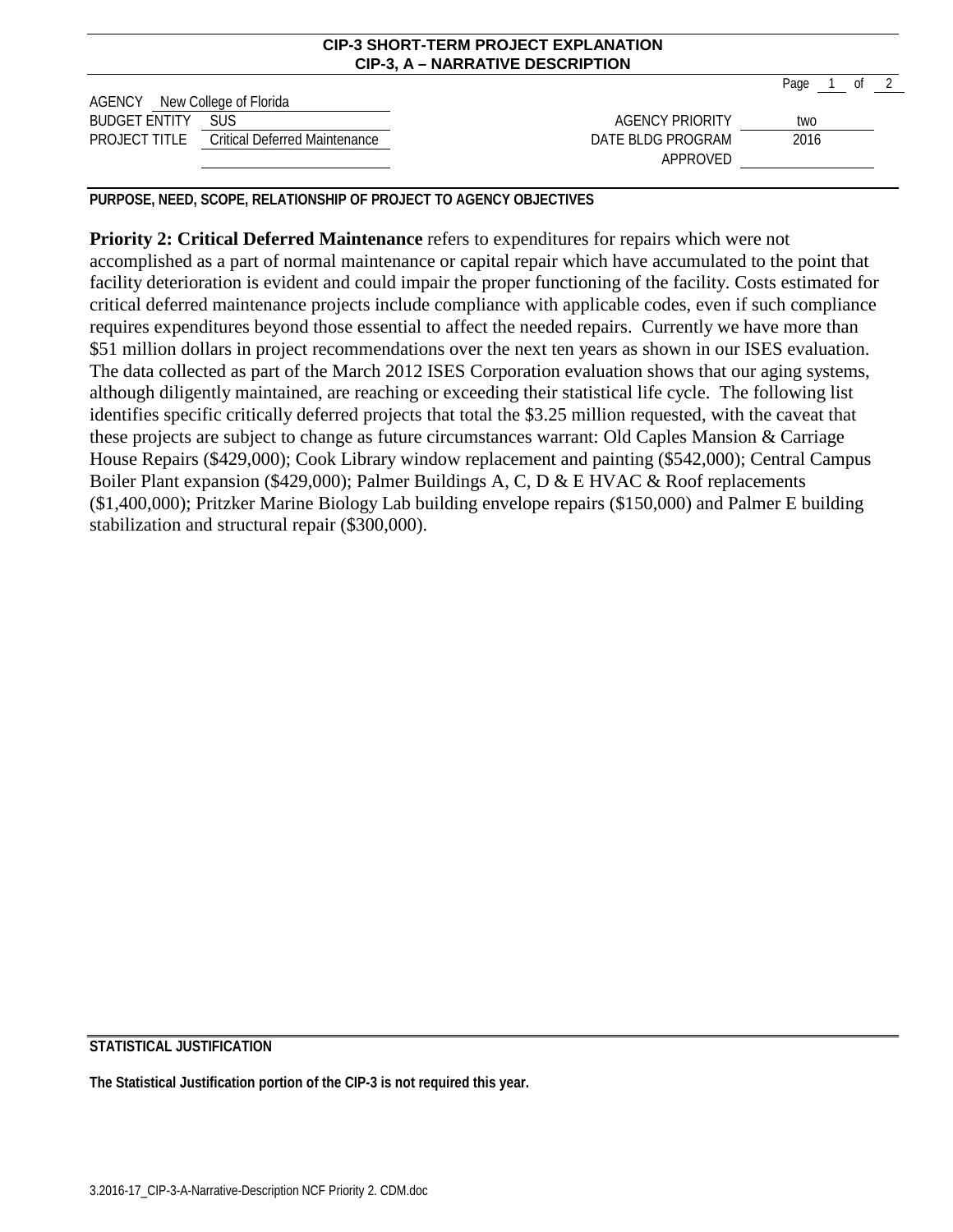### STATE UNIVERSITY SYSTEM CIP-3 SHORT TERM PROJECT EXPLANATION **Page 2** of 2

GEOGRAPHIC LOCATION: New College of Florida, Sarasota COUNTY: Sarasota

|                                                                     |          |            |                |             |    |                |                 | PROJECT BR No. (if assigned): N/A    |             |          |
|---------------------------------------------------------------------|----------|------------|----------------|-------------|----|----------------|-----------------|--------------------------------------|-------------|----------|
| CIP-3, B - PROJECT DESCRIPTION/TITLE: Critical Deferred Maintenance |          |            |                |             |    |                |                 |                                      |             |          |
|                                                                     |          | Net to     |                |             |    |                |                 |                                      |             |          |
| Facility/Space                                                      | Net Area | Gross      | Gross Area     | Unit Cost   |    | Construction   | Assumed         | Occupancy                            |             |          |
| Type                                                                | (NASF)   | Conversion | (GSF)          | (Cost/GSF)* |    | Cost           | <b>Bid Date</b> | Date                                 |             |          |
|                                                                     |          |            | <u>0</u>       |             |    | $\frac{0}{0}$  |                 |                                      |             |          |
|                                                                     |          |            | $\overline{0}$ |             |    |                |                 | Space Detail for Remodeling Projects |             |          |
|                                                                     |          |            | $\overline{0}$ |             |    |                |                 | <b>BEFORE</b>                        |             | AFTER    |
|                                                                     |          |            | $\overline{0}$ |             |    | $\overline{0}$ | Space           | Net Area                             | Space       | Net Area |
|                                                                     |          |            |                |             |    | 0              | <b>Type</b>     | (NASF)                               | <b>Type</b> | (NASF)   |
| <b>Totals</b>                                                       |          |            |                |             |    |                |                 |                                      |             |          |
| *Apply Unit Cost to total GSF based on primary space type           |          |            |                |             |    |                |                 |                                      |             |          |
| Critical Deferred Maintenance Proposed projects                     |          |            |                |             |    |                |                 |                                      |             |          |
| 1. Old Caples Mansion & Carriage                                    |          |            |                |             |    |                |                 |                                      |             |          |
| <b>House Repairs</b>                                                |          |            | n/a            |             | \$ | 429,000        |                 |                                      |             |          |
| 2. Cook Library window replacement                                  |          |            |                |             |    |                |                 |                                      |             |          |
|                                                                     |          |            |                |             |    |                |                 |                                      |             |          |
| and painting                                                        |          |            | n/a            |             | S  | 542,000        |                 |                                      |             |          |
| 3. Central Campus Boiler Plant expansior                            |          |            | n/a            |             |    | 429,000        |                 |                                      |             |          |
| 4. Palmer Buildings A, C, D & E HVAC                                |          |            |                |             |    |                |                 |                                      |             |          |
| & Roof replacements                                                 |          |            | n/a            |             | \$ | 1,400,000      |                 |                                      |             |          |
| 5. Pritzker Marine Biology Lab building                             |          |            |                |             |    |                |                 |                                      |             |          |
| envelope repairs                                                    |          |            | n/a            |             | \$ | 150,000        |                 |                                      |             |          |
|                                                                     |          |            |                |             |    |                |                 |                                      |             |          |
| 6. Palmer E building stabilization and                              |          |            |                |             |    |                |                 |                                      |             |          |
| structural repair                                                   |          |            | n/a            |             | \$ | 300,000        |                 |                                      |             |          |
| Total Construction - New & Rem./Renov.                              |          |            |                |             |    | 3,250,000      | Total           |                                      | Total       |          |
|                                                                     |          |            |                |             |    |                |                 |                                      |             |          |

| <b>CIP-3, C - SCHEDULE OF PROJECT COMPONENTS</b>                                                                                                                                                                                                                                                                                                           | Funded to   |                       |                                           |                    | <b>ESTIMATED COSTS</b> |             |        |                                                                |                                         |
|------------------------------------------------------------------------------------------------------------------------------------------------------------------------------------------------------------------------------------------------------------------------------------------------------------------------------------------------------------|-------------|-----------------------|-------------------------------------------|--------------------|------------------------|-------------|--------|----------------------------------------------------------------|-----------------------------------------|
| <b>Basic Construction Cost</b><br>1. a.Construction Cost (from above)                                                                                                                                                                                                                                                                                      | Date        | Year 1<br>\$3,250,000 | Year <sub>2</sub>                         | Year <sub>3</sub>  |                        | Year 4      | Year 5 | \$                                                             | Funded & In CIP<br>3,250,000            |
| Add'l/Extraordinary Const. Costs<br>b.Environmental Impacts/Mitigation                                                                                                                                                                                                                                                                                     |             |                       |                                           |                    |                        |             |        | \$                                                             |                                         |
| c.Site Preparation<br>d.Landscape/Irrigaiton                                                                                                                                                                                                                                                                                                               |             |                       |                                           |                    |                        |             |        | \$<br>\$                                                       |                                         |
| e.Plaza/Walks                                                                                                                                                                                                                                                                                                                                              |             |                       |                                           |                    |                        |             |        | \$                                                             |                                         |
| f.Roadway Improvements                                                                                                                                                                                                                                                                                                                                     |             |                       |                                           |                    |                        |             |        | \$                                                             |                                         |
| g.Parking ___ spaces                                                                                                                                                                                                                                                                                                                                       |             |                       |                                           |                    |                        |             |        | \$                                                             |                                         |
| h.Telecommunication<br><i>i.Electrical Service</i>                                                                                                                                                                                                                                                                                                         |             |                       |                                           |                    |                        |             |        | \$<br>\$                                                       |                                         |
| j. Water Distribution                                                                                                                                                                                                                                                                                                                                      |             |                       |                                           |                    |                        |             |        | \$                                                             |                                         |
| k.Sanitary Sewer System                                                                                                                                                                                                                                                                                                                                    |             |                       |                                           |                    |                        |             |        | \$                                                             |                                         |
| I.Chilled Water System                                                                                                                                                                                                                                                                                                                                     |             |                       |                                           |                    |                        |             |        | \$                                                             |                                         |
| m.Storm Water System                                                                                                                                                                                                                                                                                                                                       |             |                       |                                           |                    |                        |             |        | \$                                                             |                                         |
| n.Energy Efficient Equipment<br><b>Total Construction Costs</b>                                                                                                                                                                                                                                                                                            |             | \$3,250,000 \$        |                                           | \$                 | \$                     |             | \$     | \$<br>\$                                                       | 3,250,000                               |
| 2. Other Project Costs<br>a.Land/existing facility acquisition<br>b.Professional Fees (12%)<br>c.Fire Marshall Fees<br>d.Inspection Services<br>e.Insurance Consultant<br>f.Surveys & Tests<br>g.Permit/Impact/Environmental Fees (.5%)<br>h.Artwork<br>i. Moveable Furnishings & Equipment<br>j.Project Contingency<br><b>Total - Other Project Costs</b> | 0           |                       | \$                                        |                    | \$                     |             | \$     | \$<br>\$<br>\$<br>\$<br>\$<br>\$<br>\$<br>\$<br>\$<br>\$<br>\$ |                                         |
| ALL COSTS 1+2                                                                                                                                                                                                                                                                                                                                              |             | $0$ \$3,250,000 \$    |                                           | \$                 | \$                     |             | \$     | \$                                                             | 3,250,000                               |
| Appropriations to Date<br><b>Fiscal Year</b><br>Source                                                                                                                                                                                                                                                                                                     | Amount      |                       | Project Costs Beyond CIP Period<br>Source | <b>Fiscal Year</b> |                        | Amount      |        |                                                                | <b>Total Project In</b><br>CIP & Beyond |
| <b>TOTAL</b>                                                                                                                                                                                                                                                                                                                                               | $\mathbf 0$ |                       | <b>TOTAL</b>                              |                    |                        | $\mathbf 0$ |        | \$                                                             | 3,250,000                               |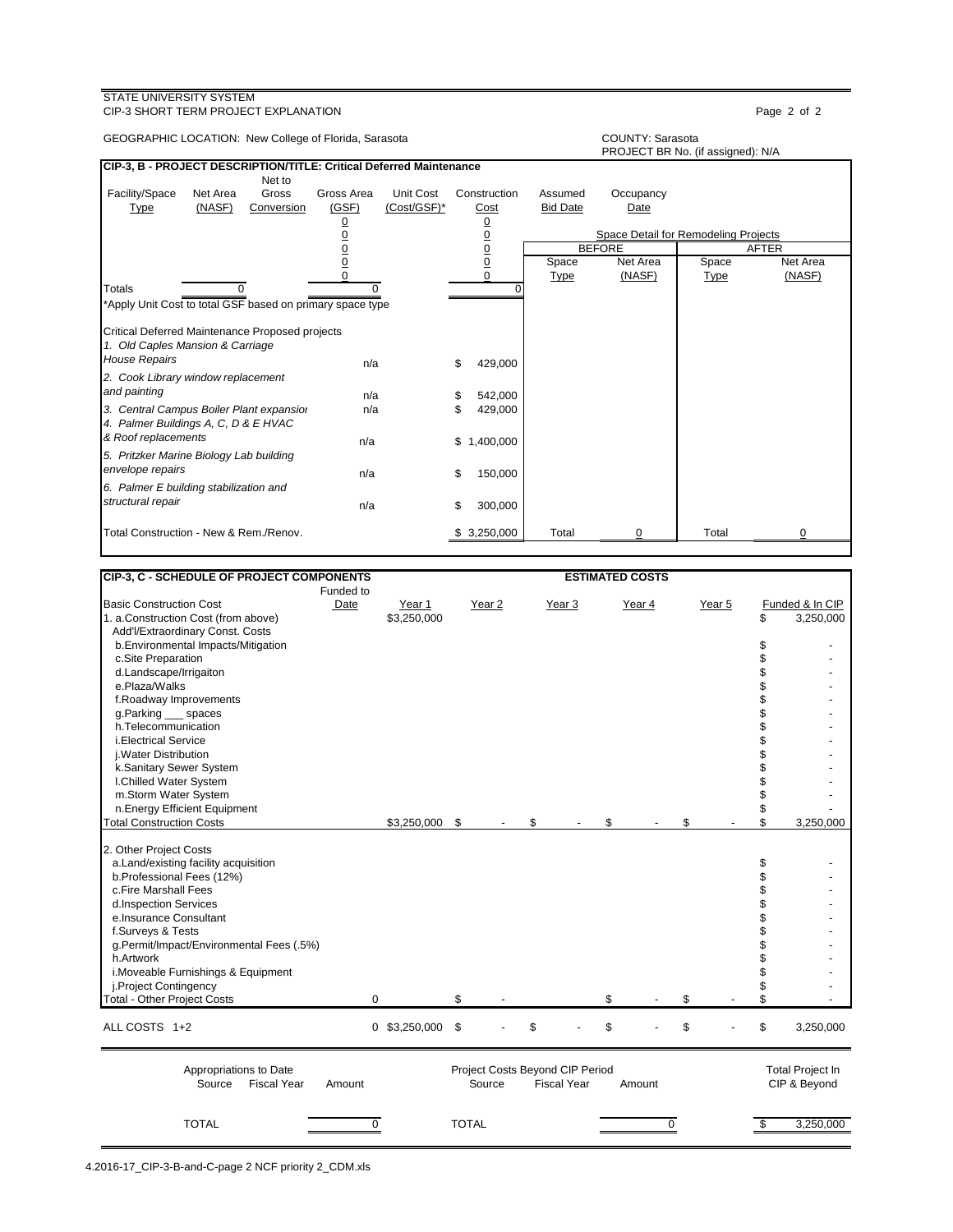|                      |                                                   | <b>CIP-3 SHORT-TERM PROJECT EXPLANATION</b><br><b>CIP-3, A - NARRATIVE DESCRIPTION</b> |                              |
|----------------------|---------------------------------------------------|----------------------------------------------------------------------------------------|------------------------------|
| AGENCY               | New College of Florida                            |                                                                                        | Page<br>$\overline{2}$<br>0t |
| <b>BUDGET ENTITY</b> | <b>SUS</b>                                        | AGENCY PRIORITY                                                                        | three                        |
| PROJECT TITLE        | Utilities/Infrastructure/Capital<br>Renewal Roofs | DATE BLDG PROGRAM                                                                      | 2016                         |
|                      |                                                   | APPROVED                                                                               |                              |

**PURPOSE, NEED, SCOPE, RELATIONSHIP OF PROJECT TO AGENCY OBJECTIVES**

**Priority 3**: **Utilities/Infrastructure/Capital Renewal Roofs.** Approximately 45% of the College's E&G space is at least 40 years old, with seven buildings in excess of 85 years old. Funding to maintain and upgrade this aging infrastructure continues to be among the College's top priorities. This will allow the continuation of critical campus infrastructure improvements such as chilled water, plumbing, sewer, roofing, wiring (electrical, phone, data), lighting, doors/windows, structural repairs, ADA code compliance, fire code, hurricane protection, storm water management, sidewalks, landscaping, exterior painting/resurfacing, energy management, sustainable technology and the like.

Given the wide variety and locations of work to be accomplished, depending on actual funding levels, no short term project data detail is included for this project.

**STATISTICAL JUSTIFICATION**

.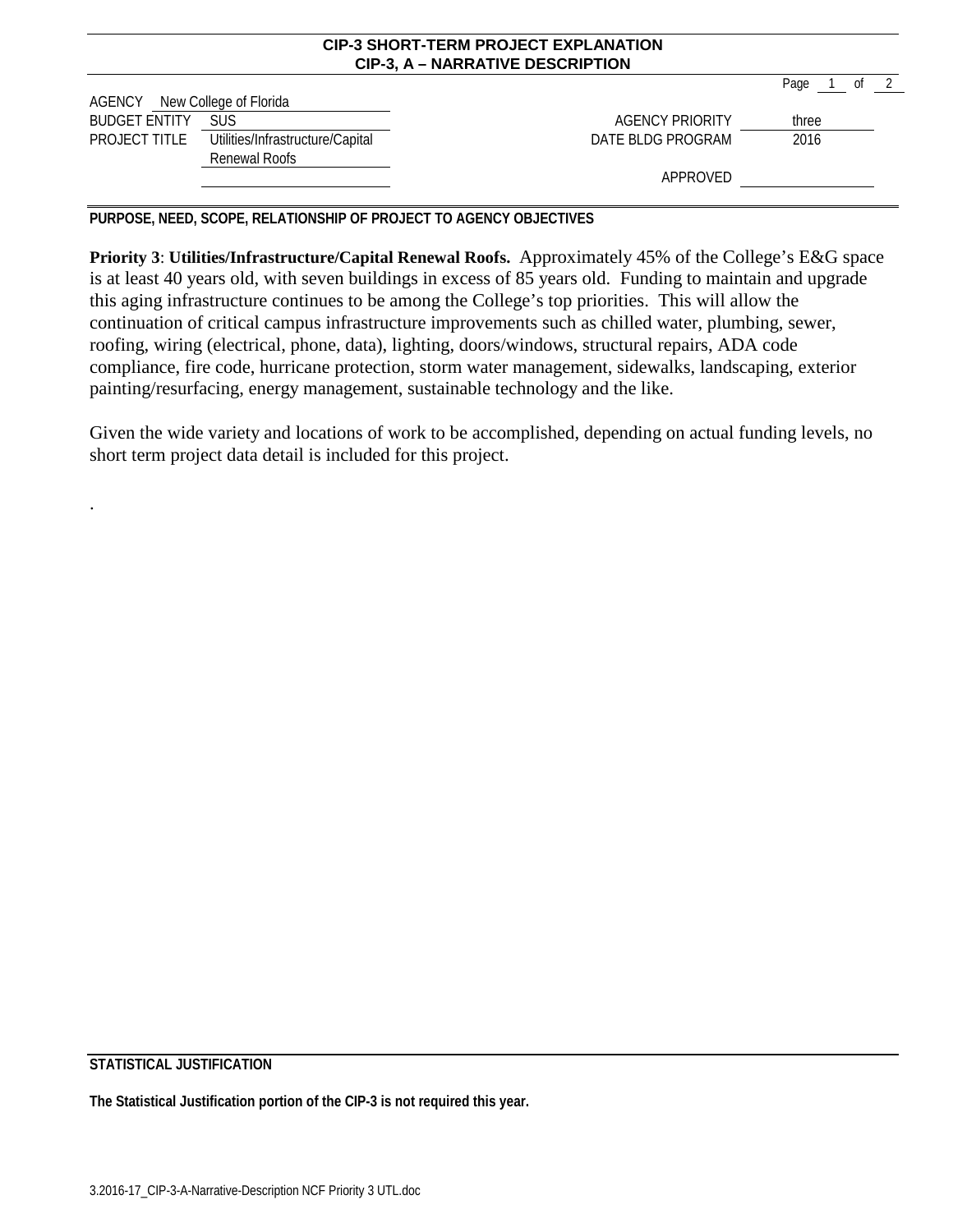## CIP-3 SHORT TERM PROJECT EXPLANATION Page 2 of 2 GEOGRAPHIC LOCATION: New College of Florida, Sarasota **COUNTY: Sarasota** COUNTY: Sarasota PROJECT BR No. (if assigned): N/A **CIP-3, B - PROJECT DESCRIPTION/TITLE: Utilities/Infrastructure/Capital Renewal/Roofs** Net to Facility/Space Net Area Gross Gross Area Unit Cost Construction Assumed Occupancy<br>
Type (NASF) Conversion (GSF) (Cost/GSF)\* Cost Bid Date Date Type (NASF) Conversion (GSF) (Cost/GSF)\* Cost Bid Date Date <u>0</u> <u>0</u> 0 0 0 Space Detail for Remodeling Projects 0 0 BEFORE AFTER 0 0 Space Net Area Space Net Area 0 0 Type (NASF) Type (NASF) Totals 0 0 0 \*Apply Unit Cost to total GSF based on primary space type Remodeling/Renovation Total Construction - New & Rem./Renov.  $\qquad \qquad \$   $\qquad \qquad \$ **CIP-3, C - SCHEDULE OF PROJECT COMPONENTS ESTIMATED COSTS** Funded to Basic Construction Cost The State Tear 1 Year 2 Year 3 Year 4 Year 5 Funded & In CIP 1. a.Construction Cost (from above) \$ - \$ - Add'l/Extraordinary Const. Costs b.Environmental Impacts/Mitigation \$ c.Site Preparation \$ d.Landscape/Irrigaiton \$ e.Plaza/Walks \$ f.Roadway Improvements \$ g.Parking \_\_\_ spaces \$ h.Telecommunication \$ i.Electrical Service \$ j.Water Distribution \$ k.Sanitary Sewer System  $\sim$ l.Chilled Water System  $\begin{array}{ccc} \text{\$} & \text{\$} & \text{\$} \end{array}$  -m.Storm Water System  $\begin{array}{ccc} \text{\$} & \text{\$} & \text{\$} \end{array}$ m.Storm Water System n.Energy Efficient Equipment \$ -  $$1,774,999$   $$4,437,498$   $$3,549,999$   $$3,549,999$   $$3,549,999$ 2. Other Project Costs a.Land/existing facility acquisition<br>
b.Professional Fees (12%) b.Professional Fees (12%) b.Professional Fees (12%) b.Professional Fees (12%) b.Professional Fees (12%) b.Professional Fees (12%)  $$213,000 \ $532,500 \ $426,000 \ $426,000 \ $$  c.Fire Marshall Fees (.4%) \$ 7,439 \$ 18,598 \$ 14,878 \$ 14,878 \$ 14,878 \$ 70,671 d.Inspection Services \$ e.Insurance Consultant  $\sim$  f.Surveys & Tests \$ g.Permit/Impact/Environmental Fees (.25%)  $$ 4,562 \$ 11,404 \$ 9,123 \$ 9,123 \$ 9,123 \$ 9,123 \$ 43,337$  h.Artwork \$ i.Moveable Furnishings & Equipment \$ j.Project Contingency  $\sim$ Total - Other Project Costs 0 \$ 225,001 \$ 562,502 \$ 450,001 \$ 450,001 \$ 450,001 \$ 2,137,507 ALL COSTS 1+2 0 \$2,000,000 \$ 5,000,000 \$ 4,000,000 \$ 4,000,000 \$ 4,000,000 \$ 19,000,000 Appropriations to Date **Project Costs Beyond CIP Period** Period Total Project In Source Fiscal Year Amount Source Fiscal Year Amount CIP & Beyond TOTAL 0 TOTAL 0 19,000,000

STATE UNIVERSITY SYSTEM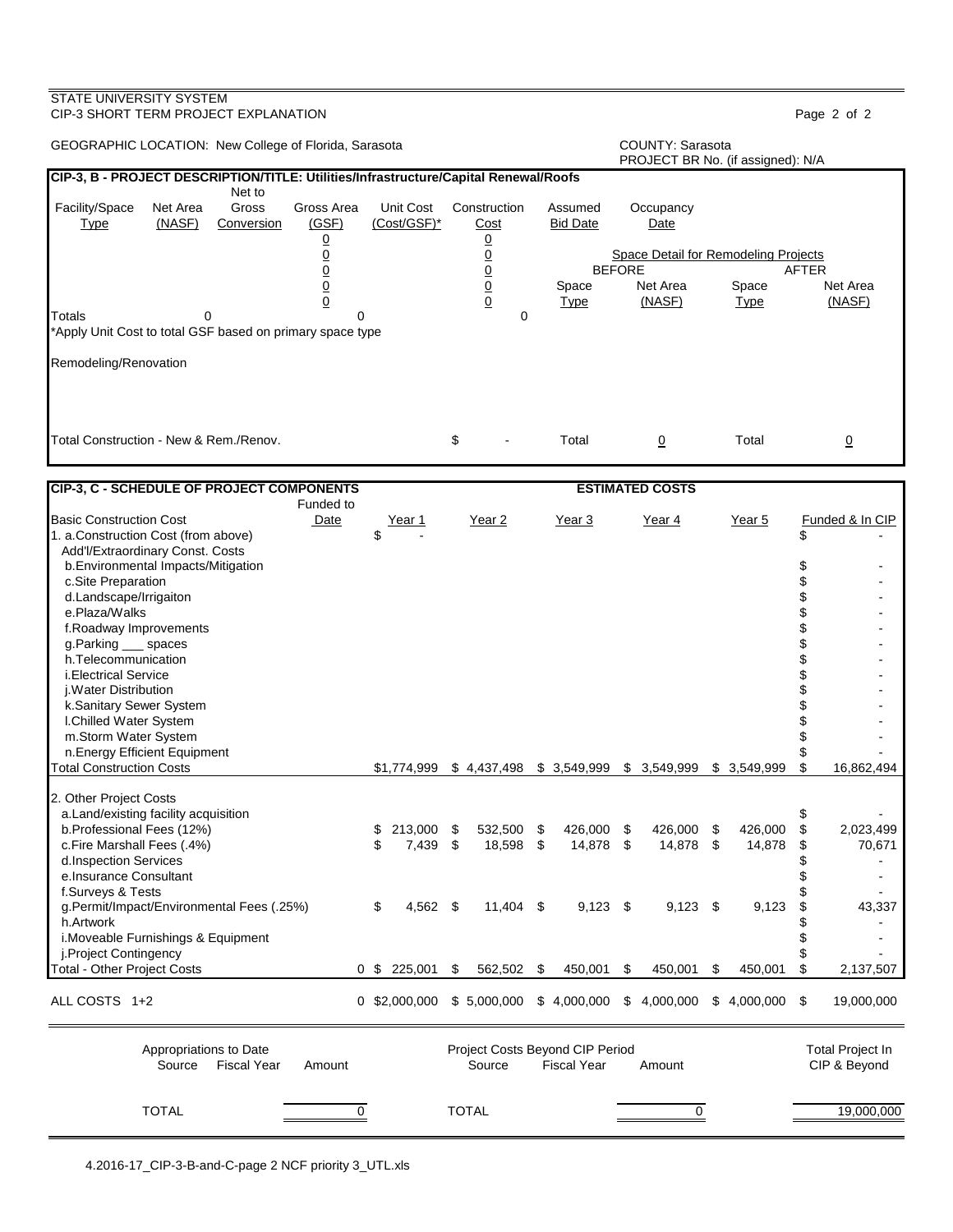|                               |                                        | CIP-3, A – NARRATIVE DESCRIPTION |      |      |    |  |
|-------------------------------|----------------------------------------|----------------------------------|------|------|----|--|
|                               |                                        |                                  | Page |      | 0ľ |  |
| AGENCY New College of Florida |                                        |                                  |      |      |    |  |
| <b>BUDGET ENTITY</b>          | -SUS                                   | <b>AGENCY PRIORITY</b>           |      | four |    |  |
|                               | PROJECT TITLE Campus IT infrastructure | DATE BLDG PROGRAM                |      |      |    |  |
|                               | Upgrades (P,C,E)                       | APPROVED 2013                    |      |      |    |  |

**CIP-3 SHORT-TERM PROJECT EXPLANATION**

**PURPOSE, NEED, SCOPE, RELATIONSHIP OF PROJECT TO AGENCY OBJECTIVES**

**Priority 4: Campus IT Infrastructure Upgrades**. The College's IT network is currently supported via core switching equipment located in three campus buildings plus data closets located in each campus building, all linked together via data wiring. Much of this infrastructure is over 15 years old. This project will increase the performance and integrity of the entire college computer network backbone. Reconfiguring the College's fiber optic backbone and updating of network cabling will significantly enhance the quality of service to the campus. Items to be improved include the addition of a single mode fiber optic trunk line, replacement of outdated network cabling, the creation of a modern data room and an increase in wireless service throughout campus. These improvements are critical to the success of individual students and the overall mission of the college.

**STATISTICAL JUSTIFICATION**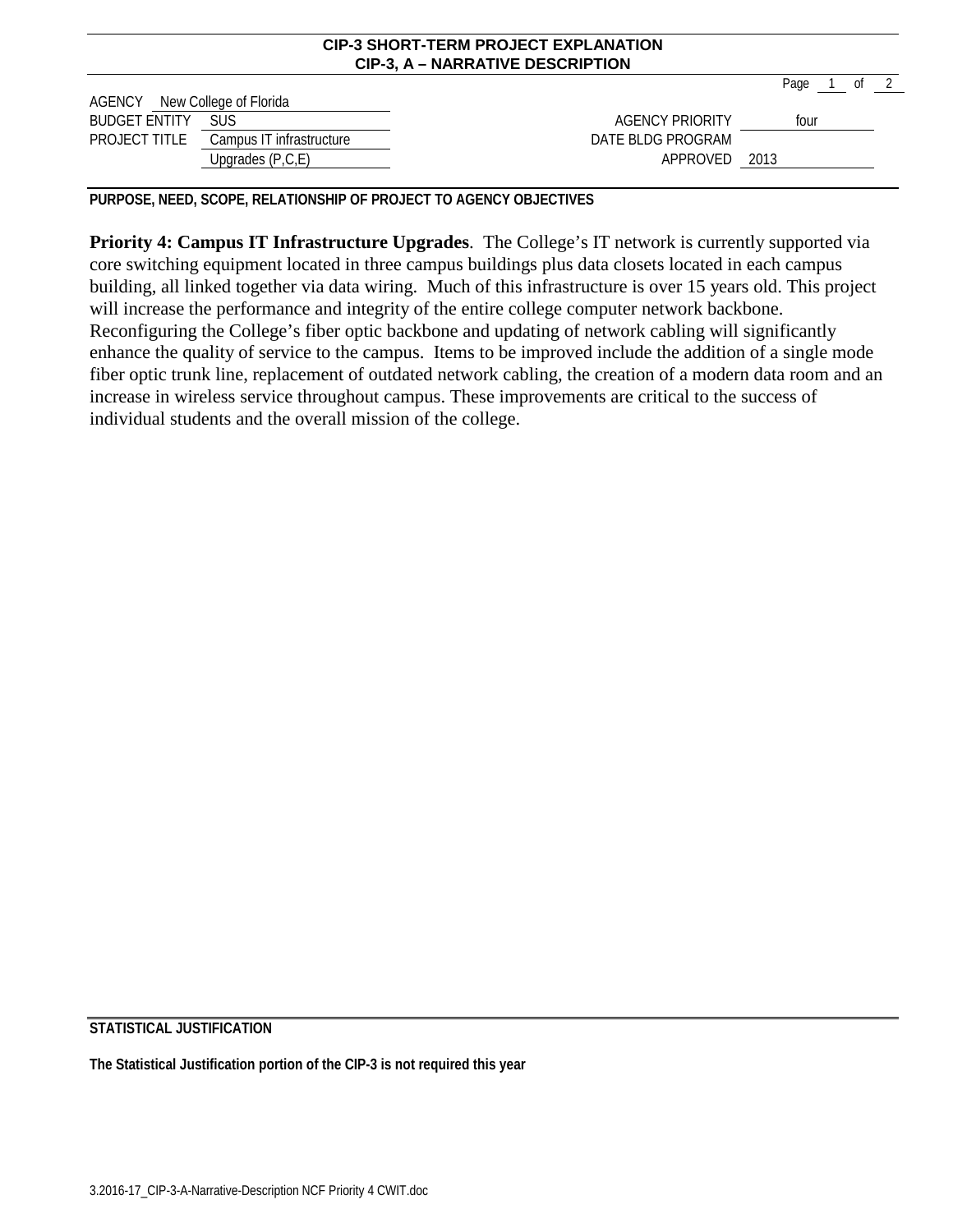| STATE UNIVERSITY SYSTEM<br>CIP-3 SHORT TERM PROJECT EXPLANATION            |            |                 |                 |                 |                                      |                                   | Page 2 of 2     |
|----------------------------------------------------------------------------|------------|-----------------|-----------------|-----------------|--------------------------------------|-----------------------------------|-----------------|
| GEOGRAPHIC LOCATION: New College of Florida, Sarasota                      |            |                 |                 |                 | <b>COUNTY: Sarasota</b>              | PROJECT BR No. (if assigned): N/A |                 |
| CIP-3,B - PROJECT DESCRIPTION/TITLE: Campuswide IT Infrastructure Upgrades |            |                 |                 |                 |                                      |                                   |                 |
| Net to                                                                     |            |                 |                 |                 |                                      |                                   |                 |
| Facility/Space<br>Net Area<br>Gross                                        | Gross Area | Unit Cost       | Construction    | Assumed         | Occupancy                            |                                   |                 |
| (NASF)<br><b>Type</b><br>Conversion                                        | (GSF)      | (Cost/GSF)*     | Cost            | <b>Bid Date</b> | Date                                 |                                   |                 |
| Classrooms<br>1.5                                                          |            | \$<br>279.74    | \$              |                 |                                      |                                   |                 |
| Teaching Labs<br>1.5                                                       |            | \$<br>273.17    | \$              |                 |                                      |                                   |                 |
| Study<br>1.5                                                               |            | \$<br>291.77    | \$              |                 |                                      |                                   |                 |
| Research Labs<br>1.5                                                       |            | \$<br>367.76    | \$              |                 |                                      |                                   |                 |
| Offices<br>1.5                                                             |            | \$<br>289.74    | \$              |                 |                                      |                                   |                 |
| Aud./ Exh.<br>1.5                                                          |            | \$<br>316.25    | \$              |                 |                                      |                                   |                 |
| 1.5<br>Instr. Media                                                        |            | \$<br>216.83    | \$              |                 | Space Detail for Remodeling Projects |                                   |                 |
| SAS combined with Study 7/1/2<br>1.5                                       |            |                 |                 |                 | <b>BEFORE</b>                        |                                   | AFTER           |
| 1.5<br>Gym                                                                 |            | \$<br>265.95    | \$              | Space           | Net Area                             | Space                             | Net Area        |
| 1.5<br>Cam. Sup. Serv.                                                     |            | \$<br>331.40 \$ |                 | <b>Type</b>     | (NASF)                               | <u>Type</u>                       | (NASF)          |
| Totals                                                                     |            |                 | \$0             |                 |                                      |                                   |                 |
| 'Apply Unit Cost to total GSF based on primary space type                  |            |                 |                 |                 |                                      |                                   |                 |
|                                                                            |            |                 |                 |                 |                                      |                                   |                 |
| Remodeling/Renovation                                                      |            |                 |                 |                 |                                      |                                   |                 |
|                                                                            |            |                 |                 |                 |                                      |                                   |                 |
|                                                                            |            |                 |                 |                 |                                      |                                   |                 |
| Total Construction - New & Rem./Renov.                                     |            |                 | 1,010,000<br>\$ | Total           | 0                                    | Total                             | 0               |
|                                                                            |            |                 |                 |                 |                                      |                                   |                 |
|                                                                            |            |                 |                 |                 |                                      |                                   |                 |
| <b>CIP-3,C - SCHEDULE OF PROJECT COMPONENTS</b>                            |            |                 |                 |                 | <b>ESTIMATED COSTS</b>               |                                   |                 |
|                                                                            | Funded to  |                 |                 |                 |                                      |                                   |                 |
| <b>Basic Construction Cost</b>                                             | Date       | Year 1          | Year 2          | Year 3          | Year 4                               | Year 5                            | Funded & In CIP |
| 1. a.Construction Cost (from above)<br>Add'l/Extraordinary Const. Costs    |            | \$1,010,000     |                 |                 |                                      |                                   | \$1,010,000     |
| b. Environmental Impacts/Mitigation                                        |            |                 |                 |                 |                                      |                                   | \$0             |
| c.Site Preparation                                                         |            |                 |                 |                 |                                      |                                   | \$0             |
| d.Landscape/Irrigaiton                                                     |            |                 |                 |                 |                                      |                                   | \$0             |
| e.Plaza/Walks                                                              |            |                 |                 |                 |                                      |                                   | \$0             |
| f.Roadway Improvements                                                     |            |                 |                 |                 |                                      |                                   | \$0             |
| g.Parking __ spaces                                                        |            |                 |                 |                 |                                      |                                   | $$0$            |
| h.Telecommunication                                                        |            |                 |                 |                 |                                      |                                   | \$0             |
| <i>i.Electrical Service</i>                                                |            |                 |                 |                 |                                      |                                   | \$0             |
| j. Water Distribution                                                      |            |                 |                 |                 |                                      |                                   | \$0             |
| k.Sanitary Sewer System                                                    |            |                 |                 |                 |                                      |                                   | \$0             |
| I.Chilled Water System                                                     |            |                 |                 |                 |                                      |                                   | \$0             |
| m.Storm Water System                                                       |            |                 |                 |                 |                                      |                                   | \$0             |
| n.Energy Efficient Equipment                                               |            |                 |                 |                 |                                      |                                   | \$0             |
| <b>Total Construction Costs</b>                                            |            | $0$ \$1,010,000 | \$0             |                 | \$0                                  | \$0                               | \$1.010.000     |
|                                                                            |            |                 |                 |                 |                                      |                                   |                 |
| 2. Other Project Costs                                                     |            |                 |                 |                 |                                      |                                   |                 |
| a.Land/existing facility acquisition                                       |            |                 |                 |                 |                                      |                                   | \$0             |
| b.Professional Fees (15%)                                                  |            | \$151,500       |                 |                 |                                      |                                   | \$151,500       |
| c.Fire Marshall Fees                                                       |            |                 |                 |                 |                                      |                                   | \$0             |
| d.Inspection Services                                                      |            |                 |                 |                 |                                      |                                   | \$0             |
| e.Insurance Consultant                                                     |            |                 |                 |                 |                                      |                                   | \$0             |
| f.Surveys & Tests                                                          |            |                 |                 |                 |                                      |                                   | \$0             |
| g.Permit/Impact/Environmental Fees (.5%)                                   |            | \$<br>5,050     |                 |                 |                                      |                                   | \$5,050         |
| h.Artwork (.5%)                                                            |            |                 |                 |                 |                                      |                                   | \$0             |
| i. Moveable Furnishings & Equipment (10%)                                  |            |                 |                 |                 |                                      |                                   | \$0             |
| j.Project Contingency (5%)                                                 |            | 50,500<br>\$    |                 |                 |                                      |                                   | \$50,500        |
| <b>Total - Other Project Costs</b>                                         |            | \$207,050       | \$0             |                 | \$0                                  | \$0                               | \$207,050       |
|                                                                            |            |                 |                 |                 |                                      |                                   |                 |
| ALL COSTS 1+2                                                              |            | \$0 \$1,217,050 | \$0             |                 | \$0                                  | \$0                               | \$1,217,050     |

|                       | Appropriations to Date |        |              | Project Costs Beyond CIP Period |        | Total Project In |
|-----------------------|------------------------|--------|--------------|---------------------------------|--------|------------------|
| Source<br><b>PECO</b> | Fiscal Year<br>2015-16 | Amount | Source       | <b>Fiscal Year</b>              | Amount | CIP & Beyond     |
| <b>TOTAL</b>          |                        |        | <b>TOTAL</b> |                                 | \$0    | \$1,217,050      |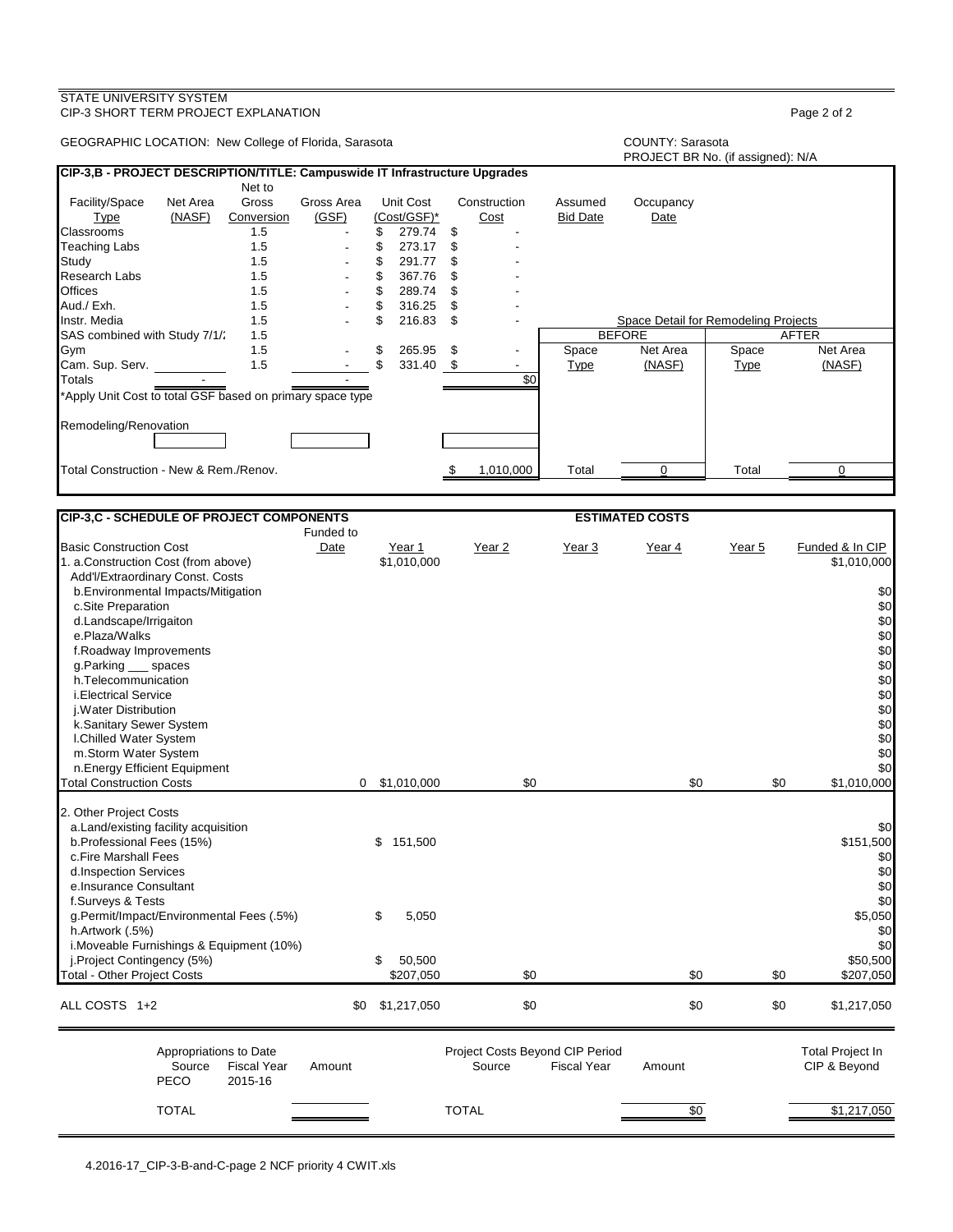|                               |                                         | <b>CIP-3, A - NARRATIVE DESCRIPTION</b> |      |        |      |
|-------------------------------|-----------------------------------------|-----------------------------------------|------|--------|------|
|                               |                                         |                                         |      | Page 1 | of 2 |
| AGENCY New College of Florida |                                         |                                         |      |        |      |
| <b>BUDGET ENTITY</b>          | <b>SUS</b>                              | AGENCY PRIORITY                         | five |        |      |
|                               | PROJECT TITLE College Hall Service Core | DATE BLDG PROGRAM                       |      |        |      |
|                               | Addition, Renovation and                |                                         |      |        |      |
|                               | Remodeling (P,C,E)                      | APPROVED 2013                           |      |        |      |
|                               |                                         |                                         |      |        |      |

**CIP-3 SHORT-TERM PROJECT EXPLANATION**

**PURPOSE, NEED, SCOPE, RELATIONSHIP OF PROJECT TO AGENCY OBJECTIVES**

**Priority 5: College Hall Service Core Addition, Renovation and Remodeling** will focus on a building constructed in 1924 by adding a service core consisting of ADA restrooms, stairs and mechanical/electrical areas, elevator, as well as installation of a fire sprinkler system, interior finish upgrades, and other building code upgrades. This includes installation of new cold  $\&$  hot water lines allowing replacement of the aging HVAC system with a much more efficient central chilled water cooling system. In addition, this historic building will undergo significant structural renovations/remodeling, to include: interior plaster repairs and roof repairs to align them with current regulations as well as preserving them for history.

**STATISTICAL JUSTIFICATION**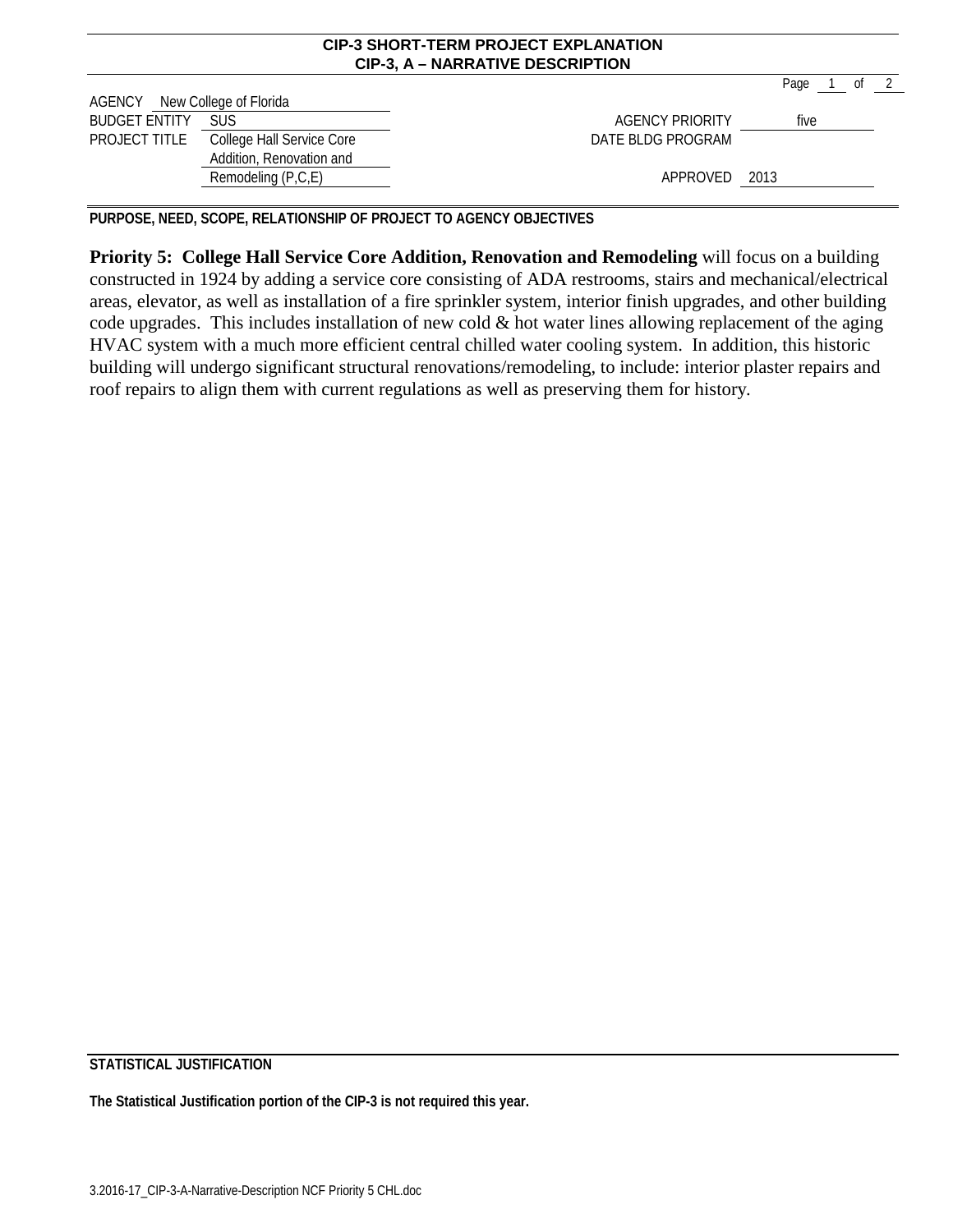### STATE UNIVERSITY SYSTEM CIP-3 SHORT TERM PROJECT EXPLANATION Page 2 of 2 GEOGRAPHIC LOCATION: New College of Florida, Sarasota **COUNTY:** Sarasota PROJECT BR No. : N/A **CIP-3, B - PROJECT DESCRIPTION/TITLE: College Hall Service Core Addition, Renovation and Remodeling** Net to Facility/Space Net Area Gross Gross Area Unit Cost Construction Assumed Occupancy Type (NASF) Conversion (GSF) (Cost/GSF)\* Cost Bid Date Date <u>0</u> <u>0</u> 0 Space Detail for Remodeling Projects<br>0 BEFORE 0 0 BEFORE AFTER <u>0</u> 0 | Space Net Area | Space Net Area 0 0 Type (NASF) Type (NASF) Totals 0 0 0 \*Apply Unit Cost to total GSF based on primary space type Remodeling/Renovation<br>Offices 19,868 21,441 277 \$ 5,939,157 Total Construction - New & Rem./Renov. \$ 5,939,157 Total 0 Total 0 **CIP-3, C - SCHEDULE OF PROJECT COMPONENTS ESTIMATED COSTS** Funded to Basic Construction Cost Date Year 1 Year 2 Year 3 Year 4 Year 5 Funded & In CIP 1. a.Construction Cost (from above) 6 1,939,157 \$ 5,4,000,000 \$ 5,1,939,157 Add'l/Extraordinary Const. Costs b.Environmental Impacts/Mitigation  $\sim$ c.Site Preparation  $\qquad \qquad \mathbb{S}$  - c.Site Preparation  $\qquad \qquad \mathbb{S}$  d.Landscape/Irrigaiton \$ e.Plaza/Walks \$ f.Roadway Improvements \$ g.Parking \_\_\_ spaces h.Telecommunication \$<br>i.Electrical Service \$ i.Electrical Service \$<br>i.Water Distribution \$ j.Water Distribution \$ k.Sanitary Sewer System  $\qquad$ I.Chilled Water System m.Storm Water System  $\frac{1}{3}$  n.Energy Efficient Equipment \$ -  $\text{\$}$  - \$ - \$ 5,000,000 \$ 1,939,157 \$ 2. Other Project Costs a.Land/existing facility acquisition \$ b.Professional Fees (12%)  $\qquad \qquad$  8 712,699  $\qquad \qquad$  712,699  $\qquad \qquad$  712,699 c.Fire Marshall Fees \$ d.Inspection Services (.33%) \$ 19,599 \$ 19,599 e.Insurance Consultant  $\sim$  f.Surveys & Test \$ g.Permit/Impact/Environmental Fees (.5%)  $$29,696$ <br>
h.Artwork (.5%) \$29,696 \$29,696 h.Artwork (.5%) \$29,696 i.Moveable Furnishings & Equipment (18%) \$ 1,069,048 \$ 1,069,048<br>j.Project Contingency (5%) \$ 296,958 \$ 296.958 \$ 1.098.744 \$ 1.098.744 \$ 296,958 \$ 296,958 \$ 296,958 \$ \$ 296,958 \$ \$ 296,958 \$ \$  $\frac{1}{3}$ Total - Other Project Costs \$ - \$ - \$ 1,058,952 \$ 1,098,744 \$ - \$ 2,157,696 ALL COSTS 1+2  $$ - $ 5 - $ 1,058,952 \text{ $} 4,000,000 \text{ $} 3,037,901 \text{ $} 5 \text{ $} 8,096,853$ Appropriations to Date **Accord COSTS** Project Costs Beyond CIP Period Total Project In Source Fiscal Year Amount Source Fiscal Year Amount CIP & Beyond TOTAL 0 TOTAL 0 \$ 8,096,853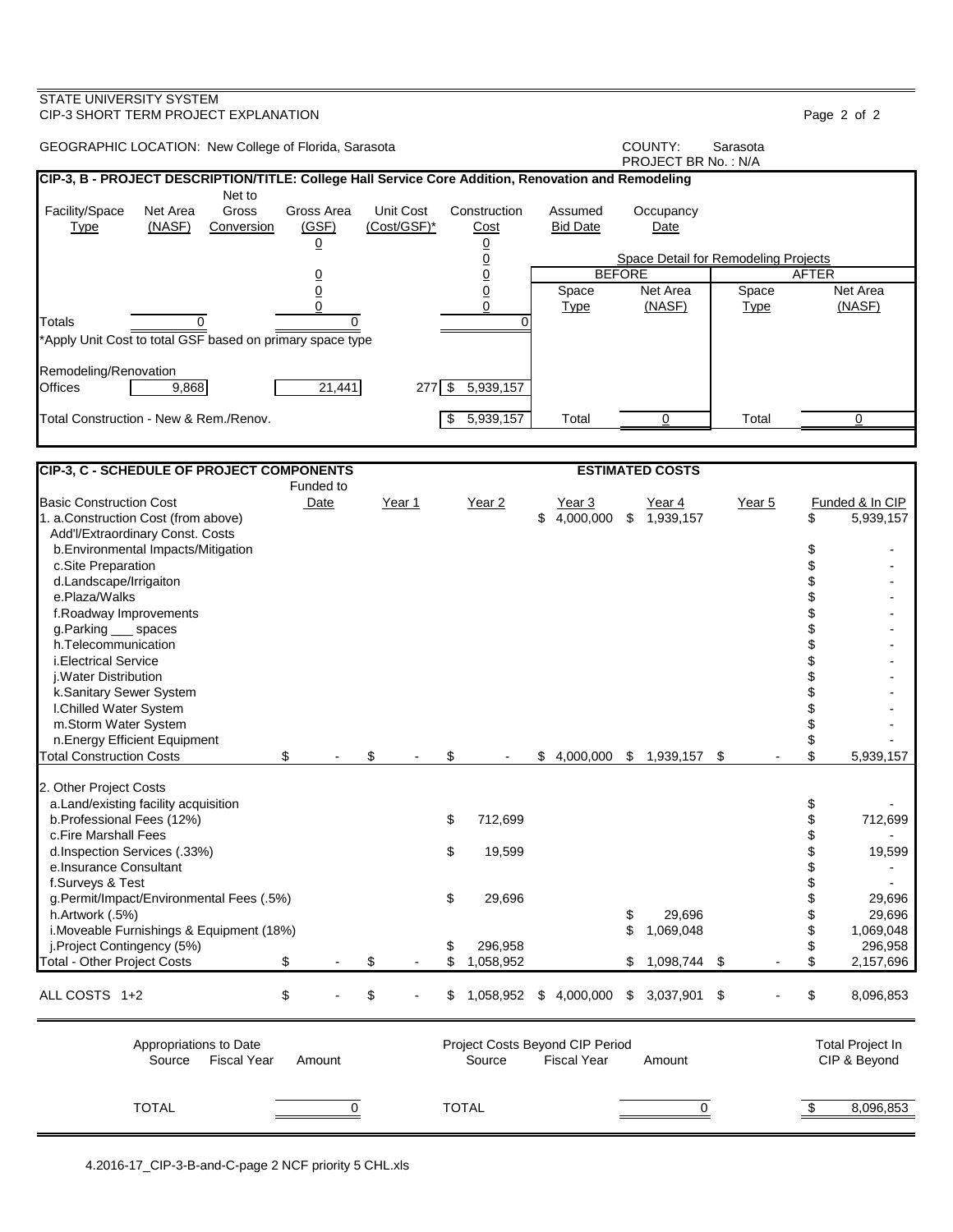|                               |                           | <b>CIP-3 SHORT-TERM PROJECT EXPLANATION</b><br><b>CIP-3, A - NARRATIVE DESCRIPTION</b> |            |      |  |
|-------------------------------|---------------------------|----------------------------------------------------------------------------------------|------------|------|--|
|                               |                           |                                                                                        | Page 1     | of 2 |  |
| AGENCY New College of Florida |                           |                                                                                        |            |      |  |
| <b>BUDGET ENTITY</b>          | <b>SUS</b>                | AGENCY PRIORITY                                                                        | <b>SİX</b> |      |  |
| PROJECT TITLE                 | Pritzker Marine Biology   | DATE BLDG PROGRAM                                                                      |            |      |  |
|                               | Service Core Addition     |                                                                                        |            |      |  |
|                               | Renovation and Remodeling | APPROVED 2013                                                                          |            |      |  |
|                               |                           |                                                                                        |            |      |  |

**PURPOSE, NEED, SCOPE, RELATIONSHIP OF PROJECT TO AGENCY OBJECTIVES**

**Priority 6: Pritzker Marine Biology Service Core Addition, Renovation and Remodeling** will add a new exterior elevator core to enhance ADA accessibility to this high demand STEM laboratory and provide enhanced access for frequent delivery of heavy equipment and supplies to this elevated single story building. This project also includes the replacement of the current HVAC controls and mechanical units. Also included is an upgrade of the electrical system, room lighting and ceilings to improve energy efficiency and meet current codes. An additional saltwater storage silo and concrete flooring is also included to address the requirements of a new research program.

**STATISTICAL JUSTIFICATION**

.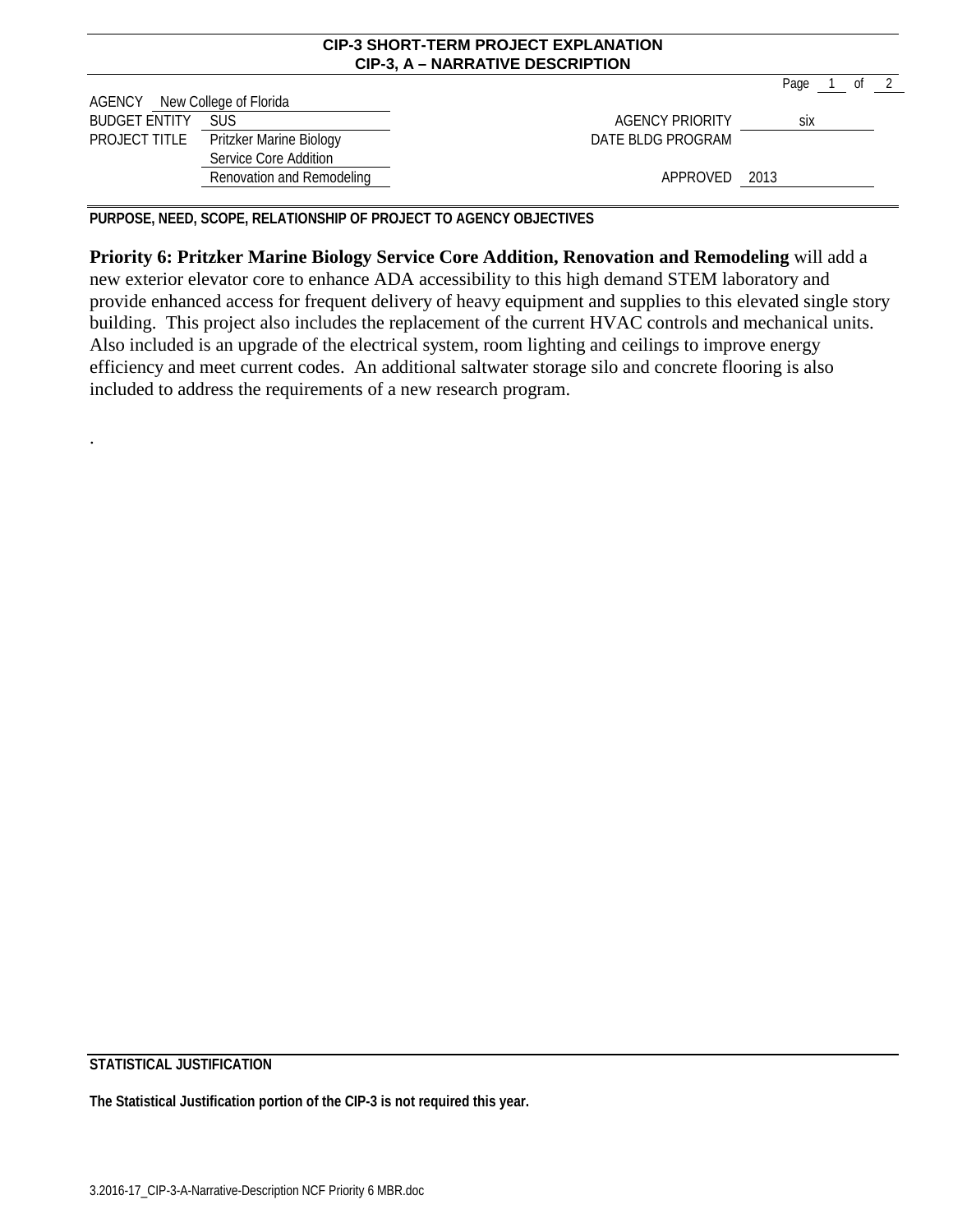| <b>COUNTY: Sarasota</b><br>GEOGRAPHIC LOCATION: New College of Florida, Sarasota<br>PROJECT BR No. (if assigned): N/A<br>CIP-3, B - PROJECT DESCRIPTION/TITLE: Priztker Marine Biology Service Core Addition, Renovation and Remodeling<br>Net to<br>Unit Cost<br>Net Area<br>Gross<br>Gross Area<br>Construction<br>Assumed<br>Occupancy<br>(NASF)<br>(GSF)<br>(Cost/GSF)*<br><b>Bid Date</b><br><b>Type</b><br>Conversion<br><u>Cost</u><br>Date<br>$\overline{0}$<br>$\overline{0}$<br>$\overline{0}$<br><b>Space Detail for Remodeling Projects</b><br>$\underline{0}$<br><b>BEFORE</b><br><b>AFTER</b><br>$\overline{0}$<br>$\underline{0}$<br>Net Area<br>$\underline{0}$<br>Space<br>Net Area<br>Space<br>$\Omega$<br>(NASF)<br>(NASF)<br>$\Omega$<br><b>Type</b><br><b>Type</b><br>0<br>$\Omega$<br>$\Omega$<br>*Apply Unit Cost to total GSF based on primary space type<br>Remodeling/Renovation<br>$8,920$ \$<br>$\sqrt{3}$<br>1,070,400<br>6,853<br>120<br>1,070,400<br>Total<br>$\Omega$<br>Total<br>$\Omega$<br>CIP-3, C - SCHEDULE OF PROJECT COMPONENTS<br><b>ESTIMATED COSTS</b><br>Funded to<br>Date<br>Funded & In CIP<br>Year 1<br>Year 3<br>Year 4<br>Year 5<br>Year 2<br>\$<br>1,070,400<br>1,070,400<br>\$<br>Add'l/Extraordinary Const. Costs<br>b. Environmental Impacts/Mitigation<br>\$<br>c.Site Preparation<br>d.Landscape/Irrigaiton - Additional Seawater Storage Silo<br>17,000<br>\$<br>17,000<br>\$<br>e.Plaza/Walks - Hardening of the existing unfinished ground floor<br>\$<br>20,000<br>20,000<br>f.Roadway Improvements<br>g.Parking __ spaces<br>h.Telecommunication<br>i.Electrical Service<br>j. Water Distribution<br>k.Sanitary Sewer System<br>I.Chilled Water System<br>m.Storm Water System<br>n.Energy Efficient Equipment<br>\$<br>0<br>1,107,400<br>\$<br>\$<br>1,107,400<br>\$<br>\$<br>a.Land/existing facility acquisition<br>\$<br>b.Professional Fees (13%)<br>\$<br>139,152<br>139,152<br>\$<br>c.Fire Marshall Fees (.5%)<br>5,352<br>5,352<br>\$<br>\$<br>10,704<br>10,704<br>d.Inspection Services (1%)<br>e.Insurance Consultant<br>f.Surveys & Tests (1%)<br>10,704<br>10,704<br>\$<br>\$<br>g.Permit/Impact/Environmental Fees (.25%)<br>2,710<br>2,710<br>h.Artwork<br>\$<br>i. Moveable Furnishings & Equipment<br>j.Project Contingency (5%)<br>53,520<br>53,520<br>\$<br><b>Total - Other Project Costs</b><br>0<br>222,142<br>\$<br>\$<br>222,142<br>\$<br>$\pmb{0}$<br>\$<br>\$<br>\$<br>1,329,542 \$<br>1,329,542<br>Project Costs Beyond CIP Period<br><b>Total Project In</b><br>Appropriations to Date<br><b>Fiscal Year</b><br>Source<br><b>Fiscal Year</b><br>CIP & Beyond<br>Source<br>Amount<br>Amount | STATE UNIVERSITY SYSTEM<br>CIP-3 SHORT TERM PROJECT EXPLANATION       |   |              |   |                     | Page 2 of 2 |
|------------------------------------------------------------------------------------------------------------------------------------------------------------------------------------------------------------------------------------------------------------------------------------------------------------------------------------------------------------------------------------------------------------------------------------------------------------------------------------------------------------------------------------------------------------------------------------------------------------------------------------------------------------------------------------------------------------------------------------------------------------------------------------------------------------------------------------------------------------------------------------------------------------------------------------------------------------------------------------------------------------------------------------------------------------------------------------------------------------------------------------------------------------------------------------------------------------------------------------------------------------------------------------------------------------------------------------------------------------------------------------------------------------------------------------------------------------------------------------------------------------------------------------------------------------------------------------------------------------------------------------------------------------------------------------------------------------------------------------------------------------------------------------------------------------------------------------------------------------------------------------------------------------------------------------------------------------------------------------------------------------------------------------------------------------------------------------------------------------------------------------------------------------------------------------------------------------------------------------------------------------------------------------------------------------------------------------------------------------------------------------------------------------------------------------------------------------------------------------------------------------------------------------------------------------------------------------------------------------------------------------------------------------------------------------|-----------------------------------------------------------------------|---|--------------|---|---------------------|-------------|
|                                                                                                                                                                                                                                                                                                                                                                                                                                                                                                                                                                                                                                                                                                                                                                                                                                                                                                                                                                                                                                                                                                                                                                                                                                                                                                                                                                                                                                                                                                                                                                                                                                                                                                                                                                                                                                                                                                                                                                                                                                                                                                                                                                                                                                                                                                                                                                                                                                                                                                                                                                                                                                                                                    |                                                                       |   |              |   |                     |             |
|                                                                                                                                                                                                                                                                                                                                                                                                                                                                                                                                                                                                                                                                                                                                                                                                                                                                                                                                                                                                                                                                                                                                                                                                                                                                                                                                                                                                                                                                                                                                                                                                                                                                                                                                                                                                                                                                                                                                                                                                                                                                                                                                                                                                                                                                                                                                                                                                                                                                                                                                                                                                                                                                                    |                                                                       |   |              |   |                     |             |
|                                                                                                                                                                                                                                                                                                                                                                                                                                                                                                                                                                                                                                                                                                                                                                                                                                                                                                                                                                                                                                                                                                                                                                                                                                                                                                                                                                                                                                                                                                                                                                                                                                                                                                                                                                                                                                                                                                                                                                                                                                                                                                                                                                                                                                                                                                                                                                                                                                                                                                                                                                                                                                                                                    | Facility/Space                                                        |   |              |   |                     |             |
|                                                                                                                                                                                                                                                                                                                                                                                                                                                                                                                                                                                                                                                                                                                                                                                                                                                                                                                                                                                                                                                                                                                                                                                                                                                                                                                                                                                                                                                                                                                                                                                                                                                                                                                                                                                                                                                                                                                                                                                                                                                                                                                                                                                                                                                                                                                                                                                                                                                                                                                                                                                                                                                                                    |                                                                       |   |              |   |                     |             |
|                                                                                                                                                                                                                                                                                                                                                                                                                                                                                                                                                                                                                                                                                                                                                                                                                                                                                                                                                                                                                                                                                                                                                                                                                                                                                                                                                                                                                                                                                                                                                                                                                                                                                                                                                                                                                                                                                                                                                                                                                                                                                                                                                                                                                                                                                                                                                                                                                                                                                                                                                                                                                                                                                    |                                                                       |   |              |   |                     |             |
|                                                                                                                                                                                                                                                                                                                                                                                                                                                                                                                                                                                                                                                                                                                                                                                                                                                                                                                                                                                                                                                                                                                                                                                                                                                                                                                                                                                                                                                                                                                                                                                                                                                                                                                                                                                                                                                                                                                                                                                                                                                                                                                                                                                                                                                                                                                                                                                                                                                                                                                                                                                                                                                                                    |                                                                       |   |              |   |                     |             |
|                                                                                                                                                                                                                                                                                                                                                                                                                                                                                                                                                                                                                                                                                                                                                                                                                                                                                                                                                                                                                                                                                                                                                                                                                                                                                                                                                                                                                                                                                                                                                                                                                                                                                                                                                                                                                                                                                                                                                                                                                                                                                                                                                                                                                                                                                                                                                                                                                                                                                                                                                                                                                                                                                    | Totals                                                                |   |              |   |                     |             |
|                                                                                                                                                                                                                                                                                                                                                                                                                                                                                                                                                                                                                                                                                                                                                                                                                                                                                                                                                                                                                                                                                                                                                                                                                                                                                                                                                                                                                                                                                                                                                                                                                                                                                                                                                                                                                                                                                                                                                                                                                                                                                                                                                                                                                                                                                                                                                                                                                                                                                                                                                                                                                                                                                    |                                                                       |   |              |   |                     |             |
|                                                                                                                                                                                                                                                                                                                                                                                                                                                                                                                                                                                                                                                                                                                                                                                                                                                                                                                                                                                                                                                                                                                                                                                                                                                                                                                                                                                                                                                                                                                                                                                                                                                                                                                                                                                                                                                                                                                                                                                                                                                                                                                                                                                                                                                                                                                                                                                                                                                                                                                                                                                                                                                                                    |                                                                       |   |              |   |                     |             |
|                                                                                                                                                                                                                                                                                                                                                                                                                                                                                                                                                                                                                                                                                                                                                                                                                                                                                                                                                                                                                                                                                                                                                                                                                                                                                                                                                                                                                                                                                                                                                                                                                                                                                                                                                                                                                                                                                                                                                                                                                                                                                                                                                                                                                                                                                                                                                                                                                                                                                                                                                                                                                                                                                    | Total Construction - New & Rem./Renov.                                |   |              |   |                     |             |
|                                                                                                                                                                                                                                                                                                                                                                                                                                                                                                                                                                                                                                                                                                                                                                                                                                                                                                                                                                                                                                                                                                                                                                                                                                                                                                                                                                                                                                                                                                                                                                                                                                                                                                                                                                                                                                                                                                                                                                                                                                                                                                                                                                                                                                                                                                                                                                                                                                                                                                                                                                                                                                                                                    |                                                                       |   |              |   |                     |             |
|                                                                                                                                                                                                                                                                                                                                                                                                                                                                                                                                                                                                                                                                                                                                                                                                                                                                                                                                                                                                                                                                                                                                                                                                                                                                                                                                                                                                                                                                                                                                                                                                                                                                                                                                                                                                                                                                                                                                                                                                                                                                                                                                                                                                                                                                                                                                                                                                                                                                                                                                                                                                                                                                                    |                                                                       |   |              |   |                     |             |
|                                                                                                                                                                                                                                                                                                                                                                                                                                                                                                                                                                                                                                                                                                                                                                                                                                                                                                                                                                                                                                                                                                                                                                                                                                                                                                                                                                                                                                                                                                                                                                                                                                                                                                                                                                                                                                                                                                                                                                                                                                                                                                                                                                                                                                                                                                                                                                                                                                                                                                                                                                                                                                                                                    | <b>Basic Construction Cost</b><br>1. a.Construction Cost (from above) |   |              |   |                     |             |
|                                                                                                                                                                                                                                                                                                                                                                                                                                                                                                                                                                                                                                                                                                                                                                                                                                                                                                                                                                                                                                                                                                                                                                                                                                                                                                                                                                                                                                                                                                                                                                                                                                                                                                                                                                                                                                                                                                                                                                                                                                                                                                                                                                                                                                                                                                                                                                                                                                                                                                                                                                                                                                                                                    |                                                                       |   |              |   |                     |             |
|                                                                                                                                                                                                                                                                                                                                                                                                                                                                                                                                                                                                                                                                                                                                                                                                                                                                                                                                                                                                                                                                                                                                                                                                                                                                                                                                                                                                                                                                                                                                                                                                                                                                                                                                                                                                                                                                                                                                                                                                                                                                                                                                                                                                                                                                                                                                                                                                                                                                                                                                                                                                                                                                                    |                                                                       |   |              |   |                     |             |
|                                                                                                                                                                                                                                                                                                                                                                                                                                                                                                                                                                                                                                                                                                                                                                                                                                                                                                                                                                                                                                                                                                                                                                                                                                                                                                                                                                                                                                                                                                                                                                                                                                                                                                                                                                                                                                                                                                                                                                                                                                                                                                                                                                                                                                                                                                                                                                                                                                                                                                                                                                                                                                                                                    |                                                                       |   |              |   |                     |             |
|                                                                                                                                                                                                                                                                                                                                                                                                                                                                                                                                                                                                                                                                                                                                                                                                                                                                                                                                                                                                                                                                                                                                                                                                                                                                                                                                                                                                                                                                                                                                                                                                                                                                                                                                                                                                                                                                                                                                                                                                                                                                                                                                                                                                                                                                                                                                                                                                                                                                                                                                                                                                                                                                                    |                                                                       |   |              |   |                     |             |
|                                                                                                                                                                                                                                                                                                                                                                                                                                                                                                                                                                                                                                                                                                                                                                                                                                                                                                                                                                                                                                                                                                                                                                                                                                                                                                                                                                                                                                                                                                                                                                                                                                                                                                                                                                                                                                                                                                                                                                                                                                                                                                                                                                                                                                                                                                                                                                                                                                                                                                                                                                                                                                                                                    |                                                                       |   |              |   |                     |             |
|                                                                                                                                                                                                                                                                                                                                                                                                                                                                                                                                                                                                                                                                                                                                                                                                                                                                                                                                                                                                                                                                                                                                                                                                                                                                                                                                                                                                                                                                                                                                                                                                                                                                                                                                                                                                                                                                                                                                                                                                                                                                                                                                                                                                                                                                                                                                                                                                                                                                                                                                                                                                                                                                                    |                                                                       |   |              |   |                     |             |
|                                                                                                                                                                                                                                                                                                                                                                                                                                                                                                                                                                                                                                                                                                                                                                                                                                                                                                                                                                                                                                                                                                                                                                                                                                                                                                                                                                                                                                                                                                                                                                                                                                                                                                                                                                                                                                                                                                                                                                                                                                                                                                                                                                                                                                                                                                                                                                                                                                                                                                                                                                                                                                                                                    |                                                                       |   |              |   |                     |             |
|                                                                                                                                                                                                                                                                                                                                                                                                                                                                                                                                                                                                                                                                                                                                                                                                                                                                                                                                                                                                                                                                                                                                                                                                                                                                                                                                                                                                                                                                                                                                                                                                                                                                                                                                                                                                                                                                                                                                                                                                                                                                                                                                                                                                                                                                                                                                                                                                                                                                                                                                                                                                                                                                                    |                                                                       |   |              |   |                     |             |
|                                                                                                                                                                                                                                                                                                                                                                                                                                                                                                                                                                                                                                                                                                                                                                                                                                                                                                                                                                                                                                                                                                                                                                                                                                                                                                                                                                                                                                                                                                                                                                                                                                                                                                                                                                                                                                                                                                                                                                                                                                                                                                                                                                                                                                                                                                                                                                                                                                                                                                                                                                                                                                                                                    | <b>Total Construction Costs</b>                                       |   |              |   |                     |             |
|                                                                                                                                                                                                                                                                                                                                                                                                                                                                                                                                                                                                                                                                                                                                                                                                                                                                                                                                                                                                                                                                                                                                                                                                                                                                                                                                                                                                                                                                                                                                                                                                                                                                                                                                                                                                                                                                                                                                                                                                                                                                                                                                                                                                                                                                                                                                                                                                                                                                                                                                                                                                                                                                                    | 2. Other Project Costs                                                |   |              |   |                     |             |
|                                                                                                                                                                                                                                                                                                                                                                                                                                                                                                                                                                                                                                                                                                                                                                                                                                                                                                                                                                                                                                                                                                                                                                                                                                                                                                                                                                                                                                                                                                                                                                                                                                                                                                                                                                                                                                                                                                                                                                                                                                                                                                                                                                                                                                                                                                                                                                                                                                                                                                                                                                                                                                                                                    |                                                                       |   |              |   |                     |             |
|                                                                                                                                                                                                                                                                                                                                                                                                                                                                                                                                                                                                                                                                                                                                                                                                                                                                                                                                                                                                                                                                                                                                                                                                                                                                                                                                                                                                                                                                                                                                                                                                                                                                                                                                                                                                                                                                                                                                                                                                                                                                                                                                                                                                                                                                                                                                                                                                                                                                                                                                                                                                                                                                                    |                                                                       |   |              |   |                     |             |
|                                                                                                                                                                                                                                                                                                                                                                                                                                                                                                                                                                                                                                                                                                                                                                                                                                                                                                                                                                                                                                                                                                                                                                                                                                                                                                                                                                                                                                                                                                                                                                                                                                                                                                                                                                                                                                                                                                                                                                                                                                                                                                                                                                                                                                                                                                                                                                                                                                                                                                                                                                                                                                                                                    |                                                                       |   |              |   |                     |             |
|                                                                                                                                                                                                                                                                                                                                                                                                                                                                                                                                                                                                                                                                                                                                                                                                                                                                                                                                                                                                                                                                                                                                                                                                                                                                                                                                                                                                                                                                                                                                                                                                                                                                                                                                                                                                                                                                                                                                                                                                                                                                                                                                                                                                                                                                                                                                                                                                                                                                                                                                                                                                                                                                                    |                                                                       |   |              |   |                     |             |
|                                                                                                                                                                                                                                                                                                                                                                                                                                                                                                                                                                                                                                                                                                                                                                                                                                                                                                                                                                                                                                                                                                                                                                                                                                                                                                                                                                                                                                                                                                                                                                                                                                                                                                                                                                                                                                                                                                                                                                                                                                                                                                                                                                                                                                                                                                                                                                                                                                                                                                                                                                                                                                                                                    |                                                                       |   |              |   |                     |             |
|                                                                                                                                                                                                                                                                                                                                                                                                                                                                                                                                                                                                                                                                                                                                                                                                                                                                                                                                                                                                                                                                                                                                                                                                                                                                                                                                                                                                                                                                                                                                                                                                                                                                                                                                                                                                                                                                                                                                                                                                                                                                                                                                                                                                                                                                                                                                                                                                                                                                                                                                                                                                                                                                                    |                                                                       |   |              |   |                     |             |
|                                                                                                                                                                                                                                                                                                                                                                                                                                                                                                                                                                                                                                                                                                                                                                                                                                                                                                                                                                                                                                                                                                                                                                                                                                                                                                                                                                                                                                                                                                                                                                                                                                                                                                                                                                                                                                                                                                                                                                                                                                                                                                                                                                                                                                                                                                                                                                                                                                                                                                                                                                                                                                                                                    |                                                                       |   |              |   |                     |             |
|                                                                                                                                                                                                                                                                                                                                                                                                                                                                                                                                                                                                                                                                                                                                                                                                                                                                                                                                                                                                                                                                                                                                                                                                                                                                                                                                                                                                                                                                                                                                                                                                                                                                                                                                                                                                                                                                                                                                                                                                                                                                                                                                                                                                                                                                                                                                                                                                                                                                                                                                                                                                                                                                                    | ALL COSTS 1+2                                                         |   |              |   |                     |             |
|                                                                                                                                                                                                                                                                                                                                                                                                                                                                                                                                                                                                                                                                                                                                                                                                                                                                                                                                                                                                                                                                                                                                                                                                                                                                                                                                                                                                                                                                                                                                                                                                                                                                                                                                                                                                                                                                                                                                                                                                                                                                                                                                                                                                                                                                                                                                                                                                                                                                                                                                                                                                                                                                                    |                                                                       |   |              |   |                     |             |
|                                                                                                                                                                                                                                                                                                                                                                                                                                                                                                                                                                                                                                                                                                                                                                                                                                                                                                                                                                                                                                                                                                                                                                                                                                                                                                                                                                                                                                                                                                                                                                                                                                                                                                                                                                                                                                                                                                                                                                                                                                                                                                                                                                                                                                                                                                                                                                                                                                                                                                                                                                                                                                                                                    |                                                                       |   |              |   |                     |             |
|                                                                                                                                                                                                                                                                                                                                                                                                                                                                                                                                                                                                                                                                                                                                                                                                                                                                                                                                                                                                                                                                                                                                                                                                                                                                                                                                                                                                                                                                                                                                                                                                                                                                                                                                                                                                                                                                                                                                                                                                                                                                                                                                                                                                                                                                                                                                                                                                                                                                                                                                                                                                                                                                                    | <b>TOTAL</b>                                                          | 0 | <b>TOTAL</b> | 0 | $\boldsymbol{\phi}$ | 1,329,542   |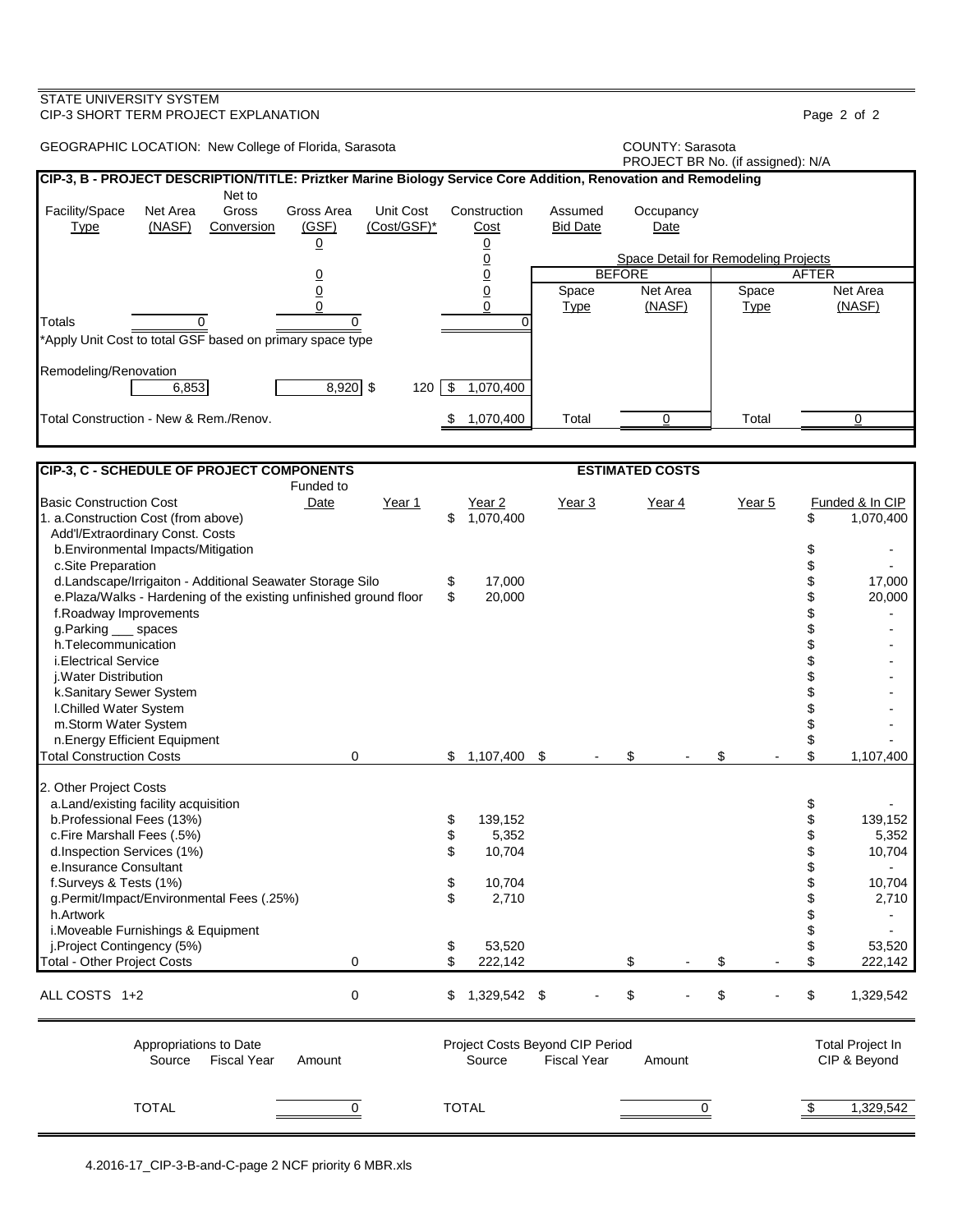|                      |                           | <b>CIP-3 SHORT-TERM PROJECT EXPLANATION</b><br><b>CIP-3, A - NARRATIVE DESCRIPTION</b> |        |  |      |
|----------------------|---------------------------|----------------------------------------------------------------------------------------|--------|--|------|
| AGENCY               | New College of Florida    |                                                                                        | Page 1 |  | of 2 |
| <b>BUDGET ENTITY</b> | <b>SUS</b>                | <b>AGENCY PRIORITY</b>                                                                 | seven  |  |      |
| PROJECT TITLE        | Old Caples House and      | DATE BLDG PROGRAM                                                                      |        |  |      |
|                      | Carriage House Mechanical |                                                                                        |        |  |      |
|                      | Renovation and Remodeling | APPROVED 2013                                                                          |        |  |      |

**PURPOSE, NEED, SCOPE, RELATIONSHIP OF PROJECT TO AGENCY OBJECTIVES**

**Priority 7: Old Caples House and Carriage House Mechanical Renovation and Remodeling** will focus on two buildings constructed in 1930. Work will include: installation of new cold & hot water lines allowing replacement of this aging HVAC system with a much more efficient central chilled water cooling system; Florida Building Code; life safety code corrections; ADA accessibility enhancements; as well as upgrading electrical systems, room lighting and ceilings to improve energy efficiency and meet current codes. In addition to the work just described, these historic buildings will undergo significant structural renovations/remodeling, to include: replacing the deteriorated 80 year old windows and doors, interior plaster repairs and exterior stucco repairs to align them with current regulations as well as preserving them for history.

**STATISTICAL JUSTIFICATION**

.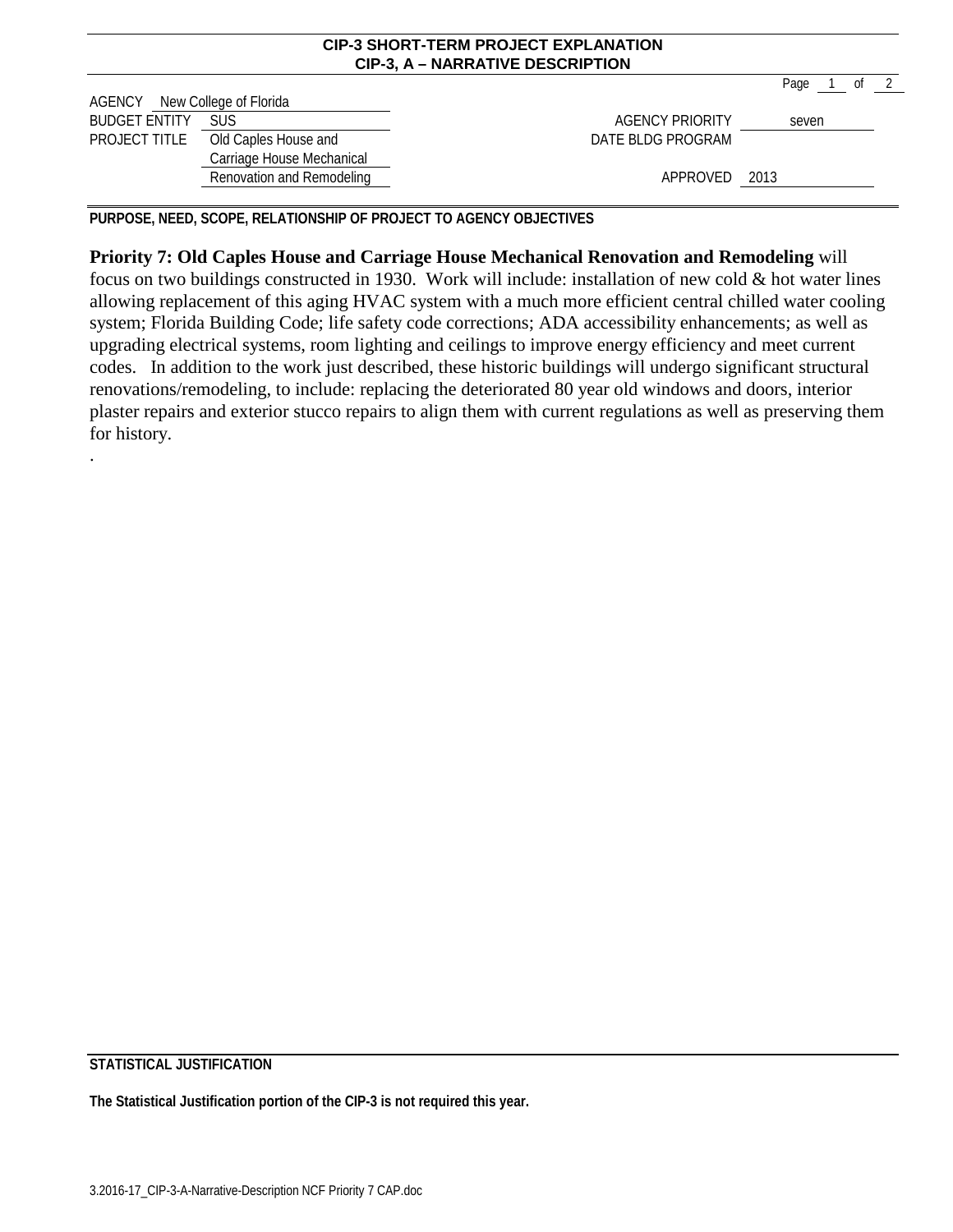| STATE UNIVERSITY SYSTEM<br>CIP-3 SHORT TERM PROJECT EXPLANATION                                                |                     |                          |                                 |                            |                                      |             | Page 2 of 2                        |
|----------------------------------------------------------------------------------------------------------------|---------------------|--------------------------|---------------------------------|----------------------------|--------------------------------------|-------------|------------------------------------|
| GEOGRAPHIC LOCATION: New College of Florida, Sarasota                                                          |                     |                          |                                 |                            | COUNTY:<br>PROJECT BR No.: N/A       | Sarasota    |                                    |
| CIP-3, B - PROJECT DESCRIPTION/TITLE: Old Caples House and Carriage House Mechanical Renovation and Remodeling |                     |                          |                                 |                            |                                      |             |                                    |
| Net to                                                                                                         |                     |                          |                                 |                            |                                      |             |                                    |
| Facility/Space<br>Net Area<br>Gross<br>(NASF)<br><b>Type</b><br>Conversion                                     | Gross Area<br>(GSF) | Unit Cost<br>(Cost/GSF)* | Construction<br>Cost            | Assumed<br><b>Bid Date</b> | Occupancy<br>Date                    |             |                                    |
|                                                                                                                | $\overline{0}$      |                          | $\overline{0}$                  |                            |                                      |             |                                    |
|                                                                                                                |                     |                          |                                 |                            | Space Detail for Remodeling Projects |             |                                    |
|                                                                                                                | <u>0</u>            |                          | $\frac{0}{0}$                   |                            | <b>BEFORE</b>                        |             | <b>AFTER</b>                       |
|                                                                                                                | $\mathbf 0$<br>0    |                          | 0                               | Space                      | Net Area                             | Space       | Net Area<br>(NASF)                 |
| Totals<br>$\Omega$                                                                                             | $\Omega$            |                          | 0                               | <b>Type</b>                | (NASF)                               | <b>Type</b> |                                    |
| *Apply Unit Cost to total GSF based on primary space type                                                      |                     |                          |                                 |                            |                                      |             |                                    |
|                                                                                                                |                     |                          |                                 |                            |                                      |             |                                    |
| Remodeling/Renovation                                                                                          |                     |                          |                                 |                            |                                      |             |                                    |
| 5,071                                                                                                          | $8,154$ \$          |                          | 418 \$3,408,372                 |                            |                                      |             |                                    |
| Total Construction - New & Rem./Renov.                                                                         |                     |                          | \$3,408,372                     | Total                      | $\Omega$                             | Total       | 0                                  |
|                                                                                                                |                     |                          |                                 |                            |                                      |             |                                    |
|                                                                                                                |                     |                          |                                 |                            |                                      |             |                                    |
| <b>CIP-3, C - SCHEDULE OF PROJECT COMPONENTS</b>                                                               |                     |                          |                                 |                            | <b>ESTIMATED COSTS</b>               |             |                                    |
|                                                                                                                | Funded to           |                          |                                 |                            |                                      |             |                                    |
| <b>Basic Construction Cost</b><br>1. a.Construction Cost (from above)                                          | Date                | Year 1                   | Year 2                          | Year 3<br>\$3,408,372      | Year 4                               | Year 5      | Funded & In CIP<br>3,408,372<br>\$ |
| Add'l/Extraordinary Const. Costs                                                                               |                     |                          |                                 |                            |                                      |             |                                    |
| b.Environmental Impacts/Mitigation                                                                             |                     |                          |                                 |                            |                                      |             | \$                                 |
| c.Site Preparation                                                                                             |                     |                          |                                 |                            |                                      |             |                                    |
| d.Landscape/Irrigaiton                                                                                         |                     |                          |                                 |                            |                                      |             |                                    |
| e.Plaza/Walks                                                                                                  |                     |                          |                                 |                            |                                      |             | \$                                 |
| f.Roadway Improvements<br>g.Parking ___ spaces                                                                 |                     |                          |                                 |                            |                                      |             | \$                                 |
| h.Telecommunication                                                                                            |                     |                          |                                 |                            |                                      |             |                                    |
| <i>i.Electrical Service</i>                                                                                    |                     |                          |                                 |                            |                                      |             |                                    |
| j. Water Distribution                                                                                          |                     |                          |                                 |                            |                                      |             |                                    |
| k.Sanitary Sewer System                                                                                        |                     |                          |                                 |                            |                                      |             |                                    |
| I.Chilled Water System                                                                                         |                     |                          |                                 |                            |                                      |             | \$                                 |
| m.Storm Water System<br>n.Energy Efficient Equipment                                                           |                     |                          |                                 |                            |                                      |             |                                    |
| <b>Total Construction Costs</b><br>\$                                                                          |                     |                          |                                 | $$3,408,372$ \$            |                                      | \$          | \$<br>3,408,372                    |
|                                                                                                                |                     |                          |                                 |                            |                                      |             |                                    |
| 2. Other Project Costs                                                                                         |                     |                          |                                 |                            |                                      |             |                                    |
| a.Land/existing facility acquisition                                                                           |                     |                          |                                 |                            |                                      |             | \$                                 |
| b.Professional Fees (10% + 3% for Historic Preservation)                                                       |                     |                          | 443,088<br>S                    |                            |                                      |             | \$<br>443,088                      |
| c.Fire Marshall Fees<br>d.Inspection Services (.5%)                                                            |                     |                          | 17,042<br>\$                    |                            |                                      |             | \$<br>\$<br>17,042                 |
| e.Insurance Consultant                                                                                         |                     |                          |                                 |                            |                                      |             |                                    |
| f.Surveys & Tests (.5%)                                                                                        |                     |                          | \$<br>17,042                    |                            |                                      |             | 17,042                             |
| g.Permit/Impact/Environmental Fees (.5%)                                                                       |                     |                          | \$<br>17,042                    |                            |                                      |             | 17,042                             |
| h.Artwork                                                                                                      |                     |                          |                                 |                            |                                      |             | \$                                 |
| i. Moveable Furnishings & Equipment (10%)<br>j.Project Contingency (2.75%)                                     |                     |                          | 92,378                          | \$<br>340,837              |                                      |             | \$<br>340,837<br>\$<br>92,378      |
| \$<br><b>Total - Other Project Costs</b>                                                                       |                     |                          | \$<br>586,592                   | \$<br>340,837 \$           |                                      | \$          | \$<br>927,429                      |
|                                                                                                                |                     |                          |                                 |                            |                                      |             |                                    |
| \$<br>ALL COSTS 1+2                                                                                            |                     |                          | \$<br>586,592                   | $$3,749,209$ \$            |                                      | \$          | \$<br>4,335,801                    |
| Appropriations to Date                                                                                         |                     |                          | Project Costs Beyond CIP Period |                            |                                      |             | <b>Total Project In</b>            |
| Source<br><b>Fiscal Year</b>                                                                                   | Amount              |                          | Source                          | <b>Fiscal Year</b>         | Amount                               |             | CIP & Beyond                       |
|                                                                                                                |                     |                          |                                 |                            |                                      |             |                                    |
| <b>TOTAL</b>                                                                                                   | 0                   |                          | <b>TOTAL</b>                    |                            | 0                                    |             | \$<br>4,335,801                    |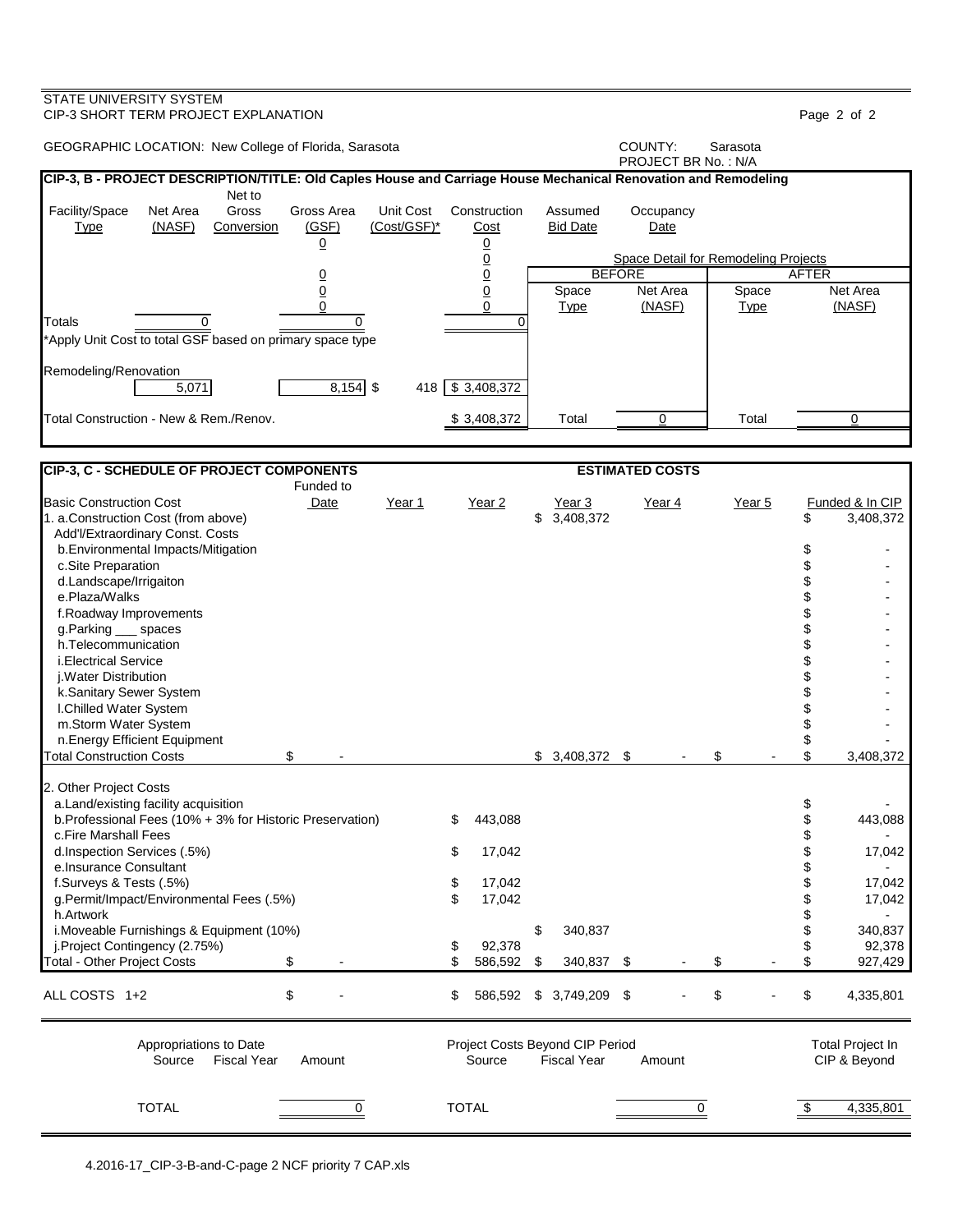|                               | <b>CIP-3, A - NARRATIVE DESCRIPTION</b> |                   |      |    |  |  |  |  |  |  |  |
|-------------------------------|-----------------------------------------|-------------------|------|----|--|--|--|--|--|--|--|
|                               |                                         |                   | Page | 0f |  |  |  |  |  |  |  |
| AGENCY New College of Florida |                                         |                   |      |    |  |  |  |  |  |  |  |
| <b>BUDGET ENTITY</b>          | eight                                   |                   |      |    |  |  |  |  |  |  |  |
| PROJECT TITLE                 | Robertson Hall Mechanical               | DATE BLDG PROGRAM |      |    |  |  |  |  |  |  |  |
|                               | Renovation, Remodeling<br>(P,C,E)       | APPROVED 2013     |      |    |  |  |  |  |  |  |  |

**CIP-3 SHORT-TERM PROJECT EXPLANATION**

**PURPOSE, NEED, SCOPE, RELATIONSHIP OF PROJECT TO AGENCY OBJECTIVES**

**Priority 8: Robertson Hall Mechanical Renovation, Remodeling** will remodel/renovate one of the oldest campus buildings, constructed in the mid 1920's. It houses the College's Admissions and Financial Aid Office. It represents an initial window to the world about what New College of Florida offers. This project will provide remodeling; HVAC, electrical and plumbing renovations, interior finish upgrades and other required building code upgrades. Some additional square footage will be added to provide a service core to include ADA restrooms, elevator, stairs and new mechanical room.

**STATISTICAL JUSTIFICATION**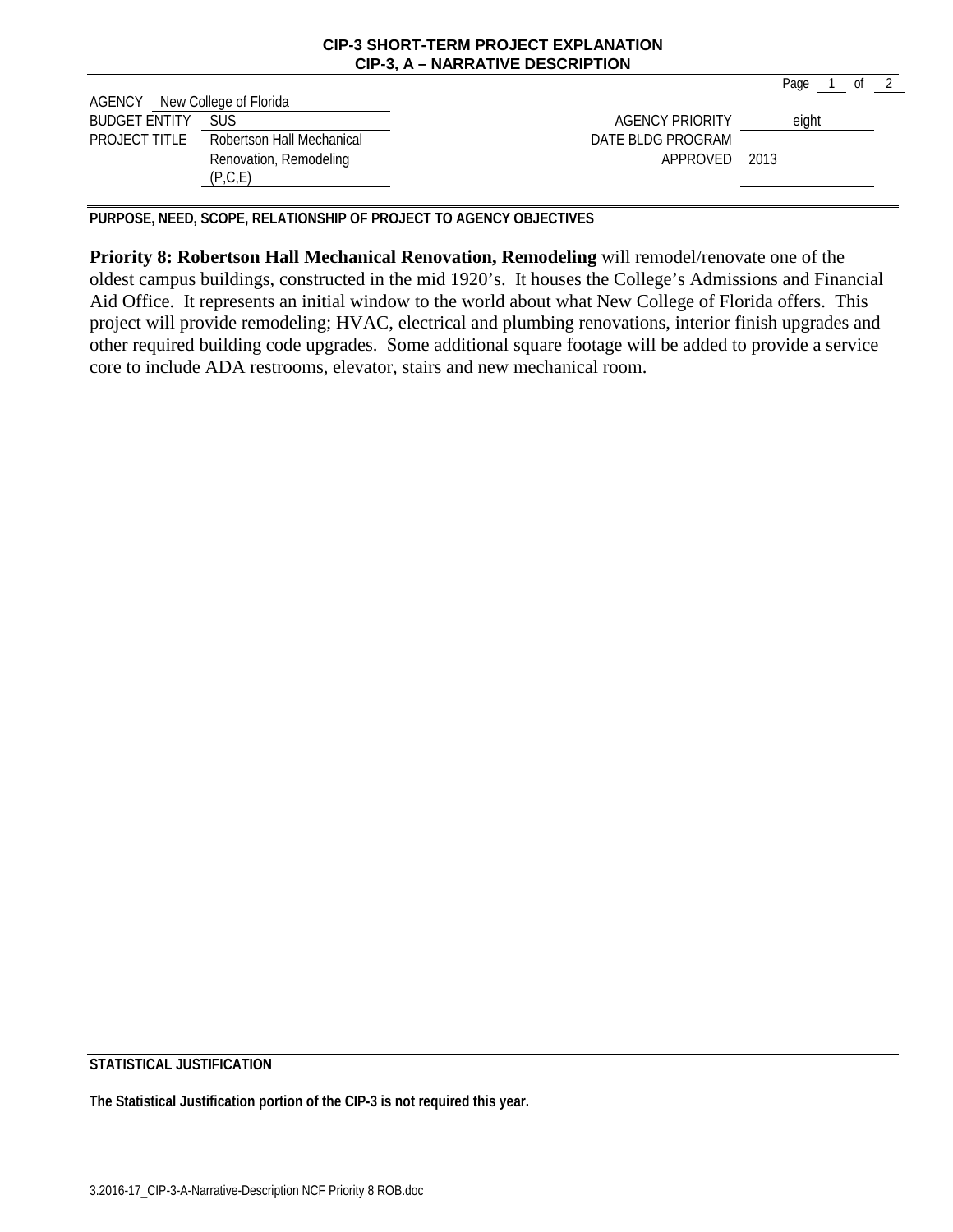| COUNTY:<br>GEOGRAPHIC LOCATION: New College of Florida, Sarasota<br>Sarasota<br>PROJECT BR No.: N/A<br>CIP-3, B - PROJECT DESCRIPTION/TITLE: Robertson Hall Mechanical Renovation, Remodeling<br>Net to<br>Unit Cost<br>Facility/Space<br>Net Area<br>Gross<br>Gross Area<br>Construction<br>Assumed<br>Occupancy<br>(GSF)<br>(NASF)<br>(Cost/GSF)*<br><b>Type</b><br>Conversion<br>Cost<br><b>Bid Date</b><br>Date<br>$\overline{0}$<br><u>0</u><br>$\overline{0}$<br>Space Detail for Remodeling Projects<br>$\underline{0}$<br><b>BEFORE</b><br><b>AFTER</b><br><u>0</u><br>$\overline{0}$<br>Net Area<br>$\overline{0}$<br>Space<br>Net Area<br>Space<br>0<br>(NASF)<br>(NASF)<br><b>Type</b><br><b>Type</b><br>0<br>Totals<br>$\Omega$<br>$\Omega$<br>$\Omega$<br>*Apply Unit Cost to total GSF based on primary space type<br>Remodeling/Renovation<br>2,424<br>3,681<br>$528$ $\overline{\$}$<br>1,943,568<br>Offices<br>Total Construction - New & Rem./Renov.<br>1,943,568<br>Total<br>\$<br>Total<br>0<br>0<br>CIP-3, C - SCHEDULE OF PROJECT COMPONENTS<br><b>ESTIMATED COSTS</b><br>Funded to<br>Funded & In CIP<br>Date<br>Year 1<br>Year 2<br>Year 3<br>Year 4<br>Year 5<br>\$1,943,568<br>\$<br>1,943,568<br>Add'l/Extraordinary Const. Costs<br>\$<br>b. Environmental Impacts/Mitigation<br>\$<br>c.Site Preparation<br>\$<br>d.Landscape/Irrigaiton<br>\$<br>e.Plaza/Walks<br>\$<br>f.Roadway Improvements<br>\$<br>g.Parking ___ spaces<br>\$<br>h.Telecommunication<br>\$<br><i>i.Electrical Service</i><br>\$<br>j. Water Distribution<br>\$<br>k.Sanitary Sewer System<br>\$<br>I.Chilled Water System<br>\$<br>m.Storm Water System<br>n.Energy Efficient Equipment<br>\$<br><b>Total Construction Costs</b><br>\$<br>\$<br>\$<br>\$1,943,568<br>1,943,568<br>2. Other Project Costs<br>\$<br>a.Land/existing facility acquisition<br>\$<br>\$<br>b.Professional Fees (5%)<br>97,178<br>97,178<br>\$<br>c.Fire Marshall Fees<br>\$<br>d.Inspection Services<br>\$<br>e.Insurance Consultant<br>f.Surveys & Test<br>\$<br>9,718<br>g.Permit/Impact/Environmental Fees (.5%)<br>9,718<br>\$<br>h.Artwork<br>\$<br>i. Moveable Furnishings & Equipment (10%)<br>\$<br>194,357<br>194,357<br>j.Project Contingency (2%)<br>\$<br>\$<br>38,871<br>38,871<br>\$<br><b>Total - Other Project Costs</b><br>\$<br>\$<br>\$<br>145,768<br>194,357 \$<br>\$<br>340,124<br>\$<br>\$<br>\$<br>\$<br>145,768<br>$$2,137,925$ \$<br>2,283,692<br><b>Total Project In</b><br>Appropriations to Date<br>Project Costs Beyond CIP Period<br><b>Fiscal Year</b><br>Source<br><b>Fiscal Year</b><br>CIP & Beyond<br>Source<br>Amount<br>Amount<br><b>TOTAL</b><br><b>TOTAL</b><br>2,283,692<br>\$<br>0<br>0 | STATE UNIVERSITY SYSTEM<br>CIP-3 SHORT TERM PROJECT EXPLANATION |  |  |  |  | Page 2 of 2 |
|----------------------------------------------------------------------------------------------------------------------------------------------------------------------------------------------------------------------------------------------------------------------------------------------------------------------------------------------------------------------------------------------------------------------------------------------------------------------------------------------------------------------------------------------------------------------------------------------------------------------------------------------------------------------------------------------------------------------------------------------------------------------------------------------------------------------------------------------------------------------------------------------------------------------------------------------------------------------------------------------------------------------------------------------------------------------------------------------------------------------------------------------------------------------------------------------------------------------------------------------------------------------------------------------------------------------------------------------------------------------------------------------------------------------------------------------------------------------------------------------------------------------------------------------------------------------------------------------------------------------------------------------------------------------------------------------------------------------------------------------------------------------------------------------------------------------------------------------------------------------------------------------------------------------------------------------------------------------------------------------------------------------------------------------------------------------------------------------------------------------------------------------------------------------------------------------------------------------------------------------------------------------------------------------------------------------------------------------------------------------------------------------------------------------------------------------------------------------------------------------------------------------------------------------------------------------------------------------------------------------------------------------------------------------------------------------------------------|-----------------------------------------------------------------|--|--|--|--|-------------|
|                                                                                                                                                                                                                                                                                                                                                                                                                                                                                                                                                                                                                                                                                                                                                                                                                                                                                                                                                                                                                                                                                                                                                                                                                                                                                                                                                                                                                                                                                                                                                                                                                                                                                                                                                                                                                                                                                                                                                                                                                                                                                                                                                                                                                                                                                                                                                                                                                                                                                                                                                                                                                                                                                                                |                                                                 |  |  |  |  |             |
|                                                                                                                                                                                                                                                                                                                                                                                                                                                                                                                                                                                                                                                                                                                                                                                                                                                                                                                                                                                                                                                                                                                                                                                                                                                                                                                                                                                                                                                                                                                                                                                                                                                                                                                                                                                                                                                                                                                                                                                                                                                                                                                                                                                                                                                                                                                                                                                                                                                                                                                                                                                                                                                                                                                |                                                                 |  |  |  |  |             |
|                                                                                                                                                                                                                                                                                                                                                                                                                                                                                                                                                                                                                                                                                                                                                                                                                                                                                                                                                                                                                                                                                                                                                                                                                                                                                                                                                                                                                                                                                                                                                                                                                                                                                                                                                                                                                                                                                                                                                                                                                                                                                                                                                                                                                                                                                                                                                                                                                                                                                                                                                                                                                                                                                                                |                                                                 |  |  |  |  |             |
|                                                                                                                                                                                                                                                                                                                                                                                                                                                                                                                                                                                                                                                                                                                                                                                                                                                                                                                                                                                                                                                                                                                                                                                                                                                                                                                                                                                                                                                                                                                                                                                                                                                                                                                                                                                                                                                                                                                                                                                                                                                                                                                                                                                                                                                                                                                                                                                                                                                                                                                                                                                                                                                                                                                |                                                                 |  |  |  |  |             |
|                                                                                                                                                                                                                                                                                                                                                                                                                                                                                                                                                                                                                                                                                                                                                                                                                                                                                                                                                                                                                                                                                                                                                                                                                                                                                                                                                                                                                                                                                                                                                                                                                                                                                                                                                                                                                                                                                                                                                                                                                                                                                                                                                                                                                                                                                                                                                                                                                                                                                                                                                                                                                                                                                                                |                                                                 |  |  |  |  |             |
|                                                                                                                                                                                                                                                                                                                                                                                                                                                                                                                                                                                                                                                                                                                                                                                                                                                                                                                                                                                                                                                                                                                                                                                                                                                                                                                                                                                                                                                                                                                                                                                                                                                                                                                                                                                                                                                                                                                                                                                                                                                                                                                                                                                                                                                                                                                                                                                                                                                                                                                                                                                                                                                                                                                |                                                                 |  |  |  |  |             |
|                                                                                                                                                                                                                                                                                                                                                                                                                                                                                                                                                                                                                                                                                                                                                                                                                                                                                                                                                                                                                                                                                                                                                                                                                                                                                                                                                                                                                                                                                                                                                                                                                                                                                                                                                                                                                                                                                                                                                                                                                                                                                                                                                                                                                                                                                                                                                                                                                                                                                                                                                                                                                                                                                                                |                                                                 |  |  |  |  |             |
|                                                                                                                                                                                                                                                                                                                                                                                                                                                                                                                                                                                                                                                                                                                                                                                                                                                                                                                                                                                                                                                                                                                                                                                                                                                                                                                                                                                                                                                                                                                                                                                                                                                                                                                                                                                                                                                                                                                                                                                                                                                                                                                                                                                                                                                                                                                                                                                                                                                                                                                                                                                                                                                                                                                |                                                                 |  |  |  |  |             |
|                                                                                                                                                                                                                                                                                                                                                                                                                                                                                                                                                                                                                                                                                                                                                                                                                                                                                                                                                                                                                                                                                                                                                                                                                                                                                                                                                                                                                                                                                                                                                                                                                                                                                                                                                                                                                                                                                                                                                                                                                                                                                                                                                                                                                                                                                                                                                                                                                                                                                                                                                                                                                                                                                                                |                                                                 |  |  |  |  |             |
|                                                                                                                                                                                                                                                                                                                                                                                                                                                                                                                                                                                                                                                                                                                                                                                                                                                                                                                                                                                                                                                                                                                                                                                                                                                                                                                                                                                                                                                                                                                                                                                                                                                                                                                                                                                                                                                                                                                                                                                                                                                                                                                                                                                                                                                                                                                                                                                                                                                                                                                                                                                                                                                                                                                |                                                                 |  |  |  |  |             |
|                                                                                                                                                                                                                                                                                                                                                                                                                                                                                                                                                                                                                                                                                                                                                                                                                                                                                                                                                                                                                                                                                                                                                                                                                                                                                                                                                                                                                                                                                                                                                                                                                                                                                                                                                                                                                                                                                                                                                                                                                                                                                                                                                                                                                                                                                                                                                                                                                                                                                                                                                                                                                                                                                                                |                                                                 |  |  |  |  |             |
|                                                                                                                                                                                                                                                                                                                                                                                                                                                                                                                                                                                                                                                                                                                                                                                                                                                                                                                                                                                                                                                                                                                                                                                                                                                                                                                                                                                                                                                                                                                                                                                                                                                                                                                                                                                                                                                                                                                                                                                                                                                                                                                                                                                                                                                                                                                                                                                                                                                                                                                                                                                                                                                                                                                |                                                                 |  |  |  |  |             |
|                                                                                                                                                                                                                                                                                                                                                                                                                                                                                                                                                                                                                                                                                                                                                                                                                                                                                                                                                                                                                                                                                                                                                                                                                                                                                                                                                                                                                                                                                                                                                                                                                                                                                                                                                                                                                                                                                                                                                                                                                                                                                                                                                                                                                                                                                                                                                                                                                                                                                                                                                                                                                                                                                                                |                                                                 |  |  |  |  |             |
|                                                                                                                                                                                                                                                                                                                                                                                                                                                                                                                                                                                                                                                                                                                                                                                                                                                                                                                                                                                                                                                                                                                                                                                                                                                                                                                                                                                                                                                                                                                                                                                                                                                                                                                                                                                                                                                                                                                                                                                                                                                                                                                                                                                                                                                                                                                                                                                                                                                                                                                                                                                                                                                                                                                |                                                                 |  |  |  |  |             |
|                                                                                                                                                                                                                                                                                                                                                                                                                                                                                                                                                                                                                                                                                                                                                                                                                                                                                                                                                                                                                                                                                                                                                                                                                                                                                                                                                                                                                                                                                                                                                                                                                                                                                                                                                                                                                                                                                                                                                                                                                                                                                                                                                                                                                                                                                                                                                                                                                                                                                                                                                                                                                                                                                                                |                                                                 |  |  |  |  |             |
|                                                                                                                                                                                                                                                                                                                                                                                                                                                                                                                                                                                                                                                                                                                                                                                                                                                                                                                                                                                                                                                                                                                                                                                                                                                                                                                                                                                                                                                                                                                                                                                                                                                                                                                                                                                                                                                                                                                                                                                                                                                                                                                                                                                                                                                                                                                                                                                                                                                                                                                                                                                                                                                                                                                | <b>Basic Construction Cost</b>                                  |  |  |  |  |             |
|                                                                                                                                                                                                                                                                                                                                                                                                                                                                                                                                                                                                                                                                                                                                                                                                                                                                                                                                                                                                                                                                                                                                                                                                                                                                                                                                                                                                                                                                                                                                                                                                                                                                                                                                                                                                                                                                                                                                                                                                                                                                                                                                                                                                                                                                                                                                                                                                                                                                                                                                                                                                                                                                                                                | 1. a.Construction Cost (from above)                             |  |  |  |  |             |
|                                                                                                                                                                                                                                                                                                                                                                                                                                                                                                                                                                                                                                                                                                                                                                                                                                                                                                                                                                                                                                                                                                                                                                                                                                                                                                                                                                                                                                                                                                                                                                                                                                                                                                                                                                                                                                                                                                                                                                                                                                                                                                                                                                                                                                                                                                                                                                                                                                                                                                                                                                                                                                                                                                                |                                                                 |  |  |  |  |             |
|                                                                                                                                                                                                                                                                                                                                                                                                                                                                                                                                                                                                                                                                                                                                                                                                                                                                                                                                                                                                                                                                                                                                                                                                                                                                                                                                                                                                                                                                                                                                                                                                                                                                                                                                                                                                                                                                                                                                                                                                                                                                                                                                                                                                                                                                                                                                                                                                                                                                                                                                                                                                                                                                                                                |                                                                 |  |  |  |  |             |
|                                                                                                                                                                                                                                                                                                                                                                                                                                                                                                                                                                                                                                                                                                                                                                                                                                                                                                                                                                                                                                                                                                                                                                                                                                                                                                                                                                                                                                                                                                                                                                                                                                                                                                                                                                                                                                                                                                                                                                                                                                                                                                                                                                                                                                                                                                                                                                                                                                                                                                                                                                                                                                                                                                                |                                                                 |  |  |  |  |             |
|                                                                                                                                                                                                                                                                                                                                                                                                                                                                                                                                                                                                                                                                                                                                                                                                                                                                                                                                                                                                                                                                                                                                                                                                                                                                                                                                                                                                                                                                                                                                                                                                                                                                                                                                                                                                                                                                                                                                                                                                                                                                                                                                                                                                                                                                                                                                                                                                                                                                                                                                                                                                                                                                                                                |                                                                 |  |  |  |  |             |
|                                                                                                                                                                                                                                                                                                                                                                                                                                                                                                                                                                                                                                                                                                                                                                                                                                                                                                                                                                                                                                                                                                                                                                                                                                                                                                                                                                                                                                                                                                                                                                                                                                                                                                                                                                                                                                                                                                                                                                                                                                                                                                                                                                                                                                                                                                                                                                                                                                                                                                                                                                                                                                                                                                                |                                                                 |  |  |  |  |             |
|                                                                                                                                                                                                                                                                                                                                                                                                                                                                                                                                                                                                                                                                                                                                                                                                                                                                                                                                                                                                                                                                                                                                                                                                                                                                                                                                                                                                                                                                                                                                                                                                                                                                                                                                                                                                                                                                                                                                                                                                                                                                                                                                                                                                                                                                                                                                                                                                                                                                                                                                                                                                                                                                                                                |                                                                 |  |  |  |  |             |
|                                                                                                                                                                                                                                                                                                                                                                                                                                                                                                                                                                                                                                                                                                                                                                                                                                                                                                                                                                                                                                                                                                                                                                                                                                                                                                                                                                                                                                                                                                                                                                                                                                                                                                                                                                                                                                                                                                                                                                                                                                                                                                                                                                                                                                                                                                                                                                                                                                                                                                                                                                                                                                                                                                                |                                                                 |  |  |  |  |             |
|                                                                                                                                                                                                                                                                                                                                                                                                                                                                                                                                                                                                                                                                                                                                                                                                                                                                                                                                                                                                                                                                                                                                                                                                                                                                                                                                                                                                                                                                                                                                                                                                                                                                                                                                                                                                                                                                                                                                                                                                                                                                                                                                                                                                                                                                                                                                                                                                                                                                                                                                                                                                                                                                                                                |                                                                 |  |  |  |  |             |
|                                                                                                                                                                                                                                                                                                                                                                                                                                                                                                                                                                                                                                                                                                                                                                                                                                                                                                                                                                                                                                                                                                                                                                                                                                                                                                                                                                                                                                                                                                                                                                                                                                                                                                                                                                                                                                                                                                                                                                                                                                                                                                                                                                                                                                                                                                                                                                                                                                                                                                                                                                                                                                                                                                                |                                                                 |  |  |  |  |             |
|                                                                                                                                                                                                                                                                                                                                                                                                                                                                                                                                                                                                                                                                                                                                                                                                                                                                                                                                                                                                                                                                                                                                                                                                                                                                                                                                                                                                                                                                                                                                                                                                                                                                                                                                                                                                                                                                                                                                                                                                                                                                                                                                                                                                                                                                                                                                                                                                                                                                                                                                                                                                                                                                                                                |                                                                 |  |  |  |  |             |
|                                                                                                                                                                                                                                                                                                                                                                                                                                                                                                                                                                                                                                                                                                                                                                                                                                                                                                                                                                                                                                                                                                                                                                                                                                                                                                                                                                                                                                                                                                                                                                                                                                                                                                                                                                                                                                                                                                                                                                                                                                                                                                                                                                                                                                                                                                                                                                                                                                                                                                                                                                                                                                                                                                                |                                                                 |  |  |  |  |             |
|                                                                                                                                                                                                                                                                                                                                                                                                                                                                                                                                                                                                                                                                                                                                                                                                                                                                                                                                                                                                                                                                                                                                                                                                                                                                                                                                                                                                                                                                                                                                                                                                                                                                                                                                                                                                                                                                                                                                                                                                                                                                                                                                                                                                                                                                                                                                                                                                                                                                                                                                                                                                                                                                                                                |                                                                 |  |  |  |  |             |
|                                                                                                                                                                                                                                                                                                                                                                                                                                                                                                                                                                                                                                                                                                                                                                                                                                                                                                                                                                                                                                                                                                                                                                                                                                                                                                                                                                                                                                                                                                                                                                                                                                                                                                                                                                                                                                                                                                                                                                                                                                                                                                                                                                                                                                                                                                                                                                                                                                                                                                                                                                                                                                                                                                                |                                                                 |  |  |  |  |             |
|                                                                                                                                                                                                                                                                                                                                                                                                                                                                                                                                                                                                                                                                                                                                                                                                                                                                                                                                                                                                                                                                                                                                                                                                                                                                                                                                                                                                                                                                                                                                                                                                                                                                                                                                                                                                                                                                                                                                                                                                                                                                                                                                                                                                                                                                                                                                                                                                                                                                                                                                                                                                                                                                                                                |                                                                 |  |  |  |  |             |
|                                                                                                                                                                                                                                                                                                                                                                                                                                                                                                                                                                                                                                                                                                                                                                                                                                                                                                                                                                                                                                                                                                                                                                                                                                                                                                                                                                                                                                                                                                                                                                                                                                                                                                                                                                                                                                                                                                                                                                                                                                                                                                                                                                                                                                                                                                                                                                                                                                                                                                                                                                                                                                                                                                                |                                                                 |  |  |  |  |             |
|                                                                                                                                                                                                                                                                                                                                                                                                                                                                                                                                                                                                                                                                                                                                                                                                                                                                                                                                                                                                                                                                                                                                                                                                                                                                                                                                                                                                                                                                                                                                                                                                                                                                                                                                                                                                                                                                                                                                                                                                                                                                                                                                                                                                                                                                                                                                                                                                                                                                                                                                                                                                                                                                                                                |                                                                 |  |  |  |  |             |
|                                                                                                                                                                                                                                                                                                                                                                                                                                                                                                                                                                                                                                                                                                                                                                                                                                                                                                                                                                                                                                                                                                                                                                                                                                                                                                                                                                                                                                                                                                                                                                                                                                                                                                                                                                                                                                                                                                                                                                                                                                                                                                                                                                                                                                                                                                                                                                                                                                                                                                                                                                                                                                                                                                                |                                                                 |  |  |  |  |             |
|                                                                                                                                                                                                                                                                                                                                                                                                                                                                                                                                                                                                                                                                                                                                                                                                                                                                                                                                                                                                                                                                                                                                                                                                                                                                                                                                                                                                                                                                                                                                                                                                                                                                                                                                                                                                                                                                                                                                                                                                                                                                                                                                                                                                                                                                                                                                                                                                                                                                                                                                                                                                                                                                                                                |                                                                 |  |  |  |  |             |
|                                                                                                                                                                                                                                                                                                                                                                                                                                                                                                                                                                                                                                                                                                                                                                                                                                                                                                                                                                                                                                                                                                                                                                                                                                                                                                                                                                                                                                                                                                                                                                                                                                                                                                                                                                                                                                                                                                                                                                                                                                                                                                                                                                                                                                                                                                                                                                                                                                                                                                                                                                                                                                                                                                                |                                                                 |  |  |  |  |             |
|                                                                                                                                                                                                                                                                                                                                                                                                                                                                                                                                                                                                                                                                                                                                                                                                                                                                                                                                                                                                                                                                                                                                                                                                                                                                                                                                                                                                                                                                                                                                                                                                                                                                                                                                                                                                                                                                                                                                                                                                                                                                                                                                                                                                                                                                                                                                                                                                                                                                                                                                                                                                                                                                                                                |                                                                 |  |  |  |  |             |
|                                                                                                                                                                                                                                                                                                                                                                                                                                                                                                                                                                                                                                                                                                                                                                                                                                                                                                                                                                                                                                                                                                                                                                                                                                                                                                                                                                                                                                                                                                                                                                                                                                                                                                                                                                                                                                                                                                                                                                                                                                                                                                                                                                                                                                                                                                                                                                                                                                                                                                                                                                                                                                                                                                                |                                                                 |  |  |  |  |             |
|                                                                                                                                                                                                                                                                                                                                                                                                                                                                                                                                                                                                                                                                                                                                                                                                                                                                                                                                                                                                                                                                                                                                                                                                                                                                                                                                                                                                                                                                                                                                                                                                                                                                                                                                                                                                                                                                                                                                                                                                                                                                                                                                                                                                                                                                                                                                                                                                                                                                                                                                                                                                                                                                                                                |                                                                 |  |  |  |  |             |
|                                                                                                                                                                                                                                                                                                                                                                                                                                                                                                                                                                                                                                                                                                                                                                                                                                                                                                                                                                                                                                                                                                                                                                                                                                                                                                                                                                                                                                                                                                                                                                                                                                                                                                                                                                                                                                                                                                                                                                                                                                                                                                                                                                                                                                                                                                                                                                                                                                                                                                                                                                                                                                                                                                                |                                                                 |  |  |  |  |             |
|                                                                                                                                                                                                                                                                                                                                                                                                                                                                                                                                                                                                                                                                                                                                                                                                                                                                                                                                                                                                                                                                                                                                                                                                                                                                                                                                                                                                                                                                                                                                                                                                                                                                                                                                                                                                                                                                                                                                                                                                                                                                                                                                                                                                                                                                                                                                                                                                                                                                                                                                                                                                                                                                                                                | ALL COSTS 1+2                                                   |  |  |  |  |             |
|                                                                                                                                                                                                                                                                                                                                                                                                                                                                                                                                                                                                                                                                                                                                                                                                                                                                                                                                                                                                                                                                                                                                                                                                                                                                                                                                                                                                                                                                                                                                                                                                                                                                                                                                                                                                                                                                                                                                                                                                                                                                                                                                                                                                                                                                                                                                                                                                                                                                                                                                                                                                                                                                                                                |                                                                 |  |  |  |  |             |
|                                                                                                                                                                                                                                                                                                                                                                                                                                                                                                                                                                                                                                                                                                                                                                                                                                                                                                                                                                                                                                                                                                                                                                                                                                                                                                                                                                                                                                                                                                                                                                                                                                                                                                                                                                                                                                                                                                                                                                                                                                                                                                                                                                                                                                                                                                                                                                                                                                                                                                                                                                                                                                                                                                                |                                                                 |  |  |  |  |             |
|                                                                                                                                                                                                                                                                                                                                                                                                                                                                                                                                                                                                                                                                                                                                                                                                                                                                                                                                                                                                                                                                                                                                                                                                                                                                                                                                                                                                                                                                                                                                                                                                                                                                                                                                                                                                                                                                                                                                                                                                                                                                                                                                                                                                                                                                                                                                                                                                                                                                                                                                                                                                                                                                                                                |                                                                 |  |  |  |  |             |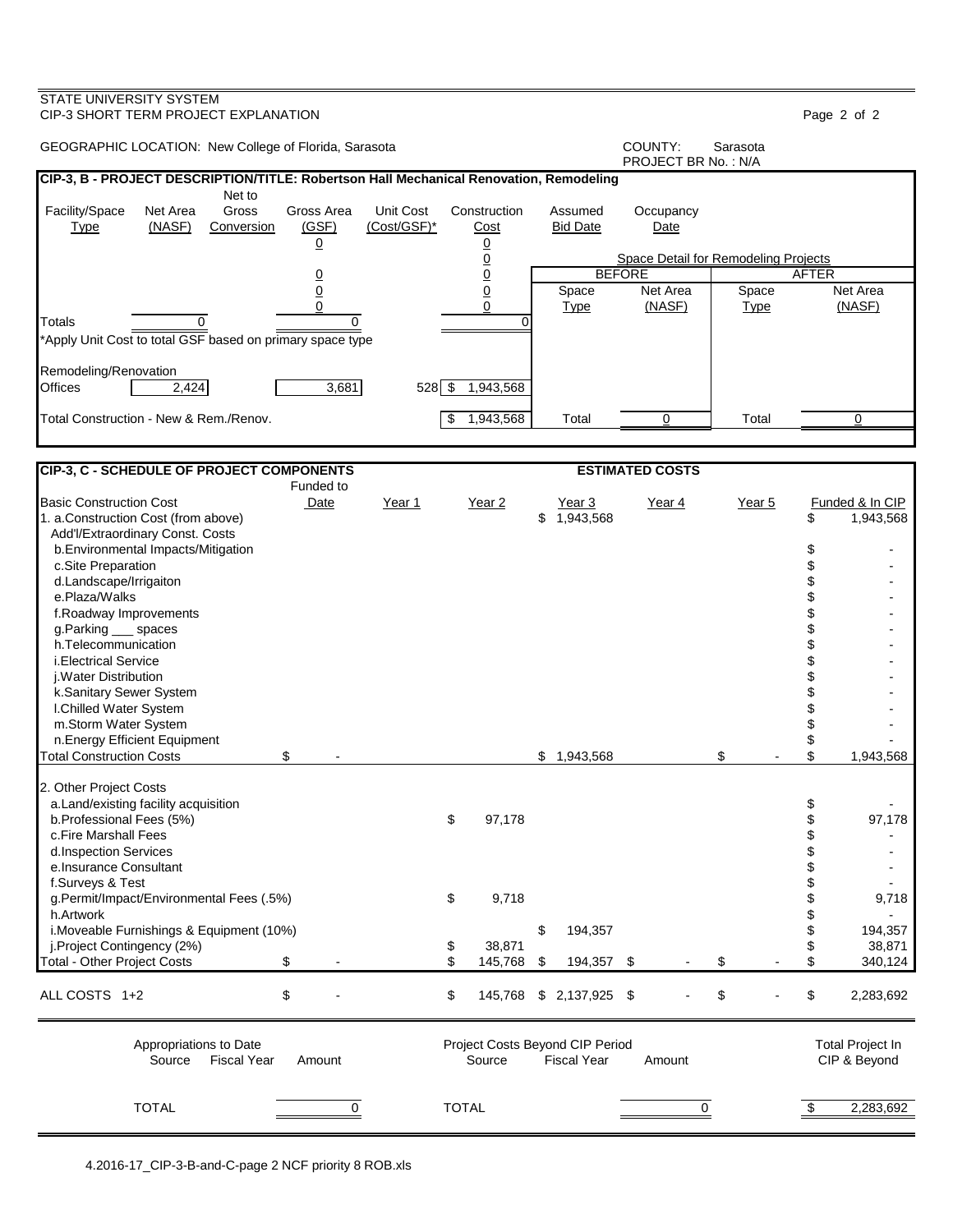|                               | <b>CIP-3, A - NARRATIVE DESCRIPTION</b>          |                        |      |  |             |  |  |  |  |  |  |
|-------------------------------|--------------------------------------------------|------------------------|------|--|-------------|--|--|--|--|--|--|
|                               |                                                  |                        |      |  | Page 1 of 2 |  |  |  |  |  |  |
| AGENCY New College of Florida |                                                  |                        |      |  |             |  |  |  |  |  |  |
| <b>BUDGET ENTITY SUS</b>      |                                                  | <b>AGENCY PRIORITY</b> | nine |  |             |  |  |  |  |  |  |
|                               | <b>PROJECT TITLE Hamilton Classroom Building</b> | DATE BLDG PROGRAM      |      |  |             |  |  |  |  |  |  |
|                               | Renovation, Remodeling                           | APPROVED 2013          |      |  |             |  |  |  |  |  |  |

**CIP-3 SHORT-TERM PROJECT EXPLANATION**

**PURPOSE, NEED, SCOPE, RELATIONSHIP OF PROJECT TO AGENCY OBJECTIVES**

**Priority 9: Hamilton Classroom Building Renovation, Remodeling** will encompass a series of renovation and remodeling priorities in this 1960's era building. A small portion of the existing office space will be remodeled to make a larger and more centralized lobby/entrance for the Student Affairs offices. Other spaces will be renovated to create a larger meeting/conference area and new office spaces for Student Affairs expansion, and a much needed interior restroom facility. At present the building has no restrooms, so individuals must cross the exterior plaza (open to the weather) to Hamilton Center. This project will also address recommendations from the December 2011 ISES facilities assessment survey, including electrical distribution upgrades, upgrading the fire alarm system, ADA accessibility enhancements, repairing exterior mortar & expansion joints, and installation of energy efficient, large missile impact resistant glass windows that will comply with the 2014 Florida Building Code. The roof and insulation with be replaced along with the existing fan coil units. The auditorium space will be remodeled to meet accessibility requirements. New fixed tables and seating will be provided for 80. Finally, the deteriorated 50 year old Mexican tile pavers in the exterior plaza will also be replaced to eliminate numerous accessibility and safety concerns.

## **STATISTICAL JUSTIFICATION**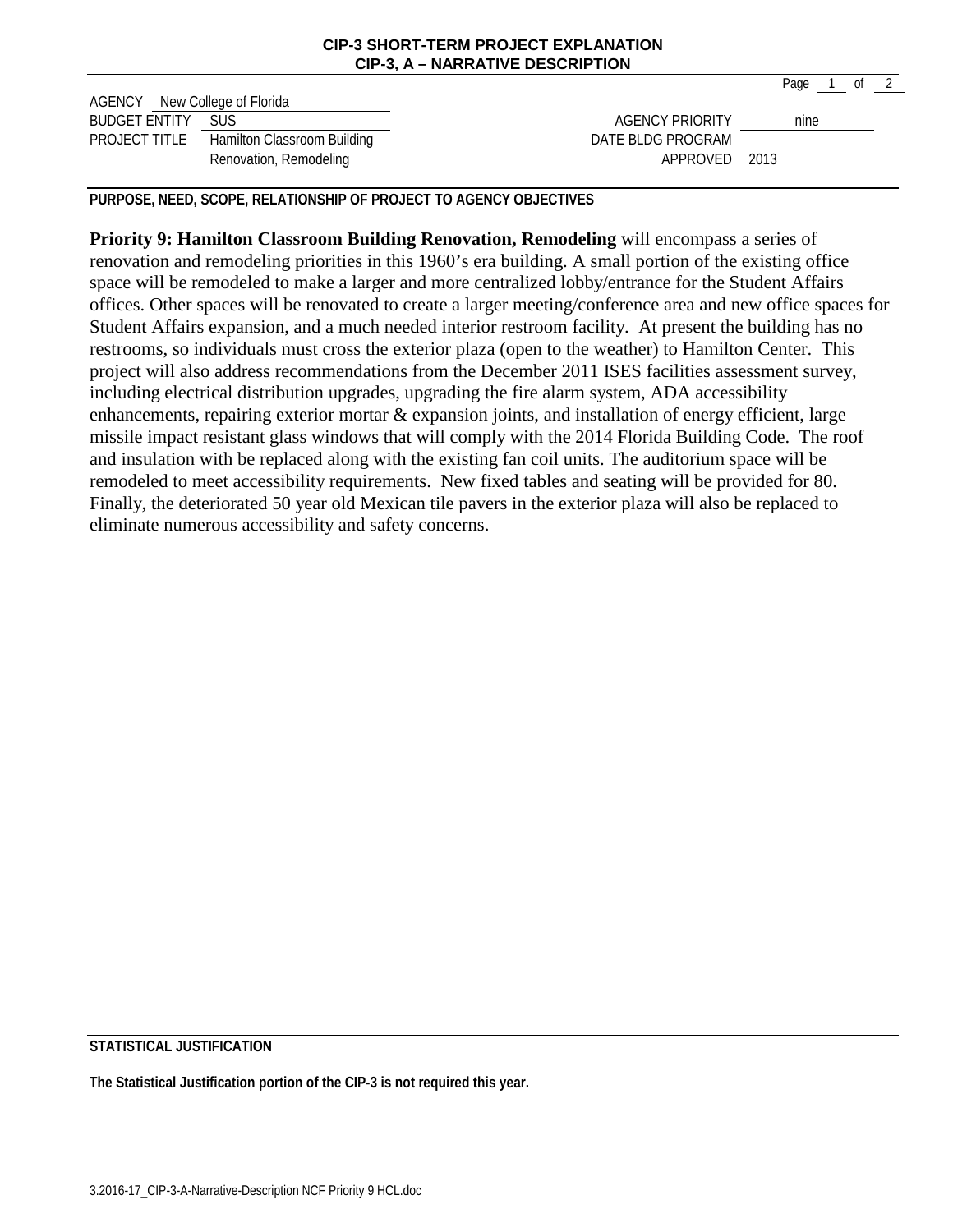### STATE UNIVERSITY SYSTEM CIP-3 SHORT TERM PROJECT EXPLANATION Page 2 of 2 GEOGRAPHIC LOCATION: New College of Florida, Sarasota COUNTY: Sarasota COUNTY: Sarasota PROJECT BR No. : N/A **CIP-3, B - PROJECT DESCRIPTION/TITLE: Hamilton Classroom Building Rneovation, Remodeling** Net to Facility/Space Net Area Gross Gross Area Unit Cost Construction Assumed Occupancy Type (NASF) Conversion (GSF) (Cost/GSF)\* Cost Bid Date Date <u>0</u> <u>0</u> 0 Space Detail for Remodeling Projects<br>0 BEFORE | AFTER 0 0 BEFORE AFTER <u>0</u> 0 | Space Net Area | Space Net Area 0 0 Type (NASF) Type (NASF) Totals 0 0 0 \*Apply Unit Cost to total GSF based on primary space type Remodeling/Renovation<br>
9,486 9,486 15,399 \$ 169 \$ 2,602,431 Total Construction - New & Rem./Renov.  $\begin{array}{|c|c|c|c|c|}\hline \text{$\$} & \text{$2,602,431$} & \text{Total} & \text{O} & \text{Total} \ \hline \end{array}$ **CIP-3, C - SCHEDULE OF PROJECT COMPONENTS ESTIMATED COSTS** Funded to Basic Construction Cost **Date** <del>Dear 1 Year 2 Year 3 Year 3 Year 4 Year 5</del> Funded & In CIP<br>1. a.Construction Cost (from above) **Date** 7 Year 1 Year 2 Year 3 2.602.431 1 S 2.602.431 1. a.Construction Cost (from above) \$ 2.602.431 \$ Add'l/Extraordinary Const. Costs b.Environmental Impacts/Mitigation  $\sim$ c.Site Preparation  $\qquad \qquad \$ <br>d.Landscape/Irrigaiton  $\qquad \qquad \$  d.Landscape/Irrigaiton \$ e.Plaza/Walks \$ 552,517 \$ 552,517 f.Roadway Improvements \$ g.Parking \_\_\_ spaces \$  $\sim$  h.Telecommunication \$ i.Electrical Service \$ j.Water Distribution \$ k.Sanitary Sewer System  $$\$$ . And the set of the set of the set of the set of the set of the set of the set of the set of the set of the set of the set of the set of the set of the set of the set of the set of the set of t I.Chilled Water System m.Storm Water System  $\frac{1}{3}$  n.Energy Efficient Equipment \$ - **Total Construction Costs** 2. Other Project Costs a.Land/existing facility acquisition and the state of the state of the state of the state of the state of the s<br>
and the state of the state of the state of the state of the state of the state of the state of the state of t b.Professional Fees (10%) \$ 260,243 \$ 260,243 \$ 26.213 \$ 26.213 \$ 26.213 \$ 26.213 \$ 35.216 \$ 35.216 \$ 35.216 \$ c.Fire Marshall Fees d.Inspection Services  $\texttt{\$}$ e.Insurance Consultant f.Surveys & Tests \$ g.Permit/Impact/Environmental Fees (.5%)  $\frac{13,012}{2}$  5 13,012 5 13,012 5 13,012 h.Artwork \$ i.Moveable Furnishings & Equipment (15%) \$ 390,365 \$ 390,365 \$<br>i.Proiect Contingency (5%) \$ 130.122 \$ 130.122 j.Project Contingency (5%) \$ 130,122 \$ 130,122<br>otal - Other Project Costs \$ 403.377 \$ 390.365 \$ \$ 793.741 Total - Other Project Costs \$ 403,377 \$ 390,365 \$ - \$ 793,741 ALL COSTS 1+2 6 11 20 20 20 20 20 20 20 20 300 20 300 20 300 20 300 20 300 20 300 20 300 20 300 20 300 20 300 20 300 20 300 20 300 20 300 20 300 20 300 20 300 20 300 20 300 20 300 20 300 20 300 20 300 20 300 20 300 20 300 Appropriations to Date **Project Costs Beyond CIP Period** Total Project In Source Fiscal Year Amount Source Fiscal Year Amount CIP & Beyond TOTAL 0 TOTAL 0 \$ 3,396,172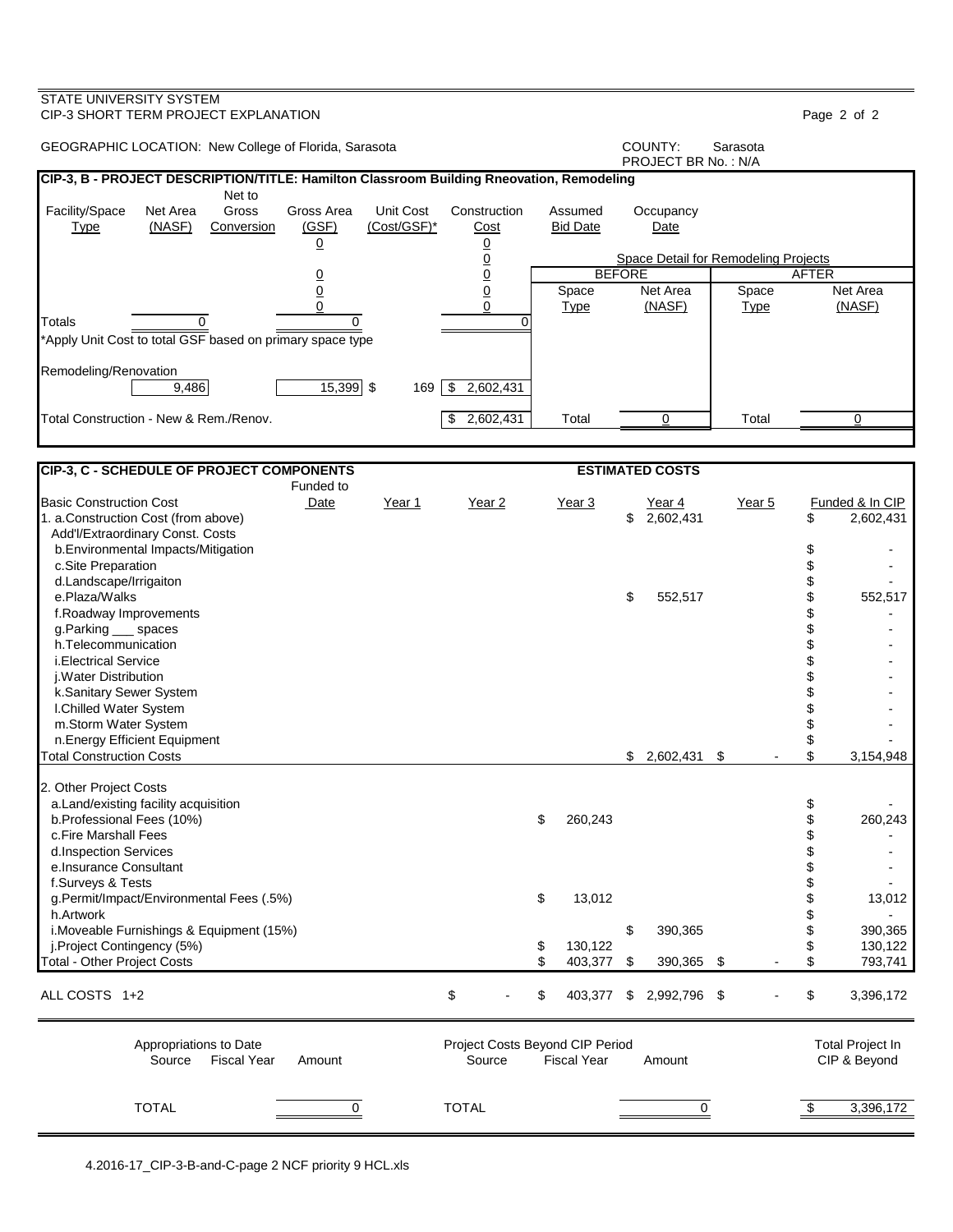|                                |                                                                     | <b>CIP-3, A - NARRATIVE DESCRIPTION</b> |      |    |  |
|--------------------------------|---------------------------------------------------------------------|-----------------------------------------|------|----|--|
|                                |                                                                     |                                         | Page | ot |  |
| AGENCY<br><b>BUDGET ENTITY</b> | New College of Florida<br><b>SUS</b>                                | <b>AGENCY PRIORITY</b>                  |      |    |  |
|                                |                                                                     |                                         | ten  |    |  |
|                                | PROJECT TITLE College Hall Service Core<br>Addition, Renovation and | DATE BLDG PROGRAM                       |      |    |  |
|                                | Remodeling (P,C,E)                                                  | APPROVED 2013                           |      |    |  |

**CIP-3 SHORT-TERM PROJECT EXPLANATION**

**PURPOSE, NEED, SCOPE, RELATIONSHIP OF PROJECT TO AGENCY OBJECTIVES**

**Priority 10: Cook Hall Mechanical Renovation and Remodeling** will focus on a building constructed in 1926. Work will include: replacing the heating, ventilating, air conditioning systems and connection to the existing chilled water system; Florida Building Code and life safety code corrections; ADA accessibility enhancements; and upgrading electrical systems, room lighting and ceilings to improve energy efficiency and meet current codes. In addition to the work just described, these historic district buildings will undergo significant structural renovations/remodeling, to include: interior plaster repairs and roof repairs to align them with current regulations as well as preserving them for history.

**STATISTICAL JUSTIFICATION**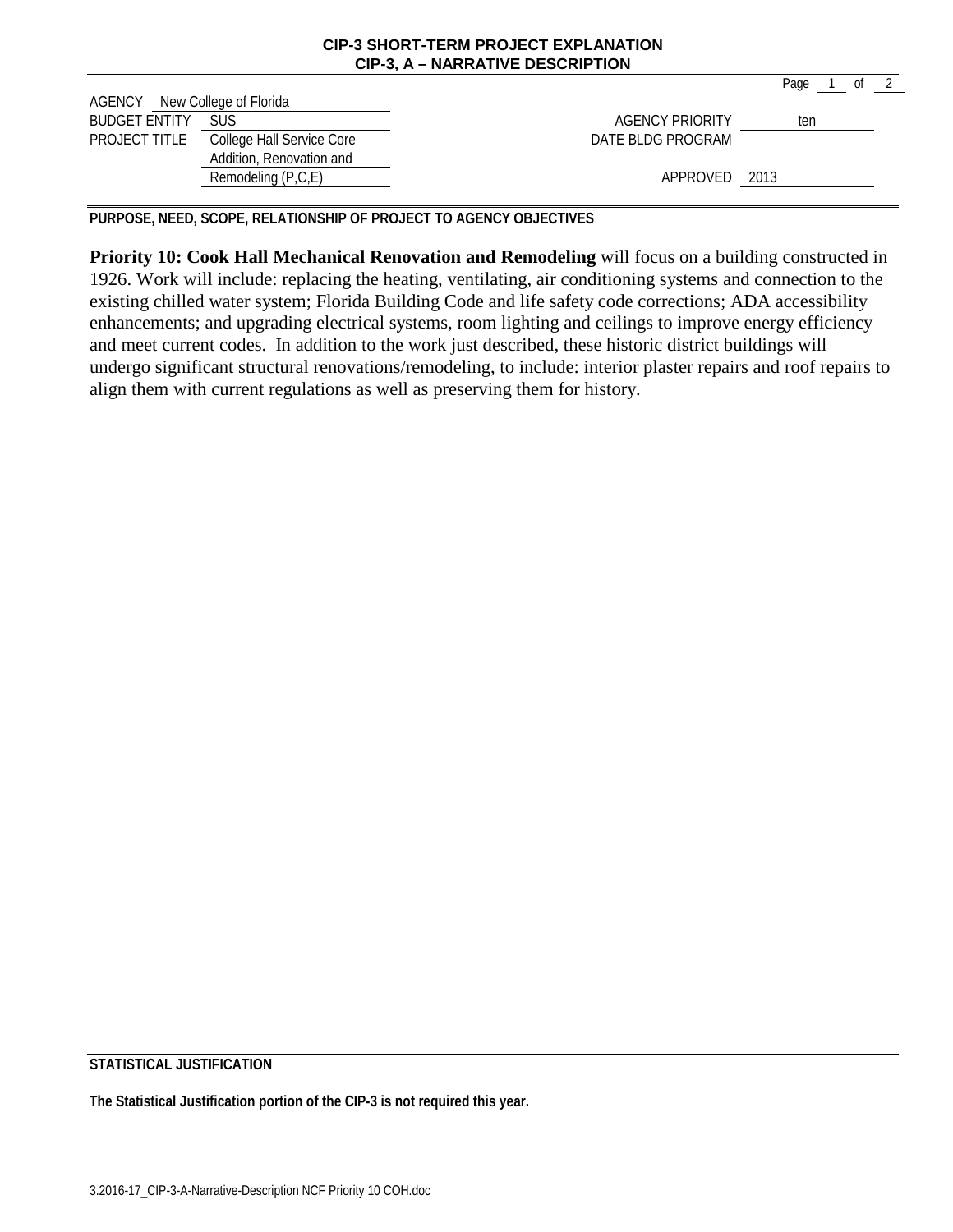### STATE UNIVERSITY SYSTEM CIP-3 SHORT TERM PROJECT EXPLANATION Page 2 of 2 GEOGRAPHIC LOCATION: New College of Florida, Sarasota **COUNTY:** Sarasota PROJECT BR No. : N/A **CIP-3, B - PROJECT DESCRIPTION/TITLE: Cook Hall Mechanical Renovation and Remodeling** Net to Facility/Space Net Area Gross Gross Area Unit Cost Construction Assumed Occupancy Type (NASF) Conversion (GSF) (Cost/GSF)\* Cost Bid Date Date <u>0</u> <u>0</u> 0 Space Detail for Remodeling Projects<br>0 BEFORE 0 0 BEFORE AFTER <u>0</u> 0 | Space Net Area | Space Net Area 0 0 Type (NASF) Type (NASF) Totals 0 0 0 \*Apply Unit Cost to total GSF based on primary space type Remodeling/Renovation<br>Offices 15,284 12,047 308 \$ 3,710,476 Total Construction - New & Rem./Renov. \$ 3,710,476 Total 0 Total 0 **CIP-3, C - SCHEDULE OF PROJECT COMPONENTS ESTIMATED COSTS** Funded to Basic Construction Cost Date Year 1 Year 2 Year 3 Year 4 Year 5 Funded & In CIP 1. a.Construction Cost (from above) \$ 3,710,476 \$ 3,710,476 Add'l/Extraordinary Const. Costs b.Environmental Impacts/Mitigation  $\sim$ c.Site Preparation  $\qquad \qquad \mathbb{S}$  - c.Site Preparation  $\qquad \qquad \mathbb{S}$  d.Landscape/Irrigaiton \$ e.Plaza/Walks \$ f.Roadway Improvements \$ g.Parking \_\_\_ spaces h.Telecommunication \$<br>i.Electrical Service \$ i.Electrical Service \$<br>i.Water Distribution \$ j.Water Distribution \$ k.Sanitary Sewer System \$ - I.Chilled Water System m.Storm Water System  $\sim$ n.Energy Efficient Equipment \$ 5 - 10.12 m.<br>https://www.energy Efficient Equipment \$ 5 - 10.476 \$ 3.710.476 \$ 3.710.476 \$ 3.710.476 \$ 3.710.476 \$ 3.710.47 Total Construction Costs  $\sim$  \$ 2. Other Project Costs a.Land/existing facility acquisition and the state of the state of the state of the state of the state of the s<br>
and the state of the state of the state of the state of the state of the state of the state of the state of t b.Professional Fees (15%) c.Fire Marshall Fees \$ d.Inspection Services (1.5%) \$ 55,657 \$ 55,657 e.Insurance Consultant f.Surveys & Test (1.25%) \$ 55,657 \$ 55,657<br>g.Permit/Impact/Environmental Fees (.5%) \$ 18,552 \$ 18,552 g.Permit/Impact/Environmental Fees (.5%) \$ 18,552 \$ 18,552 h.Artwork \$ i.Moveable Furnishings & Equipment \$ j.Project Contingency (5%) \$ 185,524 \$<br>|otal - Other Project Costs \$ - \$ 871.962 \$ \$ Total - Other Project Costs \$ - \$ 871,962 \$ - \$ 871,962 ALL COSTS 1+2 \$ - \$ 871,962 \$ 3,710,476 \$ 4,582,438 Appropriations to Date **Accord COSTS** Project Costs Beyond CIP Period Total Project In Source Fiscal Year Amount Source Fiscal Year Amount CIP & Beyond TOTAL 0 TOTAL 0 \$ 4,582,438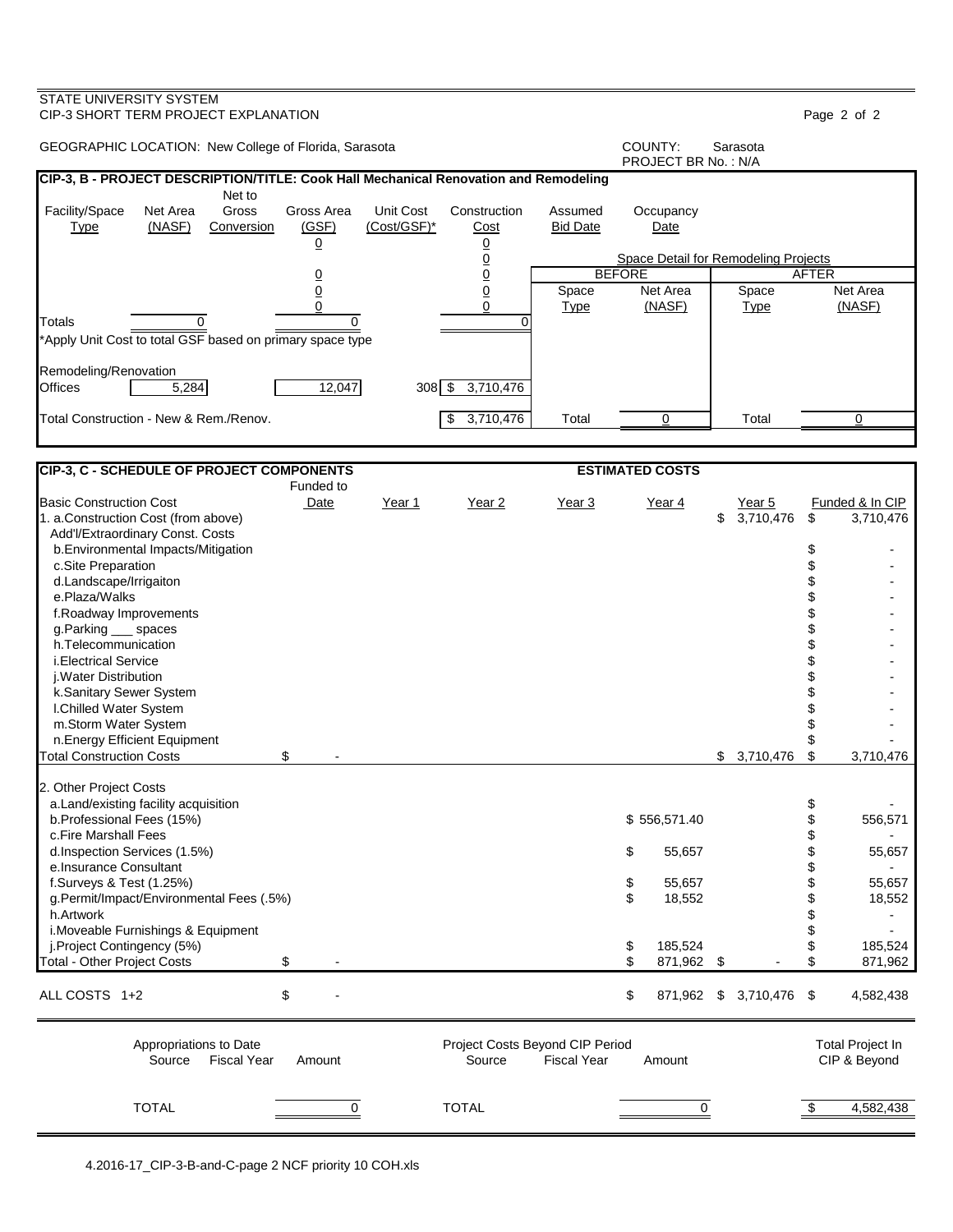|                               |                             | <b>CIP-3, A - NARRATIVE DESCRIPTION</b> |            |  |
|-------------------------------|-----------------------------|-----------------------------------------|------------|--|
|                               |                             |                                         | Page<br>0f |  |
| AGENCY New College of Florida |                             |                                         |            |  |
| <b>BUDGET ENTITY</b>          | <b>SUS</b>                  | <b>AGENCY PRIORITY</b>                  | eleven     |  |
| PROJECT TITLE                 | Land Purchases (58th Street | DATE BLDG PROGRAM                       |            |  |
|                               | Properties)                 |                                         |            |  |
|                               |                             | APPROVED 2013                           |            |  |
|                               |                             |                                         |            |  |

**CIP-3 SHORT-TERM PROJECT EXPLANATION**

**PURPOSE, NEED, SCOPE, RELATIONSHIP OF PROJECT TO AGENCY OBJECTIVES**

**Priority 11: Land Purchase (58<sup>th</sup> Street properties)** will accumulate funds over time to acquire the six remaining property parcels on 58<sup>th</sup> Street allowing completion of all property acquisition contemplated by the College's Campus Master Plan.

- a)  $524.58^{\text{th}}$  Street
- b)  $512.58^{\text{th}}$  Street
- c)  $500\,58^{th}$  Street
- d)  $448.58^{\text{th}}$  Street
- e)  $480.58^{\text{th}}$  Street
- f)  $436.58^{\text{th}}$  Street

Should funds become available sooner, it would allow the College to expedite discussion with certain current property owners who have expressed a willingness to consider selling their property to the College.

**STATISTICAL JUSTIFICATION**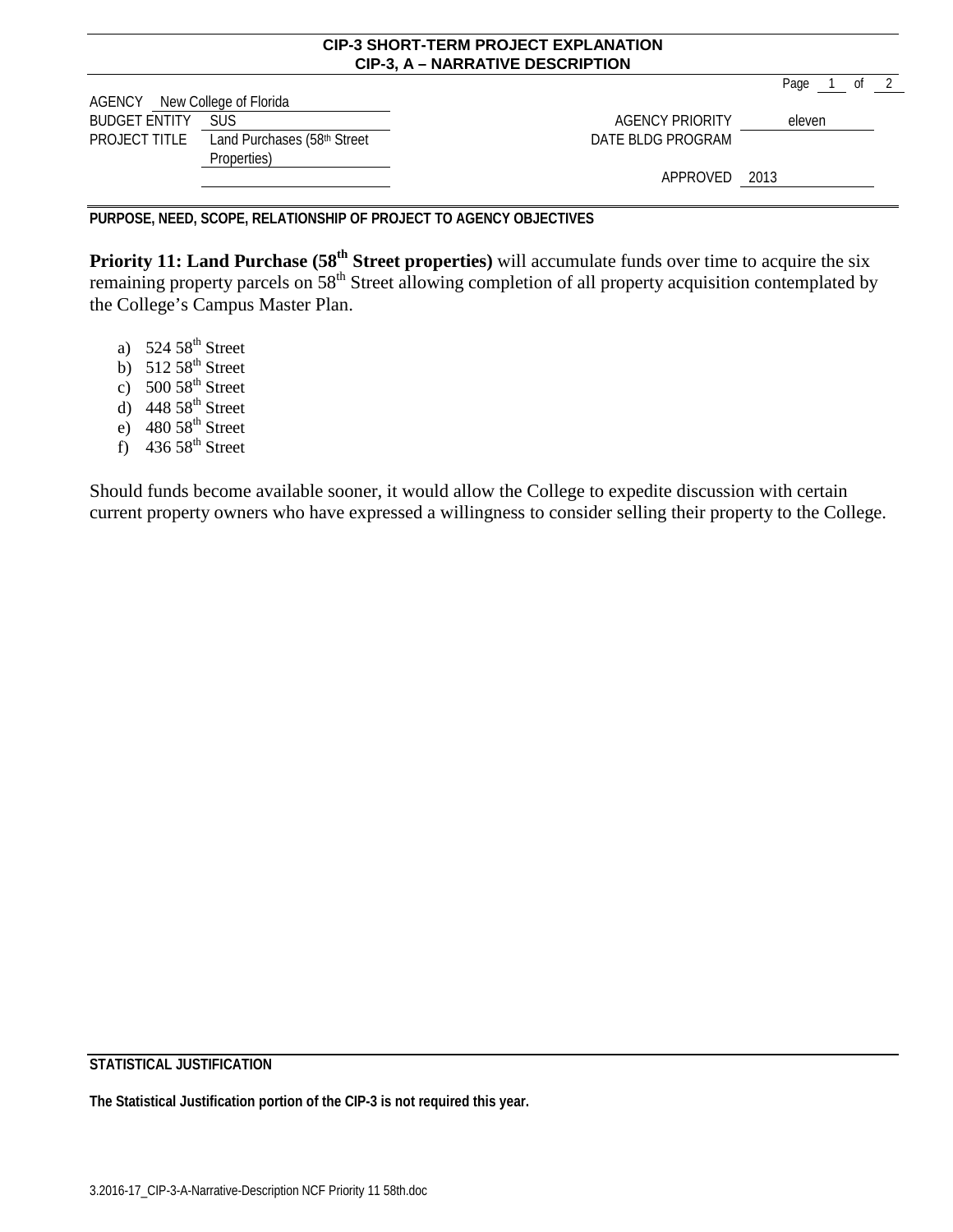### STATE UNIVERSITY SYSTEM CIP-3 SHORT TERM PROJECT EXPLANATION Page 2 of 2 GEOGRAPHIC LOCATION: New College of Florida, Sarasota **COUNTY:** Sarasota PROJECT BR No. : N/A **CIP-3, B - PROJECT DESCRIPTION/TITLE: Land Purchase (58th Street Properties)** Net to Facility/Space Net Area Gross Gross Area Unit Cost Construction Assumed Occupancy Type (NASF) Conversion (GSF) (Cost/GSF)\* Cost Bid Date Date <u>0</u> <u>0</u> 0 Space Detail for Remodeling Projects<br>0 BEFORE 0 0 BEFORE AFTER <u>0</u> 0 | Space Net Area | Space Net Area 0 0 Type (NASF) Type (NASF) Totals 0 0 0 \*Apply Unit Cost to total GSF based on primary space type Remodeling/Renovation<br>Offices Offices \$ - Total Construction - New & Rem./Renov. \$ - Total 0 Total 0 **CIP-3, C - SCHEDULE OF PROJECT COMPONENTS ESTIMATED COSTS** Funded to Basic Construction Cost Date Year 1 Year 2 Year 3 Year 4 Year 5 Funded & In CIP 1. a.Construction Cost (from above) \$ - \$ - Add'l/Extraordinary Const. Costs b.Environmental Impacts/Mitigation  $\sim$ c.Site Preparation  $\qquad \qquad \mathbb{S}$  - c.Site Preparation  $\qquad \qquad \mathbb{S}$  d.Landscape/Irrigaiton \$ e.Plaza/Walks \$ f.Roadway Improvements \$ g.Parking \_\_\_ spaces h.Telecommunication \$<br>i.Electrical Service \$ i.Electrical Service \$<br>i.Water Distribution \$ j.Water Distribution \$ k.Sanitary Sewer System  $$\$$ . And the set of the set of the set of the set of the set of the set of the set of the set of the set of the set of the set of the set of the set of the set of the set of the set of the set of t I.Chilled Water System m.Storm Water System  $\frac{1}{3}$  n.Energy Efficient Equipment \$ - **Total Construction Costs** 2. Other Project Costs a.Land/existing facility acquisition \$ 400,000 \$ 475,000 \$ 400,000 \$ 1,350,000 \$ 2,625,000 b.Professional Fees \$ c.Fire Marshall Fees  $\sim$ d.Inspection Services  $\begin{array}{ccc} \text{\$} & \text{\$} & \text{\$} \\ \text{\$} & \text{\$} & \text{\$} \\ \text{\$} & \text{\$} & \text{\$} \end{array}$ e.Insurance Consultant f.Surveys & Test \$ g.Permit/Impact/Environmental Fees \$ h.Artwork  $(.5%)$  i.Moveable Furnishings & Equipment \$ j.Project Contingency \$<br>1.350,000 \$ - \$ - \$ 400,000 \$ 475,000 \$ 1.350,000 \$ 2.625,000 \$ 3.625,000 \$ 3.625,000 \$ Total - Other Project Costs  $$$  470,000 \$ 475,000 \$ ALL COSTS 1+2  $$ - $ 5 - $ 400,000 $ 475,000 $ 800,000 $ 1,350,000 $ 2,625,000$ Appropriations to Date **Accord COSTS** Project Costs Beyond CIP Period Total Project In Source Fiscal Year Amount Source Fiscal Year Amount CIP & Beyond TOTAL 0 TOTAL 0 \$ 2,625,000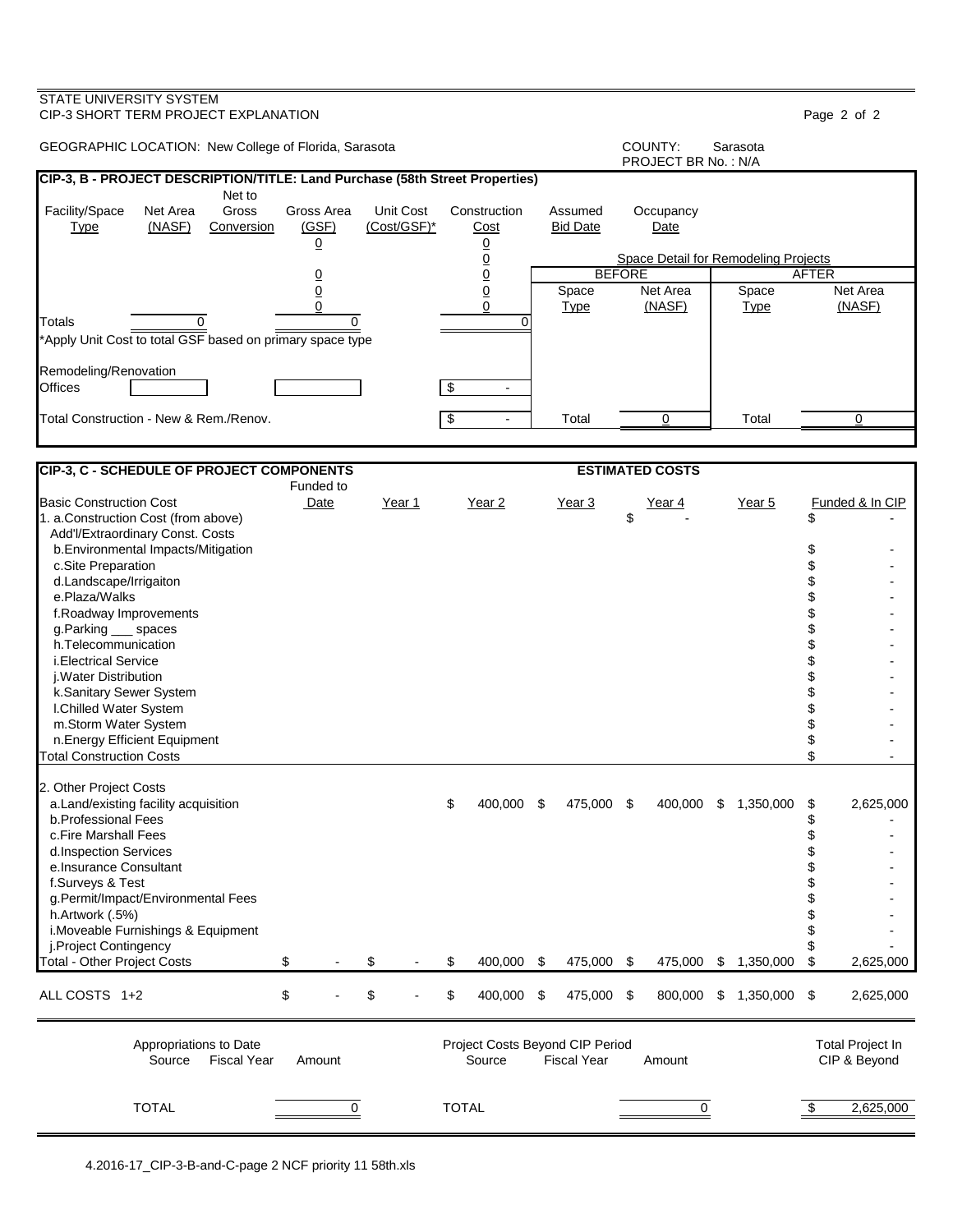|                               |                                      | <u>UIL VUIVILLEIULI ILUVEUT EALEANAITUI</u><br><b>CIP-3, A - NARRATIVE DESCRIPTION</b> |            |        |      |  |
|-------------------------------|--------------------------------------|----------------------------------------------------------------------------------------|------------|--------|------|--|
| AGENCY New College of Florida |                                      |                                                                                        |            | Page   | of 2 |  |
| <b>BUDGET ENTITY</b>          | <b>SUS</b>                           | AGENCY PRIORITY                                                                        |            | twelve |      |  |
|                               | PROJECT TITLE Global Studies (P,C,E) | DATE BLDG PROGRAM<br>APPROVED                                                          | <b>TBD</b> |        |      |  |

**CIP-3 SHORT-TERM PROJECT EXPLANATION**

**PURPOSE, NEED, SCOPE, RELATIONSHIP OF PROJECT TO AGENCY OBJECTIVES**

**Priority 12: Global Studies** will integrate the college and the local community, while serving multiple academic programs. A multi-use 9,000 square foot building is planned that will house state-of-the-art facilities for language learning (including a video conference/distance learning room, an instructional technology lab for computer-based language instruction activities, and a media room for viewing foreignlanguage films, videos and broadcasts) will help the college to increase its production of degrees in areas of strategic emphasis (including, but not limited to, foreign languages and international/area studies).

It will also house the new Sarasota World Affairs Council and promote a forum for distinguished international visitors and guest speakers, drawing in members of the local community, including retired scholars and Foreign Service officers as well as potential donors. The new space will enhance ongoing college initiatives to internationalize the curriculum and the campus community and will promote career development by connecting students to internship opportunities, international career fairs, and fellowship opportunities.

The College will seek spot survey approval for this project. It is important to note that a total of \$500,000 in private funding has been raised to support this project.

## **STATISTICAL JUSTIFICATION**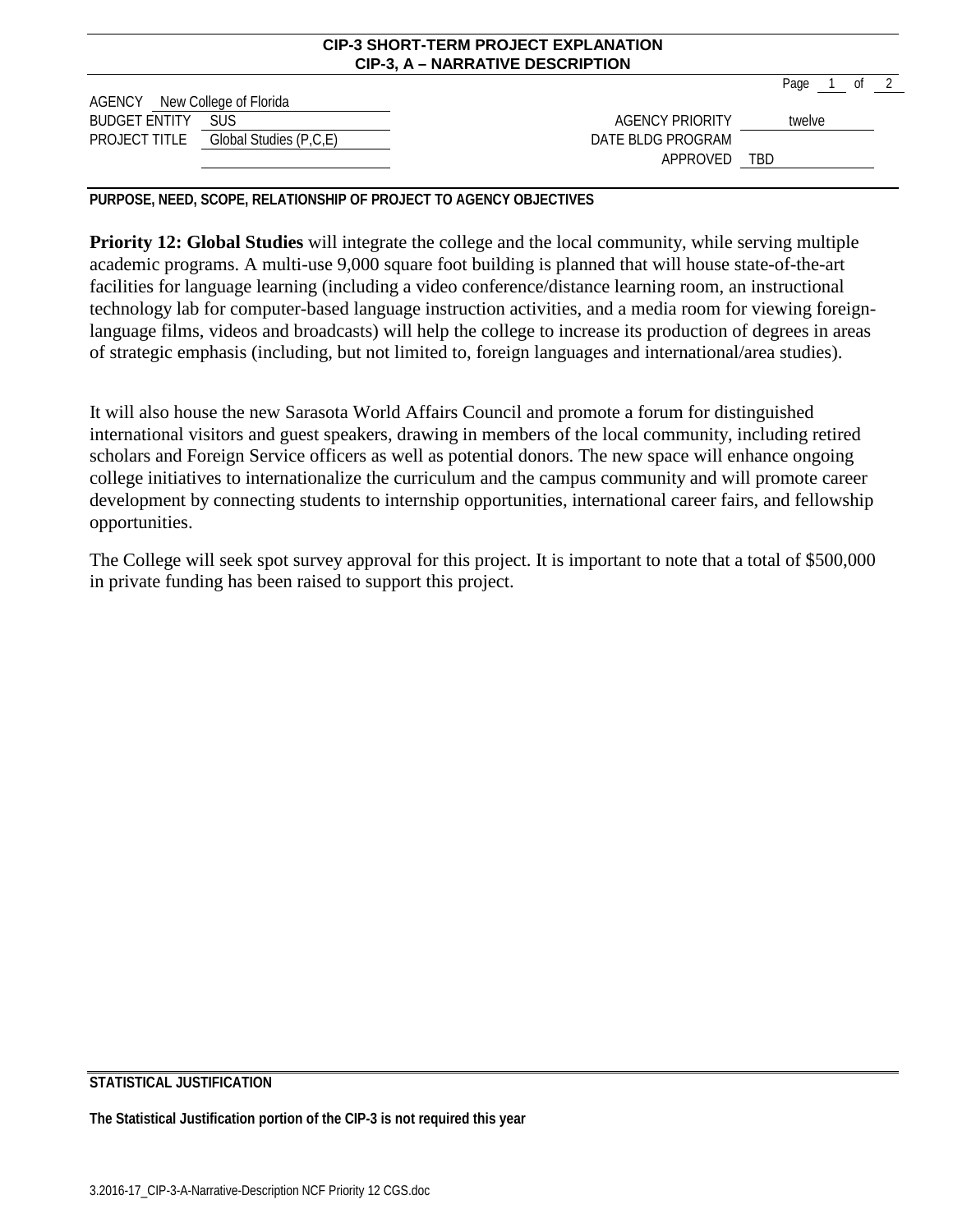| GEOGRAPHIC LOCATION: New College of Florida, Sarasota                                                          |                                                 |                                             |                                  |                                                                              |                            |                                           |                            | COUNTY: Sarasota<br>PROJECT BR No. (if assigned): N/A |                      |                                         |
|----------------------------------------------------------------------------------------------------------------|-------------------------------------------------|---------------------------------------------|----------------------------------|------------------------------------------------------------------------------|----------------------------|-------------------------------------------|----------------------------|-------------------------------------------------------|----------------------|-----------------------------------------|
| CIP-3,B - PROJECT DESCRIPTION/TITLE: Center for Global Studies                                                 |                                                 |                                             |                                  |                                                                              |                            |                                           |                            |                                                       |                      |                                         |
| Facility/Space<br><b>Type</b><br>Classrooms<br>Teaching Labs                                                   | Net Area<br>(NASF)<br>2,150                     | Net to<br>Gross<br>Conversion<br>1.5<br>1.5 | Gross Area<br>(GSF)<br>3,225     | Unit Cost<br>(Cost/GSF)*<br>\$<br>279.74<br>\$<br>273.17                     | \$<br>\$                   | Construction<br>Cost<br>880,973           | Assumed<br><b>Bid Date</b> | Occupancy<br>Date                                     |                      |                                         |
| Study<br><b>Research Labs</b><br><b>Offices</b><br>Aud./ Exh.<br>Instr. Media                                  | 1,620<br>1,750<br>$\overline{a}$                | 1.5<br>1.5<br>1.5<br>1.5<br>1.5             | $\blacksquare$<br>2,430<br>2,625 | 291.77<br>\$<br>\$<br>367.76<br>\$<br>289.74<br>316.25<br>\$<br>\$<br>216.83 | \$<br>\$<br>\$<br>\$<br>\$ | 704,068<br>830,156                        |                            | Space Detail for Remodeling Projects                  |                      |                                         |
| SAS combined with Study 7/1/2                                                                                  |                                                 | 1.5                                         |                                  |                                                                              |                            |                                           |                            | <b>BEFORE</b>                                         |                      | <b>AFTER</b>                            |
| Gym<br>Cam. Sup. Serv.<br>Totals                                                                               | 200<br>5,720                                    | 1.5<br>1.5                                  | 300<br>8,580                     | \$<br>265.95<br>\$<br>331.40 \$                                              | \$                         | 99,420<br>\$2,514,618                     | Space<br><b>Type</b>       | Net Area<br>(NASF)                                    | Space<br><b>Type</b> | Net Area<br>(NASF)                      |
| *Apply Unit Cost to total GSF based on primary space type                                                      |                                                 |                                             |                                  |                                                                              |                            |                                           |                            |                                                       |                      |                                         |
| Remodeling/Renovation                                                                                          |                                                 |                                             |                                  |                                                                              |                            |                                           |                            |                                                       |                      |                                         |
| Total Construction - New & Rem./Renov.                                                                         |                                                 |                                             |                                  |                                                                              | \$                         | 2,514,618                                 | Total                      | 0                                                     | Total                | 0                                       |
|                                                                                                                |                                                 |                                             |                                  |                                                                              |                            |                                           |                            |                                                       |                      |                                         |
| CIP-3,C - SCHEDULE OF PROJECT COMPONENTS                                                                       |                                                 |                                             | Funded to                        |                                                                              |                            |                                           |                            | <b>ESTIMATED COSTS</b>                                |                      |                                         |
| <b>Basic Construction Cost</b><br>1. a.Construction Cost (from above)<br>Add'l/Extraordinary Const. Costs      |                                                 |                                             | Date                             | Year 1                                                                       |                            | Year 2                                    | Year 3                     | Year 4<br>\$2,514,618                                 | Year 5               | Funded & In CIP<br>\$2,514,618          |
| b. Environmental Impacts/Mitigation<br>c.Site Preparation<br>d.Landscape/Irrigaiton                            |                                                 |                                             |                                  |                                                                              |                            |                                           |                            |                                                       |                      | \$0<br>\$0<br>\$0                       |
| e.Plaza/Walks<br>f.Roadway Improvements<br>g.Parking __ spaces                                                 |                                                 |                                             |                                  |                                                                              |                            |                                           |                            |                                                       |                      | \$0<br>\$0<br>\$0                       |
| h.Telecommunication<br><i>i.Electrical Service</i>                                                             |                                                 |                                             |                                  |                                                                              |                            |                                           |                            |                                                       |                      | \$0<br>\$0                              |
| j. Water Distribution<br>k.Sanitary Sewer System<br>I.Chilled Water System                                     |                                                 |                                             |                                  |                                                                              |                            |                                           |                            |                                                       |                      | \$0<br>\$0<br>\$0                       |
| m.Storm Water System<br>n.Energy Efficient Equipment                                                           |                                                 |                                             |                                  |                                                                              |                            |                                           |                            |                                                       |                      | \$0<br>\$0                              |
| <b>Total Construction Costs</b>                                                                                |                                                 |                                             | 0                                | \$0                                                                          |                            | \$0                                       | \$0                        | \$2,514,618                                           | \$0                  | \$2,514,618                             |
| 2. Other Project Costs<br>a. Land/existing facility acquisition<br>b.Professional Fees<br>c.Fire Marshall Fees |                                                 |                                             |                                  |                                                                              |                            |                                           |                            |                                                       |                      | \$0<br>\$0<br>\$0                       |
| d.Inspection Services<br>e.Insurance Consultant<br>f.Surveys & Tests                                           |                                                 |                                             |                                  |                                                                              |                            |                                           |                            |                                                       |                      | \$0<br>\$0<br>\$0                       |
| g.Permit/Impact/Environmental Fees<br>h.Artwork (.5%)<br>i.Moveable Furnishings & Equipment (10%)              |                                                 |                                             |                                  | \$0<br>\$0                                                                   |                            |                                           |                            | 12,573<br>\$<br>\$<br>251,462                         |                      | \$0<br>\$12,573<br>\$251,462            |
| j.Project Contingency (2.5%)<br><b>Total - Other Project Costs</b>                                             |                                                 |                                             |                                  | \$0<br>\$0                                                                   |                            | \$0                                       | \$0                        | \$<br>62,865<br>\$326,900                             | \$0                  | \$62,865<br>\$326,900                   |
| ALL COSTS 1+2                                                                                                  |                                                 |                                             | \$0                              | \$0                                                                          |                            | \$0                                       | \$0                        | \$2,841,518                                           | \$0                  | \$2,841,518                             |
|                                                                                                                | Appropriations to Date<br>Source<br><b>PECO</b> | <b>Fiscal Year</b><br>2015-15               | Amount                           |                                                                              |                            | Project Costs Beyond CIP Period<br>Source | <b>Fiscal Year</b>         | Amount                                                |                      | <b>Total Project In</b><br>CIP & Beyond |
|                                                                                                                | <b>TOTAL</b>                                    |                                             |                                  |                                                                              |                            | <b>TOTAL</b>                              |                            | $\sqrt{6}$                                            |                      | \$2,841,518                             |

CIP-3 SHORT TERM PROJECT EXPLANATION **Page 2** of 2

STATE UNIVERSITY SYSTEM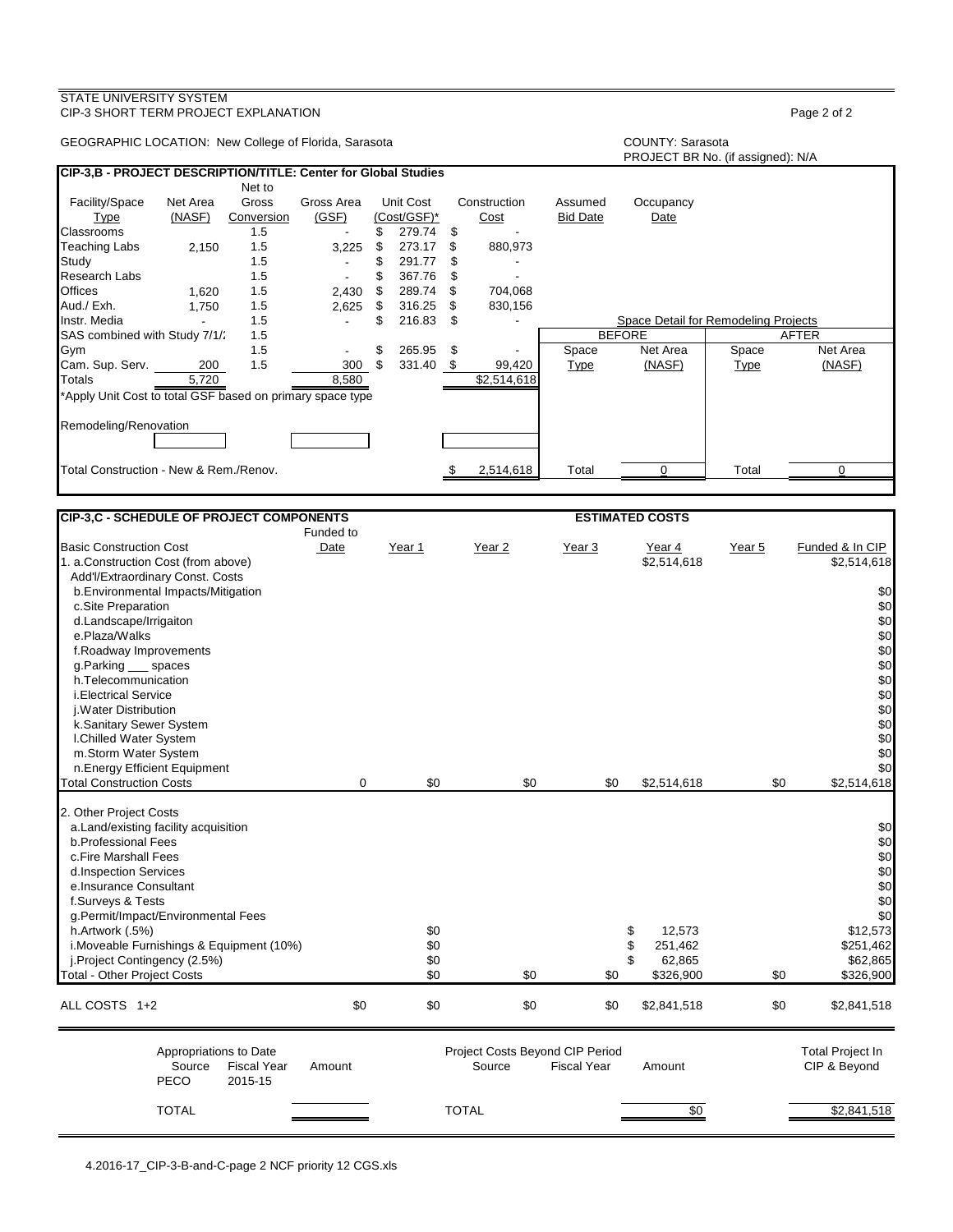|                                                       |                                                       | <b>CIP-3, A - NARRATIVE DESCRIPTION</b> |                                          |
|-------------------------------------------------------|-------------------------------------------------------|-----------------------------------------|------------------------------------------|
| AGENCY New College of Florida<br><b>BUDGET ENTITY</b> | <b>SUS</b>                                            | <b>AGENCY PRIORITY</b>                  | $\overline{2}$<br>Page<br>0f<br>thirteen |
| PROJECT TITLE                                         | Shared Services Facility -<br>NCF/USFSM/FSU Emergency | DATE BLDG PROGRAM                       |                                          |
|                                                       | Operations Center (P,C,E)                             | APPROVED                                | <b>TBD</b>                               |

**CIP-3 SHORT-TERM PROJECT EXPLANATION** 

**PURPOSE, NEED, SCOPE, RELATIONSHIP OF PROJECT TO AGENCY OBJECTIVES**

**Priority 13: Share Services Facility – NCF/USFSM/FSU Emergency Operations Center** will provide a shared services emergency operations center to create a location for emergency response teams to come together to coordinate response and recovery actions and resources in the event of a disaster or emergency. This is proposed as a shared endeavor between New College of Florida, University of South Florida Sarasota/Manatee and The Ringling Museum of Florida State University. This operations center is where coordination and management decisions are facilitated. The Emergency Response Center will support communications and media for any events that occur and provide shelter for essential staff during storms to ensure safety for the institutional communities. Planning, construction and equipment funding would construct and equip the proposed 10,000 square foot structure. This new state-of-the-art facility would also house NCF/USFSM Campus Police Department which would provide the department with a significantly better facility than the current 1950's retrofitted house. The facility will be designed as a hardened structure capable of withstanding Category 5 storms. Site improvements will include a central energy plant, redundant utilities, a generator, fuel tank storage and pumping facilities. The building will be capable of operation up to 72 hours without outside intervention. A fully automated building technology system will incorporate such features as daylighting, audio, visual outputs, etc. The College will seek spot survey approval for this project.

## **STATISTICAL JUSTIFICATION**

.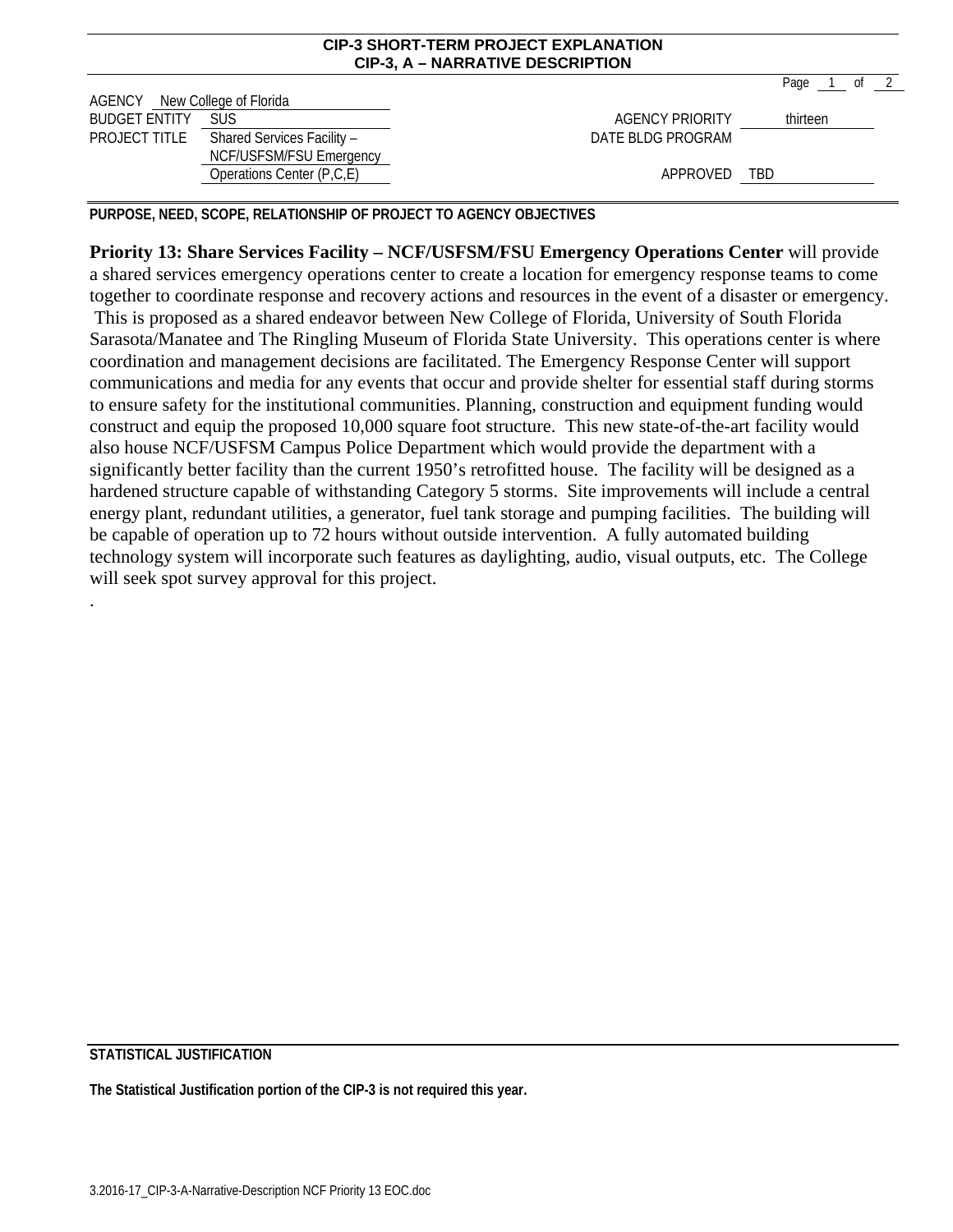### STATE UNIVERSITY SYSTEM CIP-3 SHORT TERM PROJECT EXPLANATION **Page 2** of 2

GEOGRAPHIC LOCATION: New College of Florida, Sarasota COUNTY: Sarasota COUNTY: Sarasota

### PROJECT BR No. (if assigned): N/A

| CIP-3, B- PROJECT DESCRIPTION/TITLE: Shared services facility NCF/USFSM/FSU Emergency Operations Center |          |            |            |              |      |              |                 |                                      |             |              |
|---------------------------------------------------------------------------------------------------------|----------|------------|------------|--------------|------|--------------|-----------------|--------------------------------------|-------------|--------------|
|                                                                                                         |          | Net to     |            |              |      |              |                 |                                      |             |              |
| Facility/Space                                                                                          | Net Area | Gross      | Gross Area | Unit Cost    |      | Construction | Assumed         | Occupancy                            |             |              |
| Type                                                                                                    | (NASF)   | Conversion | (GSF)      | (Cost/GSF)*  |      | Cost         | <b>Bid Date</b> | Date                                 |             |              |
| Classrooms                                                                                              |          |            |            | 279.74       | S    |              |                 |                                      |             |              |
| Teaching Labs                                                                                           |          |            |            | 273.17       |      |              |                 |                                      |             |              |
| Study                                                                                                   |          |            |            | 291.77       | \$.  |              |                 |                                      |             |              |
| <b>Research Labs</b>                                                                                    |          |            |            | 367.76       | \$   |              |                 |                                      |             |              |
| <b>Offices</b>                                                                                          | 5,010    | 1.44       | 7,214      | \$<br>485.00 | \$.  | 3,498,984    |                 |                                      |             |              |
| Aud./ Exh.                                                                                              |          | 1.44       |            | \$<br>316.25 | \$   |              |                 |                                      |             |              |
| Instr. Media                                                                                            |          | 1.44       |            | 216.83       | \$.  |              |                 | Space Detail for Remodeling Projects |             |              |
| SAS combined with Study 07/01/2014                                                                      |          |            |            |              |      |              |                 | <b>BEFORE</b>                        |             | <b>AFTER</b> |
| Gym                                                                                                     |          | 1.44       |            | \$<br>221.07 | S    |              | Space           | Net Area                             | Space       | Net Area     |
| Cam. Sup. Serv.                                                                                         | 2,000    | 1.44       | 2,880      | \$<br>485.00 | - \$ | 1,396,800    | Type            | (NASF)                               | <b>Type</b> | (NASF)       |
| <b>Totals</b>                                                                                           | 7,010    |            | 10,094     |              |      | \$4,895,784  |                 |                                      |             |              |
| *Apply Unit Cost to total GSF based on primary space type                                               |          |            |            |              |      |              |                 |                                      |             |              |
| (Modified construction costs based on regional analysis of EOC costs)                                   |          |            |            |              |      |              |                 |                                      |             |              |
|                                                                                                         |          |            |            |              |      |              |                 |                                      |             |              |
| Remodeling/Renovation                                                                                   |          |            |            |              |      |              |                 |                                      |             |              |
|                                                                                                         |          |            |            |              |      |              |                 |                                      |             |              |
|                                                                                                         |          |            |            |              |      |              |                 |                                      |             |              |
| Total Construction - New & Rem./Renov.                                                                  |          |            |            |              | S    | 4,895,784    | Total           | $\Omega$                             | Total       | $\Omega$     |
|                                                                                                         |          |            |            |              |      |              |                 |                                      |             |              |
|                                                                                                         |          |            |            |              |      |              |                 |                                      |             |              |
| CIP-3, C - SCHEDULE OF PROJECT COMPONENTS                                                               |          |            |            |              |      |              |                 | <b>ESTIMATED COSTS</b>               |             |              |

| CIP-3, C - SCHEDULE OF PROJECT COMPONENTS                       |                   |        |              |                                 | ESIIMAIED COSIS |                       |                         |
|-----------------------------------------------------------------|-------------------|--------|--------------|---------------------------------|-----------------|-----------------------|-------------------------|
| <b>Basic Construction Cost</b>                                  | Funded to<br>Date | Year 1 |              |                                 |                 |                       | Funded & In CIP         |
| 1. a.Construction Cost (from above)                             |                   |        | Year 2       | Year <sub>3</sub>               | Year 4          | Year 5<br>\$4,895,784 | \$4,895,784             |
| Add'l/Extraordinary Const. Costs                                |                   |        |              |                                 |                 |                       |                         |
| b. Environmental Impacts/Mitigation                             |                   |        |              |                                 |                 |                       | \$0                     |
| c.Site Preparation                                              |                   |        |              |                                 |                 |                       | \$0                     |
| d.Landscape/Irrigaiton                                          |                   |        |              |                                 |                 |                       | \$0                     |
| e.Plaza/Walks                                                   |                   |        |              |                                 |                 |                       | \$0                     |
| f.Roadway Improvements                                          |                   |        |              |                                 |                 |                       | \$0                     |
| g.Parking 40 spaces (@ \$3500/space)                            |                   |        |              |                                 |                 | \$140,000             | \$140,000               |
| h.Telecommunication                                             |                   |        |              |                                 |                 |                       | \$0                     |
| <i>i.Electrical Service</i>                                     |                   |        |              |                                 |                 |                       | \$0                     |
| j. Water Distribution                                           |                   |        |              |                                 |                 |                       |                         |
|                                                                 |                   |        |              |                                 |                 |                       | \$0<br>\$0              |
| k.Sanitary Sewer System<br>I.Chilled Water System               |                   |        |              |                                 |                 |                       | \$0                     |
| m.Storm Water System                                            |                   |        |              |                                 |                 |                       | \$0                     |
|                                                                 |                   |        |              |                                 |                 |                       | \$0                     |
| n.Energy Efficient Equipment<br><b>Total Construction Costs</b> |                   |        |              |                                 |                 | \$5,035,784           |                         |
|                                                                 |                   |        |              |                                 |                 |                       | \$5,035,784             |
| 2. Other Project Costs                                          |                   |        |              |                                 |                 |                       |                         |
| a.Land/existing facility acquisition                            |                   |        |              |                                 |                 |                       | \$0                     |
| b.Professional Fees (12.5%)                                     |                   |        |              |                                 | \$611,973       |                       | \$611,973               |
| c.Fire Marshall Fees (.5%)                                      |                   |        |              |                                 | \$24,479        |                       | \$24,479                |
| d.Inspection Services (.25%)                                    |                   |        |              |                                 | \$12,239        |                       | \$12,239                |
| e.Insurance Consultant                                          |                   |        |              |                                 |                 |                       | \$0                     |
| f.Surveys & Tests (.25%)                                        |                   |        |              |                                 | \$12,239        |                       | \$12,239                |
| g.Permit/Impact/Environmental Fees (.25%)                       |                   |        |              |                                 |                 | \$12,239              | \$12,239                |
| h.Artwork (.5%)**                                               |                   |        |              |                                 |                 | \$14,132              | \$14,132                |
| i.Moveable Furnishings & Equipment (15%)                        |                   |        |              |                                 |                 | \$755,368             | \$755,368               |
| j.Project Contingency (5%)                                      |                   |        |              |                                 |                 | \$251,789             | \$251,789               |
| <b>Total - Other Project Costs</b>                              |                   |        |              | \$0                             | \$660,931       | \$1,033,528           | \$1,694,459             |
| Artwork % calculated on 2014 SUS Construction costs             |                   |        |              |                                 |                 |                       |                         |
| ALL COSTS 1+2                                                   |                   |        |              | \$0                             | \$660,931       | \$6,069,312           | \$6,730,243             |
|                                                                 |                   |        |              |                                 |                 |                       |                         |
|                                                                 |                   |        |              |                                 |                 |                       |                         |
| Appropriations to Date                                          |                   |        |              | Project Costs Beyond CIP Period |                 |                       | <b>Total Project In</b> |
| <b>Fiscal Year</b><br>Source                                    | Amount            |        | Source       | <b>Fiscal Year</b>              | Amount          |                       | CIP & Beyond            |
| PECO                                                            |                   |        |              |                                 |                 |                       |                         |
|                                                                 |                   |        |              |                                 |                 |                       |                         |
| <b>TOTAL</b>                                                    | \$0               |        | <b>TOTAL</b> |                                 | \$0             |                       | $\overline{$6,730,243}$ |
|                                                                 |                   |        |              |                                 |                 |                       |                         |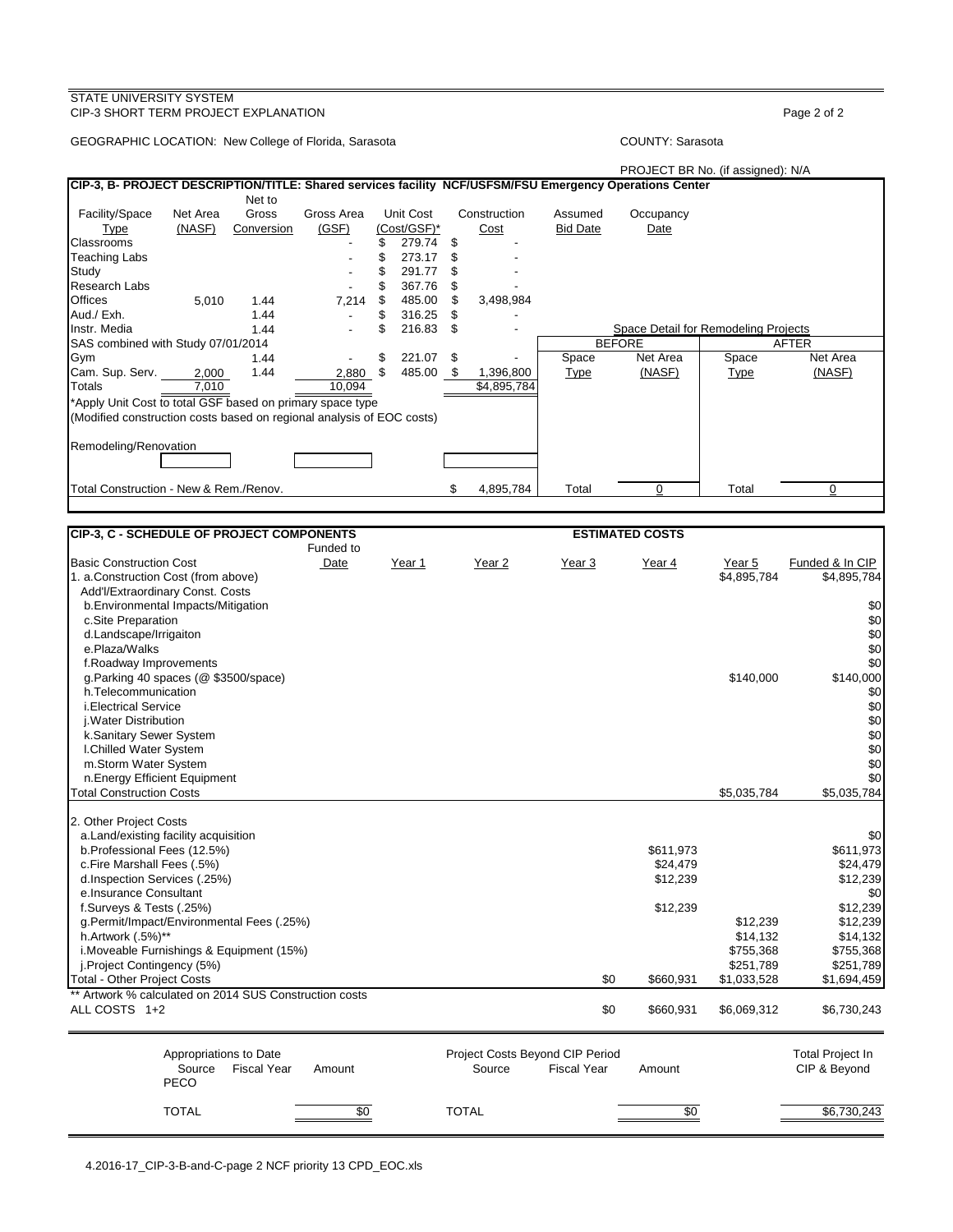| <b>CIP-3 SHORT-TERM PROJECT EXPLANATION</b> |
|---------------------------------------------|
| <b>CIP-3, A – NARRATIVE DESCRIPTION</b>     |

Page 1 of 2 AGENCY New College of Florida BUDGET ENTITY SUS **EXECUTE:** SUS AGENCY PRIORITY **Fourteen** PROJECT TITLE Shared Use Facility NCF/FSU DATE BLDG PROGRAM Ringling Cooling Tower Geothermal Heat Rejection Installation (P,C,E) APPROVED 2013

**PURPOSE, NEED, SCOPE, RELATIONSHIP OF PROJECT TO AGENCY OBJECTIVES**

## **Priority 14: Shared Use Facility – NCF/FSU Ringling Cooling Tower Geothermal Heat Rejection**

**Installation.** The recently combined chiller plant serving both institutions allows for more efficient use of existing equipment/chiller capacity and provides an increased level of chiller back up support. A management agreement has been developed to govern the operation of the joint use plant. This additional capital request is to replace 2/3 of the plant's condenser water system with a Geothermal Heat Rejection system. The ROI for this replacement is estimated at 3.8 years when combined with the projected operating savings from the work completed in 2013 to merge plant operations.

**STATISTICAL JUSTIFICATION**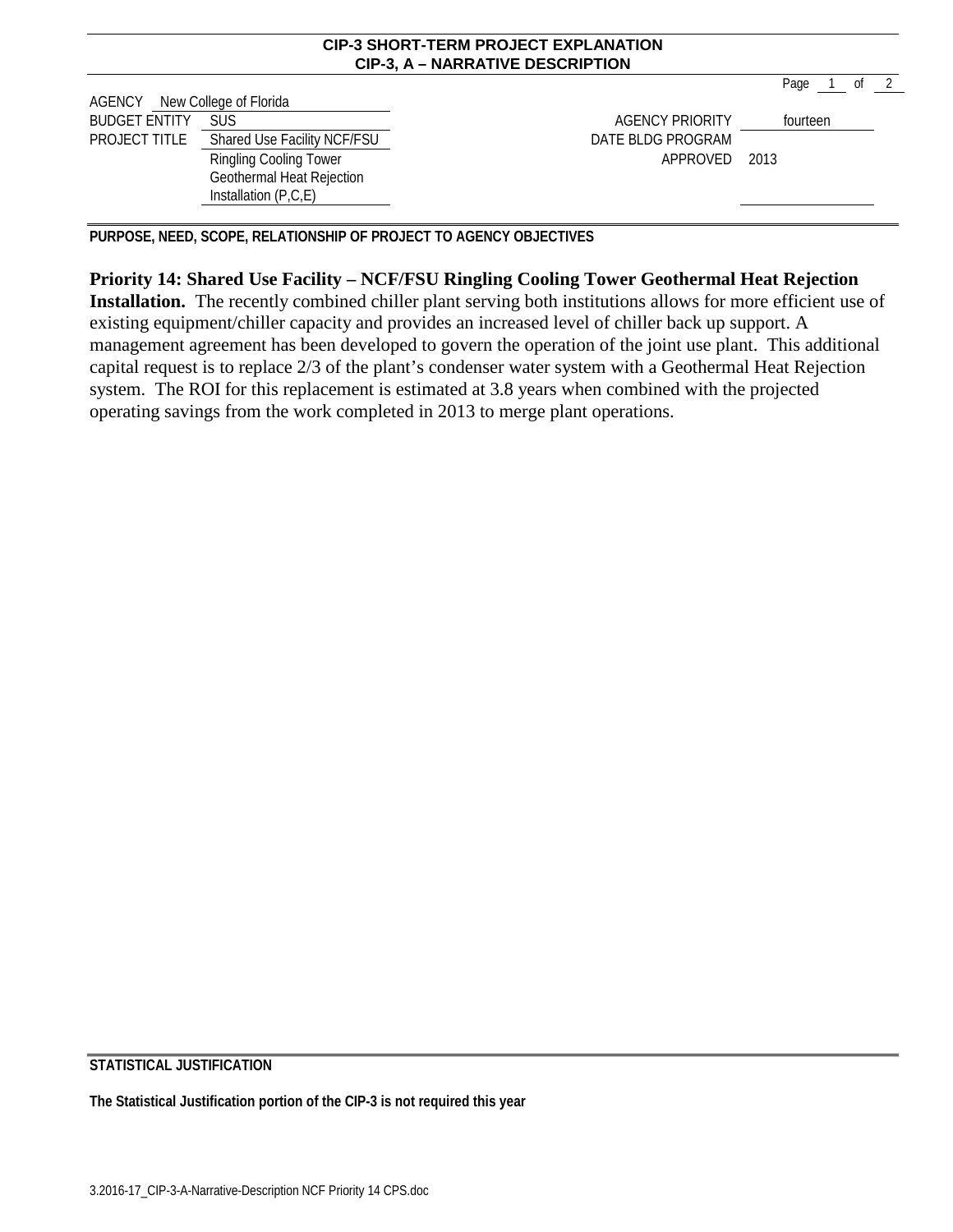| GEOGRAPHIC LOCATION: New College of Florida, Sarasota                                                                                                                                                                                                                                                                                                                                                                                                                                                                                                                                                                                                                                           | <b>COUNTY: Sarasota</b><br>PROJECT BR No. (if assigned): N/A                                                                                                                                                                |
|-------------------------------------------------------------------------------------------------------------------------------------------------------------------------------------------------------------------------------------------------------------------------------------------------------------------------------------------------------------------------------------------------------------------------------------------------------------------------------------------------------------------------------------------------------------------------------------------------------------------------------------------------------------------------------------------------|-----------------------------------------------------------------------------------------------------------------------------------------------------------------------------------------------------------------------------|
| CIP-3,B - PROJECT DESCRIPTION/TITLE: Share Use Facility - NCF/FSU Ringling Colling Tower geothermal Heat Rejection Installation                                                                                                                                                                                                                                                                                                                                                                                                                                                                                                                                                                 |                                                                                                                                                                                                                             |
| Net to<br>Facility/Space<br>Gross<br>Unit Cost<br>Net Area<br>Gross Area<br>Construction<br>(GSF)<br>(Cost/GSF)*<br>Type<br>(NASF)<br>Conversion<br>Cost<br>\$<br>279.74<br>Classrooms<br>1.5<br>\$<br>\$<br>273.17<br><b>Teaching Labs</b><br>1.5<br>\$<br>\$<br>291.77<br>Study<br>1.5<br>\$<br>\$<br><b>Research Labs</b><br>1.5<br>367.76<br>\$<br>\$<br>289.74<br><b>Offices</b><br>1.5<br>\$<br>Aud./ Exh.<br>1.5<br>\$<br>316.25<br>\$<br>Instr. Media<br>216.83<br>1.5<br>\$<br>\$<br>SAS combined with Study 7/1/2<br>1.5<br>1.5<br>\$<br>Gym<br>265.95<br>\$<br>\$<br>1.5<br>Cam. Sup. Serv.<br>331.40<br>- \$<br>Totals<br>*Apply Unit Cost to total GSF based on primary space type | Assumed<br>Occupancy<br><b>Bid Date</b><br>Date<br>Space Detail for Remodeling Projects<br><b>BEFORE</b><br><b>AFTER</b><br>Net Area<br>Net Area<br>Space<br>Space<br>(NASF)<br>(NASF)<br><b>Type</b><br><b>Type</b><br>\$0 |
| Remodeling/Renovation<br>205<br>$3535$ \$<br>\$<br>255                                                                                                                                                                                                                                                                                                                                                                                                                                                                                                                                                                                                                                          | 901,425                                                                                                                                                                                                                     |
| Total Construction - New & Rem./Renov.<br>\$                                                                                                                                                                                                                                                                                                                                                                                                                                                                                                                                                                                                                                                    | 0<br>0<br>901,425<br>Total<br>Total                                                                                                                                                                                         |
| CIP-3,C - SCHEDULE OF PROJECT COMPONENTS<br>Funded to                                                                                                                                                                                                                                                                                                                                                                                                                                                                                                                                                                                                                                           | <b>ESTIMATED COSTS</b>                                                                                                                                                                                                      |
| <b>Basic Construction Cost</b><br>Date<br>Year 1<br>Year 2<br>1. a.Construction Cost (from above)<br>Add'l/Extraordinary Const. Costs<br>b.Environmental Impacts/Mitigation<br>c.Site Preparation<br>d.Landscape/Irrigaiton<br>e.Plaza/Walks<br>f.Roadway Improvements<br>g.Parking __ spaces<br>h.Telecommunication<br>i. Electrical Service<br>j. Water Distribution<br>k.Sanitary Sewer System<br>I.Chilled Water System<br>m.Storm Water System<br>n.Energy Efficient Equipment<br><b>Total Construction Costs</b>                                                                                                                                                                          | Funded & In CIP<br>Year 3<br>Year 5<br>Year 4<br>\$901,425<br>\$901,425<br>\$0<br>\$0<br>\$0<br>\$0<br>\$0<br>\$0<br>\$0<br>\$0<br>\$0<br>\$0<br>\$0<br>\$0<br>\$0<br>\$901.425<br>\$901,425                                |
| 2. Other Project Costs<br>a.Land/existing facility acquisition<br>b.Professional Fees (15%)<br>c.Fire Marshall Fees<br>d.Inspection Services<br>e.Insurance Consultant<br>f.Surveys & Tests<br>g.Permit/Impact/Environmental Fees (.5%)<br>h.Artwork (.5%)<br>i. Moveable Furnishings & Equipment (10%)<br>j.Project Contingency (5%)<br><b>Total - Other Project Costs</b>                                                                                                                                                                                                                                                                                                                     | \$0<br>\$<br>135,214<br>\$135,214<br>\$0<br>\$0<br>\$0<br>\$0<br>\$<br>4,507<br>\$4,507<br>\$0<br>\$0<br>\$45,071<br>\$<br>45,071<br>\$0<br>\$184,792<br>\$184,792                                                          |
| ALL COSTS 1+2                                                                                                                                                                                                                                                                                                                                                                                                                                                                                                                                                                                                                                                                                   | \$0<br>\$1,086,217<br>\$1,086,217                                                                                                                                                                                           |
| Appropriations to Date<br><b>Fiscal Year</b><br>Source<br>Amount<br>Source<br>PECO<br>2015-16                                                                                                                                                                                                                                                                                                                                                                                                                                                                                                                                                                                                   | Project Costs Beyond CIP Period<br><b>Total Project In</b><br><b>Fiscal Year</b><br>CIP & Beyond<br>Amount                                                                                                                  |

TOTAL TOTAL \$0 \$1,086,217

STATE UNIVERSITY SYSTEM

CIP-3 SHORT TERM PROJECT EXPLANATION **Page 2** of 2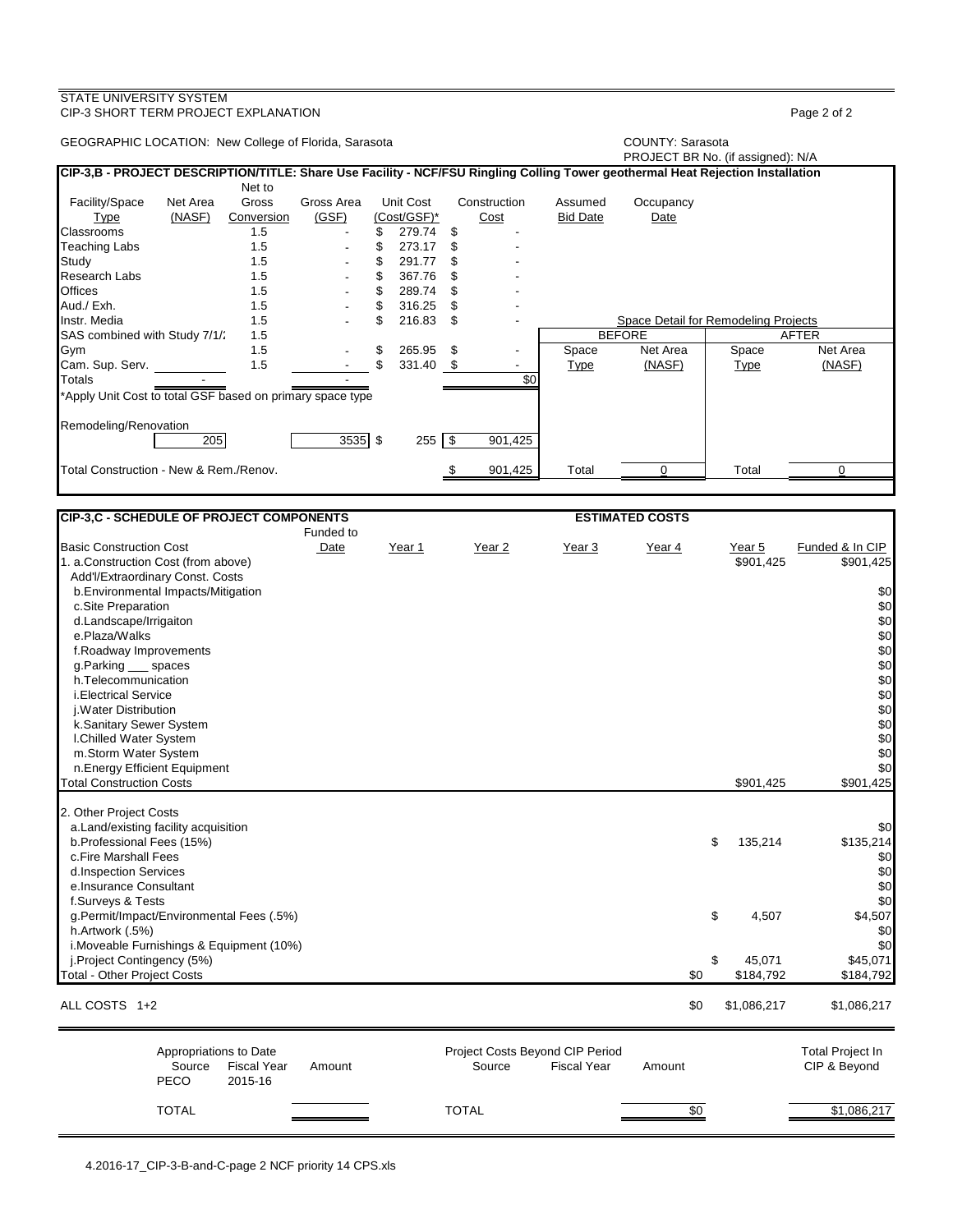### **BOB-1 Fixed Capital Outlay Projects Requiring Board of Governors Approval to be Constructed, Acquired and Financed by a University or STATE UNIVERSITY SYSTEM a University Direct Support Organization with Approved Debt**

|       |                      |            |                                     |          |         |                | <b>Estimated Month</b>  |        | <b>Estimated Annual Amount For</b>         |
|-------|----------------------|------------|-------------------------------------|----------|---------|----------------|-------------------------|--------|--------------------------------------------|
|       |                      |            |                                     | Project  | Project | <b>Funding</b> | Of Board                |        | <b>Operational &amp; Maintenance Costs</b> |
| Univ. | <b>Project Title</b> | <b>GSF</b> | <b>Brief Description of Project</b> | Location | Amount  | Source         | <b>Approval Request</b> | Amount | Source                                     |

NCF No requests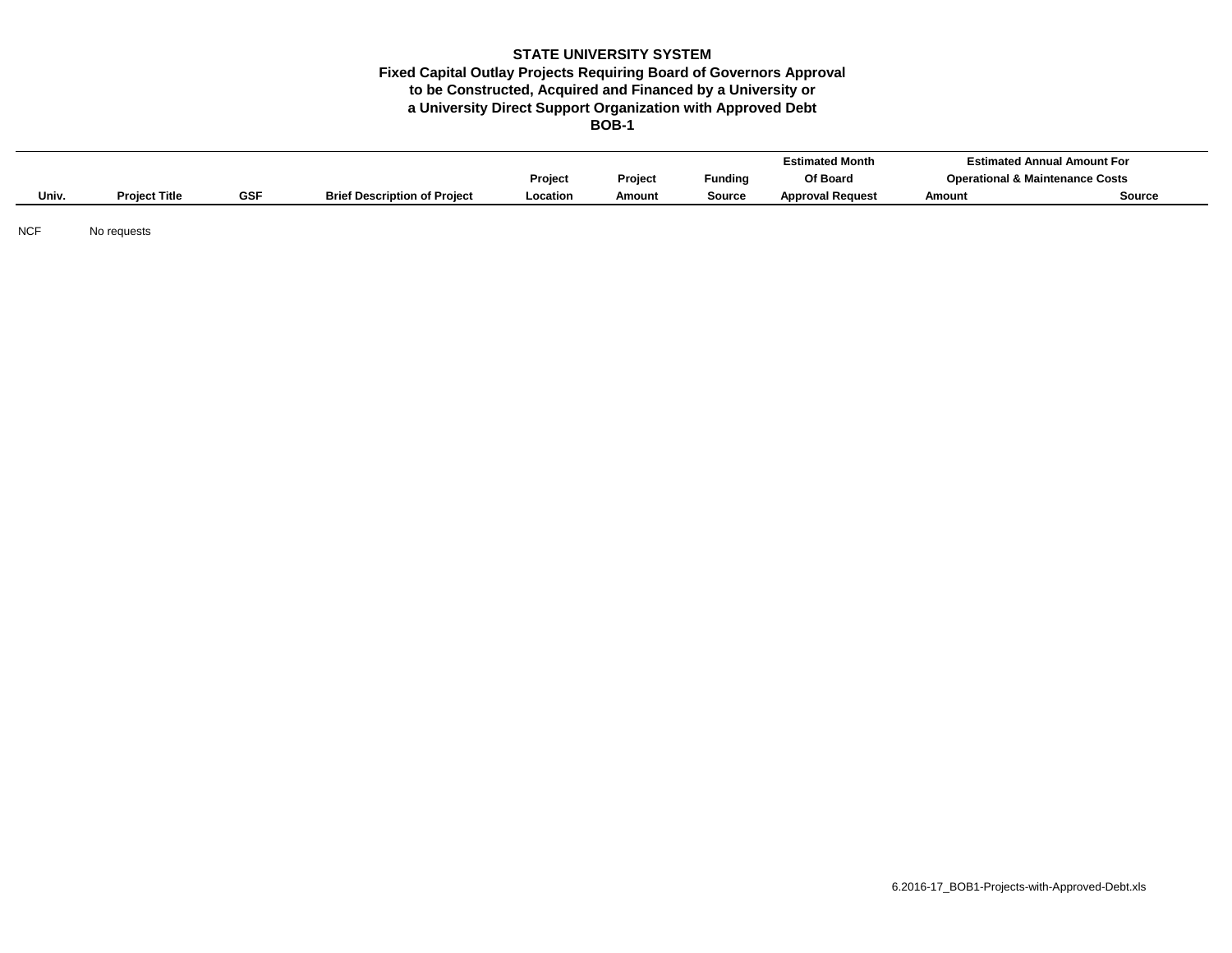### **BOB-2 Fixed Capital Outlay Projects that may Require Legislative Authorization and General Revenue Funds to Operate and Maintain STATE UNIVERSITY SYSTEM**

|       |                      |            |                                     |                |                |                | <b>Estimated Annual Amount For</b>         |               |
|-------|----------------------|------------|-------------------------------------|----------------|----------------|----------------|--------------------------------------------|---------------|
|       |                      |            |                                     | <b>Project</b> | <b>Project</b> | <b>Funding</b> | <b>Operational &amp; Maintenance Costs</b> |               |
| Univ. | <b>Project Title</b> | <b>GSF</b> | <b>Brief Description of Project</b> | Location       | Amount         | Source         | Amount                                     | <b>Source</b> |
|       |                      |            |                                     |                |                |                |                                            |               |

NCF No requests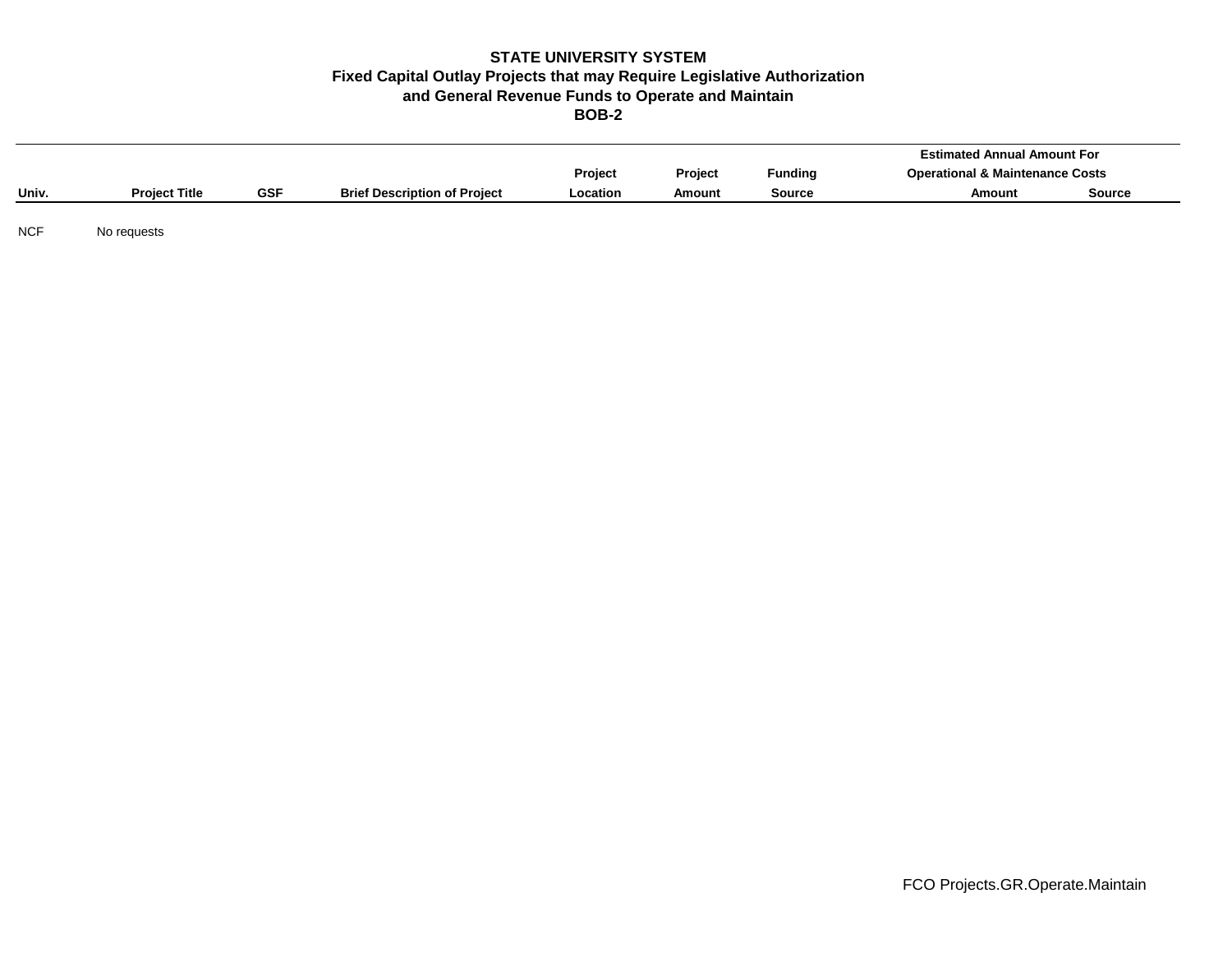# **STATE UNIVERSITY SYSTEM Fixed Capital Outlay Legislative Budget Request Changes in Previous Appropriations BOB-3**

**\_\_\_\_\_\_\_\_\_\_\_\_\_\_\_\_\_\_\_\_\_\_\_\_\_\_\_\_\_\_\_\_\_\_\_\_\_\_\_\_\_\_\_\_\_\_\_\_**

University: New College of Florida Required Change: No requests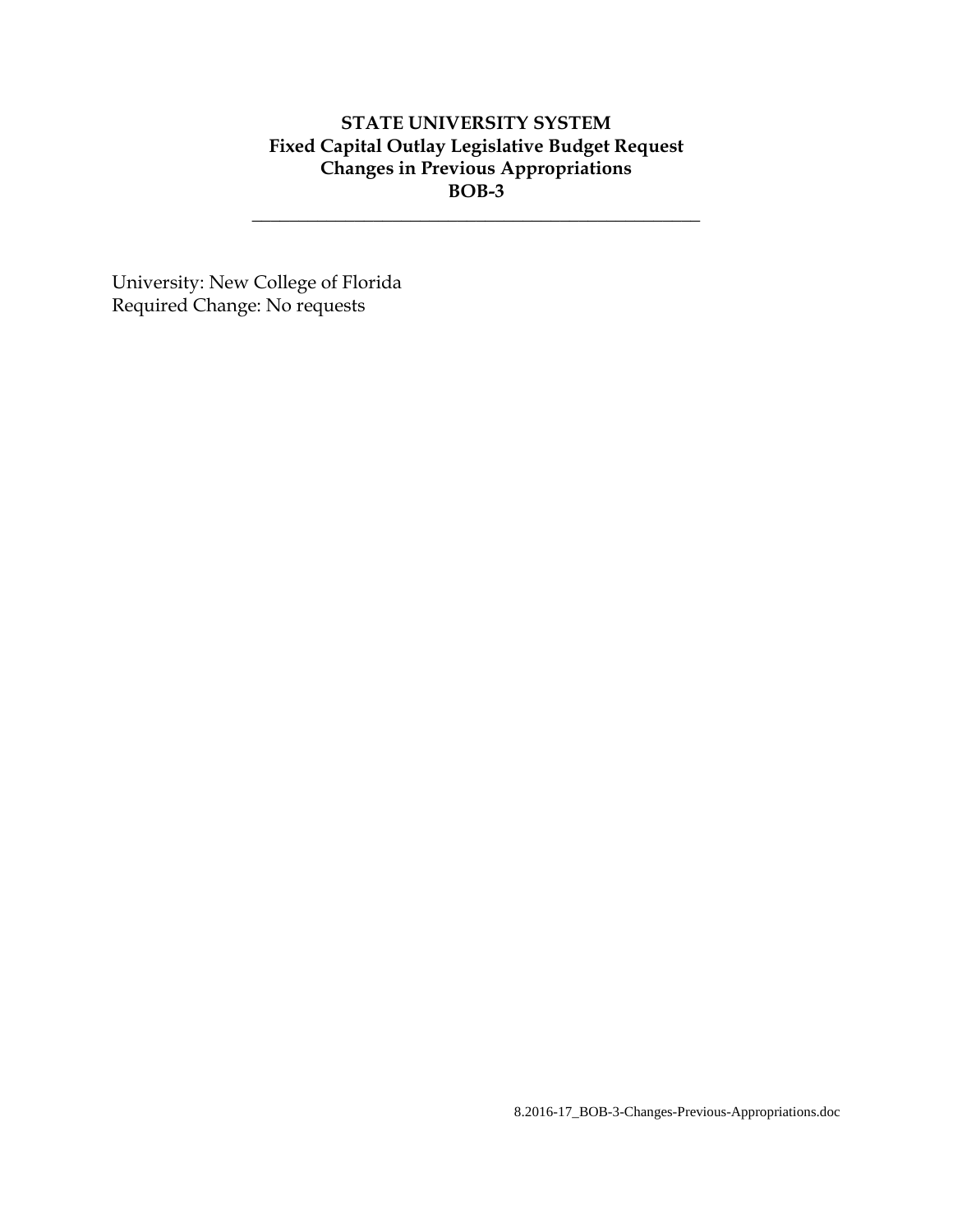# **STATE UNIVERSITY SYSTEM Summary of Capital Improvement Fee Projects 2016‐17 Fixed Capital Outlay (FCO) Legislative Budget Request**

# **University: New College of Florida**

|                                                                                                                                                                                         |                                           | <b>Total Project</b> |
|-----------------------------------------------------------------------------------------------------------------------------------------------------------------------------------------|-------------------------------------------|----------------------|
| <b>Project Name</b>                                                                                                                                                                     |                                           | Cost                 |
| Capital Renewal & Deferred Maintenance in Some or All of Following Facilities:<br>Four Winds, Swimming Pool & Bath House, Hamilton Center, Fitness Center and Waterfront<br>Recreation. | $\, \, \raisebox{12pt}{$\scriptstyle \$}$ | 100,000              |
|                                                                                                                                                                                         |                                           |                      |
|                                                                                                                                                                                         |                                           |                      |
|                                                                                                                                                                                         |                                           |                      |
|                                                                                                                                                                                         |                                           |                      |
|                                                                                                                                                                                         |                                           |                      |
|                                                                                                                                                                                         |                                           |                      |
|                                                                                                                                                                                         |                                           |                      |
|                                                                                                                                                                                         |                                           |                      |
|                                                                                                                                                                                         |                                           |                      |
|                                                                                                                                                                                         |                                           |                      |
|                                                                                                                                                                                         |                                           |                      |
|                                                                                                                                                                                         |                                           |                      |
|                                                                                                                                                                                         |                                           |                      |
|                                                                                                                                                                                         |                                           |                      |
|                                                                                                                                                                                         |                                           |                      |
|                                                                                                                                                                                         |                                           |                      |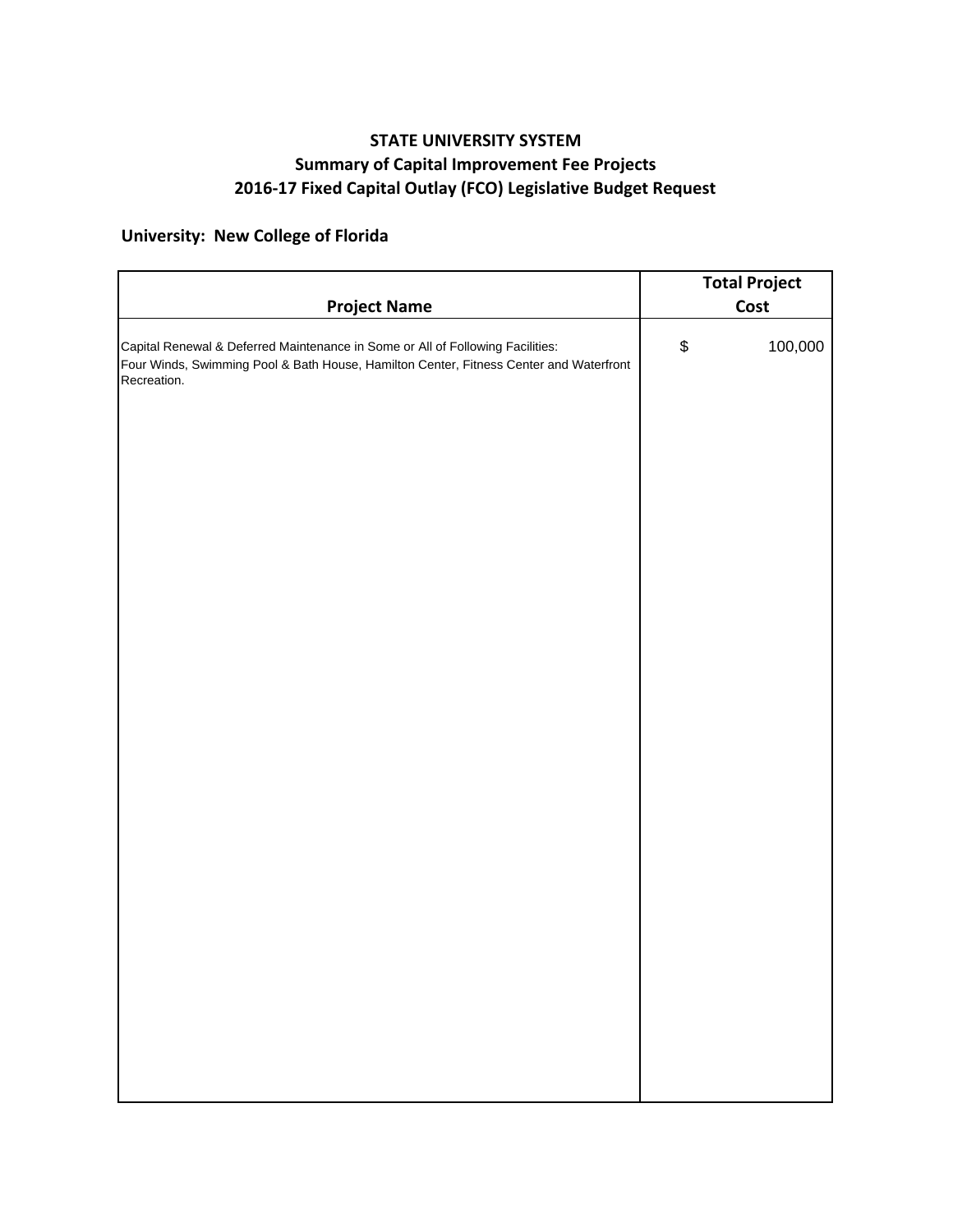## **STATE UNIVERSITY SYSTEM 2016‐17 CAPITAL IMPROVEMENT FEE PROJECT LIST PROJECT INFORMATION SHEET**

**University: New College of Florida** 

**Site Name: Main Campus (Main Campus, Branch Name, etc.)**

**Project Name:** Capital Renewal & Deferred Maintenance

## **Project Description:**

(Should include the name of the building, work to be accomplished, whether the project is remodeling, renovation, expansion or site improvement as well as the programs or activities to benefit from the project)

Capital Renewal & Deferred Maintenance in Some or All of Following Facilities: Four Winds, Swimming Pool & Bath House, Hamilton Center, Fitness Center and Waterfront Recreation.

| <b>Project Funding:</b>     |           | Extraordinary or unusual on-site/off-site<br>cost(s) included in project cost (item & cost) |
|-----------------------------|-----------|---------------------------------------------------------------------------------------------|
| Project Cost Detail:        | Amount    |                                                                                             |
| Construction                | \$100,000 |                                                                                             |
| <b>Professional Fees</b>    |           |                                                                                             |
| <b>Resident Supervision</b> |           | Gross Square Feet: NA                                                                       |
| Artwork (if applicable)     |           | Net Assignable Square Feet: NA                                                              |
| Equipment                   |           | (Indicate total NASF and report by type                                                     |
| Contingency                 |           | on space inventory form)                                                                    |
| <b>Total Project Cost</b>   | \$100,000 | Construction Cost per GSF: NA                                                               |
|                             |           | Project Cost per GSF: NA                                                                    |

## **Operational Funding for Facility\*:** NA\_\_\_\_\_\_\_\_\_\_\_\_\_\_\_\_\_\_\_\_\_\_\_\_\_\_\_\_\_\_\_\_\_\_\_\_\_\_\_

\*Identify the specific revenue source that will be made available to fund the cost of operating any additional facilities provided by the proposed **2016‐2017** appropriation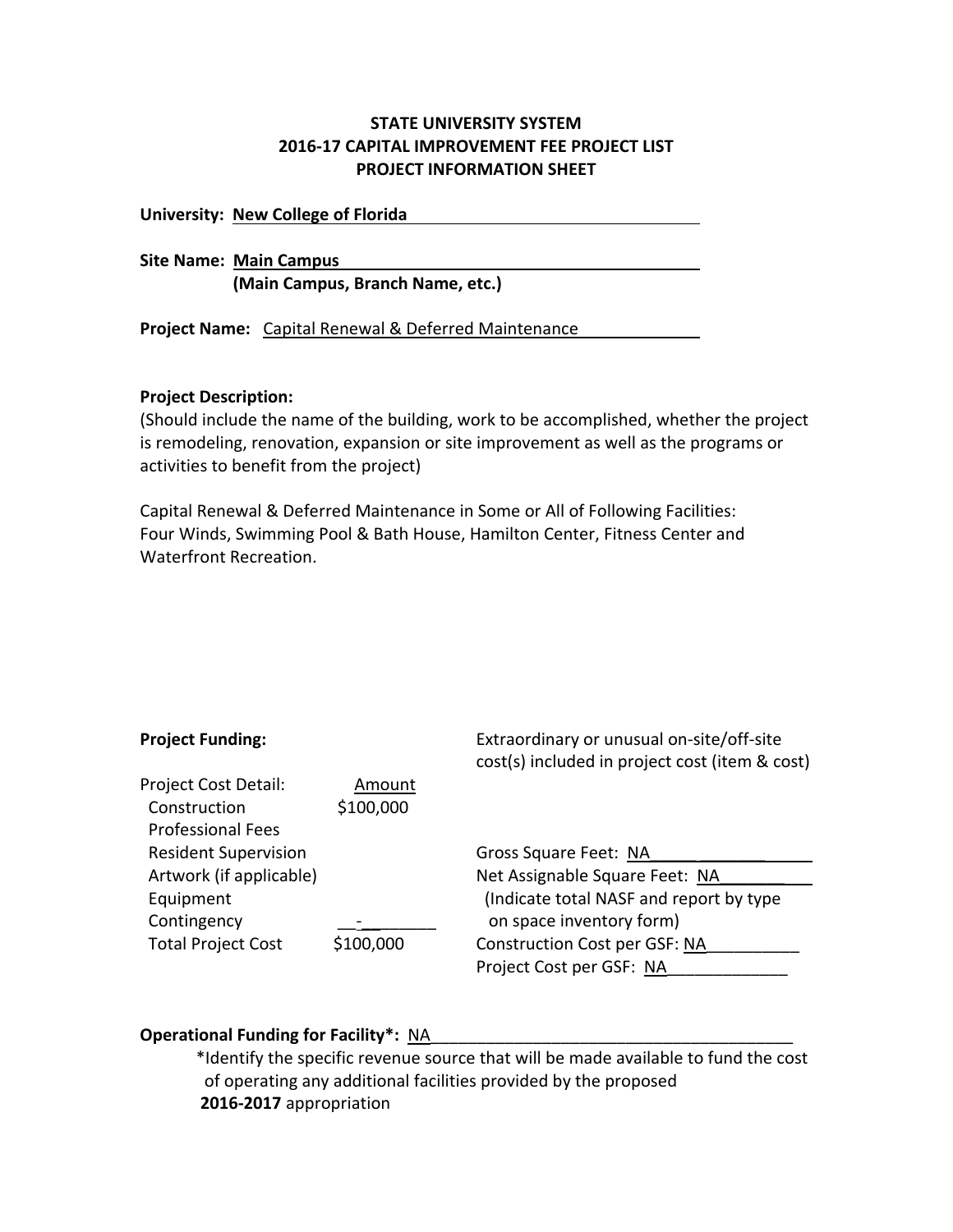# **Key Project Schedule Dates:**

| ΝA        | Submission of Building Program                    |
|-----------|---------------------------------------------------|
| ΝA        | Advertisement for Design Contract                 |
| ΝA        | Advertisement for Construction Contract           |
| ΝA        | Issue Purchase Orders for Furniture and Equipment |
| <b>NA</b> | Occupancy                                         |

## **Private Activity Space:**

(Attach worksheet for calculation of private activity project cost) Description: \_\_NA\_\_\_\_\_\_\_\_\_\_\_\_\_\_\_\_\_\_\_\_\_\_\_\_\_\_\_\_\_\_\_\_\_\_\_\_\_\_\_\_\_\_\_\_\_ Project Private Activity Cost: NA\_\_\_\_\_\_\_\_\_\_\_\_\_\_\_\_\_\_\_\_\_\_\_\_\_\_\_\_\_\_\_\_\_

Name of Private User: NA\_\_\_\_\_\_\_\_\_\_\_\_\_\_\_\_\_\_\_\_\_\_\_\_\_\_\_\_\_\_\_\_\_\_\_\_\_\_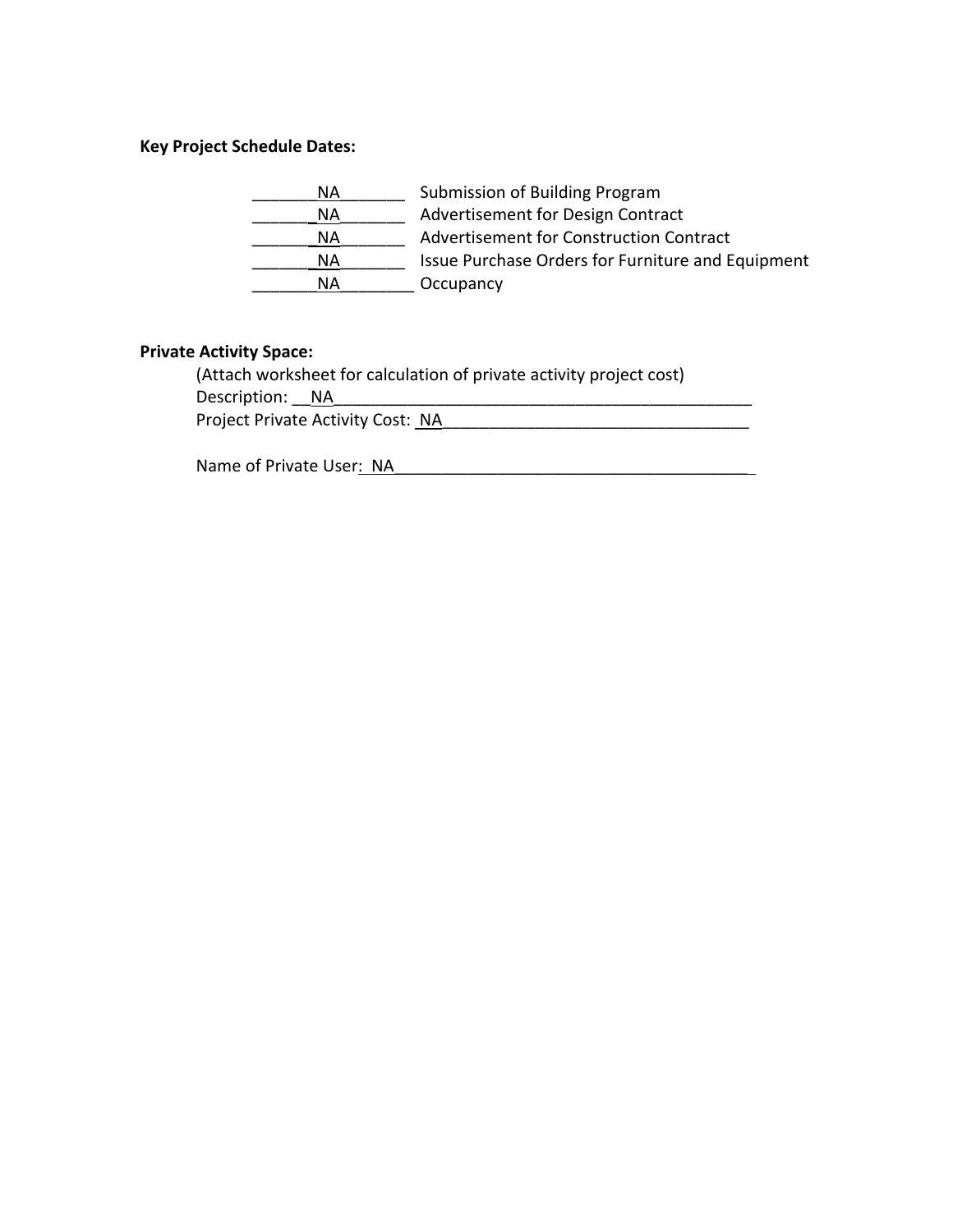# **STATE UNIVERSITY SYSTEM 2016-17 Capital Improvement Fee Appropriation Worksheet for Calculation of Private Activity Project Cost**

**Private Activity Space** is defined as space contracted to private vendors for operation of specified auxiliary functions such as food service facilities or bookstores. If a university plans to have contracted private activity space within a project/facility, this form must be completed to document the basis for determination of private activity project cost.

## **Private Activity Space Calculation**

| Project Name NA NA                                            |
|---------------------------------------------------------------|
| (Establish maximum NASF if project details are not available) |
|                                                               |
|                                                               |
|                                                               |
| (Private Activity NASF Percent X Project GSF)                 |
|                                                               |
| (Private Activity GSF X Project Cost per GSF)                 |

NOTE: This information is needed for any proposed bond sale to finance Capital Improvement Fee appropriated projects.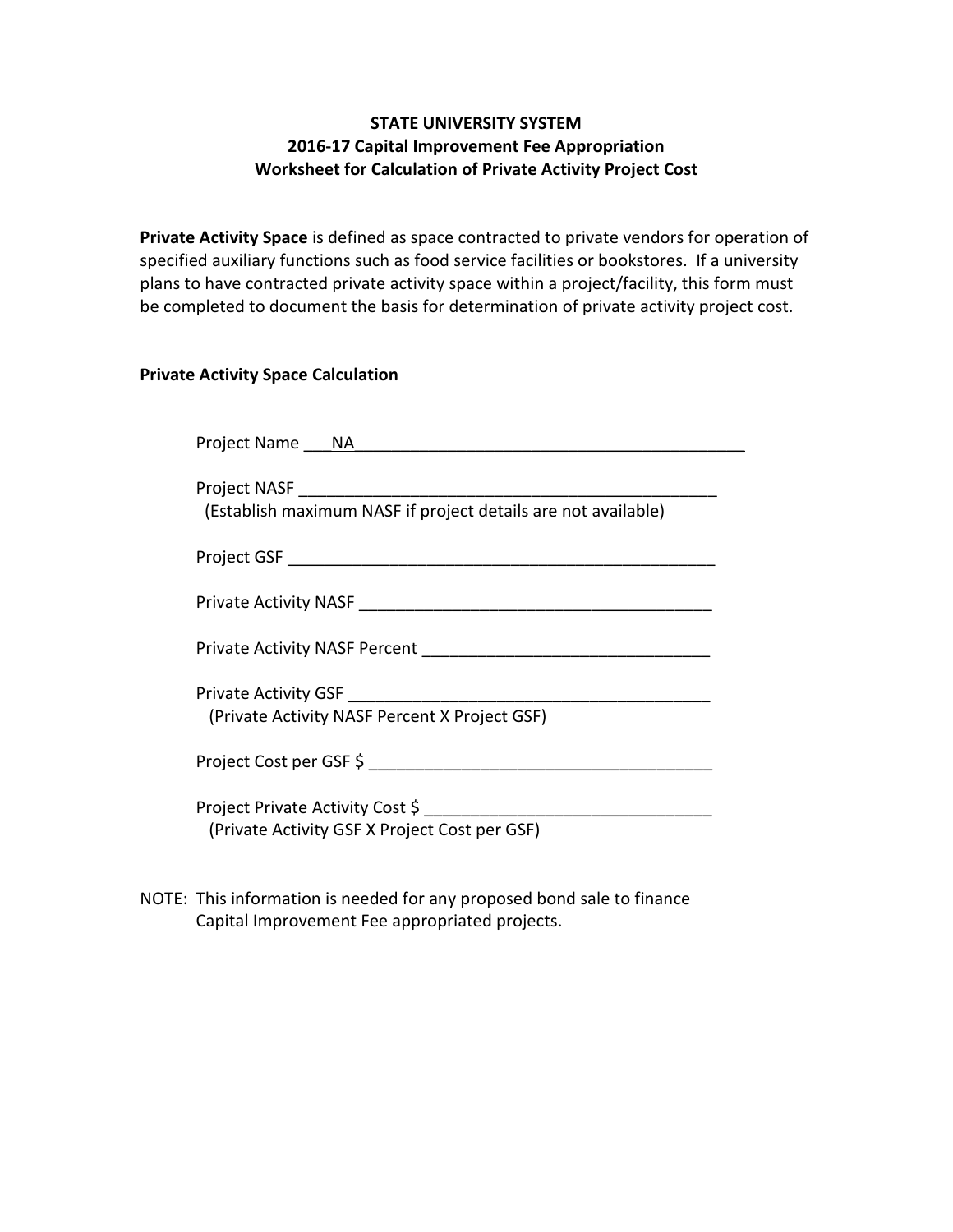March 30, 2015

## **MEMORANDUM**

| DUE:            | <b>July 1, 2015</b>                                                              |
|-----------------|----------------------------------------------------------------------------------|
| <b>SUBJECT:</b> | 2016-17 Fixed Capital Outlay Budget Request General Instructions                 |
| FROM:           | Tim Jones<br>Vice Chancellor, Finance/Administration and Chief Financial Officer |
| TO:             | <b>University Presidents</b>                                                     |

Sections 1001.74(12), 1011.40(1) and 1013.60, F.S., require each university to submit an institutional budget request within established guidelines. On March 19, 2015, the Board of Governors approved the final guidelines for both the operating and Fixed Capital Outlay (FCO) sections of the State University System's (SUS) Legislative Budget Request (LBR) for 2016- 2017. The schedules and forms necessary to complete the process for the fixed capital outlay portion of the LBR can be found at:

<http://flbog.edu/about/budget/budgetinstructions.php>

**The due date for submission is July 1, 2015.** After this submittal, revisions or amendments to CIPs will be considered by the Board for inclusion in the LBR or amended LBR as appropriate. The required information should be sent by each university's president to Mr. Tim Jones, Vice Chancellor, Finance/Administration and Chief Financial Officer, Board of Governors. Each university president's transmittal letter must indicate the date that the institution's Board of Trustees approved, or will approve, the university's comprehensive fixed capital outlay request. The transmittal letter must also include a statement that utilization of existing space was considered in the university prioritization of their projects.

**Please note that all budget requests must be approved by the university board of trustees no later than September 1, 2015 for original Board consideration in September**. Please include the date of board of trustees approval, and link to all materials approved. The expectation is that all materials, including CIP-3 level detail, be provided and approved by the trustees.

### **Completion of CIP Forms**

Each institution should develop project priorities consistent with the priorities included in the operating budget request with respect to providing facilities for programs and services. In addition, the project priorities should be consistent with the orderly development of campuses, including attention to utilities and other infrastructure requirements resulting from existing facilities and future renovation and expansion projects.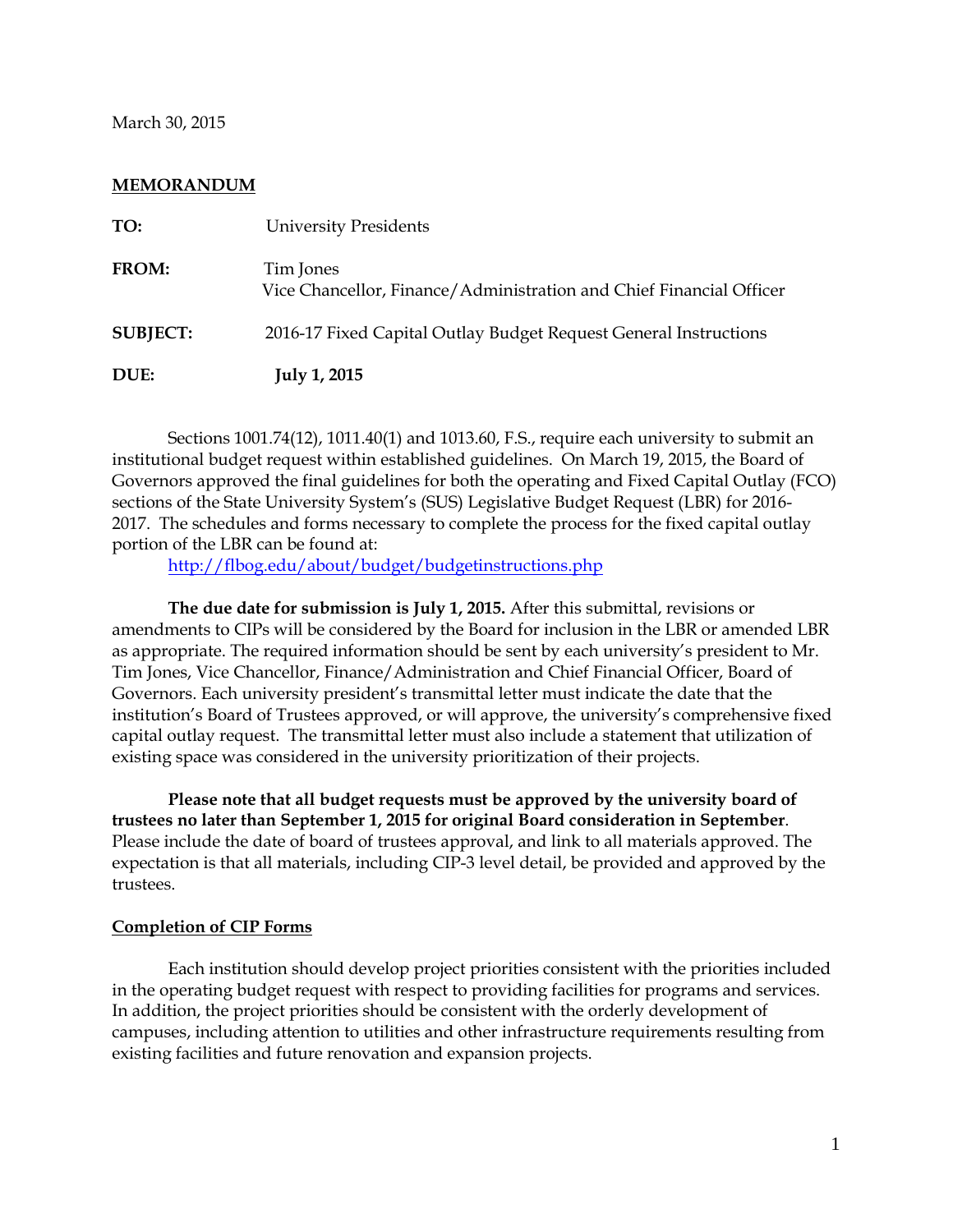Renovation and repair needs, including life safety and ADA corrections, that are not funded from the operating budget or the Annual PECO Remodeling/Renovation Allocation (the "Sum of the Digits" allocation) should be included in the CIP-2 as a specific project priority.

The Facilities Enhancement Challenge Grant Program (FECG) was suspended by the Legislature in 2011; therefore, no data on FECG projects are to be included in the 2016-17 CIP submission. However, if applicable, please provide a list of any projects for which donor funds have been returned, projects that have been completed, or projects no longer requesting to be matched.

Current PECO revenue projections for the next three fiscal years provide funding for relatively few projects. Accordingly, within the limited funding available, resources should be directed towards survey recommended projects only. Separate sections on the CIP-2 have been provided for future projects which require state funding or may be funded from non-state sources. Proposed projects being planned with mixed funding sources are encouraged, and non-state sources described on the CIP-3 and should be split between applicable categories, as necessary.

Two (2) hard copies of the institution's completed documents must be provided in a three-ring binder. In addition, one electronic copy of the forms, in original format (Word or Excel only - please no PDF's!), must be provided via upload to the Board of Governor's SUDS Portal. **Failure to use the provided forms can result in inaccurate formulas and old formats which may limit staff's ability to fairly evaluate projects for suitable funding.** 

**ALL** current forms may be found here: <http://flbog.edu/about/budget/budgetinstructions.php>

Additional details regarding form modifications and requirements are located in the enclosed instructions. If your staff have questions regarding the submission of the required information, please have them contact Mr. Kenneth Ogletree at (850) 245-9254, or Ms. Teira E. Farley at (850) 245-0059.

### **CIP-1, Narrative Overview**

CIP-1, A Narrative Overview, is not being required for 2016-17.

## **CIP-2, Summary of Projects**

The CIP-2 form includes four sections. All columns within the form are to be completed with the appropriate information requested in the format provided. Each section should be separately prioritized.

The first section, 'PECO-Eligible Project Requests,' is the traditional PECO eligible project request. Only projects with current survey recommendations should be included here.

The second section of the form, 'CITF Project Requests,' has been created to capture CITF projects.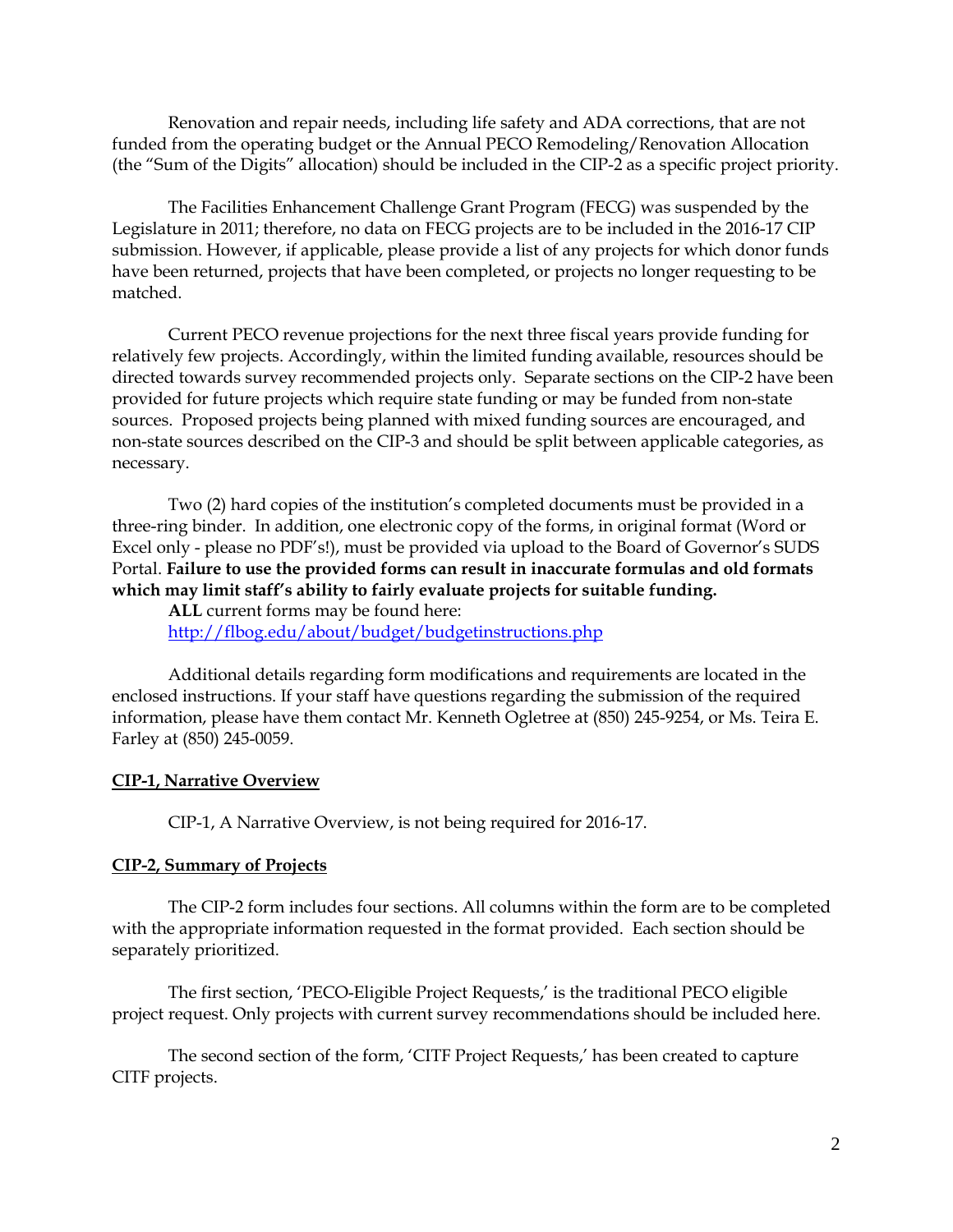The third section of the form, 'Requests from Other State Sources,' should include any capital projects that may not be PECO eligible but will require some state funding, (i.e. General Revenue). This is also the portion of the form for future planned PECO eligible projects that do not have a current survey recommendation.

The final section of the form, 'Requests from Non-State Sources, Including Debt,' is designed to provide a snapshot of University plans for Capital Improvements that may not be captured in other portions of the form. The University should summarize their 5-year plan for debt issues, as well as any large development projects or public/private partnerships. **The use of funds from sources such as industry partnerships and donations should be described here as well.** Please make every effort to complete the full five years for this section. This section of the form does not need to be prioritized.

Funding will be requested for institutional survey recommended PECO projects in the following priority order:

- A. Maintenance Projects
	- a. Funding for Remodeling/Renovation/Maintenance/Repair will be requested from PECO pursuant to formula as required by Section 1013.64(1)(a), Florida **Statues**
	- b. Critical Deferred Maintenance
- B. System and Continuation Projects
	- a. Projects funded by the Legislature in the amount and in the year as last included on the Board adopted three year list
	- b. Projects funded by the Legislature, but not on the Board adopted three year list
	- c. Projects that require additional funding to complete
- C. Renovation Projects
	- a. Utilities/Infrastructure/Capital Renewal/Roofs Needs
	- b. Renovation and Remodeling projects to meet current space needs, Structural/Mechanical repairs, replacement of existing facilities which have a survey recommendation
- D. Strategic Projects
	- a. Land or Building Acquisition in accordance with university board of trustees adopted master plans
	- b. New facilities, as needed to meet instructional and support space needs
- E. Legislative Authorizations
	- a. Required legislative authorizations will be requested for externally funded projects as proposed by the universities, in accordance with Section 1010.62 and 1013.78, Florida Statutes

It is anticipated that the Board of Governors will again receive System-level Critical Deferred Maintenance funding for both the 15-16 and 16-17 years. Institutions will be requested to provide additional information in support of the 15-16 allocation, and 16-17 request in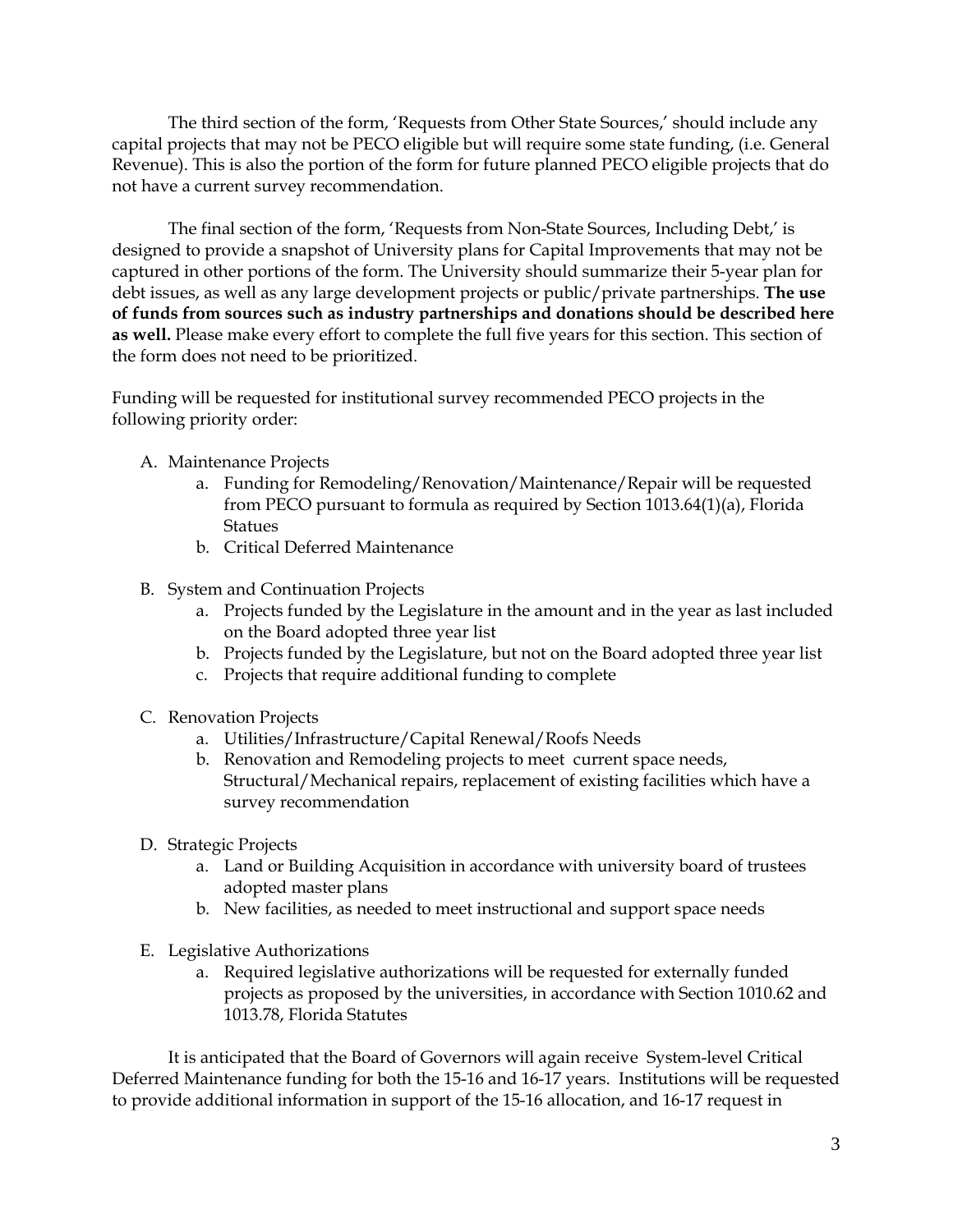connection with the June 2015 Board of Governors meeting. Each university will be asked to A) Update prior expenditures from 14-15; B) Allocate 15-16 funding to specific planned projects; and C) Request additional funding for 16-17. This item will be further explained at the Spring Planner's Meeting.

All institutional projects which, in total or in part, have an academic or academic/administrative support purpose should be listed in a single priority order which includes every requested project for all University locations. (Each university must incorporate utilization data as a factor in prioritization of university CIP funding requests to the Board of Governors). The institution may also submit a separate CIP-2 for other locations as needed. Priority numbers and specific reference to survey approval (date and recommendation number) are to be listed in the appropriate column on the CIP-2. Columns on the CIP-2 are identified to collect essential information about each project and are to be completed.

## **CIP-3, Short-Term Project Explanation**

This multi-part form is to be completed for each project that appears on the college and university's project priority list (CIP-2). Remodeling is defined as the conversion of space to a different use or configuration. Major renovation projects that are primarily restorative and aesthetic, as opposed to remodeling, are also to be presented on this form. While the CIP-3 was designed to support requests for building projects, the narrative section should also be used to provide a description of facilities problems to be remedied by capital projects that expand campus-wide utilities/infrastructure systems. **The information on all components of the CIP-3, sections A through D, must be consistent.**

## **CIP-3, A - Narrative Description**

Again, **it is essential that all project information in the narrative description be updated, AND approved by your university Board of Trustees.** This section is devoted to defining the purpose, need, scope, and the relationship of the project to university objectives. This section should be succinct, including only the significant information and justification. A detailed description of the programs to be supported by the project is not required. The greatest emphasis should be placed on problems resulting from inadequate facilities, solutions considered, and methods used to determine space needs.

Any construction costs included in the project budget that are not directly related to the facility, such as extra utilities capacity or lines, site development, roads and parking, etc. should also be briefly explained. The explanation should include a description of the basis used to develop the cost estimate.

Specific strategies for addressing energy efficiencies and sustainability issues should be summarized. References to the level of LEED certification or equivalent certification levels should be addressed.

The narrative must include a specific reference to the Educational Plant Survey approval (survey date and recommendation number in the Educational Plant Survey report), or the status of a request for a survey if requested for projects in future years. In addition,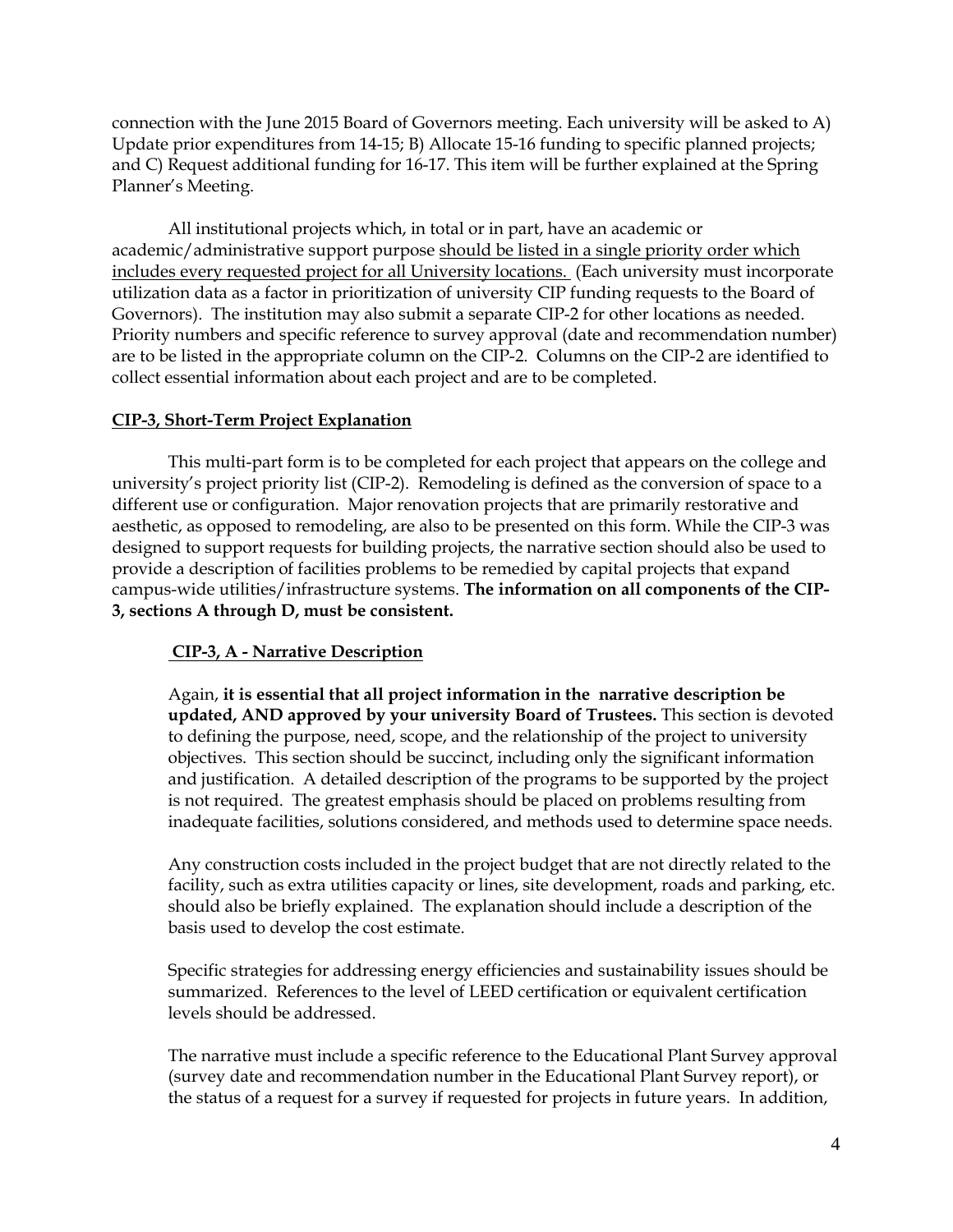an explanation must be provided if the referenced survey recommendation does not match the type and amounts of space requested on the CIP-3.

# **CIP-3, B - Project Description**

The project description section on the upper portion of the second page of the CIP-3 is devoted to the reporting of construction cost and occupancy date. The construction amount should include all costs to be included within the construction contract for a complete and operational project/facility such as site work, parking, and roads for the immediate site area, utility connections, telecommunications/communication requirements, and site/area landscaping.

Each type of space (classroom, teaching lab, etc.) should be listed separately in order to report differences in the efficiency factor. Only projects containing space types consistent with the 9 Educational and General (E&G) categories are eligible for PECO funding requests. Funding of space other than the 9 E&G categories should not be included in the PECO portion of the CIP-2.

Definition of Additional/Extraordinary Costs: The intent of this category is to describe and fiscally account for those construction costs that may be incurred in conjunction with a particular project, that are unique to that project, on that particular site, and are not assumed to be a part of the Board average cost for a particular building type. These costs would not necessarily be expected to apply should the facility be built again on another site. The basic building cost assumes inclusion of the building and site cost that are associated with the building and around the building including the normal hook-up and connecting requirements for utilities. However, if the cost for these necessary items becomes extensive due to site conditions, utility hook-up locations, or other conditions being associated with the project that are not typically associated with the building type, then the items should be identified as extraordinary (i.e. extensive long piping runs for connectivity, or extensive relocation of existing utilities because of the building site).

# **CIP 3, C - Schedule of Project Components**

This section is devoted to the reporting of funds requested by the type of cost. Project costs not normally included within a construction budget for a single operational facility should be reported in this section. These costs should be reflected by year and must correlate with the year in which funding is requested for the specific facility (ies) to be served. Examples of such costs are professional inspection services, on-site supervision, artwork, and permitting fees.

The Planning Phase (P) of a project should include all costs for professional design services. The Construction Phase (C) of a project should include all costs associated with contracts for construction. The Equipment Phase (E) should include all costs associated with loose furnishings and equipment.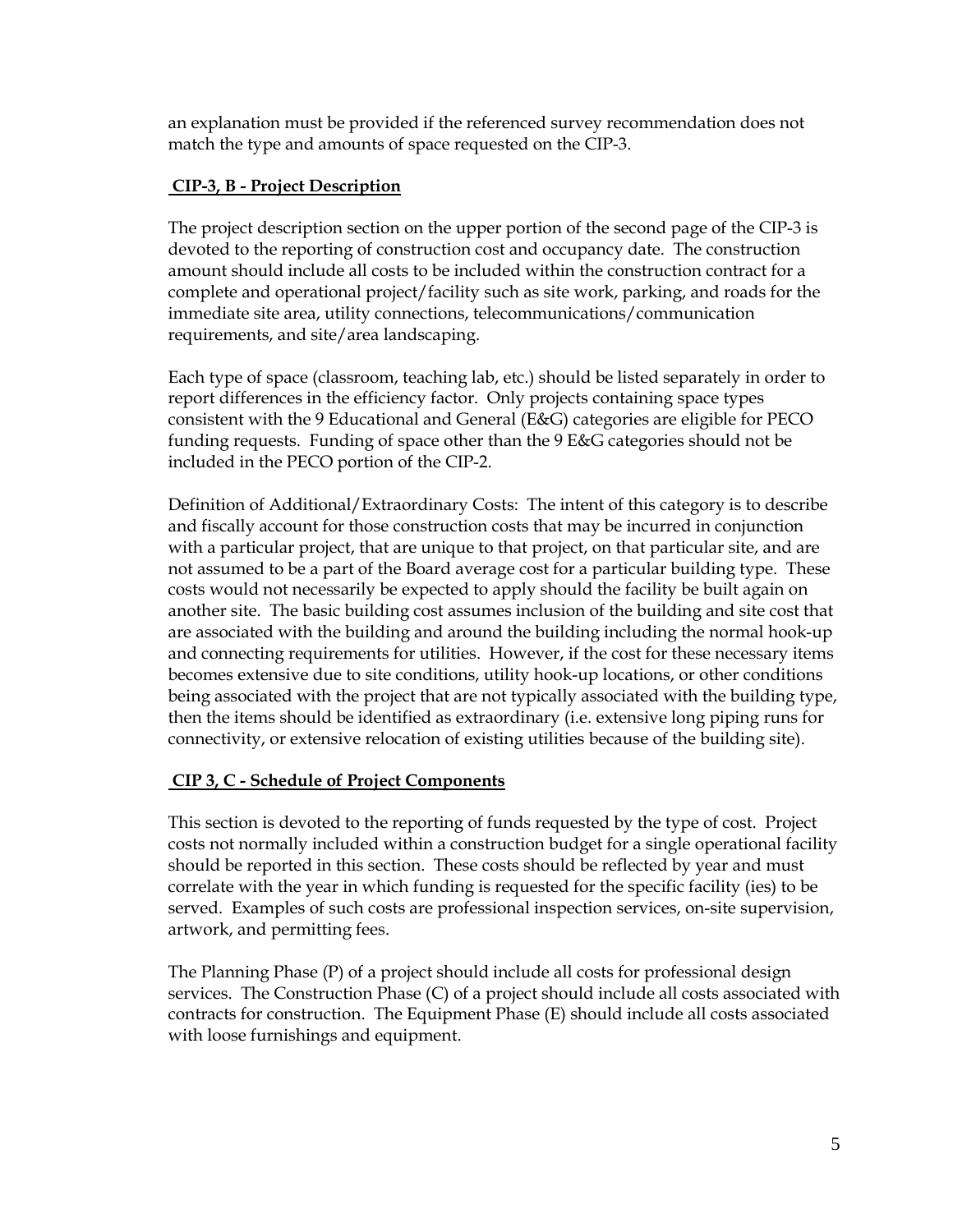When a project results in square footage being added to the institution's inventory and the facility includes public space pursuant to s. 255.043, F.S., artwork funds must be also requested. These funds should be included in the construction funding year.

Equipment funds should be requested for items that are eligible for furnishings and equipment pursuant to s. 1013.64(4)(a), F.S . Fixed equipment such as fume hoods and essential communication connectivity that are necessary to make a building functional must be included within the estimated construction cost rather than as furnishings and equipment.

The energy efficient equipment line is to be left blank unless special equipment is included within the project such as solar water heating. The normal energy efficient equipment and management systems are considered to be part of the construction cost per GSF.

The standard project contingency is five percent. The need for a contingency amount greater than the standard five percent should be explained in Part I - the Narrative Description section of CIP-3.

The sections Appropriations To-Date and Projected Costs Beyond CIP must be completed. All additional sources of funds, both appropriated and/or anticipated from other sources, must be identified.

## **CIP 3, D - Facilities Return on Investment Checklist**

This form is new for 16-17. No single project will check every box; some projects may only meet one critical need.

## **Back of Bill (BOB) BOB-1, FCO Projects Requiring Board of Governors Approval to be Constructed, Acquired and Financed from Debt.**

This should include all projects which are not otherwise authorized pursuant to s. 1010.62, F.S. Included projects should be imminent within the 2016-2017 fiscal year. A column has been provided for the month the university expects to request Board approval.

## **BOB-2, FCO Projects that may require Legislative Authorization and General Revenue Funds to Operate and Maintain**

This list should include all projects which could have an E&G Component. Projects included in this request and subsequently authorized by the Legislature will be available for a Plant Operations and Maintenance funding request in 2017-18.

## **BOB-3, Changes in Previous Appropriations**

This list should include any university requested changes to any FCO appropriations previously authorized by the Legislature from any FCO category.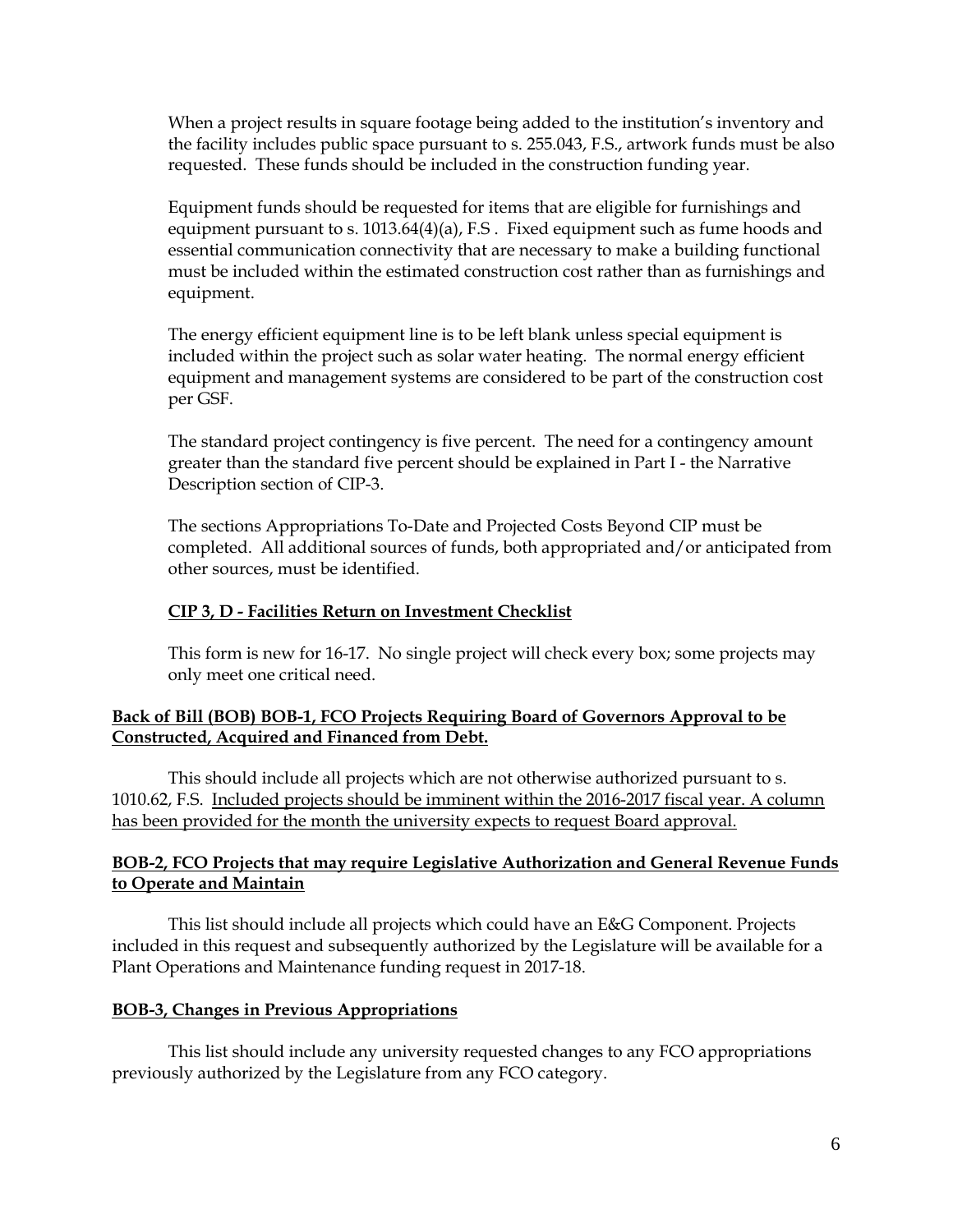# **CITF Forms**

**Although not a requirement in recent years, this section is being reintroduced for the 16-17 submissions. Three (3) forms should be completed, based upon provided instructions:**

- **A) Summary of Requested Projects**
- **B) Project Information Sheet**
- **C) Private Activity Worksheet**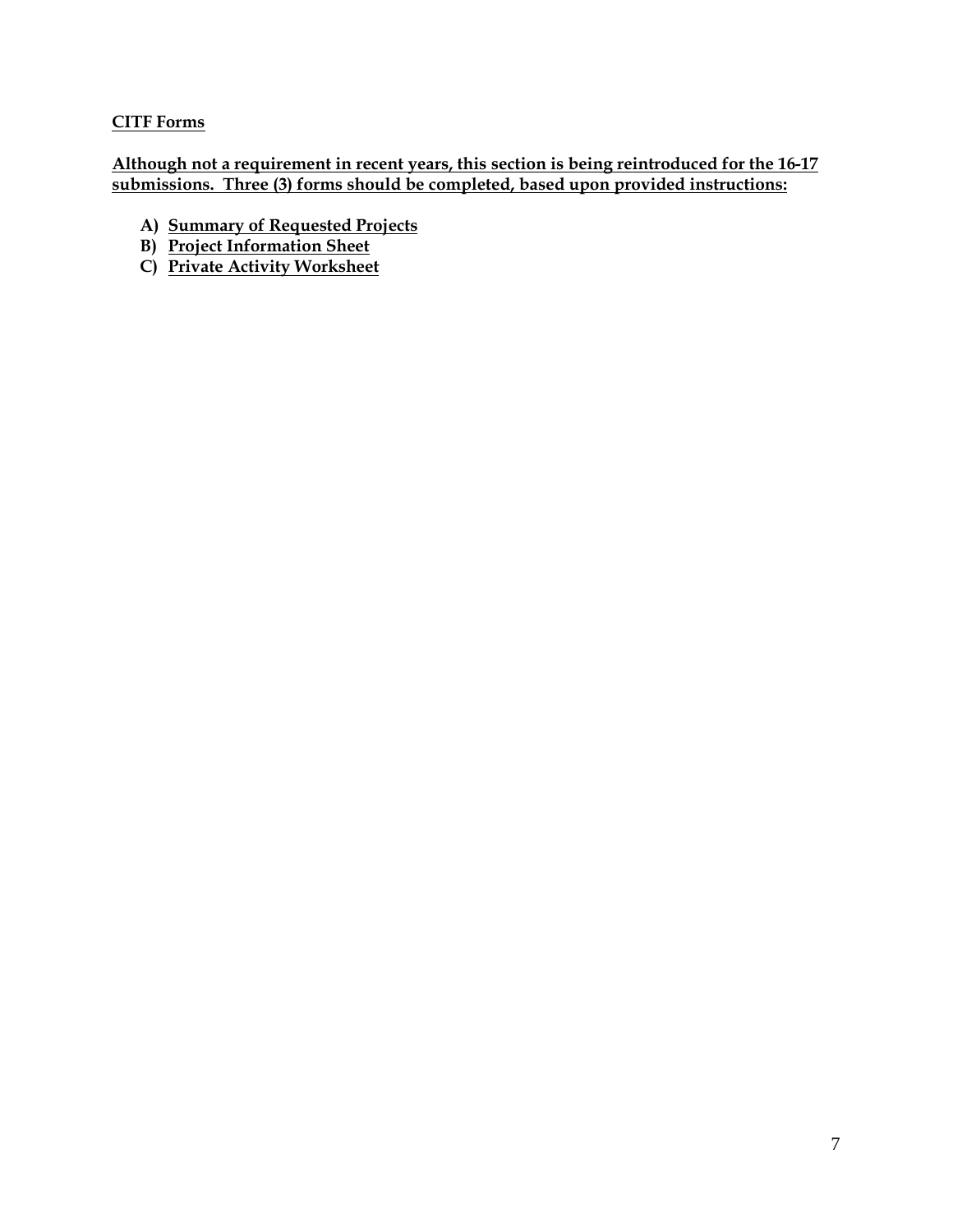#### **STATE UNIVERSITY SYSTEM OF FLORIDA BOARD OF GOVERNORS December 31, 2014 Revision of Construction Cost by Zone for New Facilities (a) Based on Construction Contract Awards**

|                                 |                          |                        |                                                                                                                       | FAU (Broward).          |             | <b>FSU</b>         | <b>UF (E&amp;G),</b>         | <b>USF Sar/Manatee</b>        | USF (Tampa)             |                       |                 |
|---------------------------------|--------------------------|------------------------|-----------------------------------------------------------------------------------------------------------------------|-------------------------|-------------|--------------------|------------------------------|-------------------------------|-------------------------|-----------------------|-----------------|
|                                 | <b>FSU</b>               | <b>UWF</b>             | FIU (Univ Park)                                                                                                       | and FAU                 | <b>FGCU</b> | and<br><b>FAMU</b> | UF (Health Ctr)              | New College and               | and USF                 | <b>USF</b>            | <b>UCF</b>      |
| Space                           | (Panama City)<br>Factor= |                        | FIU (North Miami)<br>Factor=                                                                                          | (Palm Beach)<br>Factor= | Factor=     |                    | UF (IFAS) and UNF<br>Factor= | <b>FSU (Asolo)</b><br>Factor= | (Health Ctr)<br>Factor= | (St. Pete)<br>Factor= |                 |
| Category                        |                          | <b>Factor=</b><br>0.85 |                                                                                                                       | 1.02                    | 1.00        | Factor=<br>0.97    | 0.99                         | 1.02                          | 1.03                    | 1.04                  | Factor=<br>1.00 |
|                                 | 0.84                     |                        | 1.01                                                                                                                  |                         |             |                    |                              |                               |                         |                       |                 |
|                                 |                          |                        |                                                                                                                       |                         |             |                    |                              |                               |                         |                       |                 |
| <b>Classrooms</b>               | \$230.37                 | \$233.11               | \$276.99                                                                                                              | \$279.74                | \$274.25    | \$266.02           | \$271.51                     | \$279.74                      | \$282.48                | \$285.22              | \$274.25        |
|                                 |                          |                        |                                                                                                                       |                         |             |                    |                              |                               |                         |                       |                 |
| <b>Teaching Laboratories</b>    | \$224.96                 | \$227.64               | \$270.49                                                                                                              | \$273.17                | \$267.81    | \$259.78           | \$265.14                     | \$273.17                      | \$275.85                | \$278.53              | \$267.81        |
|                                 |                          |                        |                                                                                                                       |                         |             |                    |                              |                               |                         |                       |                 |
| Study                           | \$240.28                 | \$243.15               | \$288.91                                                                                                              | \$291.77                | \$286.05    | \$277.47           | \$283.19                     | \$291.77                      | \$294.64                | \$297.50              | \$286.05        |
|                                 |                          |                        |                                                                                                                       |                         |             |                    |                              |                               |                         |                       |                 |
| <b>Research Laboratories</b>    | \$302.86                 | \$306.46               | \$364.15                                                                                                              | \$367.76                | \$360.54    | \$349.73           | \$356.94                     | \$367.76                      | \$371.36                | \$374.97              | \$360.54        |
|                                 |                          |                        |                                                                                                                       |                         |             |                    |                              |                               |                         |                       |                 |
| Offices                         | \$238.61                 | \$241.45               | \$286.90                                                                                                              | \$289.74                | \$284.06    | \$275.54           | \$281.22                     | \$289.74                      | \$292.58                | \$295.42              | \$284.06        |
|                                 |                          |                        |                                                                                                                       |                         |             |                    |                              |                               |                         |                       |                 |
| Auditoriums/Exhibition          | \$260.44                 | \$263.54               | \$313.15                                                                                                              | \$316.25                | \$310.05    | \$300.75           | \$306.95                     | \$316.25                      | \$319.35                | \$322.45              | \$310.05        |
| <b>Instructional Media</b>      | \$178.57                 | \$180.69               | \$214.71                                                                                                              | \$216.83                | \$212.58    | \$206.20           | \$210.45                     | \$216.83                      | \$218.96                | \$221.08              | \$212.58        |
|                                 |                          |                        |                                                                                                                       |                         |             |                    |                              |                               |                         |                       |                 |
| <b>Student Academic Support</b> |                          |                        | ** This is no longer a required category as of July 1, 2014, as referenced in the "Space Formula Factors Spreadsheet" |                         |             |                    |                              |                               |                         |                       |                 |
|                                 |                          |                        |                                                                                                                       |                         |             |                    |                              |                               |                         |                       |                 |
| Gymnasiums                      | \$182.06                 | \$184.23               | \$218.91                                                                                                              | \$221.07                | \$216.74    | \$210.24           | \$214.57                     | \$221.07                      | \$223.24                | \$225.41              | \$216.74        |
|                                 |                          |                        |                                                                                                                       |                         |             |                    |                              |                               |                         |                       |                 |
| <b>Campus Support Services</b>  | \$226.87                 | \$229.57               | \$272.78                                                                                                              | \$275.48                | \$270.08    | \$261.98           | \$267.38                     | \$275.48                      | \$278.18                | \$280.88              | \$270.08        |

(a) Actual cost experience has been adjusted for changes in construction by applying the Engineering News Record Index for<br>December, 2014. Regional cost differences are based on 2014 calendar year construction cost indice  **Construction Management projects have been added to the database.**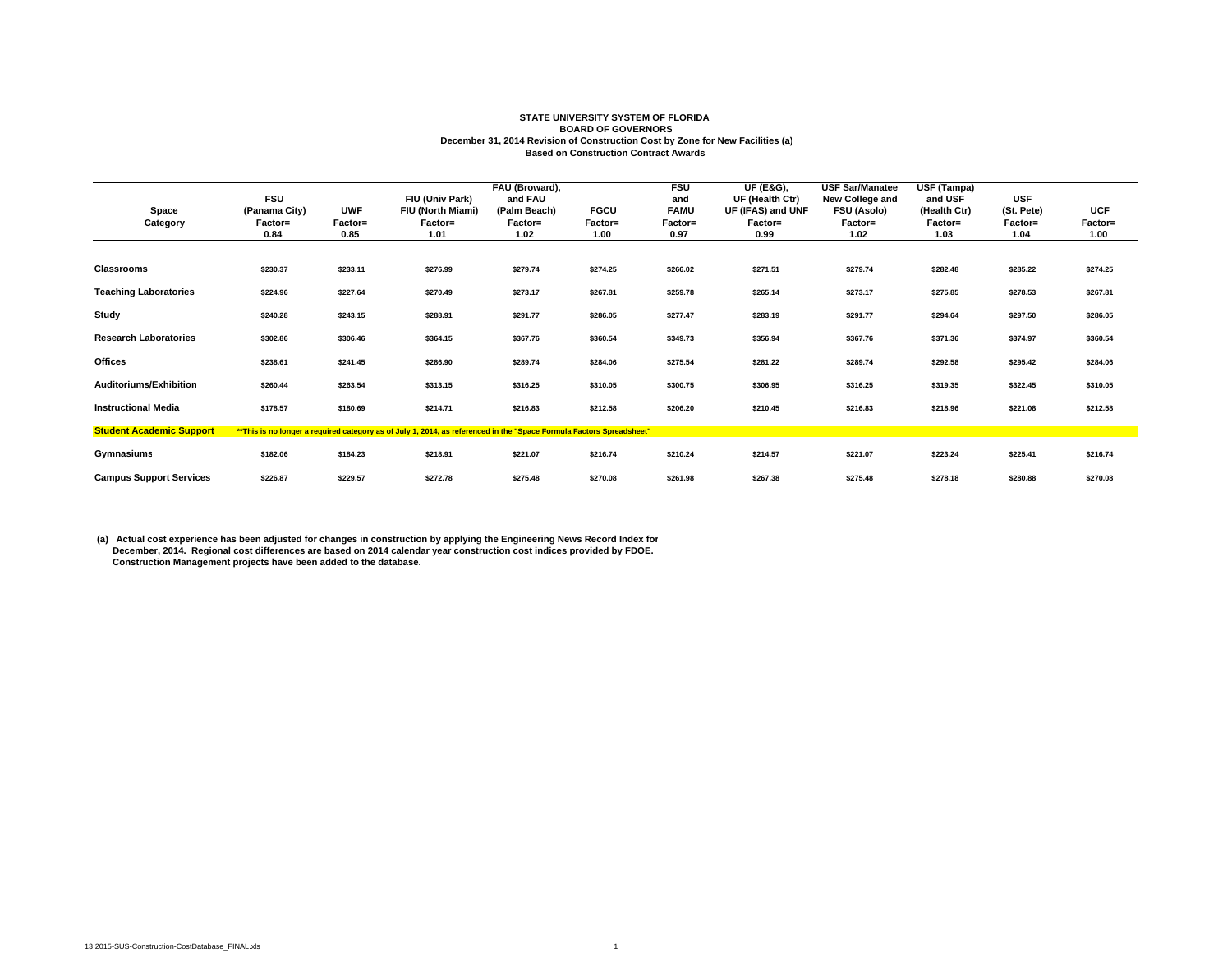#### **STATE UNIVERSITY SYSTEM OF FLORIDA BOARD OF GOVERNORS December 31, 2014 Revision of Project Cost by Zone for New Facilities (a) Based on Construction Contract Awards Plus Add-on Factors (a)**

| Space<br>Category               | <b>FSU</b><br>(Panama City)<br>Factor=<br>0.84 | <b>UWF</b><br>Factor=<br>0.86 | FIU (Univ Park)<br>FIU (North Miami)<br>Factor=<br>1.01                                                               | FAU (Broward),<br>and FAU<br>(Palm Beach)<br>Factor=<br>1.02 | <b>FGCU</b><br>Factor=<br>1.00 | <b>FSU</b><br>and<br><b>FAMU</b><br>Factor=<br>0.97 | <b>UF (E&amp;G),</b><br>UF (Health Ctr)<br>UF (IFAS) and UNF<br>Factor=<br>0.99 | <b>USF Sar/Manatee</b><br>New College and<br><b>FSU (Asolo)</b><br>Factor=<br>1.02 | USF (Tampa)<br>and USF<br>(Health Ctr)<br>Factor=<br>1.03 | <b>USF</b><br>(St. Pete)<br>Factor=<br>1.04 | <b>UCF</b><br><b>Factor=</b><br>1.00 |  |
|---------------------------------|------------------------------------------------|-------------------------------|-----------------------------------------------------------------------------------------------------------------------|--------------------------------------------------------------|--------------------------------|-----------------------------------------------------|---------------------------------------------------------------------------------|------------------------------------------------------------------------------------|-----------------------------------------------------------|---------------------------------------------|--------------------------------------|--|
|                                 |                                                |                               |                                                                                                                       |                                                              |                                |                                                     |                                                                                 |                                                                                    |                                                           |                                             |                                      |  |
| <b>Classrooms</b>               | \$277.14                                       | \$283.73                      | \$333.22                                                                                                              | \$336.52                                                     | \$329.92                       | \$320.03                                            | \$326.62                                                                        | \$336.52                                                                           | \$339.82                                                  | \$343.12                                    | \$329.92                             |  |
| <b>Teaching Laboratories</b>    | \$270.63                                       | \$277.07                      | \$325.40                                                                                                              | \$328.62                                                     | \$322.18                       | \$312.51                                            | \$318.96                                                                        | \$328.62                                                                           | \$331.84                                                  | \$335.07                                    | \$322.18                             |  |
| Study                           | \$289.06                                       | \$295.95                      | \$347.56                                                                                                              | \$351.00                                                     | \$344.12                       | \$333.80                                            | \$340.68                                                                        | \$351.00                                                                           | \$354.45                                                  | \$357.89                                    | \$344.12                             |  |
| <b>Research Laboratories</b>    | \$364.34                                       | \$373.01                      | \$438.07                                                                                                              | \$442.41                                                     | \$433.73                       | \$420.72                                            | \$429.40                                                                        | \$442.41                                                                           | \$446.75                                                  | \$451.08                                    | \$433.73                             |  |
| Offices                         | \$287.05                                       | \$293.88                      | \$345.14                                                                                                              | \$348.56                                                     | \$341.72                       | \$331.47                                            | \$338.31                                                                        | \$348.56                                                                           | \$351.98                                                  | \$355.39                                    | \$341.72                             |  |
| Auditoriums/Exhibition          | \$313.31                                       | \$320.77                      | \$376.72                                                                                                              | \$380.45                                                     | \$372.99                       | \$361.80                                            | \$369.26                                                                        | \$380.45                                                                           | \$384.18                                                  | \$387.91                                    | \$372.99                             |  |
| <b>Instructional Media</b>      | \$214.82                                       | \$219.93                      | \$258.29                                                                                                              | \$260.85                                                     | \$255.73                       | \$248.06                                            | \$253.18                                                                        | \$260.85                                                                           | \$263.41                                                  | \$265.96                                    | \$255.73                             |  |
| <b>Student Academic Support</b> |                                                |                               | ** This is no longer a required category as of July 1, 2014, as referenced in the "Space Formula Factors Spreadsheet" |                                                              |                                |                                                     |                                                                                 |                                                                                    |                                                           |                                             |                                      |  |
| Gymnasiums                      | \$219.02                                       | \$224.23                      | \$263.35                                                                                                              | \$265.95                                                     | \$260.74                       | \$252.92                                            | \$258.13                                                                        | \$265.95                                                                           | \$268.56                                                  | \$271.17                                    | \$260.74                             |  |
| <b>Campus Support Services</b>  | \$272.92                                       | \$279.42                      | \$328.16                                                                                                              | \$331.40                                                     | \$324.91                       | \$315.16                                            | \$321.66                                                                        | \$331.40                                                                           | \$334.65                                                  | \$337.90                                    | \$324.91                             |  |

**(a)** 

 **Actual cost experience has been adjusted for changes in construction by applying the Engineering News Record Index for December, 2014. Regional cost differences are based on 2014 calendar year construction cost indices provided by FDOE. Construction Management projects have been added to the database. A factor of 20.3 is included for BOG allowable add-ons such as inspections services, artwork, furnishings and equipment, contingency and professional fees**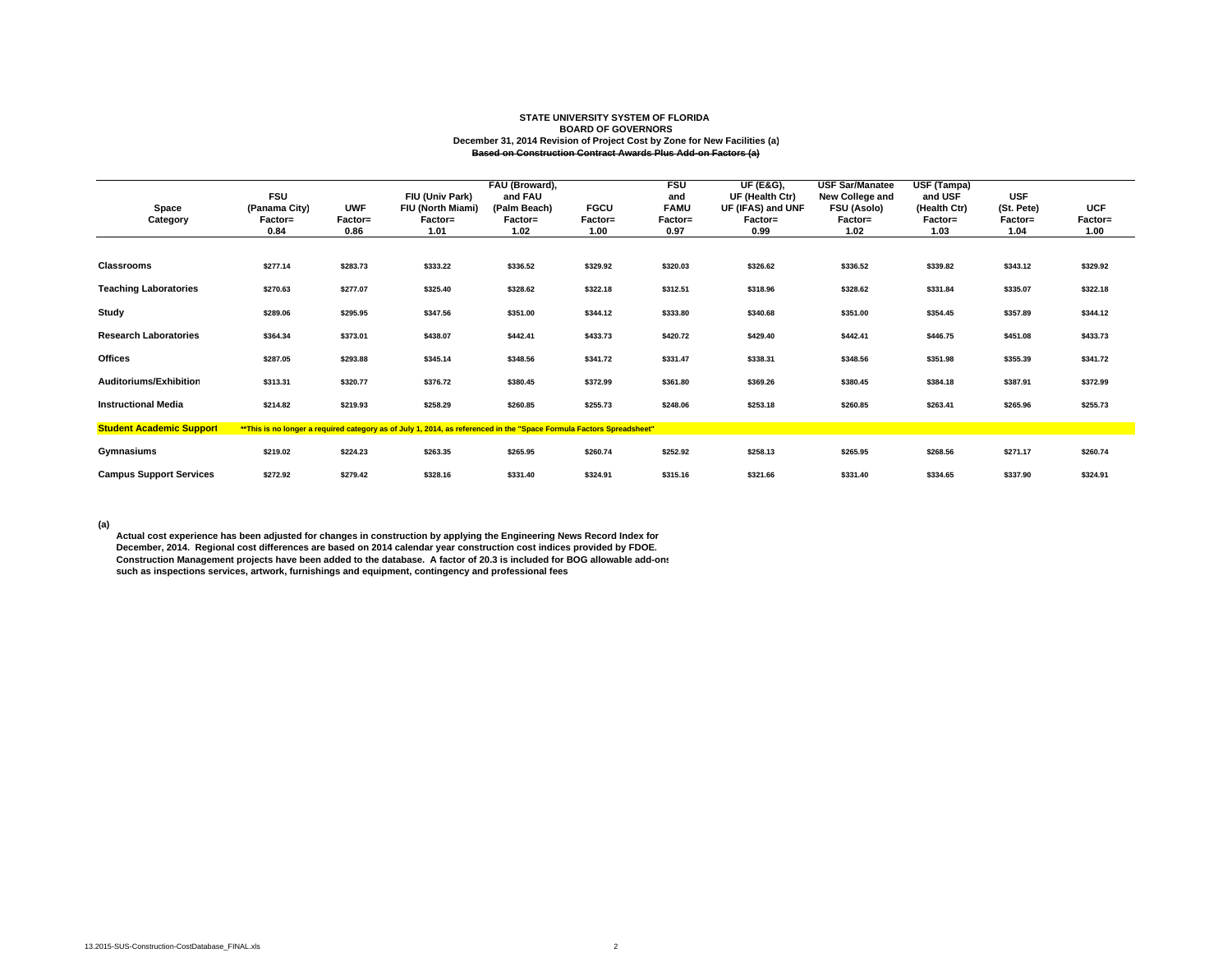## **BOARD OF GOVERNORS STATE UNIVERSITY SYSTEM OF FLORIDA 2014 Construction Cost Based on Projects from January 1, 2002 to December 31, 2014**

| <b>Space Type</b>                                                                             | <b>Const Cost</b><br>per GSF |
|-----------------------------------------------------------------------------------------------|------------------------------|
| Classrooms                                                                                    | \$274                        |
| <b>Teaching Labs</b>                                                                          | \$268                        |
| Study*                                                                                        | \$286                        |
| Research Labs                                                                                 | \$361                        |
| Offices                                                                                       | \$284                        |
| Auditorium/Exhibits                                                                           | \$310                        |
| Instructional Media*                                                                          | \$213                        |
| Student Academic Support ** This is no longer a required category as of July 1, 2014, as refe |                              |
| Gymnasium*                                                                                    | \$217                        |
| <b>Campus Support Services*</b>                                                               | \$270                        |

**NOTE: Actual cost experience (2002-2014) has been adjusted for changes in construction cost by applying the revised December, 2014 Engineering News Record index.**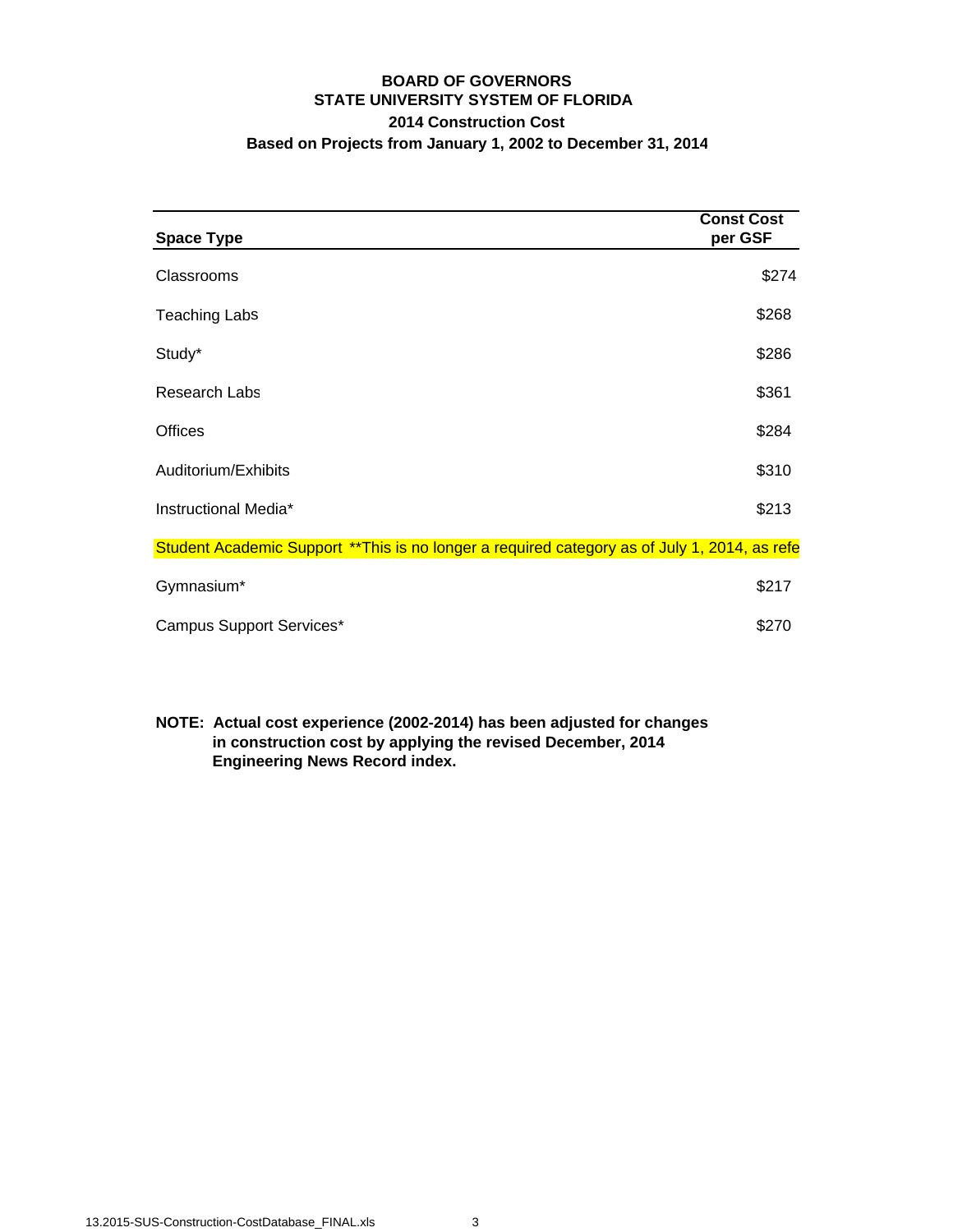#### **Construction Cost Workpapers**

#### **Based on Projects from January 1, 2002 to December 31, 2014**

**\*Bid costs collected up until 2011. Beginning in 2012 actual costs collected upon completion.**

|                   |                                                 | <b>Const Cost</b> | <b>Bid date prior</b> |                 |               |                 | <b>12/31 Const</b> |            |                    |
|-------------------|-------------------------------------------------|-------------------|-----------------------|-----------------|---------------|-----------------|--------------------|------------|--------------------|
| <b>Space Type</b> |                                                 | Per GSF           | to 2012.              |                 | December 2014 | <b>ENR Cost</b> | Cost               |            | <b>Const Costs</b> |
|                   |                                                 |                   | Certificate           |                 |               |                 |                    |            |                    |
|                   |                                                 |                   | of                    |                 |               |                 |                    |            |                    |
|                   |                                                 |                   | Occupancy             | ENR-            |               |                 |                    |            |                    |
|                   |                                                 |                   | date after            | <b>Month of</b> |               |                 |                    |            |                    |
| and Univ          | <b>Projects</b>                                 |                   | 2012                  | <b>CO</b>       | <b>ENR</b>    | Factor          | Per GSF            | <b>GSF</b> | in \$              |
|                   |                                                 | \$                |                       |                 |               |                 | \$                 |            | \$                 |
| <b>Classrooms</b> |                                                 |                   |                       |                 |               |                 |                    |            |                    |
| <b>USF</b>        | New College Fine Arts Gallery/Studio            | 97.37             | 04-97                 |                 |               |                 |                    |            |                    |
| <b>FAMU</b>       | General Classroom Building - Phase I            | 106.33            | Dec-96                |                 |               |                 |                    |            |                    |
| <b>UCF</b>        | Classroom Building - Phase I                    | 110.85            | <b>Jul-98</b>         |                 |               |                 |                    |            |                    |
| <b>UCF</b>        | Health and Public Affairs Building              | 110.11            | Feb-97                |                 |               |                 |                    |            |                    |
| <b>UWF</b>        | Science Lecture Lab/Demonstration Classrooms    | 112.12            | Feb-98                |                 |               |                 |                    |            |                    |
| <b>FGCU</b>       | Classroom Building/Academic 3                   | 119.49            | Dec-98                |                 |               |                 |                    |            |                    |
| <b>FAU</b>        | Life Long Learning Center Addition              | 111.69            | Mar-99                |                 |               |                 |                    |            |                    |
| UF                | Indian River Research & Education Center        | 150.29            | $Jun-00$              |                 |               |                 |                    |            |                    |
| <b>UCF</b>        | <b>Honors College</b>                           | 158.33            | Apr-01                |                 |               |                 |                    |            |                    |
| <b>UCF</b>        | Multi-Lingual Multi-Cultural Center             | 138.01            | Apr-01                |                 |               |                 |                    |            |                    |
| <b>UCF</b>        | <b>Teaching Center-Academy</b>                  | 129.78            | Aug-01                |                 |               |                 |                    |            |                    |
| <b>UF</b>         | <b>Accounting Classroom Building</b>            | 145.28            | Jan-02                | 3,581.00        | 5,480.00      | 1.53030         | 222.32             | 51,089     | 11,358,106         |
| <b>USF</b>        | Quinn Hall COBA Building Expansion              | 161.98            | $Dec-03$              | 3,757.00        | 5,480.00      | 1.45861         | 236.27             | 44,505     | 10,515,196         |
| <b>UWF</b>        | International House Village/Classroom Facility  | 146.10            | May-03                | 3,660.00        | 5,480.00      | 1.49727         | 218.75             | 14,401     | 3,150,219          |
| <b>FAU</b>        | College of Business                             | 155.82            | Apr-03                | 3,652.00        | 5,480.00      | 1.50055         | 233.82             | 55,447     | 12,964,618         |
| <b>FAMU</b>       | College of Law                                  | 132.03            | Feb-04                | 3,802.00        | 5,480.00      | 1.44135         | 190.30             | 160,385    | 30,521,266         |
| <b>USF</b>        | College of Nursing Expansion and Renovations    | 140.50            | Apr-04                | 3,908.00        | 5,480.00      | 1.40225         | 197.02             | 56,716     | 11,174,186         |
| <b>USF</b>        | USF-SM Instructional Facility Building          | 156.32            | Dec-04                | 4,123.00        | 5,480.00      | 1.32913         | 207.77             | 98.089     | 20,379,952         |
| <b>FAU</b>        | Louis & Anne Green Memory & Wellness Center     | 159.95            | $Dec-04$              | 4,123.00        | 5,480.00      | 1.32913         | 212.60             | 15,045     | 3,198,567          |
| <b>FGCU</b>       | <b>Health Education Center</b>                  | 199.66            | Mar-04                | 3,859.00        | 5,480.00      | 1.42006         | 283.53             | 8,072      | 2,288,654          |
| <b>UF</b>         | Whitney Center for Marine Studies               | 152.77            | Feb-05                | 4,116.00        | 5,480.00      | 1.33139         | 203.39             | 19,750     | 4,016,953          |
| <b>FSU</b>        | FSU New Classroom Building                      | 191.08            | Sep-05                | 4,242.00        | 5,480.00      | 1.29184         | 246.84             | 88,712     | 21,897,670         |
| <b>FIU</b>        | <b>Graduate School of Business</b>              | 229.01            | Aug-05                | 4,210.00        | 5,480.00      | 1.30166         | 298.09             | 87,824     | 26,179,456         |
| <b>FSU</b>        | Life Sciences                                   | 261.81            | $Dec-06$              | 4,441.00        | 5,480.00      | 1.23396         | 323.06             | 180,126    | 58,191,506         |
| <b>FAU</b>        | Port St. Lucie - Phase II Classroom Facility    | 250.24            | Nov-07                | 4,558.00        | 5,480.00      | 1.20228         | 300.85             | 31,077     | 9,349,515          |
| <b>FAU</b>        | COB Office Depot Center for Executive Education | 271.32            | Jun-07                | 4,471.00        | 5,480.00      | 1.22568         | 332.55             | 15,282     | 5,082,029          |
| <b>UNF</b>        | College of Education & Human Services           | 216.34            | Nov-07                | 4,558.00        | 5,480.00      | 1.20228         | 260.10             | 97,969     | 25,481,737         |
| <b>FGCU</b>       | <b>Engineering Building</b>                     | 255.02            | Oct-07                | 4,535.00        | 5,480.00      | 1.20838         | 308.17             | 70,000     | 21,571,900         |
| UF                | Hough Hall Graduate Studies Building            | 274.25            | Dec-08                | 4,797.00        | 5,480.00      | 1.14238         | 313.30             | 69,518     | 21,779,989         |
| <b>USF</b>        | USF-StP Science/Tech/General Academic           | 259.68            | <b>Jul-08</b>         | 4,723.00        | 5,480.00      | 1.16028         | 301.30             | 34,466     | 10,384,606         |
| <b>FGCU</b>       | Academic 7                                      | 263.82            | Nov-08                | 4,847.00        | 5,480.00      | 1.13060         | 298.27             | 61,000     | 18,194,470         |
| UF                | Dental Clinic - Naples                          | 250.58            | Jan-08                | 4,557.00        | 5,480.00      | 1.20255         | 301.34             | 21,535     | 6,489,357          |
| <b>UWF</b>        | Science & Technology                            | 236.29            | <b>Jun-08</b>         | 4,640.00        | 5,480.00      | 1.18103         | 279.07             | 94,719     | 26,433,231         |
| <b>NCF</b>        | New Academic Center                             | 240.92            | Feb-10                | 4,812.00        | 5,480.00      | 1.13882         | 274.37             | 35,622     | 9,773,608          |
| UF                | Research & Academic Center @ Lake Nona          | 404.75            | Feb-11                | 5,007.00        | 5,480.00      | 1.09447         | 442.99             | 114,329    | 50,646,604         |
| <b>UCF</b>        | Morgridge International Reading Center          | 209.84            | May-10                | 4,859.00        | 5,480.00      | 1.12780         | 236.65             | 16,726     | 3,958,208          |
| <b>UCF</b>        | Classroom Building II - ROTC                    | 242.12            | Nov-13                | 5,317.00        | 5,480.00      | 1.03066         | 249.55             | 79,998     | 19,963,501         |
|                   | <b>TOTAL</b>                                    |                   |                       |                 |               |                 |                    | 1,622,402  | 444,945,104        |

**Weighted Average Construction Cost for Classrooms \$274.25**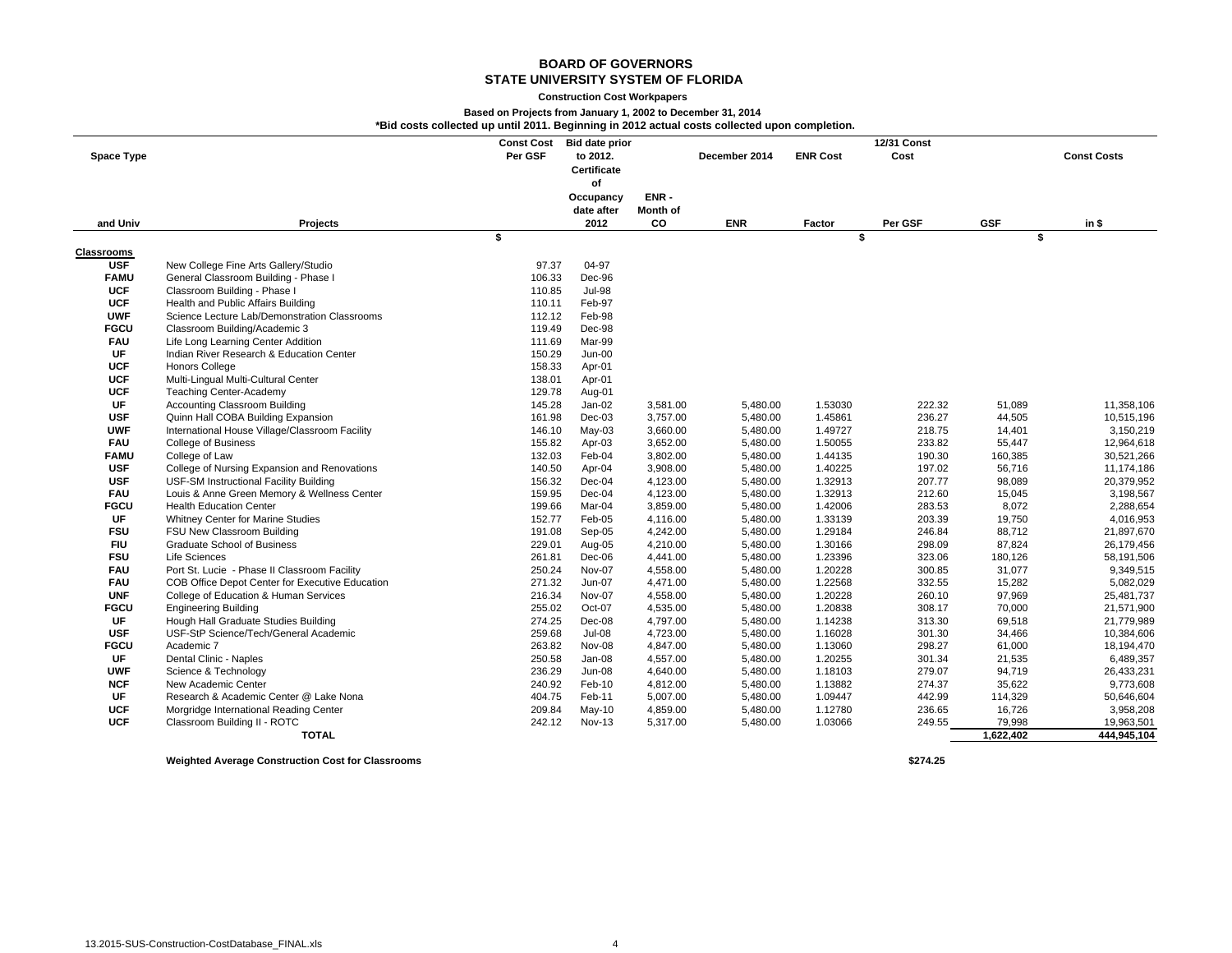#### **Construction Cost Workpapers**

### **Based on Projects from January 1, 2002 to December 31, 2014**

**\*Bid costs collected up until 2011. Beginning in 2012 actual costs collected upon completion.**

|                              |                                                        | <b>Const Cost</b> | <b>Bid date prior</b> |                 |               |                 | <b>12/31 Const</b> |            |                    |
|------------------------------|--------------------------------------------------------|-------------------|-----------------------|-----------------|---------------|-----------------|--------------------|------------|--------------------|
| <b>Space Type</b>            |                                                        | Per GSF           | to 2012.              |                 | December 2014 | <b>ENR Cost</b> | Cost               |            | <b>Const Costs</b> |
|                              |                                                        |                   | Certificate           |                 |               |                 |                    |            |                    |
|                              |                                                        |                   | of                    |                 |               |                 |                    |            |                    |
|                              |                                                        |                   | Occupancy             | ENR-            |               |                 |                    |            |                    |
|                              |                                                        |                   | date after            | <b>Month of</b> |               |                 |                    |            |                    |
| and Univ                     | <b>Projects</b>                                        |                   | 2012                  | CO              | <b>ENR</b>    | Factor          | Per GSF            | <b>GSF</b> | in \$              |
|                              |                                                        | \$                |                       |                 |               |                 | \$                 |            | \$                 |
| <b>Teaching Laboratories</b> |                                                        |                   |                       |                 |               |                 |                    |            |                    |
| <b>UCF</b>                   | Health and Public Affairs Building                     | 110.11            | Feb-97                |                 |               |                 |                    |            |                    |
| <b>FAU</b>                   | <b>Physical Sciences Building</b>                      | 132.74            | <b>Jun-96</b>         |                 |               |                 |                    |            |                    |
| <b>UWF</b>                   | Science Lecture Lab/Demonstration Classrooms           | 112.12            | Feb-98                |                 |               |                 |                    |            |                    |
| <b>FGCU</b>                  | Classroom Building/Academic 3                          | 119.49            | Dec-98                |                 |               |                 |                    |            |                    |
| <b>FAMU</b>                  | School of Business and Industry, West Wing             | 157.33            | Oct-00                |                 |               |                 |                    |            |                    |
| <b>FAMU</b>                  | Ware Rhaney Expansion/Remodeling                       | 163.41            | Oct-00                |                 |               |                 |                    |            |                    |
| <b>USF</b>                   | <b>Engineering Building III</b>                        | 176.08            | Sep-00                |                 |               |                 |                    |            |                    |
| <b>FGCU</b>                  | Science, Math & Technology Building                    | 143.22            | Feb-00                |                 |               |                 |                    |            |                    |
| <b>FIU</b>                   | School of Architecture                                 | 138.60            | May-01                |                 |               |                 |                    |            |                    |
| <b>UNF</b>                   | Science & Engineering                                  | 120.22            | Aug-01                |                 |               |                 |                    |            |                    |
| <b>FAMU</b>                  | School of Business & Industry, West Wing               | 136.68            | $Jan-01$              |                 |               |                 |                    |            |                    |
| <b>FGCU</b>                  | Academic 4 - Fine Arts                                 | 170.40            | Sep-01                |                 |               |                 |                    |            |                    |
| UF                           | M. E. Rinker Sr. Hall, School of Building Construction | 136.93            | Nov-01                |                 |               |                 |                    |            |                    |
| UF                           | <b>Constans Theatre Addition</b>                       | 133.06            | Jun-02                | 3,624.00        | 5,480.00      | 1.51214         | 201.20             | 45,840     | 9,223,008          |
| <b>FSU</b>                   | <b>Communications Building</b>                         | 129.62            | Apr-02                | 3,583.00        | 5,480.00      | 1.52944         | 198.24             | 158,553    | 31,431,547         |
| <b>FAMU</b>                  | School of Journalism, Media & Graphic Arts Building    | 132.75            | Sep-02                | 3,655.00        | 5,480.00      | 1.49932         | 199.04             | 104,500    | 20,799,680         |
| <b>FAU</b>                   | Louis & Anne Green Memory & Wellness Center            | 159.95            | Dec-04                | 4,123.00        | 5,480.00      | 1.32913         | 212.60             | 15,045     | 3,198,567          |
| <b>FIU</b>                   | Marine Biology                                         | 176.26            | Jun-04                | 3,996.00        | 5,480.00      | 1.37137         | 241.72             | 57,834     | 13,979,634         |
| UF                           | Whitney Center for Marine Studies                      | 152.77            | Feb-05                | 4,116.00        | 5,480.00      | 1.33139         | 203.39             | 19,750     | 4,016,953          |
| <b>FGCU</b>                  | <b>Hospitality Management</b>                          | 165.51            | Oct-07                | 4,535.00        | 5,480.00      | 1.20838         | 200.00             | 39,805     | 7,961,000          |
| <b>FGCU</b>                  | <b>Engineering Building</b>                            | 255.02            | Oct-07                | 4,535.00        | 5,480.00      | 1.20838         | 308.17             | 70,000     | 21,571,900         |
| <b>USF</b>                   | USF-StP Science/Tech/General Academic                  | 259.68            | $Jul-08$              | 4,723.00        | 5,480.00      | 1.16028         | 301.30             | 34,466     | 10,384,606         |
| <b>FIU</b>                   | College of Nursing&Health Sciences                     | 295.46            | Nov-08                | 4,847.00        | 5,480.00      | 1.13060         | 334.04             | 114,903    | 38,382,198         |
| <b>FGCU</b>                  | Academic 7                                             | 263.82            | Nov-08                | 4,847.00        | 5,480.00      | 1.13060         | 298.27             | 61,000     | 18,194,470         |
| <b>UCF</b>                   | Arts Complex II - Performance                          | 247.87            | Apr-09                | 4,761.00        | 5,480.00      | 1.15102         | 285.30             | 77,380     | 22,076,514         |
| <b>UWF</b>                   | Science & Technology                                   | 236.29            | <b>Jun-08</b>         | 4,640.00        | 5,480.00      | 1.18103         | 279.07             | 94,719     | 26,433,231         |
| <b>UNF</b>                   | Science & Humanities                                   | 278.27            | $Dec-10$              | 4,970.00        | 5,480.00      | 1.10262         | 306.83             | 121,798    | 37,371,280         |
| <b>FGCU</b>                  | Academic 8                                             | 215.52            | $Dec-10$              | 4,970.00        | 5,480.00      | 1.10262         | 237.63             | 69,275     | 16,461,818         |
| <b>USF</b>                   | Interdisciplinary Science Teaching & Research Facility | 273.98            | Sep-10                | 4,910.00        | 5,480.00      | 1.11609         | 305.78             | 238,516    | 72,933,422         |
|                              | <b>TOTAL</b>                                           |                   |                       |                 |               |                 |                    | 1,323,384  | 354,419,828        |
|                              |                                                        |                   |                       |                 |               |                 |                    |            |                    |

**Weighted Average Construction Cost for Teaching Laboratories \$267.81**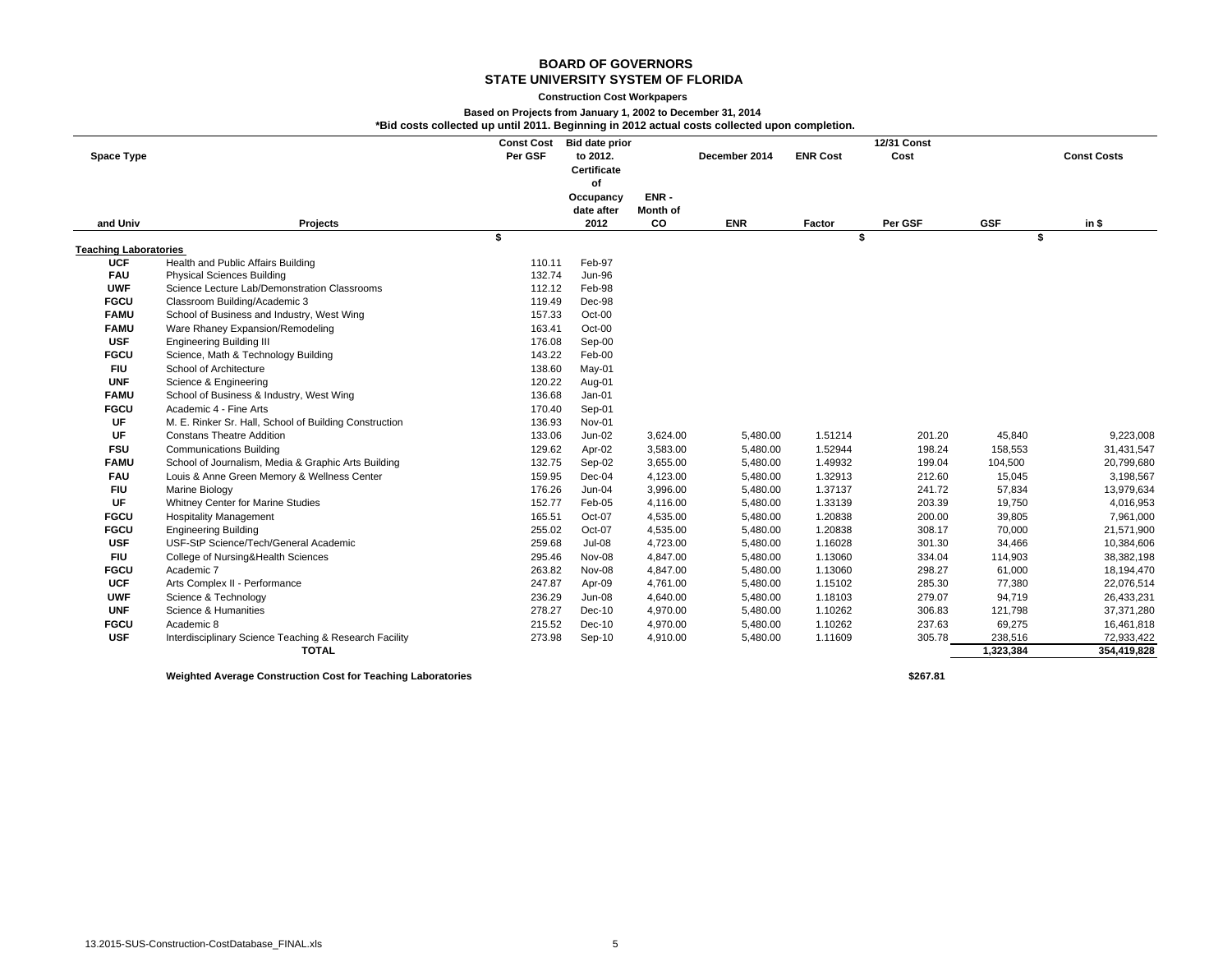#### **Construction Cost Workpapers**

#### **Based on Projects from January 1, 2002 to December 31, 2014 \*Bid costs collected up until 2011. Beginning in 2012 actual costs collected upon completion.**

| Space Type  |                                                | <b>Const Cost</b><br>Per GSF | <b>Bid date prior</b><br>to 2012.<br>Certificate<br>οf |                               | December 2014 | <b>ENR Cost</b> | <b>12/31 Const</b><br>Cost |            | <b>Const Costs</b> |
|-------------|------------------------------------------------|------------------------------|--------------------------------------------------------|-------------------------------|---------------|-----------------|----------------------------|------------|--------------------|
| and Univ    | <b>Projects</b>                                |                              | Occupancy<br>date after<br>2012                        | ENR-<br><b>Month of</b><br>CO | <b>ENR</b>    | Factor          | Per GSF                    | <b>GSF</b> | $in$ \$            |
|             |                                                |                              |                                                        |                               |               |                 |                            |            |                    |
|             |                                                |                              |                                                        |                               |               |                 |                            |            |                    |
| Study       |                                                |                              |                                                        |                               |               |                 |                            |            |                    |
| UF          | Engineering/Science Library Complex            | 80.89                        | 02-84                                                  |                               |               |                 |                            |            |                    |
| <b>USF</b>  | Sarasota Campus Branch Library                 | 62.31                        | $01 - 84$                                              | 2401.90                       | 5,480.00      | 2.28153         | 142.16                     | 78,403     | 11,145,770         |
| <b>FAMU</b> | Coleman Library Addition                       | 62.77                        | 04-88                                                  | 2595.88                       | 5,480.00      | 2.11104         | 132.51                     | 32,672     | 4,329,367          |
| UF          | J. Wayne Reitz Union                           | 180.87                       | $01 - 95$                                              | 3111.86                       | 5,480.00      | 1.76100         | 318.51                     | 19,500     | 6,210,945          |
| <b>FAMU</b> | Coleman Library Expansion Phase II             | 135.50                       | May-02                                                 | 3612.00                       | 5,480.00      | 1.51717         | 205.57                     | 47,100     | 9,682,347          |
| <b>FSU</b>  | <b>Tibbals Learning Center</b>                 | 208.60                       | Mar-03                                                 | 3649.00                       | 5,480.00      | 1.50178         | 313.28                     | 31,200     | 9,774,336          |
| <b>FAU</b>  | Jupiter Library Expansion & Classroom Building | 142.75                       | $Jun-03$                                               | 3677.00                       | 5,480.00      | 1.49035         | 212.74                     | 37,990     | 8,081,993          |
| <b>FIU</b>  | School of Law                                  | 174.41                       | Nov-04                                                 | 4,128.00                      | 5,480.00      | 1.32752         | 231.53                     | 153,768    | 35,601,905         |
| <b>UNF</b>  | Library Addition                               | 227.02                       | Apr-04                                                 | 3,908.00                      | 5,480.00      | 1.40225         | 318.34                     | 79,823     | 25,410,854         |
| <b>FSU</b>  | Tibbals Learning Center Phase II               | 202.22                       | Feb-10                                                 | 4,812.00                      | 5,480.00      | 1.13882         | 230.29                     | 24,220     | 5,577,624          |
| <b>FPU</b>  | Innovation, Science and Technology Building    | 440.56                       | $Jun-14$                                               | 5,375.00                      | 5,480.00      | 1.01953         | 449.17                     | 175,023    | 78,615,081         |
|             | TOTAL                                          |                              |                                                        |                               |               |                 |                            | 679,699    | 194,430,222        |

**Weighted Average Construction Cost for Study \$286.05**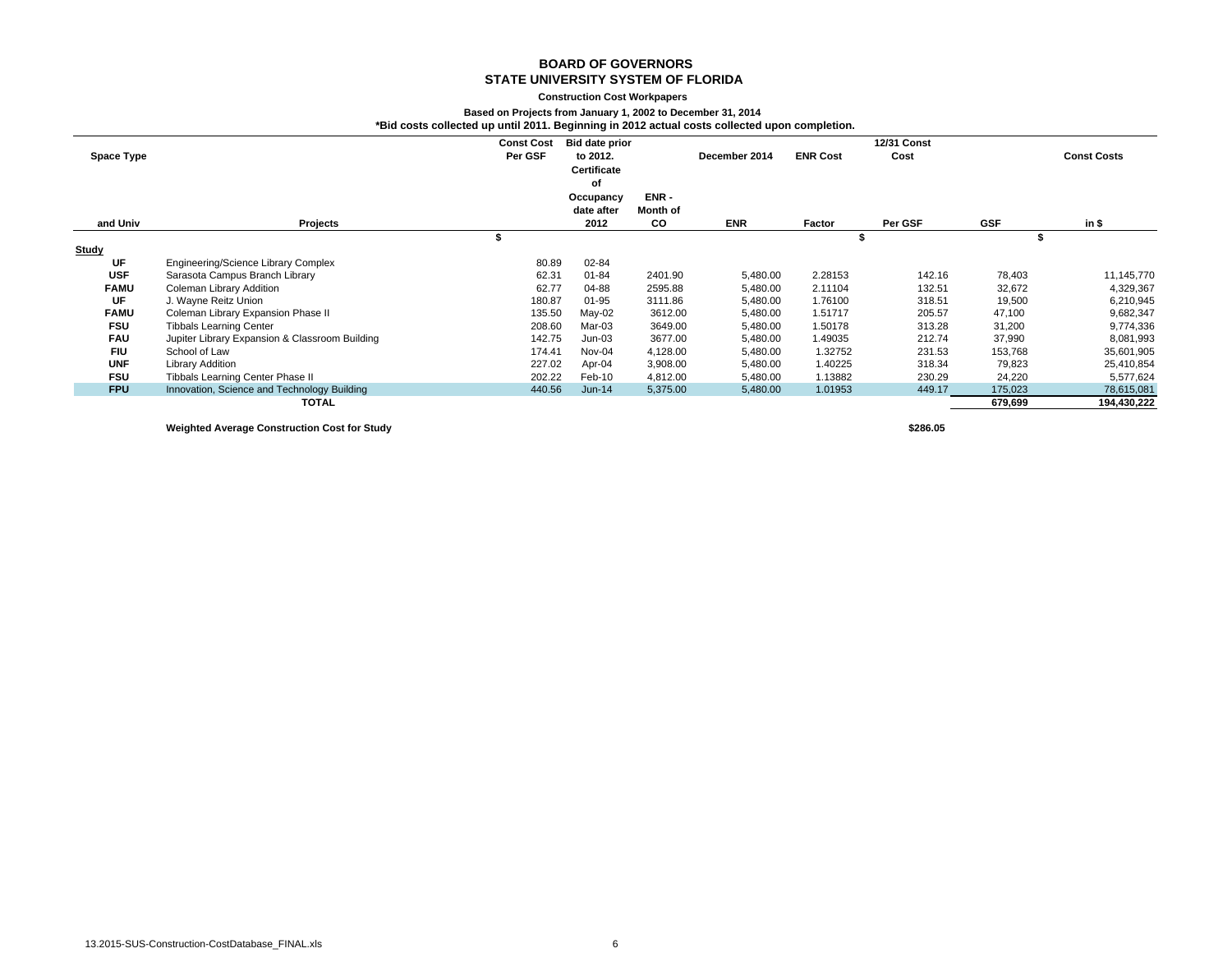#### **Construction Cost Workpapers**

### **Based on Projects from January 1, 2002 to December 31, 2014**

**\*Bid costs collected up until 2011. Beginning in 2012 actual costs collected upon completion.**

| Certificate<br>of<br>Occupancy<br>ENR-<br>date after<br>Month of<br><b>ENR</b><br><b>GSF</b><br>2012<br><b>CO</b><br>Per GSF<br>in \$<br>and Univ<br><b>Projects</b><br>Factor<br>\$<br>\$<br>\$<br><b>Research Laboratories</b><br><b>UWF</b><br>Archeology Conservatory and Museum<br>82.77<br>Dec-97<br><b>UF-IFAS</b><br>IFAS Aquatic Food Products Laboratory<br>155.59<br>Dec-95<br>UF<br><b>Brain Institute</b><br>169.97<br>Mar-96<br>UF<br>Physics Building<br>Mar-96<br>101.14<br>UF<br>Engineering Res. Cntr. For Part. Sci. & Tech.<br>139.41<br><b>Jun-97</b><br><b>UF-IFAS</b><br>Central Florida Combined REC, Apopka<br>198.95<br>May-98<br><b>USF</b><br><b>Pediatrics Research</b><br>202.27<br><b>Jul-98</b><br><b>USF</b><br><b>Health Sciences Research</b><br>157.58<br>Aug-96<br><b>UCF</b><br>Oct-99<br><b>Engineering Building II</b><br>144.28<br><b>USF</b><br>223.52<br>Jan-99<br>New College Marine Biology Building<br><b>FAU</b><br><b>Bio-Medical Science Center</b><br>Sep-00<br>164.60<br>UF<br>North Florida Research & Education Center, Phase II<br>158.24<br>Aug-00<br><b>UCF</b><br>Center for Public Safety<br>116.85<br>Jun-00<br><b>UCF</b><br><b>Biological Sciences Annex</b><br>138.86<br>Feb-01<br><b>FAMU</b><br><b>Pharmacy Building</b><br>149.74<br>Oct-01<br><b>FAU</b><br>Life Behavioral Science Complex<br>Feb-01<br>120.06<br><b>FAMU</b><br>Pharmacy Building & Pharmaceutical Research Center<br>1.50096<br>252.97<br>21,755,420<br>168.54<br>Aug-02<br>3,651.00<br>5,480.00<br>86,000<br>Life Behavioral Science Complex Phase II<br>95.34<br><b>FAU</b><br>Oct-02<br>3,648.00<br>5,480.00<br>1.50219<br>143.22<br>64,589<br>9,250,437<br><b>FSU</b><br>Medical School/Basic Sciences Complex<br>176.32<br>3,745.00<br>5,480.00<br>1.46328<br>258.00<br>299,092<br>77, 165, 736<br>$May-03$<br><b>USF</b><br>Natural & Environmental Science Building<br>198.97<br>Apr-03<br>3,652.00<br>5,480.00<br>1.50055<br>298.57<br>75,592<br>22,569,503<br><b>FSU</b><br>Oct-04<br>1.32720<br>284.35<br>52.513.189<br>Psychology Center Phase 1 and 2<br>214.25<br>4,129.00<br>5,480.00<br>184,678<br><b>USF</b><br>5,480.00<br>1.36556<br>340.56<br>5,189,113<br>Nanotechnology 1 Facility<br>249.39<br>$Jul-04$<br>4,013.00<br>15,237<br>13,756,719<br><b>FAU</b><br>FAU/Scripps Joint Use Facility<br>238.56<br>Apr-04<br>3,956.00<br>5,480.00<br>1.38524<br>330.46<br>41,629<br><b>UCF</b><br><b>Engineering Building III</b><br>Apr-04<br>3,956.00<br>5,480.00<br>1.38524<br>230.74<br>114,000<br>26,304,360<br>166.57<br>UF<br>4,127.00<br>5,480.00<br>1.32784<br>369.29<br>3,163,338<br>Powell Structures and Materials Testing Laboratory<br>278.12<br>Mar-05<br>8,566<br><b>FSU</b><br>4,242.00<br>70,660,907<br>New Chemistry Research Building<br>380.16<br>Sep-05<br>5,480.00<br>1.29184<br>491.11<br>143,880<br><b>FAU</b><br>FAU/HBOI Marine Science Partnership<br>207.18<br>$Jan-05$<br>4,112.00<br>5,480.00<br>1.33268<br>276.10<br>40,919<br>11,297,736<br>UF<br>$Jul-06$<br>663.27<br>Nanoscale Research Facility<br>527.23<br>4,356.00<br>5,480.00<br>1.25803<br>51,000<br>33,826,770<br>UF<br>Indian River REC Biological and Agricultural Research<br>358.86<br>Oct-06<br>4,431.00<br>5,480.00<br>1.23674<br>443.81<br>9,175<br>4,071,957<br>1.23396<br><b>FSU</b><br>Psychology Building Phase II<br>271.14<br>Dec-06<br>4,441.00<br>5,480.00<br>334.58<br>101,183<br>33,853,808<br><b>FSU</b><br><b>Life Sciences</b><br>261.81<br>Dec-06<br>4,441.00<br>5,480.00<br>1.23396<br>323.06<br>58,191,506<br>180,126<br>UF<br><b>Biomedical Sciences Building</b><br>427.26<br>Nov-07<br>4,558.00<br>5,480.00<br>1.20228<br>513.69<br>163,000<br>83,731,470<br><b>FSU</b><br>Materials Research Building<br>318.54<br><b>Jun-07</b><br>4,471.00<br>5,480.00<br>1.22568<br>390.43<br>46,245<br>18,055,435<br><b>UCF</b><br><b>Bio Medical Science Center</b><br>347.12<br><b>Jun-07</b><br>4,471.00<br>5,480.00<br>1.22568<br>425.46<br>199,269<br>84,780,989<br><b>UCF</b><br>Physical Science Building<br>Oct-07<br>4,535.00<br>5,480.00<br>1.20838<br>388.64<br>57,917<br>22,508,863<br>321.62<br>UF<br>Pathogen Research Facility<br>453.06<br>Mar-08<br>4,571.00<br>5,480.00<br>1.19886<br>543.15<br>90,000<br>48,883,500<br><b>UCF</b><br>Hazardous Waste Expansion<br>Jul-08<br>4,723.00<br>5,480.00<br>1.16028<br>190.53<br>7,000<br>1,333,710<br>164.21<br><b>USF</b><br>Jul-08<br>5,480.00<br>USF-StP Science/Tech/General Academic<br>259.68<br>4,723.00<br>1.16028<br>301.30<br>34,466<br>10,384,606<br><b>UCF</b><br>Physical Science Building Phase II<br>256.72<br><b>Jul-09</b><br>4,762.00<br>5,480.00<br>1.15078<br>295.43<br>74,710<br>22,071,575<br><b>USF</b><br>Visual and Performing Arts Teaching Facility<br>359.06<br>113,535<br>40,765,877<br>313.33<br>Jan-09<br>4,782.00<br>5,480.00<br>1.14596<br><b>FSU</b><br>Aeropropulsion Mechatronics and Energy Building<br>412.36<br>$Jul-10$<br>4,910.00<br>5,480.00<br>1.11609<br>460.23<br>60,337<br>27,768,898<br><b>USF</b><br>Interdisciplinary Science Teaching & Research Facility<br>273.98<br>Sep-10<br>305.78<br>72,933,422<br>4,910.00<br>5,480.00<br>1.11609<br>238,516<br>UF<br>Research & Academic Center @ Lake Nona<br>404.75<br>5,480.00<br>1.09447<br>442.99<br>114,329<br>50,646,604<br>Feb-11<br>5,007.00<br>UF<br><b>Cellulosic Ethanol Plant</b><br>Oct-10<br>5,480.00<br>1.10774<br>1174.28<br>18,906<br>22,200,938<br>1060.07<br>4,947.00<br>949,636,386<br>2,633,896<br><b>TOTAL</b> |                   | <b>Const Cost</b> | <b>Bid date prior</b> |               |                 | <b>12/31 Const</b> |                    |
|---------------------------------------------------------------------------------------------------------------------------------------------------------------------------------------------------------------------------------------------------------------------------------------------------------------------------------------------------------------------------------------------------------------------------------------------------------------------------------------------------------------------------------------------------------------------------------------------------------------------------------------------------------------------------------------------------------------------------------------------------------------------------------------------------------------------------------------------------------------------------------------------------------------------------------------------------------------------------------------------------------------------------------------------------------------------------------------------------------------------------------------------------------------------------------------------------------------------------------------------------------------------------------------------------------------------------------------------------------------------------------------------------------------------------------------------------------------------------------------------------------------------------------------------------------------------------------------------------------------------------------------------------------------------------------------------------------------------------------------------------------------------------------------------------------------------------------------------------------------------------------------------------------------------------------------------------------------------------------------------------------------------------------------------------------------------------------------------------------------------------------------------------------------------------------------------------------------------------------------------------------------------------------------------------------------------------------------------------------------------------------------------------------------------------------------------------------------------------------------------------------------------------------------------------------------------------------------------------------------------------------------------------------------------------------------------------------------------------------------------------------------------------------------------------------------------------------------------------------------------------------------------------------------------------------------------------------------------------------------------------------------------------------------------------------------------------------------------------------------------------------------------------------------------------------------------------------------------------------------------------------------------------------------------------------------------------------------------------------------------------------------------------------------------------------------------------------------------------------------------------------------------------------------------------------------------------------------------------------------------------------------------------------------------------------------------------------------------------------------------------------------------------------------------------------------------------------------------------------------------------------------------------------------------------------------------------------------------------------------------------------------------------------------------------------------------------------------------------------------------------------------------------------------------------------------------------------------------------------------------------------------------------------------------------------------------------------------------------------------------------------------------------------------------------------------------------------------------------------------------------------------------------------------------------------------------------------------------------------------------------------------------------------------------------------------------------------------------------------------------------------------------------------------------------------------------------------------------------------------------------------------------------------------------------------------------------------------------------------------------------------------------------------------------------------------------------------------------------------------------------------------------------------------------------------------------------------------------------------------------------------------------------------------------------------------------------------------------------------------------------------------------------------------------------------------------------------------------------------------------------------------------------------------------------------|-------------------|-------------------|-----------------------|---------------|-----------------|--------------------|--------------------|
|                                                                                                                                                                                                                                                                                                                                                                                                                                                                                                                                                                                                                                                                                                                                                                                                                                                                                                                                                                                                                                                                                                                                                                                                                                                                                                                                                                                                                                                                                                                                                                                                                                                                                                                                                                                                                                                                                                                                                                                                                                                                                                                                                                                                                                                                                                                                                                                                                                                                                                                                                                                                                                                                                                                                                                                                                                                                                                                                                                                                                                                                                                                                                                                                                                                                                                                                                                                                                                                                                                                                                                                                                                                                                                                                                                                                                                                                                                                                                                                                                                                                                                                                                                                                                                                                                                                                                                                                                                                                                                                                                                                                                                                                                                                                                                                                                                                                                                                                                                                                                                                                                                                                                                                                                                                                                                                                                                                                                                                                                                                                                         | <b>Space Type</b> | Per GSF           | to 2012.              | December 2014 | <b>ENR Cost</b> | Cost               | <b>Const Costs</b> |
|                                                                                                                                                                                                                                                                                                                                                                                                                                                                                                                                                                                                                                                                                                                                                                                                                                                                                                                                                                                                                                                                                                                                                                                                                                                                                                                                                                                                                                                                                                                                                                                                                                                                                                                                                                                                                                                                                                                                                                                                                                                                                                                                                                                                                                                                                                                                                                                                                                                                                                                                                                                                                                                                                                                                                                                                                                                                                                                                                                                                                                                                                                                                                                                                                                                                                                                                                                                                                                                                                                                                                                                                                                                                                                                                                                                                                                                                                                                                                                                                                                                                                                                                                                                                                                                                                                                                                                                                                                                                                                                                                                                                                                                                                                                                                                                                                                                                                                                                                                                                                                                                                                                                                                                                                                                                                                                                                                                                                                                                                                                                                         |                   |                   |                       |               |                 |                    |                    |
|                                                                                                                                                                                                                                                                                                                                                                                                                                                                                                                                                                                                                                                                                                                                                                                                                                                                                                                                                                                                                                                                                                                                                                                                                                                                                                                                                                                                                                                                                                                                                                                                                                                                                                                                                                                                                                                                                                                                                                                                                                                                                                                                                                                                                                                                                                                                                                                                                                                                                                                                                                                                                                                                                                                                                                                                                                                                                                                                                                                                                                                                                                                                                                                                                                                                                                                                                                                                                                                                                                                                                                                                                                                                                                                                                                                                                                                                                                                                                                                                                                                                                                                                                                                                                                                                                                                                                                                                                                                                                                                                                                                                                                                                                                                                                                                                                                                                                                                                                                                                                                                                                                                                                                                                                                                                                                                                                                                                                                                                                                                                                         |                   |                   |                       |               |                 |                    |                    |
|                                                                                                                                                                                                                                                                                                                                                                                                                                                                                                                                                                                                                                                                                                                                                                                                                                                                                                                                                                                                                                                                                                                                                                                                                                                                                                                                                                                                                                                                                                                                                                                                                                                                                                                                                                                                                                                                                                                                                                                                                                                                                                                                                                                                                                                                                                                                                                                                                                                                                                                                                                                                                                                                                                                                                                                                                                                                                                                                                                                                                                                                                                                                                                                                                                                                                                                                                                                                                                                                                                                                                                                                                                                                                                                                                                                                                                                                                                                                                                                                                                                                                                                                                                                                                                                                                                                                                                                                                                                                                                                                                                                                                                                                                                                                                                                                                                                                                                                                                                                                                                                                                                                                                                                                                                                                                                                                                                                                                                                                                                                                                         |                   |                   |                       |               |                 |                    |                    |
|                                                                                                                                                                                                                                                                                                                                                                                                                                                                                                                                                                                                                                                                                                                                                                                                                                                                                                                                                                                                                                                                                                                                                                                                                                                                                                                                                                                                                                                                                                                                                                                                                                                                                                                                                                                                                                                                                                                                                                                                                                                                                                                                                                                                                                                                                                                                                                                                                                                                                                                                                                                                                                                                                                                                                                                                                                                                                                                                                                                                                                                                                                                                                                                                                                                                                                                                                                                                                                                                                                                                                                                                                                                                                                                                                                                                                                                                                                                                                                                                                                                                                                                                                                                                                                                                                                                                                                                                                                                                                                                                                                                                                                                                                                                                                                                                                                                                                                                                                                                                                                                                                                                                                                                                                                                                                                                                                                                                                                                                                                                                                         |                   |                   |                       |               |                 |                    |                    |
|                                                                                                                                                                                                                                                                                                                                                                                                                                                                                                                                                                                                                                                                                                                                                                                                                                                                                                                                                                                                                                                                                                                                                                                                                                                                                                                                                                                                                                                                                                                                                                                                                                                                                                                                                                                                                                                                                                                                                                                                                                                                                                                                                                                                                                                                                                                                                                                                                                                                                                                                                                                                                                                                                                                                                                                                                                                                                                                                                                                                                                                                                                                                                                                                                                                                                                                                                                                                                                                                                                                                                                                                                                                                                                                                                                                                                                                                                                                                                                                                                                                                                                                                                                                                                                                                                                                                                                                                                                                                                                                                                                                                                                                                                                                                                                                                                                                                                                                                                                                                                                                                                                                                                                                                                                                                                                                                                                                                                                                                                                                                                         |                   |                   |                       |               |                 |                    |                    |
|                                                                                                                                                                                                                                                                                                                                                                                                                                                                                                                                                                                                                                                                                                                                                                                                                                                                                                                                                                                                                                                                                                                                                                                                                                                                                                                                                                                                                                                                                                                                                                                                                                                                                                                                                                                                                                                                                                                                                                                                                                                                                                                                                                                                                                                                                                                                                                                                                                                                                                                                                                                                                                                                                                                                                                                                                                                                                                                                                                                                                                                                                                                                                                                                                                                                                                                                                                                                                                                                                                                                                                                                                                                                                                                                                                                                                                                                                                                                                                                                                                                                                                                                                                                                                                                                                                                                                                                                                                                                                                                                                                                                                                                                                                                                                                                                                                                                                                                                                                                                                                                                                                                                                                                                                                                                                                                                                                                                                                                                                                                                                         |                   |                   |                       |               |                 |                    |                    |
|                                                                                                                                                                                                                                                                                                                                                                                                                                                                                                                                                                                                                                                                                                                                                                                                                                                                                                                                                                                                                                                                                                                                                                                                                                                                                                                                                                                                                                                                                                                                                                                                                                                                                                                                                                                                                                                                                                                                                                                                                                                                                                                                                                                                                                                                                                                                                                                                                                                                                                                                                                                                                                                                                                                                                                                                                                                                                                                                                                                                                                                                                                                                                                                                                                                                                                                                                                                                                                                                                                                                                                                                                                                                                                                                                                                                                                                                                                                                                                                                                                                                                                                                                                                                                                                                                                                                                                                                                                                                                                                                                                                                                                                                                                                                                                                                                                                                                                                                                                                                                                                                                                                                                                                                                                                                                                                                                                                                                                                                                                                                                         |                   |                   |                       |               |                 |                    |                    |
|                                                                                                                                                                                                                                                                                                                                                                                                                                                                                                                                                                                                                                                                                                                                                                                                                                                                                                                                                                                                                                                                                                                                                                                                                                                                                                                                                                                                                                                                                                                                                                                                                                                                                                                                                                                                                                                                                                                                                                                                                                                                                                                                                                                                                                                                                                                                                                                                                                                                                                                                                                                                                                                                                                                                                                                                                                                                                                                                                                                                                                                                                                                                                                                                                                                                                                                                                                                                                                                                                                                                                                                                                                                                                                                                                                                                                                                                                                                                                                                                                                                                                                                                                                                                                                                                                                                                                                                                                                                                                                                                                                                                                                                                                                                                                                                                                                                                                                                                                                                                                                                                                                                                                                                                                                                                                                                                                                                                                                                                                                                                                         |                   |                   |                       |               |                 |                    |                    |
|                                                                                                                                                                                                                                                                                                                                                                                                                                                                                                                                                                                                                                                                                                                                                                                                                                                                                                                                                                                                                                                                                                                                                                                                                                                                                                                                                                                                                                                                                                                                                                                                                                                                                                                                                                                                                                                                                                                                                                                                                                                                                                                                                                                                                                                                                                                                                                                                                                                                                                                                                                                                                                                                                                                                                                                                                                                                                                                                                                                                                                                                                                                                                                                                                                                                                                                                                                                                                                                                                                                                                                                                                                                                                                                                                                                                                                                                                                                                                                                                                                                                                                                                                                                                                                                                                                                                                                                                                                                                                                                                                                                                                                                                                                                                                                                                                                                                                                                                                                                                                                                                                                                                                                                                                                                                                                                                                                                                                                                                                                                                                         |                   |                   |                       |               |                 |                    |                    |
|                                                                                                                                                                                                                                                                                                                                                                                                                                                                                                                                                                                                                                                                                                                                                                                                                                                                                                                                                                                                                                                                                                                                                                                                                                                                                                                                                                                                                                                                                                                                                                                                                                                                                                                                                                                                                                                                                                                                                                                                                                                                                                                                                                                                                                                                                                                                                                                                                                                                                                                                                                                                                                                                                                                                                                                                                                                                                                                                                                                                                                                                                                                                                                                                                                                                                                                                                                                                                                                                                                                                                                                                                                                                                                                                                                                                                                                                                                                                                                                                                                                                                                                                                                                                                                                                                                                                                                                                                                                                                                                                                                                                                                                                                                                                                                                                                                                                                                                                                                                                                                                                                                                                                                                                                                                                                                                                                                                                                                                                                                                                                         |                   |                   |                       |               |                 |                    |                    |
|                                                                                                                                                                                                                                                                                                                                                                                                                                                                                                                                                                                                                                                                                                                                                                                                                                                                                                                                                                                                                                                                                                                                                                                                                                                                                                                                                                                                                                                                                                                                                                                                                                                                                                                                                                                                                                                                                                                                                                                                                                                                                                                                                                                                                                                                                                                                                                                                                                                                                                                                                                                                                                                                                                                                                                                                                                                                                                                                                                                                                                                                                                                                                                                                                                                                                                                                                                                                                                                                                                                                                                                                                                                                                                                                                                                                                                                                                                                                                                                                                                                                                                                                                                                                                                                                                                                                                                                                                                                                                                                                                                                                                                                                                                                                                                                                                                                                                                                                                                                                                                                                                                                                                                                                                                                                                                                                                                                                                                                                                                                                                         |                   |                   |                       |               |                 |                    |                    |
|                                                                                                                                                                                                                                                                                                                                                                                                                                                                                                                                                                                                                                                                                                                                                                                                                                                                                                                                                                                                                                                                                                                                                                                                                                                                                                                                                                                                                                                                                                                                                                                                                                                                                                                                                                                                                                                                                                                                                                                                                                                                                                                                                                                                                                                                                                                                                                                                                                                                                                                                                                                                                                                                                                                                                                                                                                                                                                                                                                                                                                                                                                                                                                                                                                                                                                                                                                                                                                                                                                                                                                                                                                                                                                                                                                                                                                                                                                                                                                                                                                                                                                                                                                                                                                                                                                                                                                                                                                                                                                                                                                                                                                                                                                                                                                                                                                                                                                                                                                                                                                                                                                                                                                                                                                                                                                                                                                                                                                                                                                                                                         |                   |                   |                       |               |                 |                    |                    |
|                                                                                                                                                                                                                                                                                                                                                                                                                                                                                                                                                                                                                                                                                                                                                                                                                                                                                                                                                                                                                                                                                                                                                                                                                                                                                                                                                                                                                                                                                                                                                                                                                                                                                                                                                                                                                                                                                                                                                                                                                                                                                                                                                                                                                                                                                                                                                                                                                                                                                                                                                                                                                                                                                                                                                                                                                                                                                                                                                                                                                                                                                                                                                                                                                                                                                                                                                                                                                                                                                                                                                                                                                                                                                                                                                                                                                                                                                                                                                                                                                                                                                                                                                                                                                                                                                                                                                                                                                                                                                                                                                                                                                                                                                                                                                                                                                                                                                                                                                                                                                                                                                                                                                                                                                                                                                                                                                                                                                                                                                                                                                         |                   |                   |                       |               |                 |                    |                    |
|                                                                                                                                                                                                                                                                                                                                                                                                                                                                                                                                                                                                                                                                                                                                                                                                                                                                                                                                                                                                                                                                                                                                                                                                                                                                                                                                                                                                                                                                                                                                                                                                                                                                                                                                                                                                                                                                                                                                                                                                                                                                                                                                                                                                                                                                                                                                                                                                                                                                                                                                                                                                                                                                                                                                                                                                                                                                                                                                                                                                                                                                                                                                                                                                                                                                                                                                                                                                                                                                                                                                                                                                                                                                                                                                                                                                                                                                                                                                                                                                                                                                                                                                                                                                                                                                                                                                                                                                                                                                                                                                                                                                                                                                                                                                                                                                                                                                                                                                                                                                                                                                                                                                                                                                                                                                                                                                                                                                                                                                                                                                                         |                   |                   |                       |               |                 |                    |                    |
|                                                                                                                                                                                                                                                                                                                                                                                                                                                                                                                                                                                                                                                                                                                                                                                                                                                                                                                                                                                                                                                                                                                                                                                                                                                                                                                                                                                                                                                                                                                                                                                                                                                                                                                                                                                                                                                                                                                                                                                                                                                                                                                                                                                                                                                                                                                                                                                                                                                                                                                                                                                                                                                                                                                                                                                                                                                                                                                                                                                                                                                                                                                                                                                                                                                                                                                                                                                                                                                                                                                                                                                                                                                                                                                                                                                                                                                                                                                                                                                                                                                                                                                                                                                                                                                                                                                                                                                                                                                                                                                                                                                                                                                                                                                                                                                                                                                                                                                                                                                                                                                                                                                                                                                                                                                                                                                                                                                                                                                                                                                                                         |                   |                   |                       |               |                 |                    |                    |
|                                                                                                                                                                                                                                                                                                                                                                                                                                                                                                                                                                                                                                                                                                                                                                                                                                                                                                                                                                                                                                                                                                                                                                                                                                                                                                                                                                                                                                                                                                                                                                                                                                                                                                                                                                                                                                                                                                                                                                                                                                                                                                                                                                                                                                                                                                                                                                                                                                                                                                                                                                                                                                                                                                                                                                                                                                                                                                                                                                                                                                                                                                                                                                                                                                                                                                                                                                                                                                                                                                                                                                                                                                                                                                                                                                                                                                                                                                                                                                                                                                                                                                                                                                                                                                                                                                                                                                                                                                                                                                                                                                                                                                                                                                                                                                                                                                                                                                                                                                                                                                                                                                                                                                                                                                                                                                                                                                                                                                                                                                                                                         |                   |                   |                       |               |                 |                    |                    |
|                                                                                                                                                                                                                                                                                                                                                                                                                                                                                                                                                                                                                                                                                                                                                                                                                                                                                                                                                                                                                                                                                                                                                                                                                                                                                                                                                                                                                                                                                                                                                                                                                                                                                                                                                                                                                                                                                                                                                                                                                                                                                                                                                                                                                                                                                                                                                                                                                                                                                                                                                                                                                                                                                                                                                                                                                                                                                                                                                                                                                                                                                                                                                                                                                                                                                                                                                                                                                                                                                                                                                                                                                                                                                                                                                                                                                                                                                                                                                                                                                                                                                                                                                                                                                                                                                                                                                                                                                                                                                                                                                                                                                                                                                                                                                                                                                                                                                                                                                                                                                                                                                                                                                                                                                                                                                                                                                                                                                                                                                                                                                         |                   |                   |                       |               |                 |                    |                    |
|                                                                                                                                                                                                                                                                                                                                                                                                                                                                                                                                                                                                                                                                                                                                                                                                                                                                                                                                                                                                                                                                                                                                                                                                                                                                                                                                                                                                                                                                                                                                                                                                                                                                                                                                                                                                                                                                                                                                                                                                                                                                                                                                                                                                                                                                                                                                                                                                                                                                                                                                                                                                                                                                                                                                                                                                                                                                                                                                                                                                                                                                                                                                                                                                                                                                                                                                                                                                                                                                                                                                                                                                                                                                                                                                                                                                                                                                                                                                                                                                                                                                                                                                                                                                                                                                                                                                                                                                                                                                                                                                                                                                                                                                                                                                                                                                                                                                                                                                                                                                                                                                                                                                                                                                                                                                                                                                                                                                                                                                                                                                                         |                   |                   |                       |               |                 |                    |                    |
|                                                                                                                                                                                                                                                                                                                                                                                                                                                                                                                                                                                                                                                                                                                                                                                                                                                                                                                                                                                                                                                                                                                                                                                                                                                                                                                                                                                                                                                                                                                                                                                                                                                                                                                                                                                                                                                                                                                                                                                                                                                                                                                                                                                                                                                                                                                                                                                                                                                                                                                                                                                                                                                                                                                                                                                                                                                                                                                                                                                                                                                                                                                                                                                                                                                                                                                                                                                                                                                                                                                                                                                                                                                                                                                                                                                                                                                                                                                                                                                                                                                                                                                                                                                                                                                                                                                                                                                                                                                                                                                                                                                                                                                                                                                                                                                                                                                                                                                                                                                                                                                                                                                                                                                                                                                                                                                                                                                                                                                                                                                                                         |                   |                   |                       |               |                 |                    |                    |
|                                                                                                                                                                                                                                                                                                                                                                                                                                                                                                                                                                                                                                                                                                                                                                                                                                                                                                                                                                                                                                                                                                                                                                                                                                                                                                                                                                                                                                                                                                                                                                                                                                                                                                                                                                                                                                                                                                                                                                                                                                                                                                                                                                                                                                                                                                                                                                                                                                                                                                                                                                                                                                                                                                                                                                                                                                                                                                                                                                                                                                                                                                                                                                                                                                                                                                                                                                                                                                                                                                                                                                                                                                                                                                                                                                                                                                                                                                                                                                                                                                                                                                                                                                                                                                                                                                                                                                                                                                                                                                                                                                                                                                                                                                                                                                                                                                                                                                                                                                                                                                                                                                                                                                                                                                                                                                                                                                                                                                                                                                                                                         |                   |                   |                       |               |                 |                    |                    |
|                                                                                                                                                                                                                                                                                                                                                                                                                                                                                                                                                                                                                                                                                                                                                                                                                                                                                                                                                                                                                                                                                                                                                                                                                                                                                                                                                                                                                                                                                                                                                                                                                                                                                                                                                                                                                                                                                                                                                                                                                                                                                                                                                                                                                                                                                                                                                                                                                                                                                                                                                                                                                                                                                                                                                                                                                                                                                                                                                                                                                                                                                                                                                                                                                                                                                                                                                                                                                                                                                                                                                                                                                                                                                                                                                                                                                                                                                                                                                                                                                                                                                                                                                                                                                                                                                                                                                                                                                                                                                                                                                                                                                                                                                                                                                                                                                                                                                                                                                                                                                                                                                                                                                                                                                                                                                                                                                                                                                                                                                                                                                         |                   |                   |                       |               |                 |                    |                    |
|                                                                                                                                                                                                                                                                                                                                                                                                                                                                                                                                                                                                                                                                                                                                                                                                                                                                                                                                                                                                                                                                                                                                                                                                                                                                                                                                                                                                                                                                                                                                                                                                                                                                                                                                                                                                                                                                                                                                                                                                                                                                                                                                                                                                                                                                                                                                                                                                                                                                                                                                                                                                                                                                                                                                                                                                                                                                                                                                                                                                                                                                                                                                                                                                                                                                                                                                                                                                                                                                                                                                                                                                                                                                                                                                                                                                                                                                                                                                                                                                                                                                                                                                                                                                                                                                                                                                                                                                                                                                                                                                                                                                                                                                                                                                                                                                                                                                                                                                                                                                                                                                                                                                                                                                                                                                                                                                                                                                                                                                                                                                                         |                   |                   |                       |               |                 |                    |                    |
|                                                                                                                                                                                                                                                                                                                                                                                                                                                                                                                                                                                                                                                                                                                                                                                                                                                                                                                                                                                                                                                                                                                                                                                                                                                                                                                                                                                                                                                                                                                                                                                                                                                                                                                                                                                                                                                                                                                                                                                                                                                                                                                                                                                                                                                                                                                                                                                                                                                                                                                                                                                                                                                                                                                                                                                                                                                                                                                                                                                                                                                                                                                                                                                                                                                                                                                                                                                                                                                                                                                                                                                                                                                                                                                                                                                                                                                                                                                                                                                                                                                                                                                                                                                                                                                                                                                                                                                                                                                                                                                                                                                                                                                                                                                                                                                                                                                                                                                                                                                                                                                                                                                                                                                                                                                                                                                                                                                                                                                                                                                                                         |                   |                   |                       |               |                 |                    |                    |
|                                                                                                                                                                                                                                                                                                                                                                                                                                                                                                                                                                                                                                                                                                                                                                                                                                                                                                                                                                                                                                                                                                                                                                                                                                                                                                                                                                                                                                                                                                                                                                                                                                                                                                                                                                                                                                                                                                                                                                                                                                                                                                                                                                                                                                                                                                                                                                                                                                                                                                                                                                                                                                                                                                                                                                                                                                                                                                                                                                                                                                                                                                                                                                                                                                                                                                                                                                                                                                                                                                                                                                                                                                                                                                                                                                                                                                                                                                                                                                                                                                                                                                                                                                                                                                                                                                                                                                                                                                                                                                                                                                                                                                                                                                                                                                                                                                                                                                                                                                                                                                                                                                                                                                                                                                                                                                                                                                                                                                                                                                                                                         |                   |                   |                       |               |                 |                    |                    |
|                                                                                                                                                                                                                                                                                                                                                                                                                                                                                                                                                                                                                                                                                                                                                                                                                                                                                                                                                                                                                                                                                                                                                                                                                                                                                                                                                                                                                                                                                                                                                                                                                                                                                                                                                                                                                                                                                                                                                                                                                                                                                                                                                                                                                                                                                                                                                                                                                                                                                                                                                                                                                                                                                                                                                                                                                                                                                                                                                                                                                                                                                                                                                                                                                                                                                                                                                                                                                                                                                                                                                                                                                                                                                                                                                                                                                                                                                                                                                                                                                                                                                                                                                                                                                                                                                                                                                                                                                                                                                                                                                                                                                                                                                                                                                                                                                                                                                                                                                                                                                                                                                                                                                                                                                                                                                                                                                                                                                                                                                                                                                         |                   |                   |                       |               |                 |                    |                    |
|                                                                                                                                                                                                                                                                                                                                                                                                                                                                                                                                                                                                                                                                                                                                                                                                                                                                                                                                                                                                                                                                                                                                                                                                                                                                                                                                                                                                                                                                                                                                                                                                                                                                                                                                                                                                                                                                                                                                                                                                                                                                                                                                                                                                                                                                                                                                                                                                                                                                                                                                                                                                                                                                                                                                                                                                                                                                                                                                                                                                                                                                                                                                                                                                                                                                                                                                                                                                                                                                                                                                                                                                                                                                                                                                                                                                                                                                                                                                                                                                                                                                                                                                                                                                                                                                                                                                                                                                                                                                                                                                                                                                                                                                                                                                                                                                                                                                                                                                                                                                                                                                                                                                                                                                                                                                                                                                                                                                                                                                                                                                                         |                   |                   |                       |               |                 |                    |                    |
|                                                                                                                                                                                                                                                                                                                                                                                                                                                                                                                                                                                                                                                                                                                                                                                                                                                                                                                                                                                                                                                                                                                                                                                                                                                                                                                                                                                                                                                                                                                                                                                                                                                                                                                                                                                                                                                                                                                                                                                                                                                                                                                                                                                                                                                                                                                                                                                                                                                                                                                                                                                                                                                                                                                                                                                                                                                                                                                                                                                                                                                                                                                                                                                                                                                                                                                                                                                                                                                                                                                                                                                                                                                                                                                                                                                                                                                                                                                                                                                                                                                                                                                                                                                                                                                                                                                                                                                                                                                                                                                                                                                                                                                                                                                                                                                                                                                                                                                                                                                                                                                                                                                                                                                                                                                                                                                                                                                                                                                                                                                                                         |                   |                   |                       |               |                 |                    |                    |
|                                                                                                                                                                                                                                                                                                                                                                                                                                                                                                                                                                                                                                                                                                                                                                                                                                                                                                                                                                                                                                                                                                                                                                                                                                                                                                                                                                                                                                                                                                                                                                                                                                                                                                                                                                                                                                                                                                                                                                                                                                                                                                                                                                                                                                                                                                                                                                                                                                                                                                                                                                                                                                                                                                                                                                                                                                                                                                                                                                                                                                                                                                                                                                                                                                                                                                                                                                                                                                                                                                                                                                                                                                                                                                                                                                                                                                                                                                                                                                                                                                                                                                                                                                                                                                                                                                                                                                                                                                                                                                                                                                                                                                                                                                                                                                                                                                                                                                                                                                                                                                                                                                                                                                                                                                                                                                                                                                                                                                                                                                                                                         |                   |                   |                       |               |                 |                    |                    |
|                                                                                                                                                                                                                                                                                                                                                                                                                                                                                                                                                                                                                                                                                                                                                                                                                                                                                                                                                                                                                                                                                                                                                                                                                                                                                                                                                                                                                                                                                                                                                                                                                                                                                                                                                                                                                                                                                                                                                                                                                                                                                                                                                                                                                                                                                                                                                                                                                                                                                                                                                                                                                                                                                                                                                                                                                                                                                                                                                                                                                                                                                                                                                                                                                                                                                                                                                                                                                                                                                                                                                                                                                                                                                                                                                                                                                                                                                                                                                                                                                                                                                                                                                                                                                                                                                                                                                                                                                                                                                                                                                                                                                                                                                                                                                                                                                                                                                                                                                                                                                                                                                                                                                                                                                                                                                                                                                                                                                                                                                                                                                         |                   |                   |                       |               |                 |                    |                    |
|                                                                                                                                                                                                                                                                                                                                                                                                                                                                                                                                                                                                                                                                                                                                                                                                                                                                                                                                                                                                                                                                                                                                                                                                                                                                                                                                                                                                                                                                                                                                                                                                                                                                                                                                                                                                                                                                                                                                                                                                                                                                                                                                                                                                                                                                                                                                                                                                                                                                                                                                                                                                                                                                                                                                                                                                                                                                                                                                                                                                                                                                                                                                                                                                                                                                                                                                                                                                                                                                                                                                                                                                                                                                                                                                                                                                                                                                                                                                                                                                                                                                                                                                                                                                                                                                                                                                                                                                                                                                                                                                                                                                                                                                                                                                                                                                                                                                                                                                                                                                                                                                                                                                                                                                                                                                                                                                                                                                                                                                                                                                                         |                   |                   |                       |               |                 |                    |                    |
|                                                                                                                                                                                                                                                                                                                                                                                                                                                                                                                                                                                                                                                                                                                                                                                                                                                                                                                                                                                                                                                                                                                                                                                                                                                                                                                                                                                                                                                                                                                                                                                                                                                                                                                                                                                                                                                                                                                                                                                                                                                                                                                                                                                                                                                                                                                                                                                                                                                                                                                                                                                                                                                                                                                                                                                                                                                                                                                                                                                                                                                                                                                                                                                                                                                                                                                                                                                                                                                                                                                                                                                                                                                                                                                                                                                                                                                                                                                                                                                                                                                                                                                                                                                                                                                                                                                                                                                                                                                                                                                                                                                                                                                                                                                                                                                                                                                                                                                                                                                                                                                                                                                                                                                                                                                                                                                                                                                                                                                                                                                                                         |                   |                   |                       |               |                 |                    |                    |
|                                                                                                                                                                                                                                                                                                                                                                                                                                                                                                                                                                                                                                                                                                                                                                                                                                                                                                                                                                                                                                                                                                                                                                                                                                                                                                                                                                                                                                                                                                                                                                                                                                                                                                                                                                                                                                                                                                                                                                                                                                                                                                                                                                                                                                                                                                                                                                                                                                                                                                                                                                                                                                                                                                                                                                                                                                                                                                                                                                                                                                                                                                                                                                                                                                                                                                                                                                                                                                                                                                                                                                                                                                                                                                                                                                                                                                                                                                                                                                                                                                                                                                                                                                                                                                                                                                                                                                                                                                                                                                                                                                                                                                                                                                                                                                                                                                                                                                                                                                                                                                                                                                                                                                                                                                                                                                                                                                                                                                                                                                                                                         |                   |                   |                       |               |                 |                    |                    |
|                                                                                                                                                                                                                                                                                                                                                                                                                                                                                                                                                                                                                                                                                                                                                                                                                                                                                                                                                                                                                                                                                                                                                                                                                                                                                                                                                                                                                                                                                                                                                                                                                                                                                                                                                                                                                                                                                                                                                                                                                                                                                                                                                                                                                                                                                                                                                                                                                                                                                                                                                                                                                                                                                                                                                                                                                                                                                                                                                                                                                                                                                                                                                                                                                                                                                                                                                                                                                                                                                                                                                                                                                                                                                                                                                                                                                                                                                                                                                                                                                                                                                                                                                                                                                                                                                                                                                                                                                                                                                                                                                                                                                                                                                                                                                                                                                                                                                                                                                                                                                                                                                                                                                                                                                                                                                                                                                                                                                                                                                                                                                         |                   |                   |                       |               |                 |                    |                    |
|                                                                                                                                                                                                                                                                                                                                                                                                                                                                                                                                                                                                                                                                                                                                                                                                                                                                                                                                                                                                                                                                                                                                                                                                                                                                                                                                                                                                                                                                                                                                                                                                                                                                                                                                                                                                                                                                                                                                                                                                                                                                                                                                                                                                                                                                                                                                                                                                                                                                                                                                                                                                                                                                                                                                                                                                                                                                                                                                                                                                                                                                                                                                                                                                                                                                                                                                                                                                                                                                                                                                                                                                                                                                                                                                                                                                                                                                                                                                                                                                                                                                                                                                                                                                                                                                                                                                                                                                                                                                                                                                                                                                                                                                                                                                                                                                                                                                                                                                                                                                                                                                                                                                                                                                                                                                                                                                                                                                                                                                                                                                                         |                   |                   |                       |               |                 |                    |                    |
|                                                                                                                                                                                                                                                                                                                                                                                                                                                                                                                                                                                                                                                                                                                                                                                                                                                                                                                                                                                                                                                                                                                                                                                                                                                                                                                                                                                                                                                                                                                                                                                                                                                                                                                                                                                                                                                                                                                                                                                                                                                                                                                                                                                                                                                                                                                                                                                                                                                                                                                                                                                                                                                                                                                                                                                                                                                                                                                                                                                                                                                                                                                                                                                                                                                                                                                                                                                                                                                                                                                                                                                                                                                                                                                                                                                                                                                                                                                                                                                                                                                                                                                                                                                                                                                                                                                                                                                                                                                                                                                                                                                                                                                                                                                                                                                                                                                                                                                                                                                                                                                                                                                                                                                                                                                                                                                                                                                                                                                                                                                                                         |                   |                   |                       |               |                 |                    |                    |
|                                                                                                                                                                                                                                                                                                                                                                                                                                                                                                                                                                                                                                                                                                                                                                                                                                                                                                                                                                                                                                                                                                                                                                                                                                                                                                                                                                                                                                                                                                                                                                                                                                                                                                                                                                                                                                                                                                                                                                                                                                                                                                                                                                                                                                                                                                                                                                                                                                                                                                                                                                                                                                                                                                                                                                                                                                                                                                                                                                                                                                                                                                                                                                                                                                                                                                                                                                                                                                                                                                                                                                                                                                                                                                                                                                                                                                                                                                                                                                                                                                                                                                                                                                                                                                                                                                                                                                                                                                                                                                                                                                                                                                                                                                                                                                                                                                                                                                                                                                                                                                                                                                                                                                                                                                                                                                                                                                                                                                                                                                                                                         |                   |                   |                       |               |                 |                    |                    |
|                                                                                                                                                                                                                                                                                                                                                                                                                                                                                                                                                                                                                                                                                                                                                                                                                                                                                                                                                                                                                                                                                                                                                                                                                                                                                                                                                                                                                                                                                                                                                                                                                                                                                                                                                                                                                                                                                                                                                                                                                                                                                                                                                                                                                                                                                                                                                                                                                                                                                                                                                                                                                                                                                                                                                                                                                                                                                                                                                                                                                                                                                                                                                                                                                                                                                                                                                                                                                                                                                                                                                                                                                                                                                                                                                                                                                                                                                                                                                                                                                                                                                                                                                                                                                                                                                                                                                                                                                                                                                                                                                                                                                                                                                                                                                                                                                                                                                                                                                                                                                                                                                                                                                                                                                                                                                                                                                                                                                                                                                                                                                         |                   |                   |                       |               |                 |                    |                    |
|                                                                                                                                                                                                                                                                                                                                                                                                                                                                                                                                                                                                                                                                                                                                                                                                                                                                                                                                                                                                                                                                                                                                                                                                                                                                                                                                                                                                                                                                                                                                                                                                                                                                                                                                                                                                                                                                                                                                                                                                                                                                                                                                                                                                                                                                                                                                                                                                                                                                                                                                                                                                                                                                                                                                                                                                                                                                                                                                                                                                                                                                                                                                                                                                                                                                                                                                                                                                                                                                                                                                                                                                                                                                                                                                                                                                                                                                                                                                                                                                                                                                                                                                                                                                                                                                                                                                                                                                                                                                                                                                                                                                                                                                                                                                                                                                                                                                                                                                                                                                                                                                                                                                                                                                                                                                                                                                                                                                                                                                                                                                                         |                   |                   |                       |               |                 |                    |                    |
|                                                                                                                                                                                                                                                                                                                                                                                                                                                                                                                                                                                                                                                                                                                                                                                                                                                                                                                                                                                                                                                                                                                                                                                                                                                                                                                                                                                                                                                                                                                                                                                                                                                                                                                                                                                                                                                                                                                                                                                                                                                                                                                                                                                                                                                                                                                                                                                                                                                                                                                                                                                                                                                                                                                                                                                                                                                                                                                                                                                                                                                                                                                                                                                                                                                                                                                                                                                                                                                                                                                                                                                                                                                                                                                                                                                                                                                                                                                                                                                                                                                                                                                                                                                                                                                                                                                                                                                                                                                                                                                                                                                                                                                                                                                                                                                                                                                                                                                                                                                                                                                                                                                                                                                                                                                                                                                                                                                                                                                                                                                                                         |                   |                   |                       |               |                 |                    |                    |
|                                                                                                                                                                                                                                                                                                                                                                                                                                                                                                                                                                                                                                                                                                                                                                                                                                                                                                                                                                                                                                                                                                                                                                                                                                                                                                                                                                                                                                                                                                                                                                                                                                                                                                                                                                                                                                                                                                                                                                                                                                                                                                                                                                                                                                                                                                                                                                                                                                                                                                                                                                                                                                                                                                                                                                                                                                                                                                                                                                                                                                                                                                                                                                                                                                                                                                                                                                                                                                                                                                                                                                                                                                                                                                                                                                                                                                                                                                                                                                                                                                                                                                                                                                                                                                                                                                                                                                                                                                                                                                                                                                                                                                                                                                                                                                                                                                                                                                                                                                                                                                                                                                                                                                                                                                                                                                                                                                                                                                                                                                                                                         |                   |                   |                       |               |                 |                    |                    |
|                                                                                                                                                                                                                                                                                                                                                                                                                                                                                                                                                                                                                                                                                                                                                                                                                                                                                                                                                                                                                                                                                                                                                                                                                                                                                                                                                                                                                                                                                                                                                                                                                                                                                                                                                                                                                                                                                                                                                                                                                                                                                                                                                                                                                                                                                                                                                                                                                                                                                                                                                                                                                                                                                                                                                                                                                                                                                                                                                                                                                                                                                                                                                                                                                                                                                                                                                                                                                                                                                                                                                                                                                                                                                                                                                                                                                                                                                                                                                                                                                                                                                                                                                                                                                                                                                                                                                                                                                                                                                                                                                                                                                                                                                                                                                                                                                                                                                                                                                                                                                                                                                                                                                                                                                                                                                                                                                                                                                                                                                                                                                         |                   |                   |                       |               |                 |                    |                    |
|                                                                                                                                                                                                                                                                                                                                                                                                                                                                                                                                                                                                                                                                                                                                                                                                                                                                                                                                                                                                                                                                                                                                                                                                                                                                                                                                                                                                                                                                                                                                                                                                                                                                                                                                                                                                                                                                                                                                                                                                                                                                                                                                                                                                                                                                                                                                                                                                                                                                                                                                                                                                                                                                                                                                                                                                                                                                                                                                                                                                                                                                                                                                                                                                                                                                                                                                                                                                                                                                                                                                                                                                                                                                                                                                                                                                                                                                                                                                                                                                                                                                                                                                                                                                                                                                                                                                                                                                                                                                                                                                                                                                                                                                                                                                                                                                                                                                                                                                                                                                                                                                                                                                                                                                                                                                                                                                                                                                                                                                                                                                                         |                   |                   |                       |               |                 |                    |                    |
|                                                                                                                                                                                                                                                                                                                                                                                                                                                                                                                                                                                                                                                                                                                                                                                                                                                                                                                                                                                                                                                                                                                                                                                                                                                                                                                                                                                                                                                                                                                                                                                                                                                                                                                                                                                                                                                                                                                                                                                                                                                                                                                                                                                                                                                                                                                                                                                                                                                                                                                                                                                                                                                                                                                                                                                                                                                                                                                                                                                                                                                                                                                                                                                                                                                                                                                                                                                                                                                                                                                                                                                                                                                                                                                                                                                                                                                                                                                                                                                                                                                                                                                                                                                                                                                                                                                                                                                                                                                                                                                                                                                                                                                                                                                                                                                                                                                                                                                                                                                                                                                                                                                                                                                                                                                                                                                                                                                                                                                                                                                                                         |                   |                   |                       |               |                 |                    |                    |
|                                                                                                                                                                                                                                                                                                                                                                                                                                                                                                                                                                                                                                                                                                                                                                                                                                                                                                                                                                                                                                                                                                                                                                                                                                                                                                                                                                                                                                                                                                                                                                                                                                                                                                                                                                                                                                                                                                                                                                                                                                                                                                                                                                                                                                                                                                                                                                                                                                                                                                                                                                                                                                                                                                                                                                                                                                                                                                                                                                                                                                                                                                                                                                                                                                                                                                                                                                                                                                                                                                                                                                                                                                                                                                                                                                                                                                                                                                                                                                                                                                                                                                                                                                                                                                                                                                                                                                                                                                                                                                                                                                                                                                                                                                                                                                                                                                                                                                                                                                                                                                                                                                                                                                                                                                                                                                                                                                                                                                                                                                                                                         |                   |                   |                       |               |                 |                    |                    |
|                                                                                                                                                                                                                                                                                                                                                                                                                                                                                                                                                                                                                                                                                                                                                                                                                                                                                                                                                                                                                                                                                                                                                                                                                                                                                                                                                                                                                                                                                                                                                                                                                                                                                                                                                                                                                                                                                                                                                                                                                                                                                                                                                                                                                                                                                                                                                                                                                                                                                                                                                                                                                                                                                                                                                                                                                                                                                                                                                                                                                                                                                                                                                                                                                                                                                                                                                                                                                                                                                                                                                                                                                                                                                                                                                                                                                                                                                                                                                                                                                                                                                                                                                                                                                                                                                                                                                                                                                                                                                                                                                                                                                                                                                                                                                                                                                                                                                                                                                                                                                                                                                                                                                                                                                                                                                                                                                                                                                                                                                                                                                         |                   |                   |                       |               |                 |                    |                    |
|                                                                                                                                                                                                                                                                                                                                                                                                                                                                                                                                                                                                                                                                                                                                                                                                                                                                                                                                                                                                                                                                                                                                                                                                                                                                                                                                                                                                                                                                                                                                                                                                                                                                                                                                                                                                                                                                                                                                                                                                                                                                                                                                                                                                                                                                                                                                                                                                                                                                                                                                                                                                                                                                                                                                                                                                                                                                                                                                                                                                                                                                                                                                                                                                                                                                                                                                                                                                                                                                                                                                                                                                                                                                                                                                                                                                                                                                                                                                                                                                                                                                                                                                                                                                                                                                                                                                                                                                                                                                                                                                                                                                                                                                                                                                                                                                                                                                                                                                                                                                                                                                                                                                                                                                                                                                                                                                                                                                                                                                                                                                                         |                   |                   |                       |               |                 |                    |                    |
|                                                                                                                                                                                                                                                                                                                                                                                                                                                                                                                                                                                                                                                                                                                                                                                                                                                                                                                                                                                                                                                                                                                                                                                                                                                                                                                                                                                                                                                                                                                                                                                                                                                                                                                                                                                                                                                                                                                                                                                                                                                                                                                                                                                                                                                                                                                                                                                                                                                                                                                                                                                                                                                                                                                                                                                                                                                                                                                                                                                                                                                                                                                                                                                                                                                                                                                                                                                                                                                                                                                                                                                                                                                                                                                                                                                                                                                                                                                                                                                                                                                                                                                                                                                                                                                                                                                                                                                                                                                                                                                                                                                                                                                                                                                                                                                                                                                                                                                                                                                                                                                                                                                                                                                                                                                                                                                                                                                                                                                                                                                                                         |                   |                   |                       |               |                 |                    |                    |
|                                                                                                                                                                                                                                                                                                                                                                                                                                                                                                                                                                                                                                                                                                                                                                                                                                                                                                                                                                                                                                                                                                                                                                                                                                                                                                                                                                                                                                                                                                                                                                                                                                                                                                                                                                                                                                                                                                                                                                                                                                                                                                                                                                                                                                                                                                                                                                                                                                                                                                                                                                                                                                                                                                                                                                                                                                                                                                                                                                                                                                                                                                                                                                                                                                                                                                                                                                                                                                                                                                                                                                                                                                                                                                                                                                                                                                                                                                                                                                                                                                                                                                                                                                                                                                                                                                                                                                                                                                                                                                                                                                                                                                                                                                                                                                                                                                                                                                                                                                                                                                                                                                                                                                                                                                                                                                                                                                                                                                                                                                                                                         |                   |                   |                       |               |                 |                    |                    |
|                                                                                                                                                                                                                                                                                                                                                                                                                                                                                                                                                                                                                                                                                                                                                                                                                                                                                                                                                                                                                                                                                                                                                                                                                                                                                                                                                                                                                                                                                                                                                                                                                                                                                                                                                                                                                                                                                                                                                                                                                                                                                                                                                                                                                                                                                                                                                                                                                                                                                                                                                                                                                                                                                                                                                                                                                                                                                                                                                                                                                                                                                                                                                                                                                                                                                                                                                                                                                                                                                                                                                                                                                                                                                                                                                                                                                                                                                                                                                                                                                                                                                                                                                                                                                                                                                                                                                                                                                                                                                                                                                                                                                                                                                                                                                                                                                                                                                                                                                                                                                                                                                                                                                                                                                                                                                                                                                                                                                                                                                                                                                         |                   |                   |                       |               |                 |                    |                    |
|                                                                                                                                                                                                                                                                                                                                                                                                                                                                                                                                                                                                                                                                                                                                                                                                                                                                                                                                                                                                                                                                                                                                                                                                                                                                                                                                                                                                                                                                                                                                                                                                                                                                                                                                                                                                                                                                                                                                                                                                                                                                                                                                                                                                                                                                                                                                                                                                                                                                                                                                                                                                                                                                                                                                                                                                                                                                                                                                                                                                                                                                                                                                                                                                                                                                                                                                                                                                                                                                                                                                                                                                                                                                                                                                                                                                                                                                                                                                                                                                                                                                                                                                                                                                                                                                                                                                                                                                                                                                                                                                                                                                                                                                                                                                                                                                                                                                                                                                                                                                                                                                                                                                                                                                                                                                                                                                                                                                                                                                                                                                                         |                   |                   |                       |               |                 |                    |                    |

**Weighted Average Construction Cost for Research Laboratories \$360.54**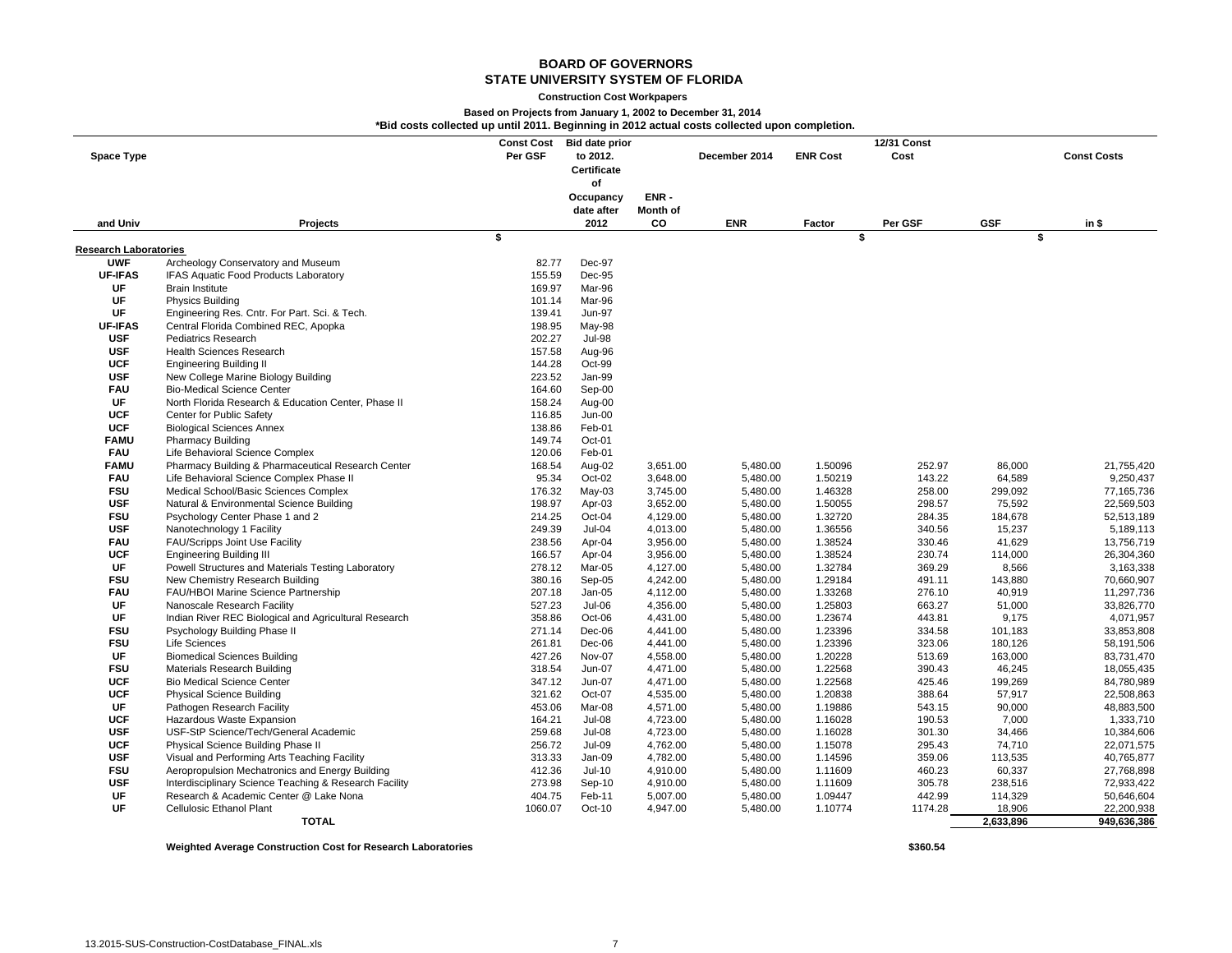#### **Construction Cost Workpapers**

### **Based on Projects from January 1, 2002 to December 31, 2014**

**\*Bid costs collected up until 2011. Beginning in 2012 actual costs collected upon completion.**

| <b>Space Type</b>        |                                                                   | <b>Const Cost</b><br>Per GSF | <b>Bid date prior</b><br>to 2012.<br>Certificate<br>of |                      | December 2014        | <b>ENR Cost</b>    | 12/31 Const<br>Cost |                   | <b>Const Costs</b>     |
|--------------------------|-------------------------------------------------------------------|------------------------------|--------------------------------------------------------|----------------------|----------------------|--------------------|---------------------|-------------------|------------------------|
|                          |                                                                   |                              | Occupancy                                              | ENR-                 |                      |                    |                     |                   |                        |
|                          |                                                                   |                              | date after                                             | Month of             |                      |                    |                     |                   |                        |
| and Univ                 | Projects                                                          |                              | 2012                                                   | co                   | <b>ENR</b>           | Factor             | Per GSF             | <b>GSF</b>        | in \$                  |
|                          |                                                                   | \$                           |                                                        |                      |                      |                    | \$                  | \$                |                        |
| Offices<br><b>UNF</b>    |                                                                   | 103.75                       | Feb-97                                                 |                      |                      |                    |                     |                   |                        |
| <b>FSU</b>               | Multipurpose Educational Complex<br><b>Public Safety Facility</b> | 120.70                       | <b>Jul-97</b>                                          |                      |                      |                    |                     |                   |                        |
| <b>FIU</b>               | <b>Campus Support Complex</b>                                     | 80.85                        | Sep-97                                                 |                      |                      |                    |                     |                   |                        |
| <b>UWF</b>               | Archeology Conservatory and Museum                                | 82.77                        | Dec-97                                                 |                      |                      |                    |                     |                   |                        |
| UF                       | Physics Building                                                  | 101.14                       | Mar-96                                                 |                      |                      |                    |                     |                   |                        |
| UF                       | Engineering Res. Cntr. For Part. Sci. & Tech.                     | 137.41                       | Apr-97                                                 |                      |                      |                    |                     |                   |                        |
| <b>FSU</b>               | Student Life Building                                             | 143.12                       | Sep-98                                                 |                      |                      |                    |                     |                   |                        |
| <b>FSU</b>               | Academic Center/University Center, East Complex (Ph. A)           | 101.45                       | Dec-91                                                 |                      |                      |                    |                     |                   |                        |
| <b>FSU</b>               | Academic Center/University Center, West Complex (Ph. B)           | 106.83                       | May-94                                                 |                      |                      |                    |                     |                   |                        |
| <b>UCF</b>               | Health and Public Affairs Building                                | 110.11                       | Feb-97                                                 |                      |                      |                    |                     |                   |                        |
| <b>USF</b>               | Anchin Center/Education II Addition                               | 115.80                       | Dec-95                                                 |                      |                      |                    |                     |                   |                        |
| <b>FGCU</b>              | <b>Campus Support Building</b>                                    | 124.88                       | Sep-98                                                 |                      |                      |                    |                     |                   |                        |
| <b>FGCU</b>              | Classroom Building/Academic 3                                     | 119.49                       | Dec-98                                                 |                      |                      |                    |                     |                   |                        |
| <b>UCF</b>               | <b>Engineering Building II</b>                                    | 144.28                       | Oct-99                                                 |                      |                      |                    |                     |                   |                        |
| <b>FAU</b>               | Life Long Learning Center Addition                                | 111.69                       | Mar-99                                                 |                      |                      |                    |                     |                   |                        |
| <b>UNF</b>               | Fine Arts Building                                                | 133.97                       | <b>Jun-99</b>                                          |                      |                      |                    |                     |                   |                        |
| <b>USF</b>               | <b>Engineering Building III</b>                                   | 176.08                       | Sep-00                                                 |                      |                      |                    |                     |                   |                        |
| UF                       | North Florida Research & Education Center, Phase II               | 158.24                       | Aug-00                                                 |                      |                      |                    |                     |                   |                        |
| <b>UCF</b>               | Health & Public Affairs II                                        | 130.77                       | Jan-00                                                 |                      |                      |                    |                     |                   |                        |
| <b>UCF</b>               | <b>Business Administration Building II</b>                        | 134.38                       | Aug-01                                                 |                      |                      |                    |                     |                   |                        |
| <b>UCF</b>               | <b>Teaching Center-Academy</b>                                    | 129.78                       | Aug-01                                                 |                      |                      |                    |                     |                   |                        |
| <b>FIU</b>               | Multi-Function Support Complex                                    | 135.31                       | Oct-01                                                 |                      |                      |                    |                     |                   |                        |
| UF                       | Accounting Classroom Building                                     | 145.28                       | $Jan-02$                                               | 3,581.00             | 5,480.00             | 1.53030            | 222.32              | 51,089            | 11,358,106             |
| <b>FSU</b>               | Student Services Facility in Parking Garage #2                    | 147.55                       | Aug-02                                                 | 3,648.00             | 5,480.00             | 1.50219            | 221.65              | 44,862            | 9,943,662              |
| <b>FSU</b>               | <b>Communications Building</b>                                    | 129.62                       | Apr-02                                                 | 3,583.00             | 5,480.00             | 1.52944            | 198.24              | 158,553           | 31,431,547             |
| <b>FAU</b>               | <b>Student Support Services Building</b>                          | 126.72                       | Aug-02                                                 | 3,648.00             | 5,480.00             | 1.50219            | 190.36              | 97,128            | 18,489,286             |
| <b>FAU</b>               | Life Behavioral Science Complex Phase II                          | 95.34                        | Oct-02                                                 | 3,651.00             | 5,480.00             | 1.50096            | 143.10              | 64,589            | 9,242,686              |
| <b>FIU</b>               | Health Care & Wellness Center                                     | 146.57                       | $Dec-02$                                               | 3,640.00             | 5,480.00             | 1.50549            | 220.65              | 15,877            | 3,503,260              |
| <b>FIU</b>               | FIU/FMC Cooperative Use Facility                                  | 120.66                       | Oct-02                                                 | 3,651.00             | 5,480.00             | 1.50096            | 181.11              | 33,829            | 6,126,770              |
| <b>FSU</b>               | Alumni Center                                                     | 253.89                       | $Jun-03$                                               | 3,677.00             | 5,480.00             | 1.49035            | 378.39              | 18,922            | 7,159,896              |
| <b>FIU</b>               | <b>Graham Center Addition</b>                                     | 146.75                       | May-03                                                 | 3,660.00             | 5,480.00             | 1.49727            | 219.72              | 36,110            | 7,934,089              |
| <b>FIU</b>               | Health Care & Wellness Center                                     | 147.18                       | $Jan-03$                                               | 3,648.00             | 5,480.00             | 1.50219            | 221.09              | 15,877            | 3,510,246              |
| <b>FIU</b>               | Health & Life Sciences Phase II                                   | 144.46                       | Mar-03                                                 | 3,649.00             | 5,480.00             | 1.50178            | 216.95              | 105,809           | 22,955,263             |
| <b>UWF</b>               | International House Village/Classroom Facility                    | 146.10                       | May-03                                                 | 3,660.00             | 5,480.00             | 1.49727            | 218.75              | 14,401            | 3,150,219              |
| <b>FAU</b>               | <b>DeSantis Pavillion</b>                                         | 143.31                       | $Jan-03$                                               | 3,648.00             | 5,480.00             | 1.50219            | 215.29              | 11,480            | 2,471,529              |
| <b>USF</b>               | Health Care & Education Ctr Children's Medical Services Facility  | 131.64                       | $Jan-04$                                               | 3,767.00             | 5,480.00             | 1.45474            | 191.50              | 60,001            | 11,490,192             |
| <b>USF</b>               | College of Nursing Expansion and Renovations                      | 140.50                       | Apr-04                                                 | 3,908.00             | 5,480.00             | 1.40225            | 197.02              | 56,716            | 11,174,186             |
| <b>USF</b>               | USF-SM Instructional Facility Building                            | 156.32                       | Dec-04                                                 | 4,123.00             | 5,480.00             | 1.32913            | 207.77              | 98,089            | 20,379,952             |
| <b>FAU</b>               | College of Nursing                                                | 174.07                       | Mar-04                                                 | 3,859.00             | 5,480.00             | 1.42006            | 247.20              | 72,998            | 18,045,106             |
| <b>FAU</b>               | Louis & Anne Green Memory & Wellness Center                       | 159.95                       | $Dec-04$                                               | 4,123.00<br>4,027.00 | 5,480.00<br>5,480.00 | 1.32913<br>1.36081 | 212.60<br>324.55    | 15,045            | 3,198,567<br>9,151,336 |
| <b>FIU</b><br><b>FIU</b> | Patrica & Phillip Frost Museum<br>School of Law                   | 238.49                       | Aug-04<br>Nov-04                                       |                      |                      | 1.32752            | 231.53              | 28,197<br>153,768 | 35,601,905             |
| <b>UCF</b>               | <b>Student Health Center</b>                                      | 174.41<br>168.34             |                                                        | 4,128.00<br>4,027.00 | 5,480.00<br>5,480.00 | 1.36081            | 229.08              | 48,725            | 11,161,923             |
| <b>UCF</b>               | Alumni Center                                                     | 272.96                       | Aug-04<br>Aug-04                                       | 4,027.00             | 5,480.00             | 1.36081            | 371.44              | 17,983            | 6,679,606              |
|                          |                                                                   |                              |                                                        |                      |                      |                    |                     |                   |                        |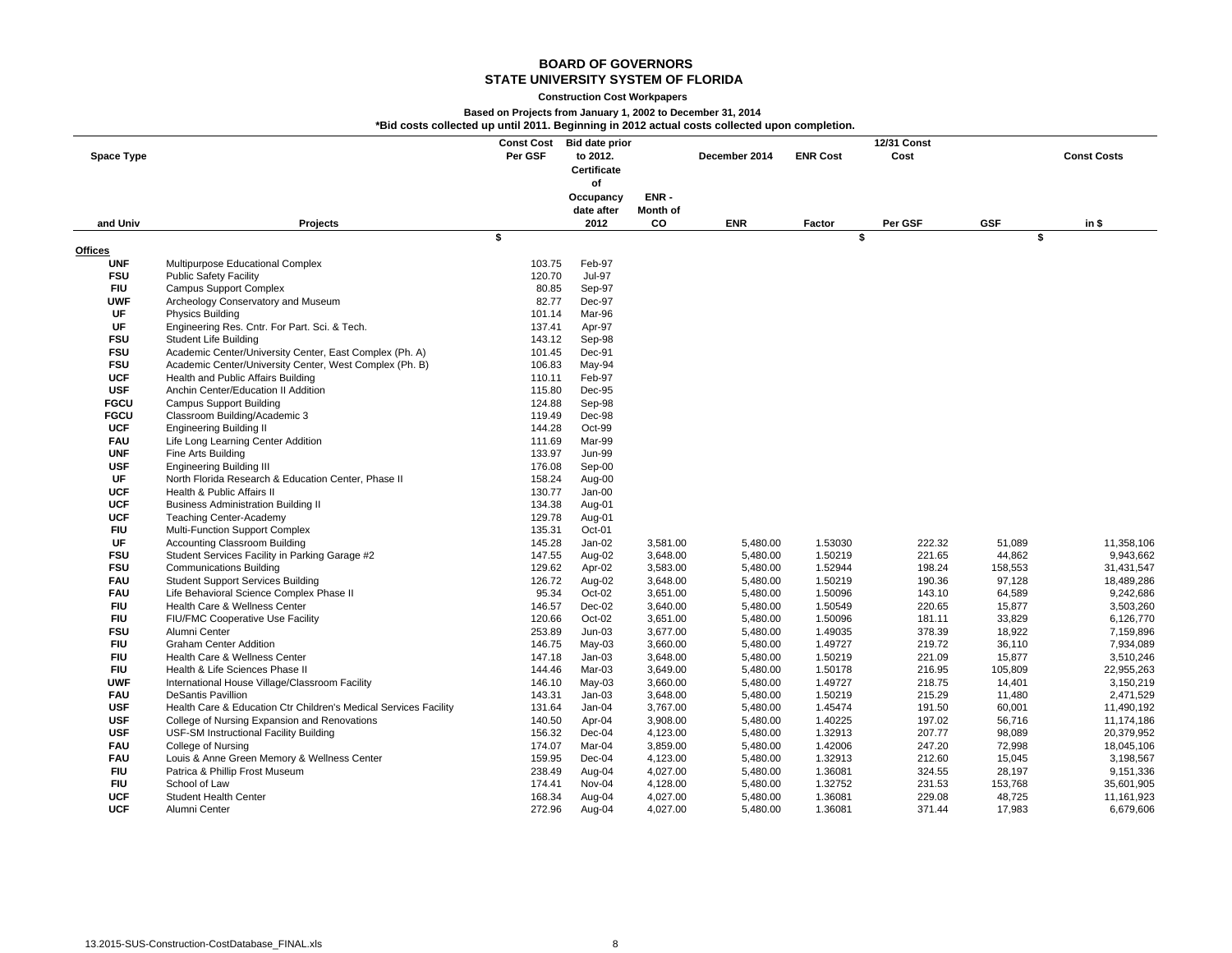#### **Construction Cost Workpapers**

#### **Based on Projects from January 1, 2002 to December 31, 2014**

**\*Bid costs collected up until 2011. Beginning in 2012 actual costs collected upon completion.**

|                          |                                                             | <b>Const Cost</b> | <b>Bid date prior</b> |          |               |                 | 12/31 Const |            |                    |
|--------------------------|-------------------------------------------------------------|-------------------|-----------------------|----------|---------------|-----------------|-------------|------------|--------------------|
| <b>Space Type</b>        |                                                             | Per GSF           | to 2012.              |          | December 2014 | <b>ENR Cost</b> | Cost        |            | <b>Const Costs</b> |
|                          |                                                             |                   | <b>Certificate</b>    |          |               |                 |             |            |                    |
|                          |                                                             |                   | of                    |          |               |                 |             |            |                    |
|                          |                                                             |                   | Occupancy             | ENR-     |               |                 |             |            |                    |
|                          |                                                             |                   | date after            | Month of | <b>ENR</b>    |                 |             | <b>GSF</b> |                    |
| and Univ                 | Projects                                                    | \$                | 2012                  | CO       |               | Factor<br>\$    | Per GSF     | \$         | in \$              |
| <b>Offices Continued</b> |                                                             |                   |                       |          |               |                 |             |            |                    |
| UF                       | Veterinary Medicine Food Animal Facility                    | 203.84            | <b>Jul-05</b>         | 4,197.00 | 5,480.00      | 1.30569         | 266.15      | 9,673      | 2,574,469          |
| <b>FAU</b>               | Library Expansion/Renovation                                | 199.92            | <b>Jul-05</b>         | 4,197.00 | 5,480.00      | 1.30569         | 261.03      | 21,771     | 5,682,884          |
| <b>UCF</b>               | Psychology                                                  | 166.69            | <b>Jul-05</b>         | 4,197.00 | 5,480.00      | 1.30569         | 217.64      | 76,257     | 16,596,573         |
| <b>FIU</b>               | Graduate School of Business                                 | 229.01            | Aug-05                | 4,210.00 | 5,480.00      | 1.30166         | 298.09      | 87,824     | 26,179,456         |
| <b>UNF</b>               | Social Science Building - Building #51                      | 146.67            | <b>Jul-05</b>         | 4,197.00 | 5,480.00      | 1.30569         | 191.50      | 67,550     | 12,935,825         |
| <b>FGCU</b>              | Academic 5 Bldg                                             | 163.40            | Dec-04                | 4,123.00 | 5,480.00      | 1.32913         | 217.18      | 41,811     | 9,080,513          |
| UF                       | Graham Center at Pugh Center                                | 327.67            | Oct-06                | 4,431.00 | 5,480.00      | 1.23674         | 405.24      | 40,978     | 16,605,925         |
| <b>FSU</b>               | Academic Center                                             | 226.52            | Dec-06                | 4,441.00 | 5,480.00      | 1.23396         | 279.52      | 105,133    | 29,386,776         |
| <b>FSU</b>               | Administrative Services Center                              | 363.10            | Jan-06                | 4,335.00 | 5,480.00      | 1.26413         | 459.01      | 18,195     | 8,351,687          |
| <b>FAU</b>               | Bldg 22 Computer Center Expansion                           | 178.00            | Dec-06                | 4,441.00 | 5,480.00      | 1.23396         | 219.64      | 50,000     | 10,982,000         |
| <b>USF</b>               | Joint Military Sciences Leadership Center                   | 175.09            | <b>Jul-06</b>         | 4,356.00 | 5,480.00      | 1.25803         | 220.27      | 52,897     | 11,651,622         |
| <b>FSU</b>               | <b>Student Success Center</b>                               | 228.85            | Apr-07                | 4,356.00 | 5,480.00      | 1.25803         | 287.90      | 47,756     | 13,748,952         |
| <b>UNF</b>               | Brooks College of Health Addition                           | 267.59            | <b>Jun-07</b>         | 4,471.00 | 5,480.00      | 1.22568         | 327.98      | 37,919     | 12,436,674         |
| <b>UNF</b>               | <b>Parking Services Building</b>                            | 552.50            | Jan-07                | 4,432.00 | 5,480.00      | 1.23646         | 683.15      | 2,887      | 1,972,254          |
| <b>UNF</b>               | College of Education & Human Services                       | 216.34            | Nov-07                | 4,558.00 | 5,480.00      | 1.20228         | 260.10      | 97,969     | 25,481,737         |
| UF                       | Hough Hall Graduate Studies Building                        | 274.25            | Dec-08                | 4,797.00 | 5,480.00      | 1.14238         | 313.30      | 69,518     | 21,779,989         |
| <b>FSU</b>               | Student Success Center-Phase II                             | 226.85            | Oct-08                | 4,867.00 | 5,480.00      | 1.12595         | 255.42      | 42,755     | 10,920,482         |
| <b>FIU</b>               | College of Nursing&Health Sciences                          | 295.46            | Nov-08                | 4,847.00 | 5,480.00      | 1.13060         | 334.04      | 114,903    | 38,382,198         |
| UF                       | Counseling & Wellness Center                                | 264.88            | Feb-09                | 4,765.00 | 5,480.00      | 1.15005         | 304.63      | 22,549     | 6,869,102          |
| UF                       | Dental Clinic - Naples                                      | 250.58            | $Jan-08$              | 4,557.00 | 5,480.00      | 1.20255         | 301.34      | 21,535     | 6,489,357          |
| <b>UCF</b>               | Physical Sciences Building Phase II                         | 256.72            | <b>Jul-09</b>         | 4,762.00 | 5,480.00      | 1.15078         | 295.43      | 74,710     | 22,071,575         |
| <b>UCF</b>               | Arts Complex II - Performance                               | 247.87            | Apr-09                | 4,761.00 | 5,480.00      | 1.15102         | 285.30      | 77,380     | 22,076,514         |
| <b>UCF</b>               | Partnership III Building                                    | 133.61            | Apr-09                | 4,761.00 | 5,480.00      | 1.15102         | 153.79      | 117,442    | 18,061,405         |
| <b>USF</b>               | Visual & Performing Arts Teaching Facility                  | 313.33            | Jan-09                | 4,782.00 | 5,480.00      | 1.14596         | 359.06      | 113,535    | 40,765,877         |
| <b>USF</b>               | Patel Center for Global Solutions                           | 252.25            | Nov-09                | 4,757.00 | 5,480.00      | 1.15199         | 290.59      | 74,788     | 21,732,645         |
| <b>FAU</b>               | General Classroom Building Phase I                          | 257.15            | May-09                | 4,773.00 | 5,480.00      | 1.14812         | 295.24      | 73,208     | 21,613,930         |
| <b>UWF</b>               | Science & Technology                                        | 236.29            | <b>Jun-09</b>         | 4,771.00 | 5,480.00      | 1.14861         | 271.41      | 94,719     | 25,707,684         |
| <b>FGCU</b>              | Academic 8                                                  | 215.52            | $Dec-10$              | 4,970.00 | 5,480.00      | 1.10262         | 237.63      | 69,275     | 16,461,818         |
| <b>NCF</b>               | New Academic Center                                         | 240.92            | Feb-10                | 4,812.00 | 5,480.00      | 1.13882         | 274.37      | 35,622     | 9,773,608          |
| UF                       | Innovation Hub                                              | 235.28            | Sep-10                | 4,910.00 | 5,480.00      | 1.11609         | 262.59      | 48,590     | 12,759,248         |
| UF                       | <b>IFAS Professinoal Development</b>                        | 247.44            | Oct-10                | 4,947.00 | 5,480.00      | 1.10774         | 274.10      | 18,042     | 4,945,312          |
| <b>FIU</b>               | School of International & Public Affairs                    | 238.65            | Oct-09                | 4,762.00 | 5,480.00      | 1.15078         | 274.64      | 58,238     | 15,994,484         |
| UF                       | Research & Academic Center @ Lake Nona                      | 404.75            | Feb-11                | 5,007.00 | 5,480.00      | 1.09447         | 442.99      | 114,329    | 50,646,604         |
| UF                       | Institute on Aging Clinical Translational Research          | 526.18            | Sep-11                | 5,098.00 | 5,480.00      | 1.07493         | 565.61      | 119,198    | 67,419,581         |
| <b>UWF</b>               | Health/Wellness/Counseling Center                           | 171.27            | Feb-10                | 4,812.00 | 5,480.00      | 1.13882         | 195.05      | 19,832     | 3,868,232          |
| <b>UNF</b>               | <b>Disability Resource Center</b>                           | 212.20            | $Jan-11$              | 4,969.00 | 5,480.00      | 1.10284         | 234.02      | 15,991     | 3,742,214          |
| UF                       | <b>Chemical Engineering Building Addition</b>               | 308.38            | Oct-11                | 5,104.00 | 5,480.00      | 1.07367         | 331.10      | 11,788     | 3,903,007          |
| <b>UWF</b>               | College of Business Education Center                        | 311.18            | $Jun-11$              | 5,059.00 | 5,480.00      | 1.08322         | 337.08      | 44,380     | 14,959,610         |
| <b>FIU</b>               | Academic Health Center 4                                    | 412.74            | Feb-13                | 5,246.00 | 5,480.00      | 1.04461         | 431.15      | 136,076    | 58,669,167         |
| <b>FSU</b>               | Johnston Annex/Honors Scholars Fellows House                | 460.95            | $Dec-13$              | 5,326.00 | 5,480.00      | 1.02891         | 474.28      | 33,400     | 15,840,952         |
| UF                       | East Campus Data Center                                     | 477.75            | $Jan-13$              | 5,226.00 | 5,480.00      | 1.04860         | 500.97      | 26,182     | 13,116,397         |
| UF                       | Institute on Aging/Critical Translational Research Building | 279.15            | $Jun-13$              | 5,286.00 | 5,480.00      | 1.03670         | 289.39      | 129,418    | 37,452,275         |
| <b>UF</b>                | <b>Heavner Hall</b>                                         | 404.46            | <b>Nov-14</b>         | 5,468.00 | 5,480.00      | 1.00219         | 405.35      | 56,000     | 22,699,600         |
| <b>FIU</b>               | Management and New Growth Opportunities (MANGO)             | 319.32            | Aug-14                | 5,390.00 | 5,480.00      | 1.01670         | 324.66      | 113,051    | 36,703,138         |
| <b>FIU</b>               | AHC5 - Academic Health Center 5                             | 289.63            | $Jul-14$              | 5,383.00 | 5,480.00      | 1.01802         | 294.85      | 159,384    | 46,994,372         |
|                          | <b>TOTAL</b>                                                |                   |                       |          |               |                 |             | 4.084.506  | 1.160.247.056      |

**TOTAL**

**Weighted Average Construction Cost for Offices \$284.06**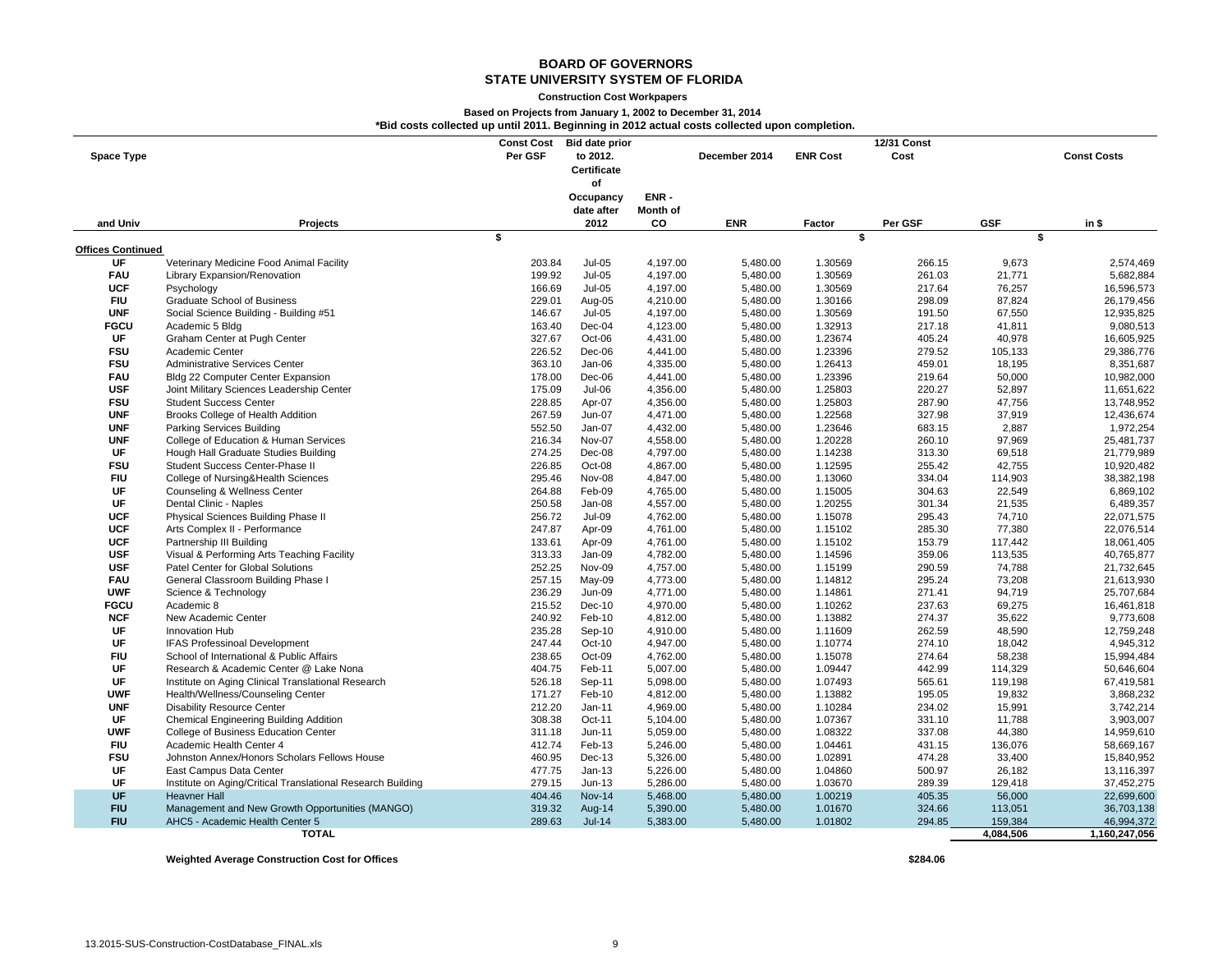#### **Construction Cost Workpapers**

## **Based on Projects from January 1, 2002 to December 31, 2014**

|  |  |  |  |  |  |  | *Bid costs collected up until 2011. Beginning in 2012 actual costs collected upon completion. |  |  |
|--|--|--|--|--|--|--|-----------------------------------------------------------------------------------------------|--|--|
|--|--|--|--|--|--|--|-----------------------------------------------------------------------------------------------|--|--|

| <b>Space Type</b>          |                                                              | <b>Const Cost</b><br>Per GSF | <b>Bid date prior</b><br>to 2012.<br>Certificate<br>of |                 | December 2014 | <b>ENR Cost</b> | 12/31 Const<br>Cost |                  | <b>Const Costs</b> |
|----------------------------|--------------------------------------------------------------|------------------------------|--------------------------------------------------------|-----------------|---------------|-----------------|---------------------|------------------|--------------------|
|                            |                                                              |                              | Occupancy                                              | ENR-            |               |                 |                     |                  |                    |
|                            |                                                              |                              | date after                                             | <b>Month of</b> |               |                 |                     |                  |                    |
| and Univ                   | Projects                                                     | \$                           | 2012                                                   | CO              | <b>ENR</b>    | Factor<br>\$    | Per GSF             | <b>GSF</b><br>\$ | in \$              |
| Auditorium/Exhibition      |                                                              |                              |                                                        |                 |               |                 |                     |                  |                    |
| <b>UNF</b>                 | Multipurpose Educational Complex                             | 103.75                       | Feb-97                                                 |                 |               |                 |                     |                  |                    |
| <b>FAU</b>                 | <b>Lifelong Learning Center</b>                              | 127.00                       | Aug-97                                                 |                 |               |                 |                     |                  |                    |
| <b>UWF</b>                 | Archeology Conservatory and Museum                           | 82.77                        | Dec-97                                                 |                 |               |                 |                     |                  |                    |
| UF                         | FLMNH Exhibition Hall (Powell Hall)                          | 108.05                       | Mar-95                                                 |                 |               |                 |                     |                  |                    |
| <b>FSU</b>                 | <b>Student Life Building</b>                                 | 143.12                       | Sep-98                                                 |                 |               |                 |                     |                  |                    |
| <b>USF</b>                 | <b>Stavros Center</b>                                        | 142.22                       | <b>Jul-97</b>                                          |                 |               |                 |                     |                  |                    |
| <b>UCF</b>                 | Student Union IV                                             | 107.85                       | Jan-99                                                 |                 |               |                 |                     |                  |                    |
| <b>UNF</b>                 | Fine Arts Building                                           | 133.97                       | <b>Jun-99</b>                                          |                 |               |                 |                     |                  |                    |
| <b>UF</b>                  | <b>Reitz Union Expansion</b>                                 | 161.47                       | $Jun-00$                                               |                 |               |                 |                     |                  |                    |
| <b>FAMU/FSU</b>            | <b>Challenger Learning Center</b>                            | 173.58                       | Nov-01                                                 |                 |               |                 |                     |                  |                    |
| <b>FAU</b>                 | Hibel Museum of Art, North Palm Beach Campus                 | 159.30                       | $Jan-02$                                               | 3,581.00        | 5,480.00      | 1.53030         | 243.77              | 10,030           | 2,445,013          |
| <b>UF</b>                  | McGuire Center for Lepidoptera Research                      | 114.72                       | Nov-02                                                 | 3,654.00        | 5,480.00      | 1.49973         | 172.05              | 58,404           | 10,048,408         |
| <b>FGCU</b>                | <b>Student Support Center</b>                                | 212.89                       | Aug-03                                                 | 3,712.00        | 5,480.00      | 1.47629         | 314.29              | 6,500            | 2,042,885          |
| UF                         | Mary Ann Harn Cofrin Pavilion                                | 174.52                       | Aug-04                                                 | 3,908.00        | 5,480.00      | 1.40225         | 244.72              | 26,000           | 6,362,720          |
| <b>FSU</b>                 | Asolo Theatre/Visitors Services Center                       | 223.57                       | Mar-04                                                 | 3,859.00        | 5,480.00      | 1.42006         | 317.49              | 39,481           | 12,534,823         |
| <b>FSU</b>                 | Main Galleries Expansion                                     | 223.91                       | Mar-04                                                 | 3,859.00        | 5,480.00      | 1.42006         | 317.97              | 37,695           | 11,985,879         |
| <b>FAU</b>                 | <b>Lifelong Learning Complex</b>                             | 235.28                       | Sep-04                                                 | 4,102.00        | 5,480.00      | 1.33593         | 314.31              | 20,310           | 6,383,636          |
| <b>FIU</b>                 | Patrica & Phillip Frost Museum                               | 238.49                       | Aug-04                                                 | 4,027.00        | 5,480.00      | 1.36081         | 324.55              | 28,197           | 9,151,336          |
| <b>UCF</b>                 | Alumni Center                                                | 272.96                       | Aug-04                                                 | 4,027.00        | 5,480.00      | 1.36081         | 371.44              | 17,983           | 6,679,606          |
| <b>FAU</b>                 | Marleen & Harold Forkas Alumni Center                        | 271.92                       | Nov-07                                                 | 4,027.00        | 5,480.00      | 1.36081         | 370.03              | 13,161           | 4,869,965          |
| UF                         | George Steinbrenner Band Building                            | 424.18                       | Feb-07                                                 | 4,432.00        | 5,480.00      | 1.23646         | 524.48              | 18,082           | 9,483,647          |
| <b>UCF</b>                 | Arts Complex II - Performance                                | 247.87                       | Apr-09                                                 | 4,761.00        | 5,480.00      | 1.15102         | 285.30              | 77,380           | 22,076,514         |
| <b>USF</b>                 | Visual & Performing Arts Teaching Facility                   | 313.33                       | Jan-09                                                 | 4,782.00        | 5,480.00      | 1.14596         | 359.06              | 113,535          | 40,765,877         |
| <b>FSU</b>                 | Tibbals Learning Center Phase II                             | 202.22                       | Feb-10                                                 | 4,812.00        | 5,480.00      | 1.13882         | 230.29              | 24,220           | 5,577,624          |
| <b>UF</b>                  | Harn Museum Asian Art Wing                                   | 512.69                       | $Jan-10$                                               | 4,800.00        | 5,480.00      | 1.14167         | 585.32              | 25,950           | 15,189,054         |
| <b>USFSP</b>               | Multi-Purpose Student Center                                 | 228.01                       | $Dec-11$                                               | 5,115.00        | 5,480.00      | 1.07136         | 244.28              | 80,901           | 19,762,496         |
|                            | <b>TOTAL</b>                                                 |                              |                                                        |                 |               |                 |                     | 597,829          | 185,359,483        |
|                            | Weighted Average Construction Cost for Auditorium/Exhibition |                              |                                                        |                 |               |                 | \$310.05            |                  |                    |
| <b>Instructional Media</b> |                                                              |                              |                                                        |                 |               |                 |                     |                  |                    |
| <b>UF</b>                  | Journalism & Communications                                  | 52.05                        | 05-78                                                  |                 |               |                 |                     |                  |                    |
| <b>UWF</b>                 | Educational Research Developmental Center                    | 58.21                        | 06-78                                                  |                 |               |                 |                     |                  |                    |
| <b>FAU</b>                 | <b>Public Broadcasting Facilities</b>                        | 77.31                        | $02 - 81$                                              | 2,016.10        | 5,480.00      | 2.71812         | 210.14              | 49,267           | 10,352,967         |
| <b>USF</b>                 | WUSF-TV/FM Broadcasting Facility                             | 72.06                        | 10-87                                                  | 2,568.78        | 5,480.00      | 2.13331         | 153.73              | 22,161           | 3,406,811          |
| <b>UWF</b>                 | <b>WUWF Public Radio Station/TV</b>                          | 99.92                        | 09-91                                                  | 2,785.47        | 5,480.00      | 1.96735         | 196.58              | 10,355           | 2,035,586          |
| <b>USF</b>                 | WUSF-TV                                                      | 180.18                       | <b>Jun-99</b>                                          | 3,432.92        | 5,480.00      | 1.59631         | 287.62              | 26,996           | 7,764,590          |
| <b>FSU</b>                 | Alumni Center                                                | 253.89                       | $Jun-03$                                               | 3,677.00        | 5,480.00      | 1.49035         | 378.39              | 18,922           | 7,159,896          |
| <b>FAMU</b>                | College of Law                                               | 132.03                       | Feb-04                                                 | 3,802.00        | 5,480.00      | 1.44135         | 190.30              | 160,385          | 30,521,266         |
|                            | <b>TOTAL</b>                                                 |                              |                                                        |                 |               |                 |                     | 288,086          | 61,241,116         |
|                            |                                                              |                              |                                                        |                 |               |                 |                     |                  |                    |
|                            | Weighted Average Construction Cost for Instructional Media   |                              |                                                        |                 |               |                 | \$212.58            |                  |                    |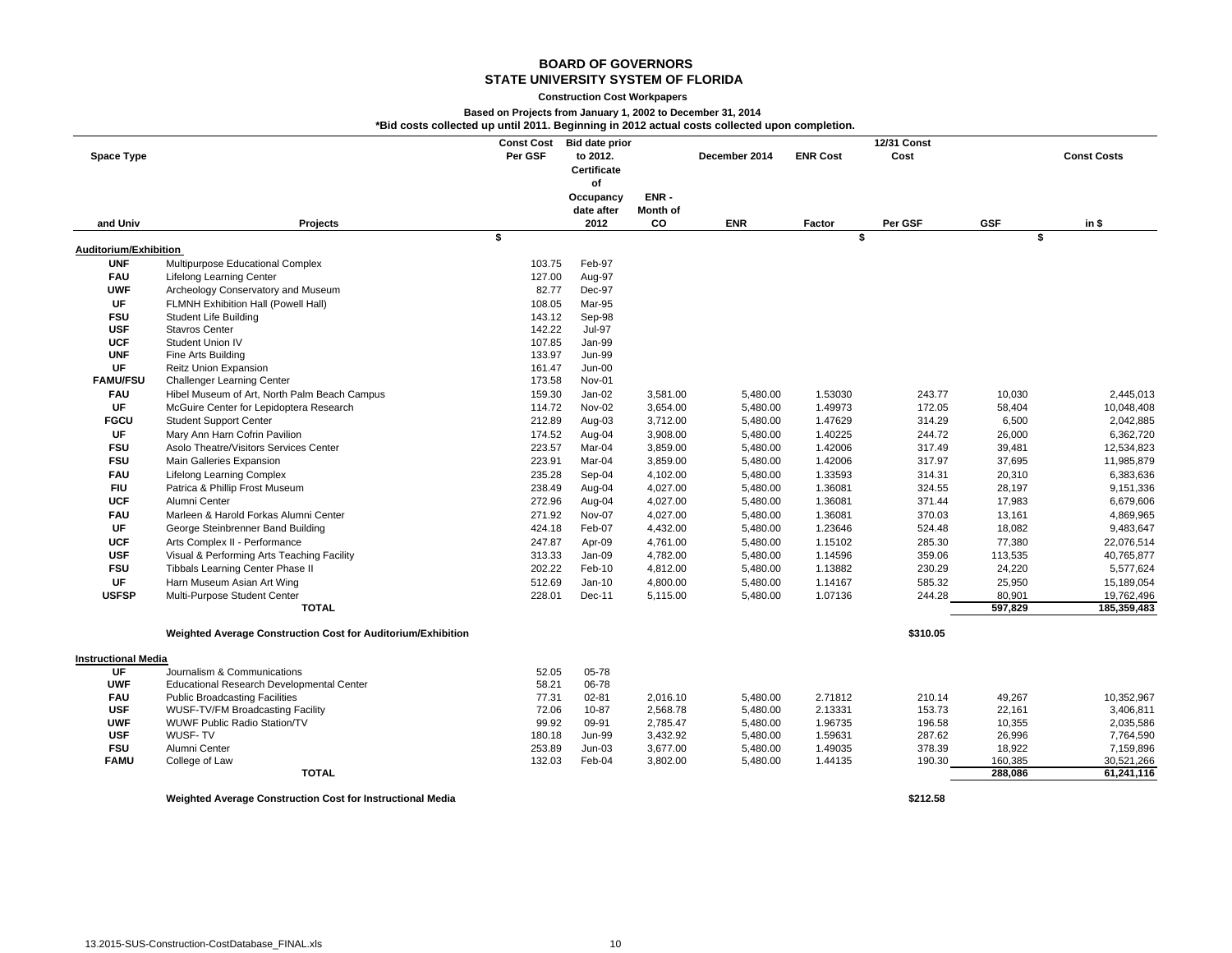#### **Construction Cost Workpapers**

#### **Based on Projects from January 1, 2002 to December 31, 2014**

**\*Bid costs collected up until 2011. Beginning in 2012 actual costs collected upon completion.**

|                                 |                                                                        | <b>Const Cost</b> | <b>Bid date prior</b> |                |               |                 | <b>12/31 Const</b>                                                                                                   |            |                    |
|---------------------------------|------------------------------------------------------------------------|-------------------|-----------------------|----------------|---------------|-----------------|----------------------------------------------------------------------------------------------------------------------|------------|--------------------|
| <b>Space Type</b>               |                                                                        | Per GSF           | to 2012.              |                | December 2014 | <b>ENR Cost</b> | Cost                                                                                                                 |            | <b>Const Costs</b> |
|                                 |                                                                        |                   | Certificate           |                |               |                 |                                                                                                                      |            |                    |
|                                 |                                                                        |                   | of                    |                |               |                 |                                                                                                                      |            |                    |
|                                 |                                                                        |                   | Occupancy             | ENR-           |               |                 |                                                                                                                      |            |                    |
| and Univ                        | Projects                                                               |                   | date after<br>2012    | Month of<br>CO | <b>ENR</b>    | Factor          | Per GSF                                                                                                              | <b>GSF</b> | in $$$             |
|                                 |                                                                        | \$                |                       |                |               |                 | \$                                                                                                                   | \$         |                    |
| <b>Student Academic Support</b> |                                                                        |                   |                       |                |               |                 | **This is no longer a required category as of July 1, 2014, as referenced in the "Space Formula Factors Spreadsheet" |            |                    |
| <b>UNF</b>                      | Activities                                                             | 80.30             | $11 - 77$             |                |               |                 |                                                                                                                      |            |                    |
| <b>FIU</b>                      | Student Services Building - NMC/BV                                     | 77.15             | 06-78                 |                |               |                 |                                                                                                                      |            |                    |
| <b>UNF</b>                      | <b>Boathouse Pavilion Replacement</b>                                  | 53.64             | 07-79                 |                |               |                 |                                                                                                                      |            |                    |
| <b>UCF</b>                      | <b>Student Services Facilities</b>                                     | 73.06             | 08-79                 |                |               |                 |                                                                                                                      |            |                    |
| <b>FSU</b>                      | Panama City Branch Campus - Phase I                                    | 92.07             | 09-83                 |                |               |                 |                                                                                                                      |            |                    |
| <b>FAU</b>                      | Broward Campus - Downtown Ft. Lauderdale                               | 88.93             | 03-84                 |                |               |                 |                                                                                                                      |            |                    |
| <b>UNF</b>                      | Addition to Student Life Center                                        | 70.30             | 02-88                 |                |               |                 |                                                                                                                      |            |                    |
| <b>UF</b>                       | <b>Student Rec/Fitness Center</b>                                      | 91.80             | 12-89                 |                |               |                 |                                                                                                                      |            |                    |
| UF                              | <b>Reitz Student Union Addition</b>                                    | 99.16             | 04-90                 |                |               |                 |                                                                                                                      |            |                    |
| <b>UCF</b>                      | <b>Student Union</b>                                                   | 88.45             | 12-92                 | 2,874.83       | 5,480.00      | 1.90620         | 168.60                                                                                                               | 93,439     | 15,753,815         |
| UF                              | <b>Recreational Sports Facility</b>                                    | 79.16             | $01 - 93$             | 2,886.42       | 5,480.00      | 1.89855         | 150.29                                                                                                               | 57,629     | 8,661,062          |
| <b>FIU</b>                      | <b>Graham Center Addition</b>                                          | 105.36            | 01-94                 | 3,071.10       | 5,480.00      | 1.78438         | 188.00                                                                                                               | 38,190     | 7,179,720          |
| <b>FIU</b>                      | <b>Conference Center</b>                                               | 105.18            | 01-94                 | 3,071.10       | 5,480.00      | 1.78438         | 187.68                                                                                                               | 57,604     | 10,811,119         |
| <b>FSU</b>                      | Main Galleries Expansion                                               | 223.91            | Mar-04                | 3,859.00       | 5,480.00      | 1.42006         | 317.97                                                                                                               | 37,695     | 11,985,879         |
| <b>USF</b>                      | USF-SM Instructional Facility Building                                 | 156.32            | Dec-04                | 4,123.00       | 5,480.00      | 1.32913         | 207.77                                                                                                               | 98,089     | 20,379,952         |
|                                 | <b>TOTAL</b>                                                           |                   |                       |                |               |                 |                                                                                                                      | 382,646    | 74,771,547         |
|                                 | <b>Weighted Average Construction Cost for Student Academic Support</b> |                   |                       |                |               |                 | \$195.41                                                                                                             |            |                    |
|                                 |                                                                        |                   |                       |                |               |                 |                                                                                                                      |            |                    |
| Gymnasium                       |                                                                        |                   |                       |                |               |                 |                                                                                                                      |            |                    |
| <b>FAU</b>                      | <b>Teaching Gymnasium</b>                                              | 54.42             | 12-81                 |                |               |                 |                                                                                                                      |            |                    |
| <b>FSU</b>                      | Multi-Purpose Gymnasium/Natatorium                                     | 102.67            | 10-89                 |                |               |                 |                                                                                                                      |            |                    |
| <b>UCF</b>                      | Fieldhouse and Track                                                   | 90.71             | 02-90                 |                |               |                 |                                                                                                                      |            |                    |
| <b>UNF</b>                      | <b>Teaching Gymnasium</b>                                              | 76.84             | 07-91                 |                |               |                 |                                                                                                                      |            |                    |
| <b>USF</b>                      | Tampa Recreational/Sun Dome                                            | 86.94             | 05-93                 |                |               |                 |                                                                                                                      |            |                    |
| <b>FIU</b>                      | <b>Fitness Center</b>                                                  | 91.26             | 12-93                 |                |               |                 |                                                                                                                      |            |                    |
| <b>FSU</b>                      | Leach Center Expansion                                                 | 135.36            | 08-94                 | 3,109.43       | 5,480.00      | 1.7624          | 238.56                                                                                                               | 2,800      | 667,968            |
| <b>FAU</b>                      | Co-Ed Multi-Use Indoor Athletic Facility                               | 111.06            | Feb-00                | 3,523.00       | 5,480.00      | 1.5555          | 172.75                                                                                                               | 59,088     | 10,207,452         |
| <b>UCF</b>                      | <b>Recreational Services Facility</b>                                  | 133.32            | Sep-00                | 3,539.00       | 5,480.00      | 1.5485          | 206.44                                                                                                               | 80,794     | 16,679,113         |
| <b>FGCU</b>                     | <b>Teaching Gym</b>                                                    | 146.95            | Sep-01                | 3,655.00       | 5,480.00      | 1.4993          | 220.32                                                                                                               | 77,615     | 17,100,137         |
| <b>FIU</b>                      | <b>Recreational Center</b>                                             | 119.37            | $Jul-03$              | 3,683.00       | 5,480.00      | 1.4879          | 177.61                                                                                                               | 50,017     | 8,883,519          |
| <b>UWF</b>                      | Health Leisure & Sports Facility                                       | 117.79            | Aug-03                | 3,683.00       | 5,480.00      | 1.4879          | 175.26                                                                                                               | 108,358    | 18,990,823         |
| <b>FAMU</b>                     | Teaching Gymnasium MultiPurpose Center                                 | 247.29            | Aug-07                | 4,512.00       | 5,480.00      | 1.2145          | 300.34                                                                                                               | 138,000    | 41,446,920         |
| <b>FAU</b>                      | <b>Recreation Center</b>                                               | 209.44            | Jan-08                | 4,557.00       | 5,480.00      | 1.2026          | 251.86                                                                                                               | 39,026     | 9,829,088          |
| <b>FSU</b>                      | <b>College of Education Multipurpose Facility</b>                      | 68.13             | <b>Mar-10</b>         | 4,811.00       | 5,480.00      | 1.1391          | 77.61                                                                                                                | 45,440     | 3,526,598          |
| <b>FIU</b>                      | US Century Bank Arena Expansion                                        | 423.09            | Mar-11                | 5,010.00       | 5,480.00      | 1.0938          | 462.78                                                                                                               | 12,021     | 5,563,078          |
|                                 | <b>TOTAL</b>                                                           |                   |                       |                |               |                 |                                                                                                                      | 613,159    | 132,894,696        |

 **Weighted Average Construction Cost for Gymnasium \$216.74**